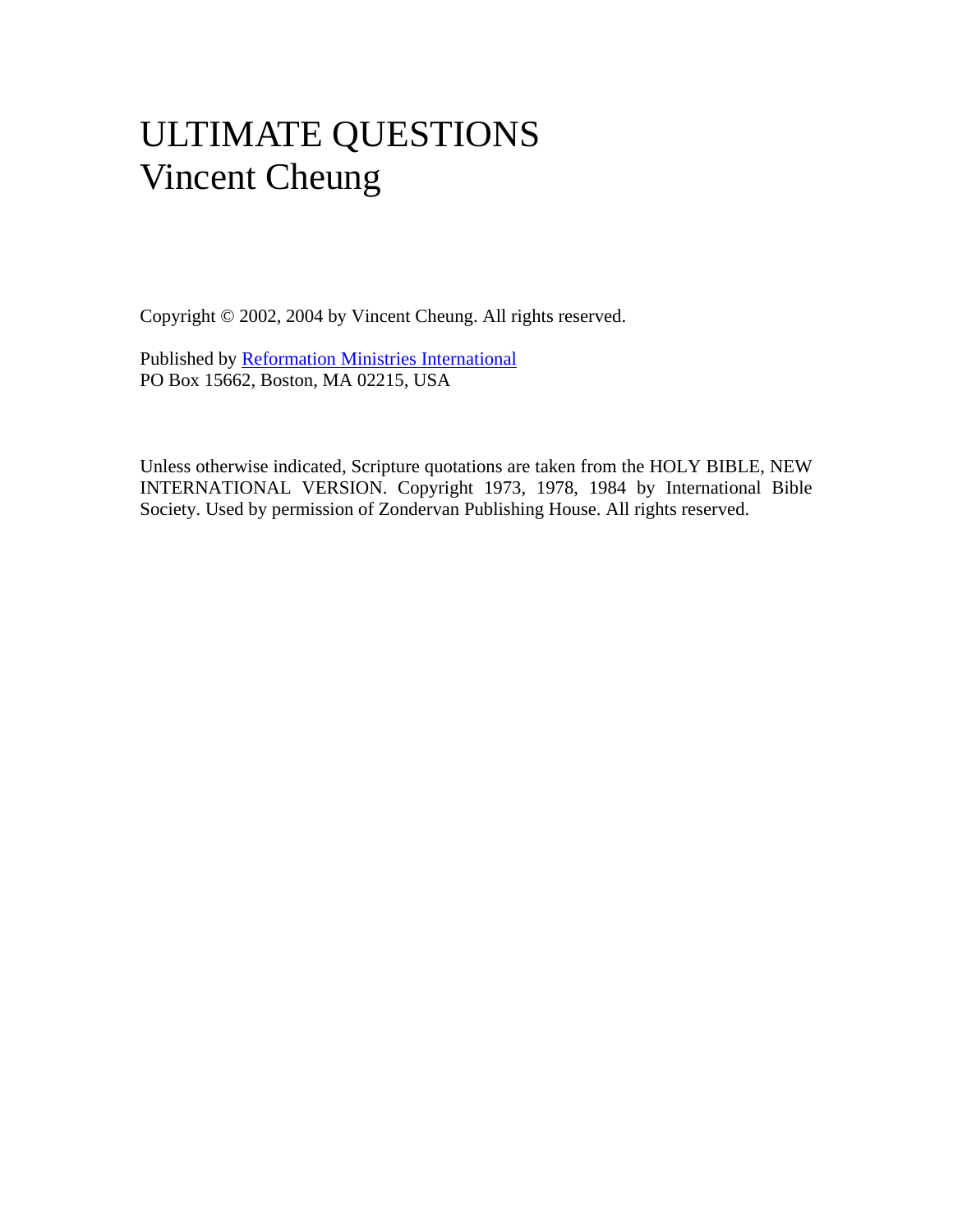## **CONTENTS**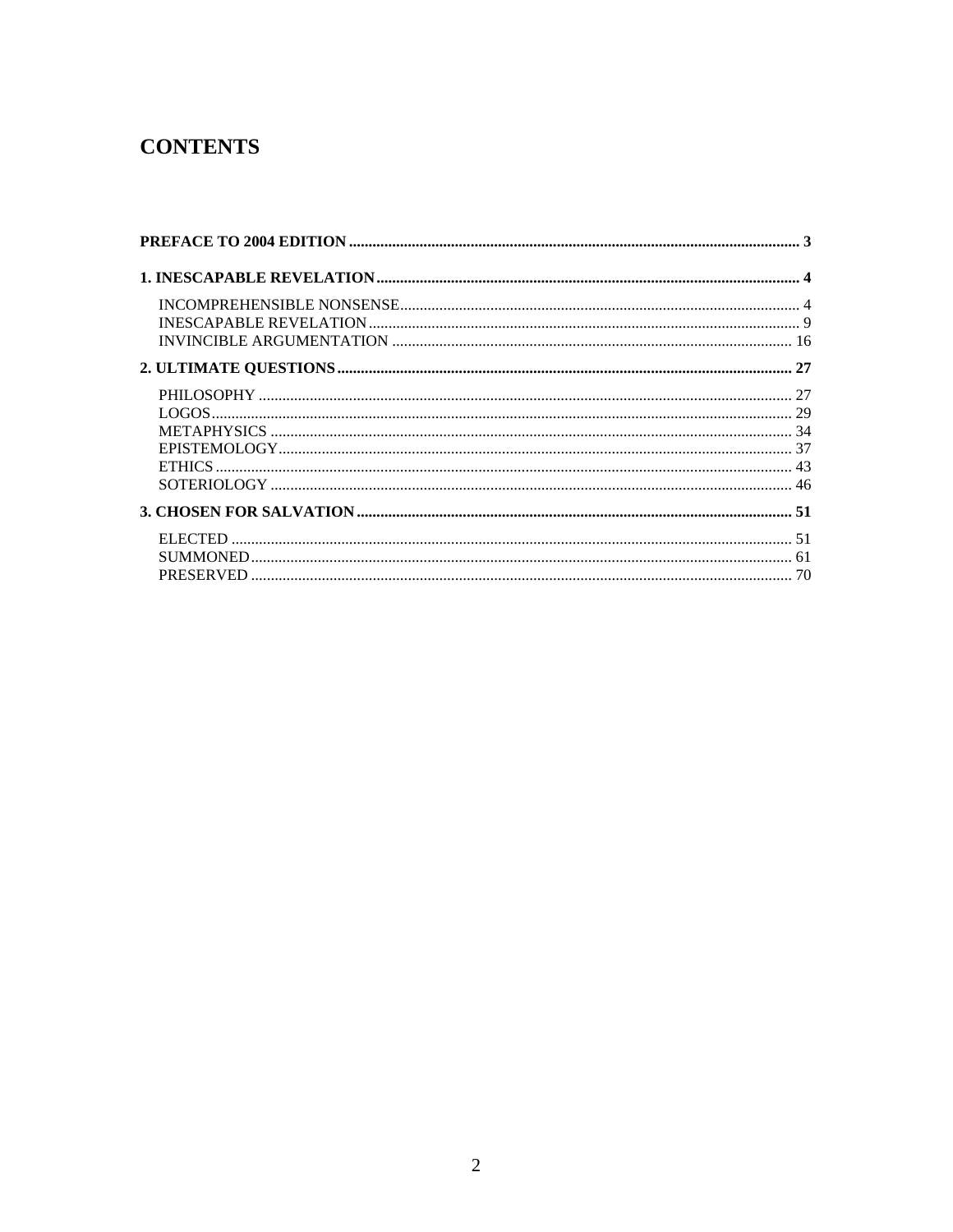#### <span id="page-2-0"></span>**PREFACE TO 2004 EDITION**

This book brings together three related essays dealing with theology, philosophy, and apologetics. They present the first principles of a biblical system of philosophy, and illustrate how the biblical worldview alone answers all the "ultimate questions," such as those related to metaphysics, epistemology, ethics, and soteriology.

In the first chapter, I show that God has placed an inescapable revelation of himself in the mind of man. This revelation includes enough specific information for each person to recognize that Christianity is the only true religion and philosophy, and to recognize that all non-Christian religions and philosophies are false. To deny this inescapable revelation constitutes an inexcusable suppression of evidence, resulting in an inevitable damnation. From this, we derive a biblical strategy of apologetics that is fortified by invincible argumentation, showing that the Christian worldview is a necessary precondition to all of life and thought.

In the second chapter, I provide a basic exposition of the *logos* doctrine, relating it to metaphysics, epistemology, ethics, and soteriology. The conclusion is that Scripture provides sufficient and infallible information from which the Christian may construct a comprehensive and coherent worldview. On the other hand, all non-Christian religions and secular philosophies fail to answer any of the ultimate questions.

Then, in the final chapter, I apply the biblical doctrine of divine sovereignty, an essential theme of the previous two chapters, to specific aspects of soteriology. I conclude that only God can produce true faith in the mind of man, that only true faith perseveres, and that only those who persevere inherit everlasting life from God. On the other hand, all that God has chosen for salvation receive true faith, and all that receive true faith from God persevere, and inherit everlasting life.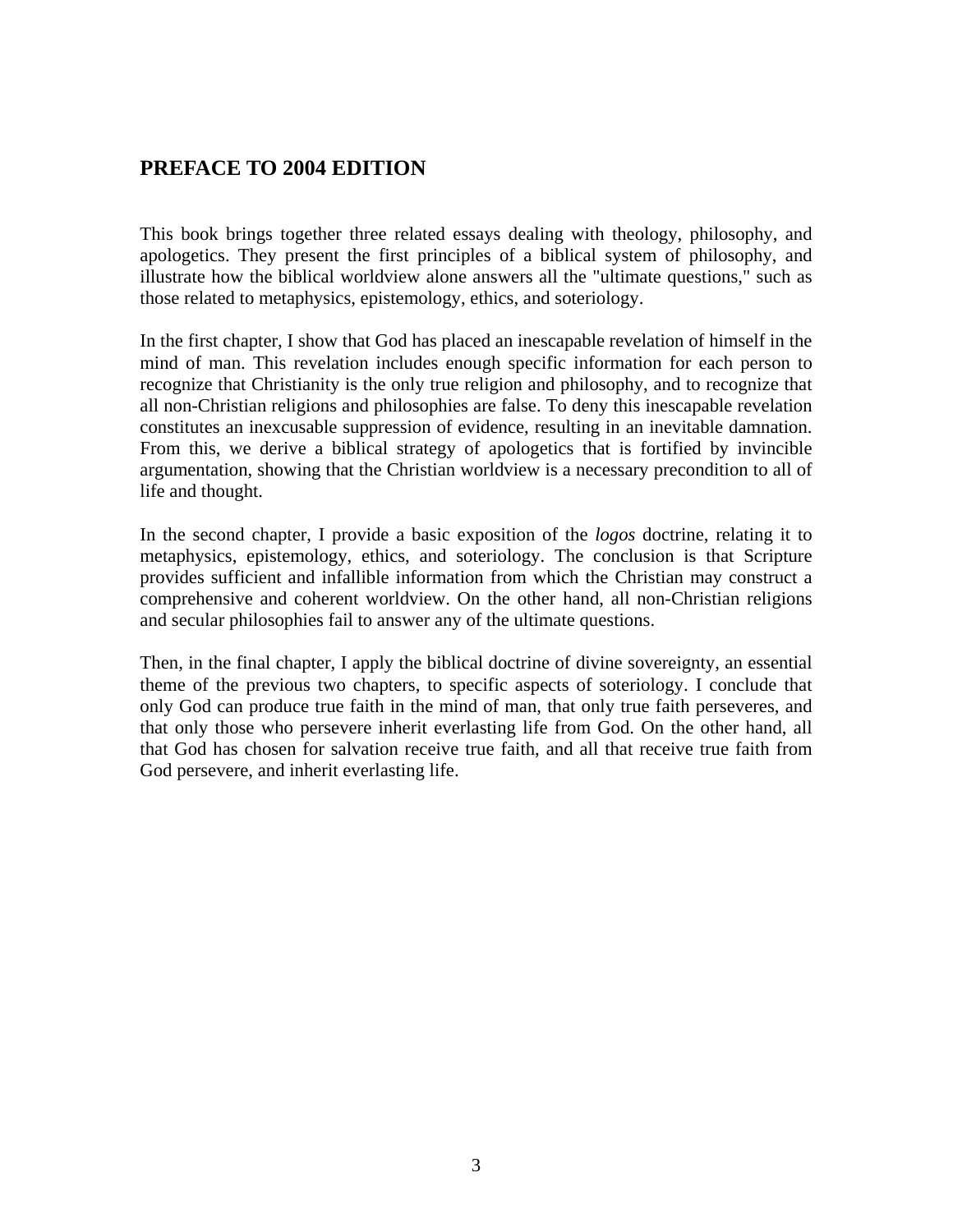## <span id="page-3-0"></span>**1. INESCAPABLE REVELATION**

#### <span id="page-3-1"></span>**INCOMPREHENSIBLE NONSENSE**

In his essay, "The Ethics of Belief," W. K. Clifford writes, "It is wrong always, everywhere, and for anyone, to believe anything upon insufficient evidence." To many people, this often quoted statement appears to express the essence of good sense and rationality; however, in what follows we will show that this statement is in fact naïve and foolish.

First, we must correctly understand Clifford's assertion by noting its universality. To say that the principle applies "always" and "everywhere" indicates that it transcends cultures and eras, and to say that it applies to "anyone" and "anything" eliminates any exception. Therefore, the proposed principle applies to every belief without exception.

The immediate problem is that the principle fails to justify itself. What evidence do we have that, "It is wrong always, everywhere, and for anyone, to believe anything upon insufficient evidence"? The principle itself is asserted to be a true belief, and thus must satisfy the requirements that it proposes. Unless we have sufficient evidence to say that we must have sufficient evidence to believe anything, the statement self-destructs.

In addition, what does Clifford mean by the word "wrong"? He cannot mean factually wrong, since one may believe in something that is factually correct, even if by accident, without having sufficient evidence for the belief. Since his essay discusses the "ethics of belief," we should understand that by "wrong," he means morally wrong. That is, he is saying that it is always morally wrong to believe anything without sufficient evidence. But if he means that it is morally wrong to believe anything without sufficient evidence, then we must inquire as to the source of his definition of morality, and whether there is sufficient evidence for him to adopt such a definition. Then, unless his definition of morality is absolute and universal, by what authority does he impose this morality on everyone?

What about the word "evidence"? What is Clifford's definition of evidence, and by what authority does he use and impose such a definition on the rest of humanity? People disagree as to what constitutes evidence to support a belief. During the debate between Christian apologist Greg Bahnsen and atheist Gordon Stein,<sup>1</sup> a question from the audience addressed to Stein asked, "What for you personally would constitute adequate evidence for God's existence?" Dr. Stein replied:

If that podium suddenly rose into the air, five feet, stay there for a minute, and then drop right down again, I would say that that was evidence of the supernatural, because that would violate everything

<sup>&</sup>lt;sup>1</sup> Held at the University of California (Irvine); Covenant Media Foundation, 1985.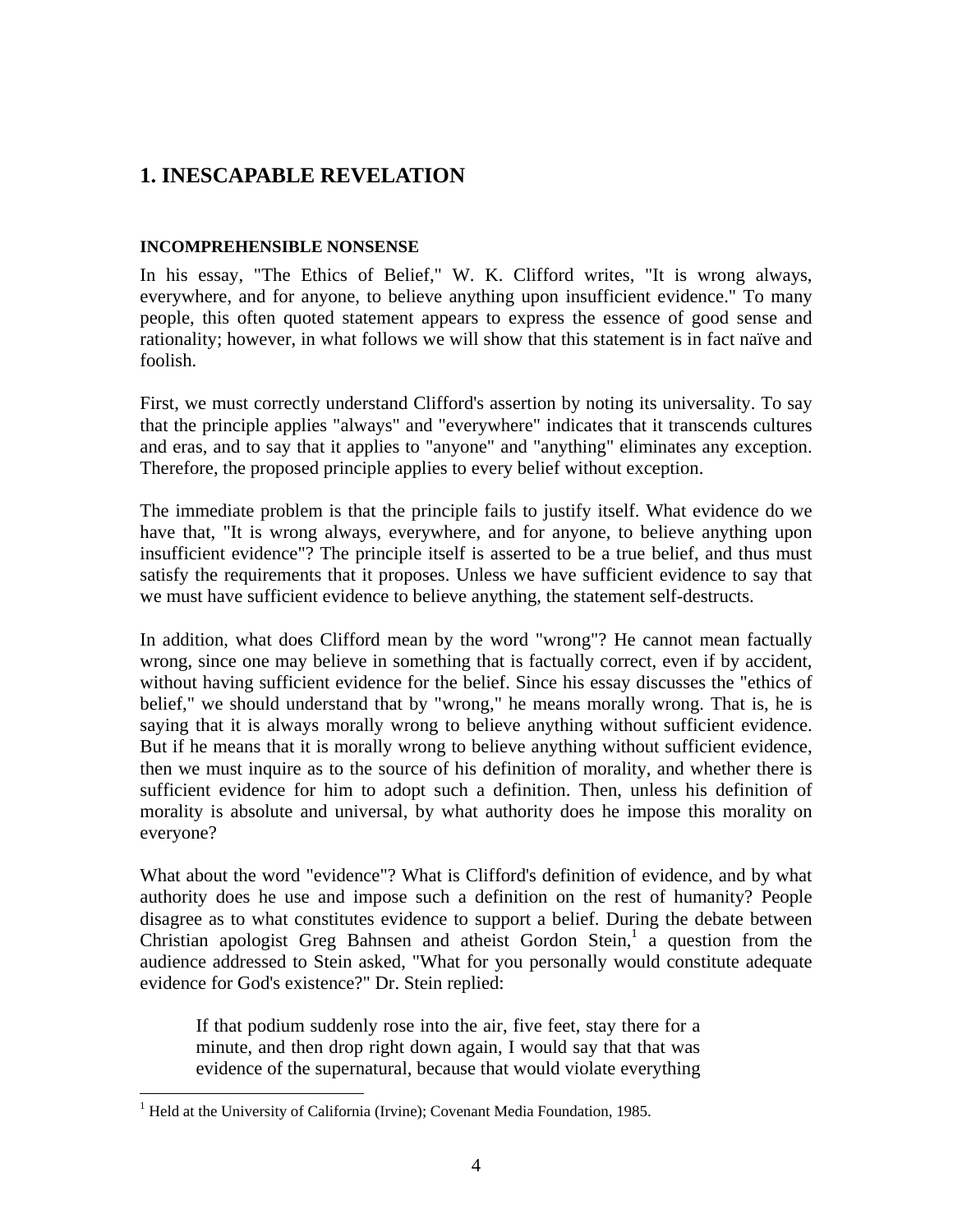that we know about the laws of physics and chemistry, assuming there wasn't an engine under there, or a wire attached to it, to make those obvious exclusions. That would be evidence for a supernatural, violation of the laws…or maybe we would call it a miracle, right in front of your eyes. That would be evidence I would accept. Any kind of a supernatural being putting in an appearance, and doing miracles that could not be staged magic would also be evidence that I would accept.

Really? Stranger things have happened than the unexplained levitation of physical objects. Atheists do not call them miracles, but consistent with their presuppositions, they assume these to be natural events explainable by natural causes. Even if they cannot immediately discover the natural causes to these events, they continue to assume that future research would uncover them. According to them, what primitive people believed to be supernatural events, scientists can now explain by natural causes – in the atheist's worldview, miracles are ruled out from the start.

Stein's worldview would reject the appearance of a supernatural being as evidence for God or the supernatural, since his presuppositions exclude the existence of such beings; rather, every event is explained on the assumption that there are no such beings. Therefore, all supernatural apparitions are relegated to the hallucinations of the poor deluded victims. Dr. Stein's answer was not only amateurish, but it was a lie. Jesus says, "If they do not listen to Moses and the Prophets, they will not be convinced even if someone rises from the dead" (Luke 16:31).

What one regards as conclusive proof seems irrelevant to another. On the basis of Clifford's statement, one must have sufficient evidence to show that a given piece of evidence is relevant to the claim under examination. Of course, the evidence that endorses the evidence must also be supported by evidence showing that it is relevant. Furthermore, Clifford says that we must believe nothing based on "insufficient" evidence, so if we ignore the irresolvable infinite regress just mentioned, we still have to define what type or amount of evidence is *sufficient*, which of course, we must also prove by prior sufficient evidence. But if "sufficient" has not yet been defined, and substantiated by previous sufficient evidence – also undefined and without support from previous and sufficient evidence – on Clifford's principle we cannot accept the evidence that supports his definition of "sufficient" in his principle.

If I prefer to believe that there is a pink unicorn in my backyard, by what authority can Clifford forbid me? By his own authority? By imposing his principle on my epistemology? But I reject his principle. What then can he do? Unless Clifford can justify his principle, I can just as easily say, "It is *right* always, everywhere, and for anyone, to believe anything *without* sufficient evidence" – and I indeed would not have sufficient evidence to justify this claim!

On the other hand, Jesus says that the word of God is truth (John 17:17). Since God is the ultimate moral authority, he has the exclusive right to define right and wrong, and since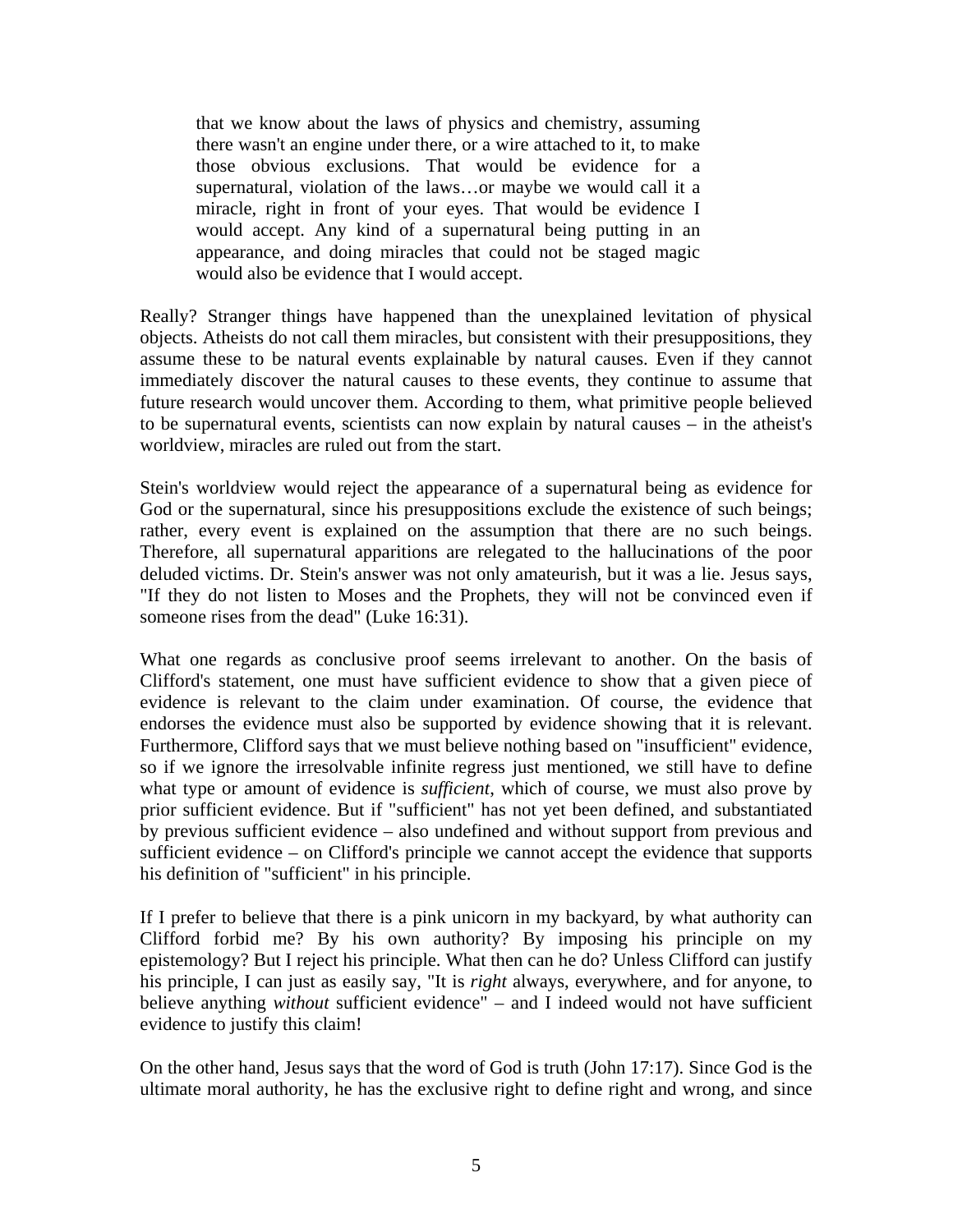he demands that we believe the truth, which is his word, it becomes morally right to believe the Scripture and morally wrong to disbelieve it. Further, he can and he does impose his precepts and commands on everyone, and to resist him is to risk eternal damnation. Thus he has the right to demand belief in the truth, and he has the power to enforce this demand. Christianity is justified by God's authority, and no authority is prior or higher than him. On my worldview, God Almighty enforces the epistemological principle that he prescribes, but Clifford could merely wish that we accept his selfdefeating principle. $^{2}$ 

What is the nature of relevant and acceptable evidence? Is it rationalistic or empirical? If it is rationalistic, how do we know it is not arbitrary? What evidence do we have that evidence should be rationalistic? And what kind of evidence would be legitimate to show us that evidence should be rationalistic? If evidence is empirical, it is also inductive, and if it is inductive, then for Clifford to prove his principle, he must use it to verify every possible proposition conceivable by an omniscient mind in order for him to assert it without fallacy. But if he has not shown that his principle is correct by his own principle, then how can he verify any proposition by the same principle? Thus Clifford's principle destroys itself by generating a viciously circular logical loop.

Therefore, even before appealing to biblical authority, we have shown that Clifford's principle fails to be the essence of rationality and sound judgment. Rather, it is meaningless; it is utter nonsense. In contrast, the revelational epistemology of Christianity accepts the propositions infallibly given by the almighty omniscient God. No other religion or philosophy can legitimately make the same claim, not even Islam. Contrary to what some people think, Islam's concept of God is very different from Christianity's concept of God. In fact, Islam's concept of God is such that, if one draws out its necessary implications, would make God unknowable. As one writer notes, "If they think at all deeply, they find themselves absolutely unable to know God…Thus Islam leads to Agnosticism."<sup>3</sup> Of course, non-Christians do not think deeply. In any case, if Islam's concept of God renders God unknowable, then they could not have any concept of God in the first place, and unless this point is refuted, this alone shows that Islam is self-contradictory, and thus self-destructs.<sup>4</sup> Other religions affirm a finite god or gods. Besides pointing out that the polytheistic gods often argue and fight among themselves in the relevant literature, how do these finite gods know what they know? They face the same problem that Clifford fails to answer.

Only the Christian conception of God, as revealed by God himself in Scripture, is consistent with a God that possesses all knowledge, and at the same time make knowledge possible for man. In God dwells "all the treasures of wisdom and knowledge" (Colossians 2:3). Since God has all knowledge, he requires no one greater – there is no

<sup>&</sup>lt;sup>2</sup> Of course, Clifford *tries* to justify his principle in the essay, but my point is that he nevertheless fails to answer the questions and objections that I pose here.

<sup>3</sup> Norman L. Geisler, *Baker Encyclopedia of Christian Apologetics*; Grand Rapids, Michigan: Baker Books, 1999; p. 371.

 $4$  Of course, if our specific purpose is to expose the absurdity of Islam, then we should argue in greater detail, citing the relevant sources.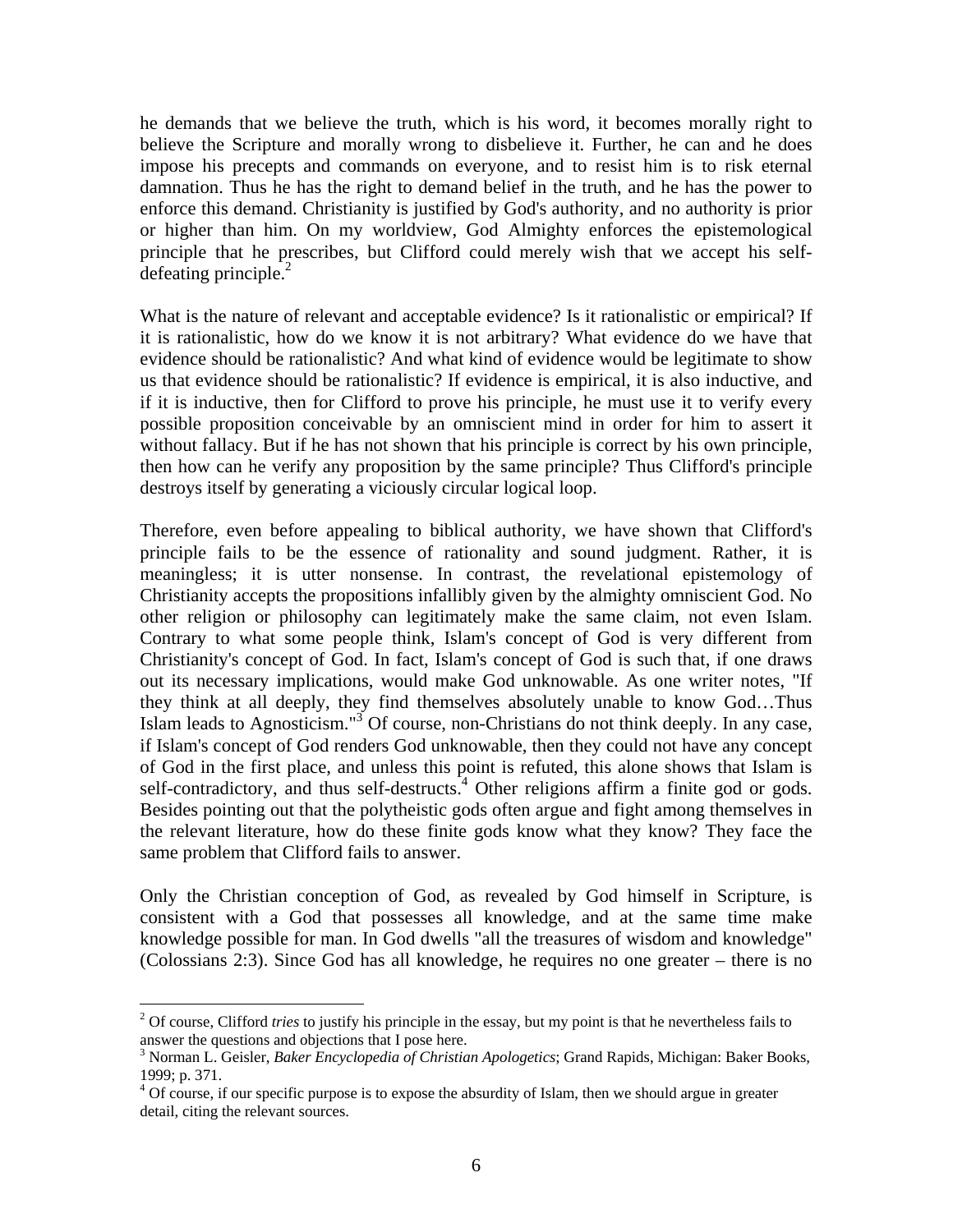one greater – to justify his knowledge. His absolute sovereignty implies that he wills what he knows, that he knows what he wills, and that there can be no error in his knowledge.<sup>5</sup> At the same time, "the things revealed belong to us and to our children forever" in the words of Scripture (Deuteronomy 29:29), and so we have knowledge as well. God has all knowledge – his knowledge consists of what he wills – and our knowledge consists of what he wills to reveal.

On the other hand, since non-Christian religions and philosophies cannot produce an adequate and defensible – not to say infallible – epistemology, on the basis of non-Christian thought, there can be no knowledge at all. If non-Christian systems of thought cannot provide a foundation for knowledge – if they cannot know anything – then they cannot even begin or produce any content. If they cannot begin or have any content, then they can pose no challenge to Christianity. Without an adequate and defensible – and even infallible – epistemology, it remains that no intelligible proposition can be uttered on the basis of non-Christian worldviews, let alone objections against the Christian faith.

Some people may misconstrue what has been said so far to mean that Christianity rejects the use of evidence, or that Christianity has no evidence to support its claims. But this is not what we mean; instead, what we have shown is that someone like Clifford cannot make an intelligible and coherent challenge against Christianity on the basis of reasoning from evidence. He may fail to defend the principle by which he seeks to guide the use of evidence. He may have a definition for evidence, but fails to defend such a definition. Or, he may fail to define evidence altogether. When a non-Christian says that he rejects Christianity because it has insufficient evidence in its favor, he does not know what he is saying; his objection is unintelligible. Likewise, when he demands evidence for the Christian faith, he does not know what he is asking. On the basis of his worldview, his demand – and indeed, every statement that he makes – is complete nonsense.

Nevertheless, a study of classical or evidential apologetics will show that, even on the basis of non-Christian presuppositions, Christianity is the superior worldview.<sup>6</sup> That is, even if we assume the principles of verification assumed by many unbelievers, the Christian faith will still triumph in debate.

Now, since all non-Christian first principles are unjustified and false, when the Christian argues for his faith based on these presuppositions, he is only arguing *ad hominem*. By *ad hominem*, we do not refer to the fallacy of irrelevant personal attack. Instead, this form of *ad hominem* argument takes premises espoused by the opponent, and validly deduces from them conclusions contradictory to his position, or conclusions that would be embarrassing or repulsive to him.<sup>7</sup> Using the non-Christian's own premises, the Christian apologist deduces conclusions that favor the biblical worldview and that refute the nonbiblical worldview.

 $<sup>5</sup>$  That is, God's will determines everything, and since he perfectly knows all that he has determined, he also</sup> knows everything.

<sup>&</sup>lt;sup>6</sup> See Vincent Cheung, *Evidential Apologetics*.

That is, a *reductio ad absurdum*.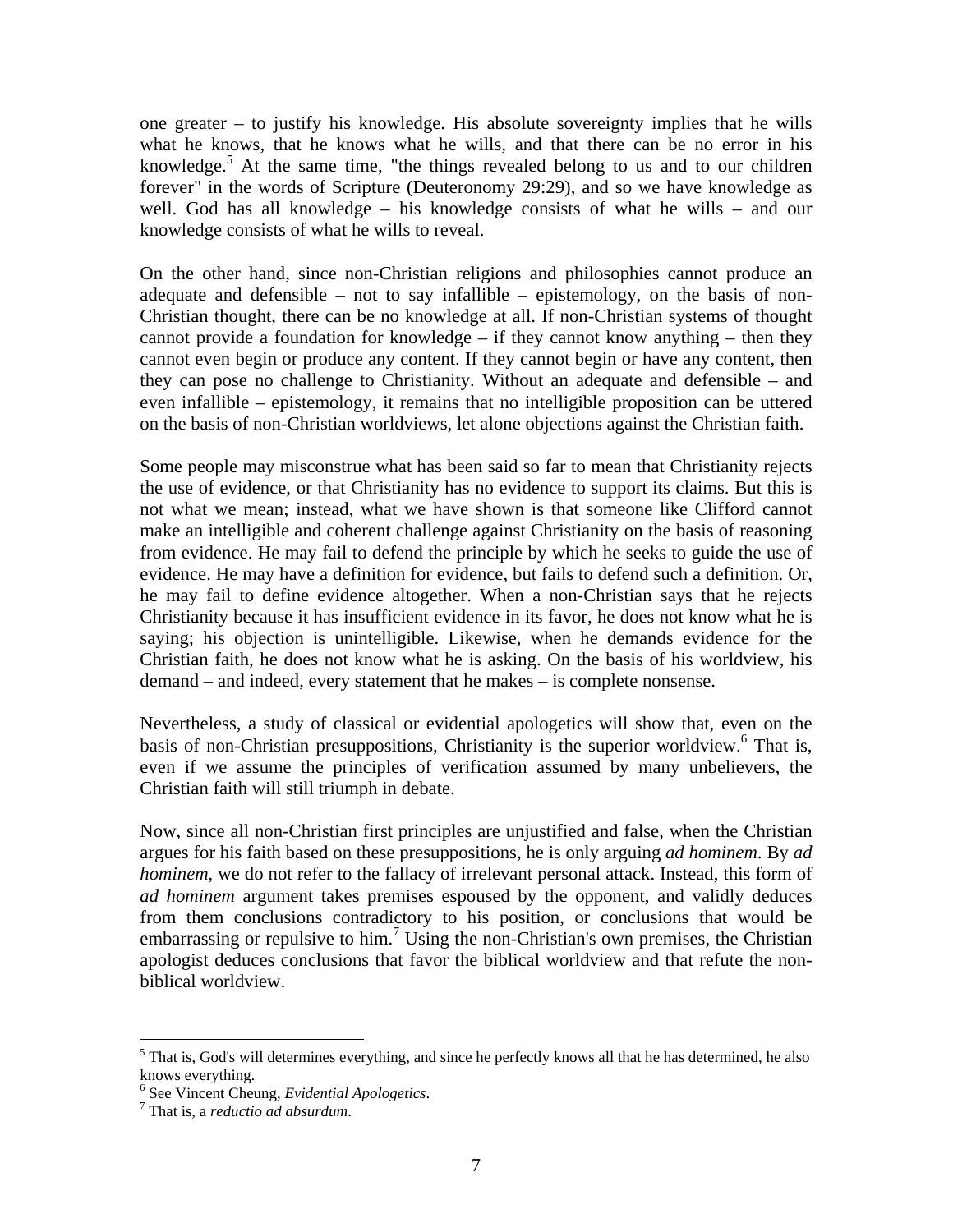However, since all non-Christian premises are unjustified and false, *ad hominem* arguments based on these premises do not prove the Christian's case, but only destroy his opponent's position. For example, although I have shown elsewhere that the presuppositions and methodologies of scientific investigations make it impossible to discover anything about reality in the first place,  $\delta$  there are indeed scientific arguments in favor of the Christian position that serve to silence and refute the unbeliever's objections against the biblical worldview.

On the basis of scientific presuppositions, the Christian may successfully argue that it is more rational than not to affirm that the universe was made by an intelligent omnipotent creator. Even so, since science itself is always tentative and fails to discover any truth, on the basis of science, no one can construct a conclusive positive case for Christianity or any other worldview. That is, even if science shows that Christianity is true, there is no way to prove that science itself can discover truth; rather, logical fallacies pervade all scientific procedures, such that science can never discover the truth about anything at all. That is, if scientific plausibility is made the standard of truth, then we can show that Christianity is superior, but scientific plausibility should not be made the standard of truth.

We will consider another example of how the use of evidence vindicates biblical claims, although non-Christian presuppositions cannot even define evidence or make sense of it. Historian C. Behan McCullagh writes that the best explanation to a body of historical facts must satisfy the following six requirements:

- 1. It must have great explanatory scope.
- 2. It must have great explanatory power.
- 3. It must be plausible.
- 4. It is not ad hoc or contrived.
- 5. It is in accord with accepted beliefs.
- 6. It far outstrips any of its rival theories in meeting the previous conditions.<sup>9</sup>

William Lane Craig argues that the proposition, "God raised Jesus from the dead," meets the above conditions.<sup>10</sup> The details of his argument are not relevant here. If his argument is successful, it would seem to vindicate biblical claims concerning the resurrection of Christ, and refute the unbeliever's objections. However, we rightly wonder whether these tests are reliable, and whether an explanation that satisfies these conditions is in fact true. In the first place, by what authority does McCullagh list and impose these tests upon all historical explanations?

1

<sup>&</sup>lt;sup>8</sup> See Vincent Cheung, *Presuppositional Confrontations*.<br><sup>9</sup> C. Beban McCullagh, *Justifying Historiaal Description* 

C. Behan McCullagh, *Justifying Historical Descriptions*; Cambridge: Cambridge University Press, 1984; p. 19.

<sup>&</sup>lt;sup>10</sup> William Lane Craig, *God, Are You There?*; Norcross, Georgia: Ravi Zacharias International Ministries, 1999; p. 48.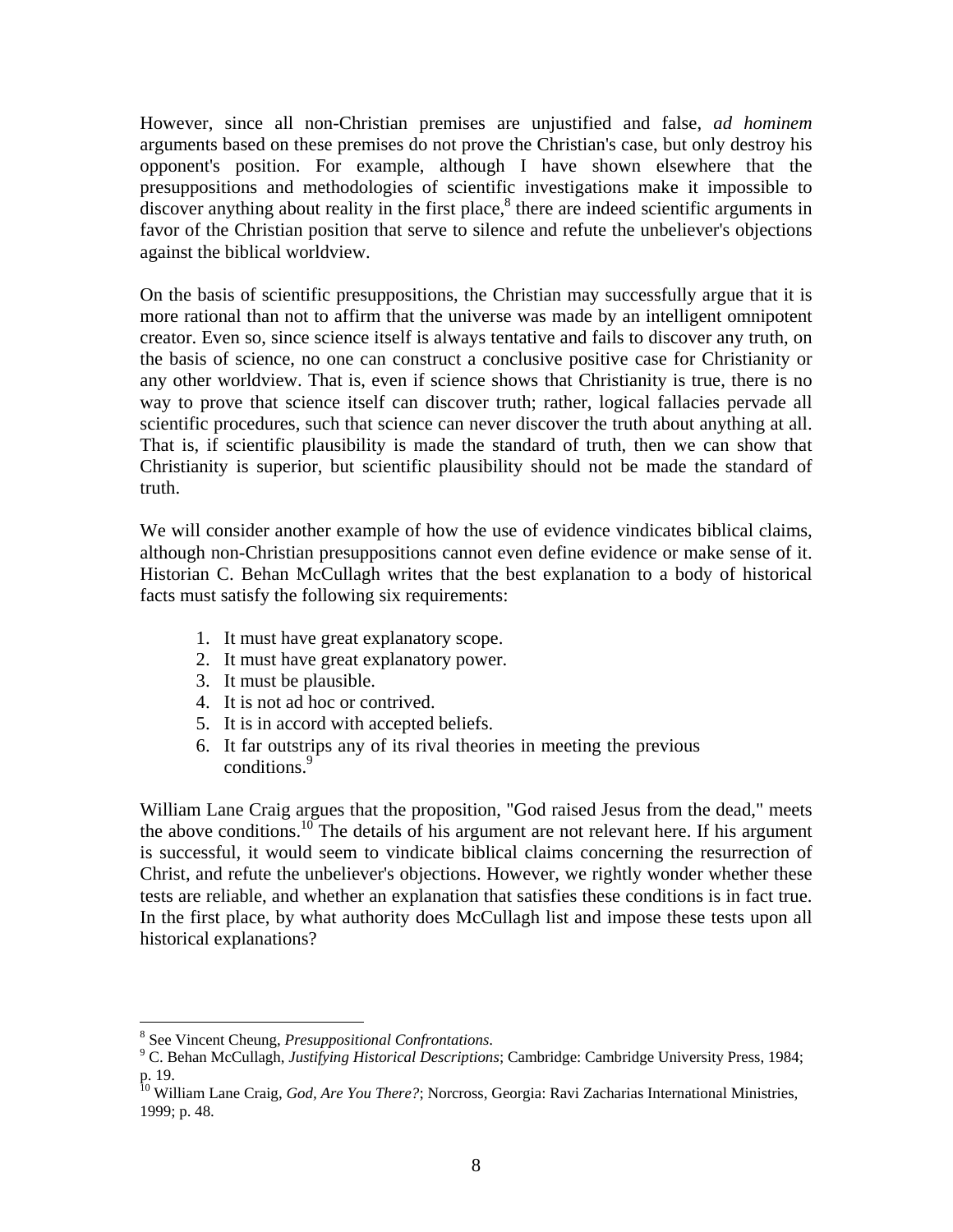Based on these tests, Craig's argument cannot be considered a conclusive proof for the resurrection of Christ, because these tests themselves have not been conclusively justified. However, if Craig's argument indeed successfully argues for the resurrection of Christ *relative to these tests*, his argument is at least an *ad hominem* argument that refutes all objections against the resurrection of Christ on the basis of these non-biblical principles. Thus on the basis of the historian's principles, one cannot conclusively prove anything about a historical event, and this includes the resurrection. But at the same time, based on these same principles, there can be no good argument against the resurrection. Nevertheless, if Craig's argument succeeds relative to these tests, then if one adopts these tests to be the standard of truth concerning historical matters, he should come to believe that God had raised Jesus from the dead.

However, since all non-Christian worldviews (including all non-Christian religions and philosophies) are without any ultimate justification, $11$  there is really nothing to prevent them from collapsing into total skepticism, but one cannot remain a skeptic because skepticism self-destructs – it is self-contradictory to affirm that we know that we cannot know. Only Christianity rescues the intellect from complete skepticism; therefore, rather than depending on a non-Christian foundation to construct a case for the biblical worldview, the Christian adopts the revelational epistemology of biblical infallibility.

It is not that Christians avoid or reject the use of evidence – the problem is that the non-Christian theories of evidence are defective. Since the non-Christian theories of evidence are complete nonsense and render everything complete nonsense, when non-Christians demand evidence from the Christians, they do not know what they are asking. Unless one secures intelligibility by the proper presuppositions, his demand for evidence is nonsensical and cannot be logically understood.

#### <span id="page-8-0"></span>**INESCAPABLE REVELATION**

As I will explain in what follows, the biblical worldview does affirm the use of evidence. In fact, a necessary implication of biblical teaching is that every conceivable proposition is evidence that Christianity is true. In addition, once we adopt a correct theory of evidence, even the extremely tentative disciplines of science and history can lead only to conclusions consistent with the biblical system.

Now, Romans 1:18-20 says:

<u>.</u>

The wrath of God is being revealed from heaven against all the godlessness and wickedness of men who suppress the truth by their wickedness, since what may be known about God is plain to them, because God has made it plain to them. For since the creation of the world God's invisible qualities – his eternal power and divine

 $11$  Several points in my presentation require me to make certain assertions that I will more adequately support elsewhere. For example, I will further argue for the present point in the rest of this chapter and in the next chapter. Thus if you are perplexed or unsure about a certain point, a later part of the chapter or the book will probably make it clear.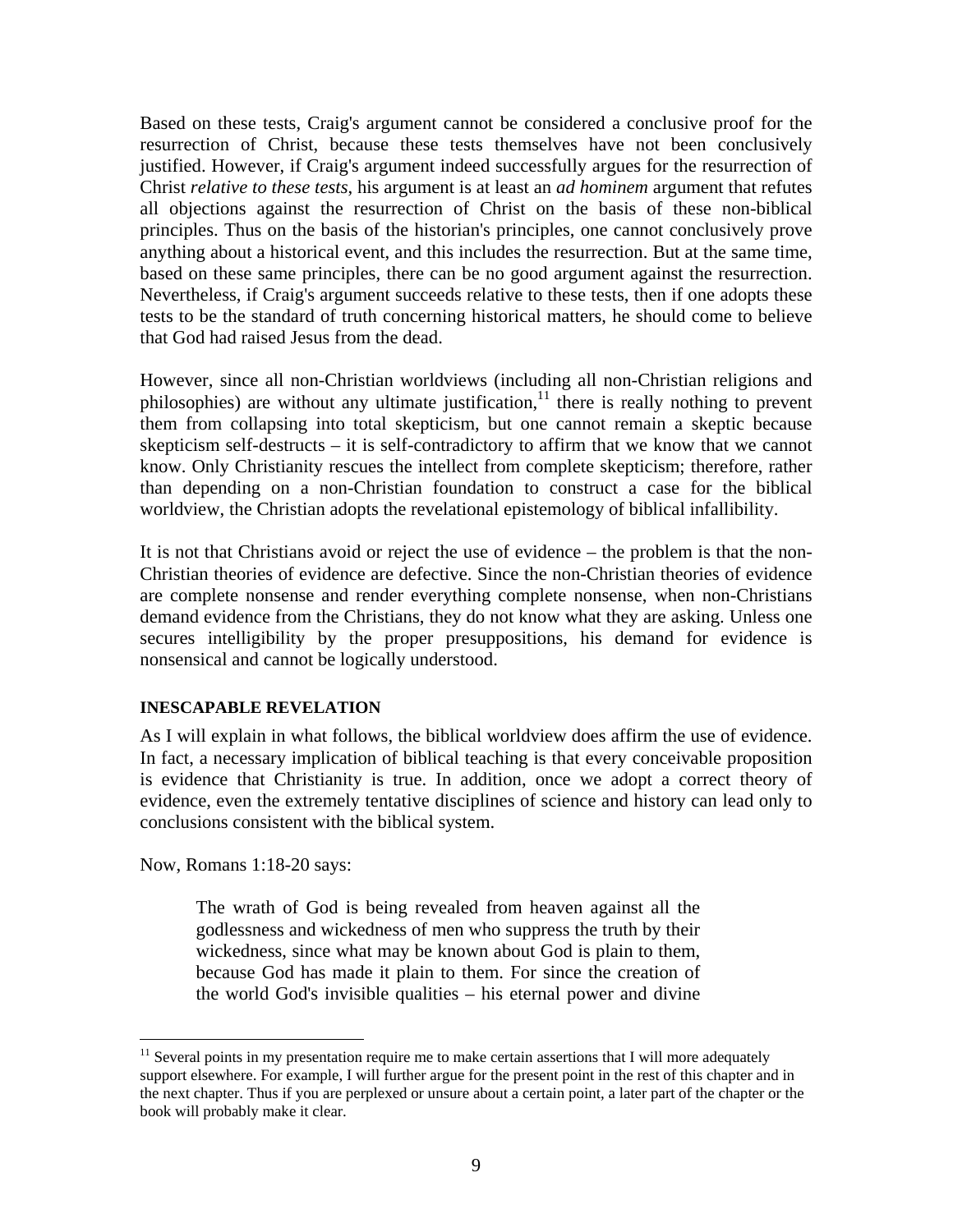nature – have been clearly seen, being understood from what has been made, so that men are without excuse.

Some commentators take a more or less empirical interpretation of this passage, so they think it teaches that from observing the universe, man derives a knowledge of God and some of his attributes, and this evidence in creation renders his denial of God inexcusable. But to think that a blank mind can derive this information from observation is false. It is true that man ought to find evidence for the Christian God by observing nature; however, thinking itself is impossible without the preconditions of intelligibility. Since the only preconditions that preserve intelligibility are the biblical presuppositions, it is untrue that a blank mind can, through empirical methods, derive information about God (or anything at all) from the universe.

For empirical data to be intelligible – if empirical data can be intelligible at all – one must presuppose biblical first principles. Paul says that God has built into every human mind such principles, so that one ought to derive Christian conclusions from observing the universe. Man by nature possesses an innate knowledge of God, and it is only when this is presupposed that he may rightly interpret empirical information. This is not to say that reality is subjective, but that it is impossible to gain knowledge of reality in the first place without first adopting the Christian position in full. The point is that man already knows God before he observes the external world; otherwise, no knowledge could be derived from such observation.

Concerning our passage from Romans, Thomas R. Schreiner writes, "God has stitched into the fabric of the human mind his existence and power, so that they are instinctively recognized when one views the created world."<sup>12</sup> This approximates our position; however, we are saying more than this – we are saying that the knowledge of God is present in the mind prior to any experience or observation of creation, so that no empirical data is ever required for one to recognize the innate propositions and thought categories given to him at birth. Charles Hodge, although somewhat of an empiricist, admits, "It is not of a mere external revelation of which the apostle is speaking, but of that evidence of the being and perfections of God which every man has in the constitution of his own nature, and in virtue of which he is competent to apprehend the manifestations of God in his works."13 Accordingly, the NLT translates, "For the truth about God is known to them instinctively. God has put this knowledge in their hearts."

Even if grammatical arguments surrounding verse 19 are inconclusive,  $^{14}$  Romans 2:14-15 dispels all doubt that God has endowed man with innate knowledge about himself:

<sup>&</sup>lt;sup>12</sup> Thomas R. Schreiner, *Baker Exegetical Commentary on the New Testament: Romans*; Grand Rapids, Michigan: Baker Books, 1998; p. 86.

<sup>13</sup> Charles Hodge, *A Commentary on Romans*; Carlisle, Pennsylvania: The Banner of Truth Trust, 1997 (original: 1835); p. 36.

<sup>&</sup>lt;sup>14</sup> Leon Morris, *The Pillar New Testament Commentary: The Epistle to the Romans*; Grand Rapids, Michigan: William B. Eerdmans Publishing Company, 1988; p. 78-80.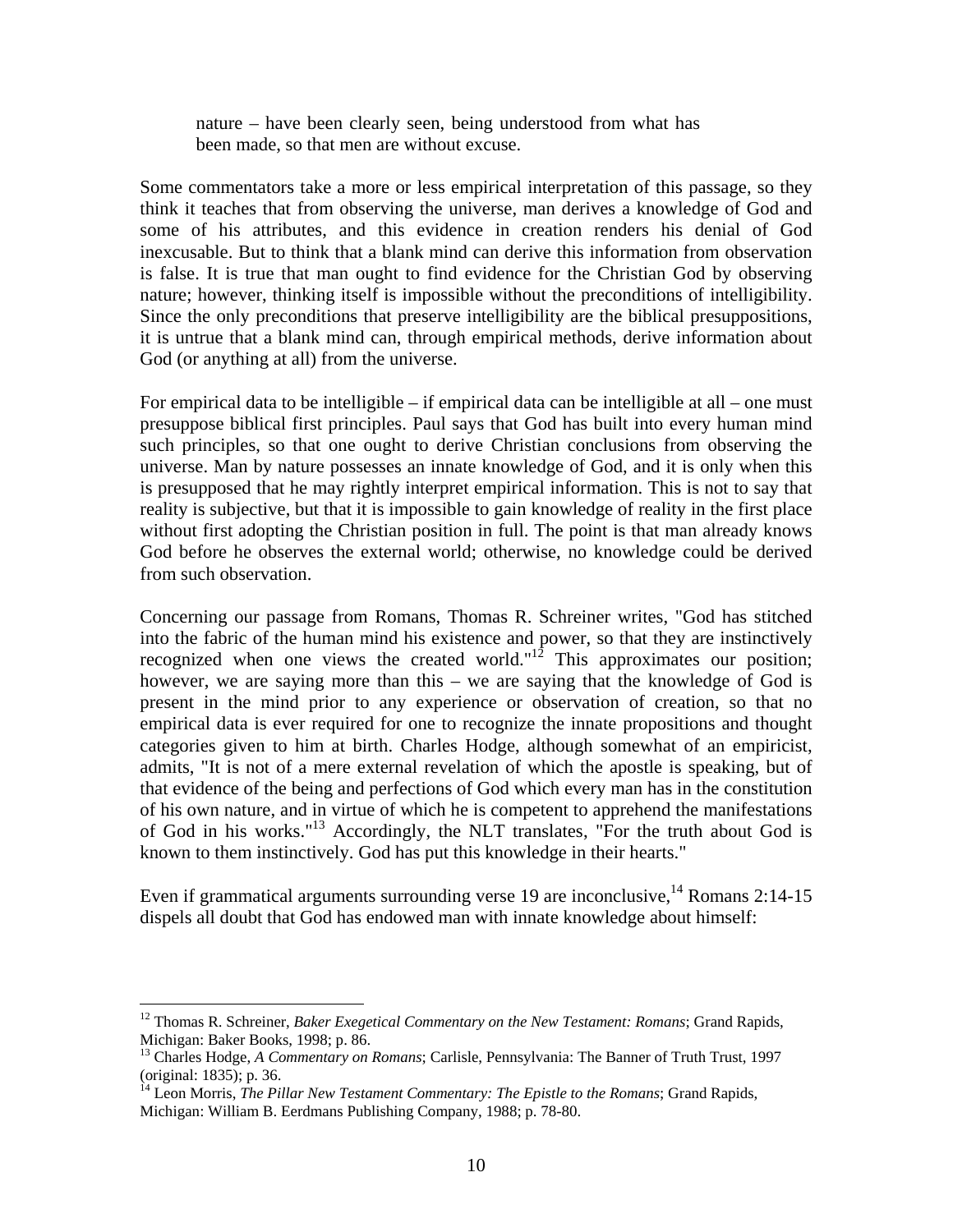Indeed, when Gentiles, who do not have the law, do by nature things required by the law,<sup>15</sup> they are a law for themselves,<sup>16</sup> even though they do not have the law, since they show that the requirements of the law are written on their hearts, their consciences also bearing witness, and their thoughts now accusing, now even defending them.

These two verses teach that man's innate knowledge is specific. It is not only a general sense of the divine, or an instinctive propensity to worship; rather, this innate knowledge includes at least the basic moral code of the Christian Bible. Robert Haldane comments, "This natural light of the understanding is called the law written in the heart, because it is imprinted on the mind by the Author of creation, and is God's work as much as the writing on the tables of stone."<sup>17</sup> Therefore, although we may be unable to enumerate every proposition included in this innate knowledge, we know that it is detailed and specific enough to exclude all non-Christian worldviews and religions; only Christianity is compatible with it.

Verse 15 mentions "conscience" – contrary to some, we should make clear that it is not a part of the human being distinct from the mind or intellect. Anthropological trichotomy and popular preaching teach that the conscience is the voice of a non-intellectual "spirit" or "heart"; however, "spirit" and "heart" in Scripture are intellectual terms, and are very often synonymous with "mind." The verse says that the people's *consciences* are at work when their *thoughts* are accusing or defending them. Therefore, conscience is a function of the mind, and not a separate and non-intellectual part of man.

J. I. Packer defines conscience as "the built-in power of our minds to pass moral judgments on ourselves, approving or disapproving our attitudes, actions, reactions, thoughts and plans, and telling us, if it disapproves of what we have done, that we ought to suffer for it."<sup>18</sup> However, contrary to what some people teach, it is not true that one will always do the right thing if he listens to his conscience. This is because the conscience is merely a moral function of the mind, and not an infallible moral standard – Scripture is the only infallible moral standard. Paul writes that some people's "consciences have been seared as with a hot iron" (1 Timothy 4:2). The conscience "may be misinformed, or conditioned to regard evil as good," and "may lead a person to view as sinful an action that God's Word declares is not sinful."19

What the conscience approves is not necessarily good, and although it is not safe to violate one's conscience, what it disapproves is not necessarily evil (Romans 14:1-2, 23). Only God's moral precepts as revealed in Scripture carry final authority for making moral

<sup>&</sup>lt;sup>15</sup> The NJB uses the term "innate sense."

<sup>&</sup>lt;sup>16</sup> This just means that although the Gentiles lacked the explicit revelation of Scripture, their innate knowledge of God's moral law is sufficient to condemn them (2:12). That is, "They show that in their hearts

they know right from wrong. They demonstrate that God's law is written within them" (NLT). 17 Robert Haldane, *Commentary on Romans*; Grand Rapids, Michigan: Kregel Publications, 1996 (original: 1853); p. 99.

<sup>&</sup>lt;sup>18</sup> J. I. Packer, *Concise Theology*; Wheaton, Illinois: Tyndale House Publishers, Inc., 1993; p. 96.

<sup>19</sup> Ibid., p. 97.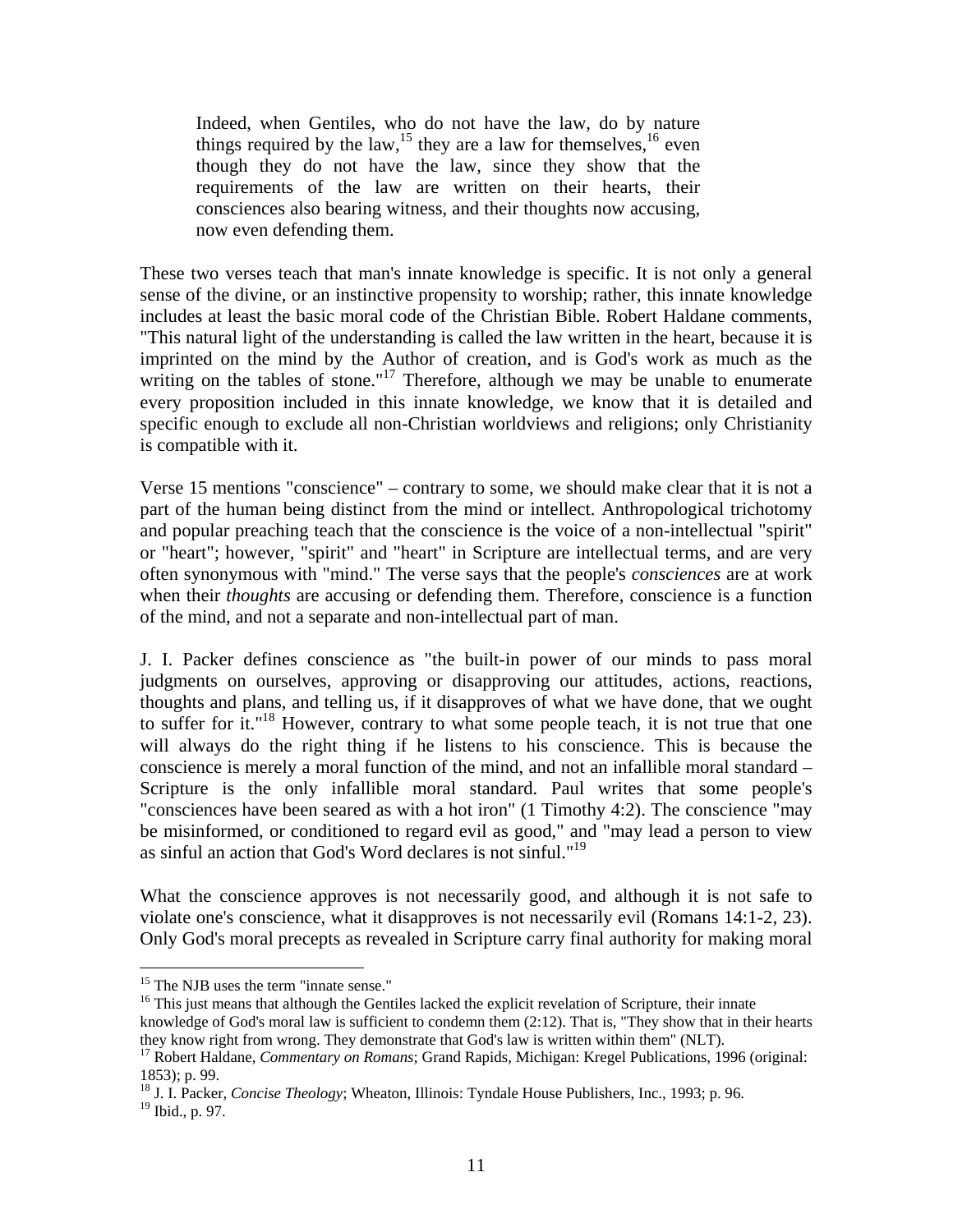judgments, and not a subjective evaluation based on this innate function of the mind. Nevertheless, as a person's conscience is more informed and trained by the words of Scripture, it will become increasingly reliable in making moral decisions.

John Calvin mentions the innate knowledge of God in the mind of man in his *Institutes of the Christian Religion*. Although the following comes from the translation by Battles, I also cite Beveridge's translation in the footnotes where his rendering is helpful or preferred:

There is within the human mind, and indeed by natural instinct, an awareness of divinity. This we take to be beyond controversy. To prevent anyone from taking refuge in the pretense of ignorance, God himself has implanted in all men a certain understanding of his divine majesty. Ever renewing its memory, he repeatedly sheds fresh drops. $20^{\circ}$  Since, therefore, when one and all perceive that there is a God and that he is their Maker, they are condemned by their own testimony because they have failed to honor him and to consecrate their lives to his will…So deeply does the common conception occupy the minds of all, so tenaciously does it inhere in the hearts of all! $^{21}$ 

…Men of sound judgment will always be sure that a sense of divinity which can never be effaced is engraved upon men's minds…For the world…tries as far as it is able to cast away all knowledge of God, and by every means to corrupt the worship of him. I only say that though the stupid hardness in their minds, which the impious eagerly conjure up to reject God, wastes away, yet the sense of divinity, which they greatly wished to have extinguished, thrives and presently burgeons. From this we conclude that it is not a doctrine that must first be learned in school, but one of which each of us is master from his mother's womb and which nature itself permits no one to forget, although many strive with every nerve to this end.<sup>22</sup> (I, iii, 1 and  $3)^{23}$ 

 $20$  Henry Beveridge's translation reads, "...the memory of which he constantly renews and occasionally enlarges…" (I, iii, 1); John Calvin, *Institutes of the Christian Religion*; Grand Rapids, Michigan: William B. Eerdmans Publishing Company, 1998; Vol. 1, p. 43.

<sup>&</sup>lt;sup>21</sup> Beveridge: "...so thoroughly has this common conviction possessed the mind, so firmly is it stamped on the breasts of all men"; Ibid., p. 43.

<sup>&</sup>lt;sup>22</sup> Beveridge: "For the world...labours as much as it can to shake off all knowledge of God, and corrupts his worship in innumerable ways. I only say, that, when the stupid hardness of heart, which the wicked eagerly court as a means to despising God, becomes enfeebled, the sense of Deity, which of all things they wished most to be extinguished, is still in vigour, and now and then breaks forth. Whence we infer, that this is not a doctrine which is first learned at school, but one as to which every man is, from the womb, his own master; one which nature herself allows no individual to forget, though many, with all their might, strive to do so"; Ibid., p. 45.

<sup>&</sup>lt;sup>23</sup> John Calvin, *Institutes of the Christian Religion*; Edited by John T. McNeill; Translated by Ford Lewis Battles; Philadelphia: The Westminster Press, 1960; p. 43-46.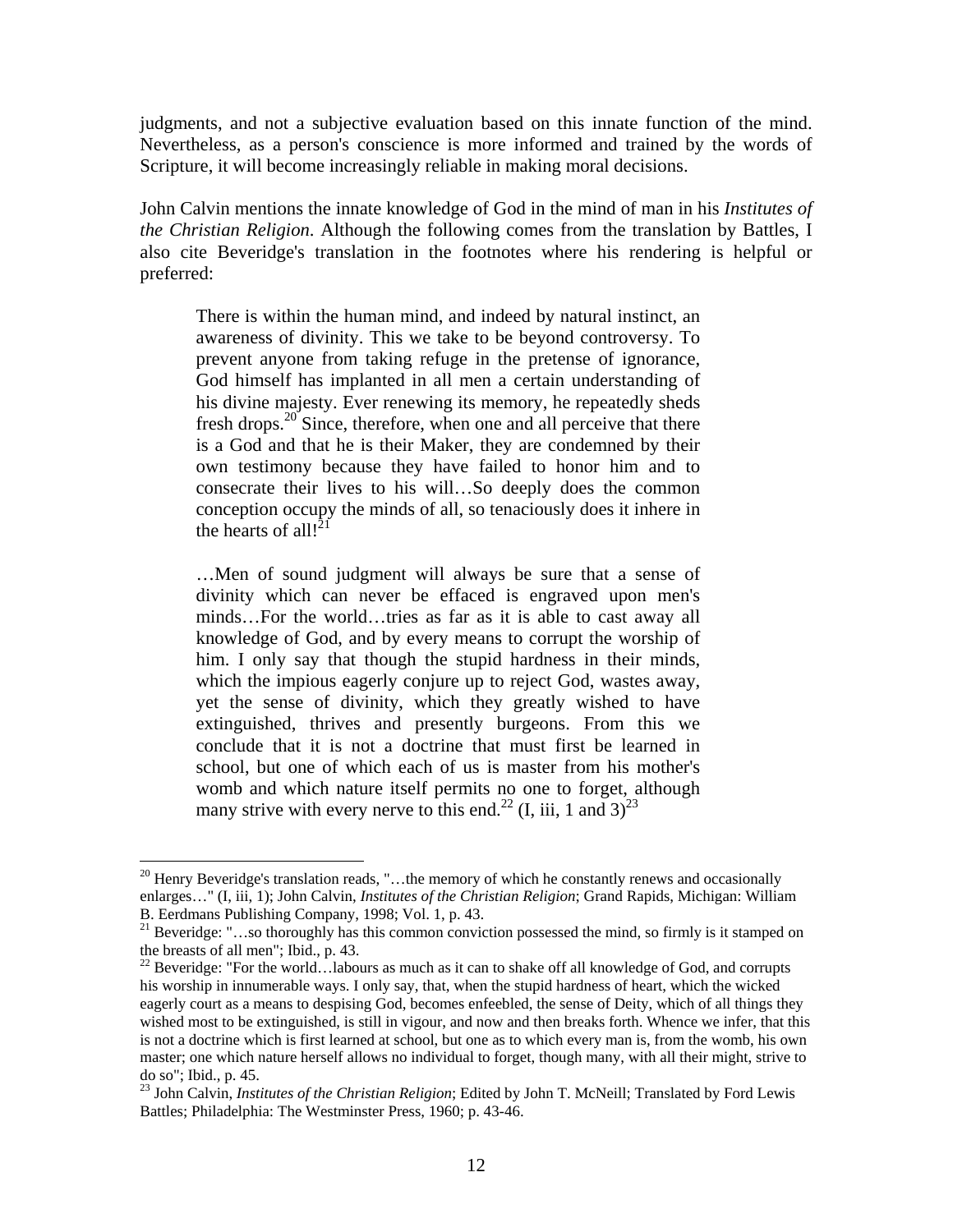The mind of man is not born a *tabula rasa* – it is not a blank slate that is without any *a priori* information. Instead, every human being is born with an innate knowledge and awareness of God. The prerequisites for language acquisition, rational thought, and theological contemplation are inherent in the mind of man. Therefore, no one can think or speak without assuming and using biblical premises that provide the precondition of intelligibility, so that even objections again any aspect of Christianity must first presuppose the entire Christian worldview to be meaningful. But once we presuppose the entire Christian worldview, the force and substance of all objections vanish.

No one can make sense of even false religions like Buddhism and Islam without first adopting the biblical presuppositions that allow logic, language, and ethics to be meaningful. It is necessary to presuppose Christianity, but since Christianity rules out other religions from the start, once we presuppose it, other worldviews cannot also be true. Without presupposing Christian premises, we cannot arrive at any truth or any knowledge, but then we cannot know that we can know nothing, and it cannot be true that nothing is true. Thus Christianity is a necessary precondition of intelligibility and knowledge; the whole Bible is true by necessity.

This is the basis for the previously stated assertion that every conceivable proposition is evidence, not only for the existence of God, but for the truth of the whole Christian worldview. "Murder is wrong" is a proposition that lacks any authoritative justification unless an omniscient and almighty person has verbally expressed his forbiddance of such an act to creatures who bear his image of a rational mind, and then enforces such a command with a punishment that he considers appropriate, such as everlasting condemnation. Atheism and Mormonism have no basis from which to declare murder as morally reprehensible. On their presuppositions, they cannot even make the word *wrong* universally applicable. They cannot authoritatively define *murder*, nor can they authoritatively enforce any rules against the practice.

"Murder is wrong" finds rational justification only within the Christian worldview. Although many non-Christians also think that murder is wrong, if their non-Christian worldviews cannot lead to the conclusion that murder is wrong, and if only Christianity can produce such a conclusion, it can only mean that these non-Christians have presupposed Christianity in arriving at their conclusion.

In addition, although "Murder is right" is false according to biblical presuppositions, the proposition itself is intelligible only within the biblical system, because outside of the Christian worldview it is impossible to define or justify the concepts of right and wrong, and any definition of murder.

Of course, we are using murder only as an example, and the above really applies to every proposition, so that unbelievers in fact employ biblical presuppositions in every proposition they utter and in every action they perform. Therefore, contrary to the objection that there is insufficient evidence for the existence of God or the truth of Christianity, the revelation of God is inescapable, because God has made the truth plain and specific (Romans 1:19).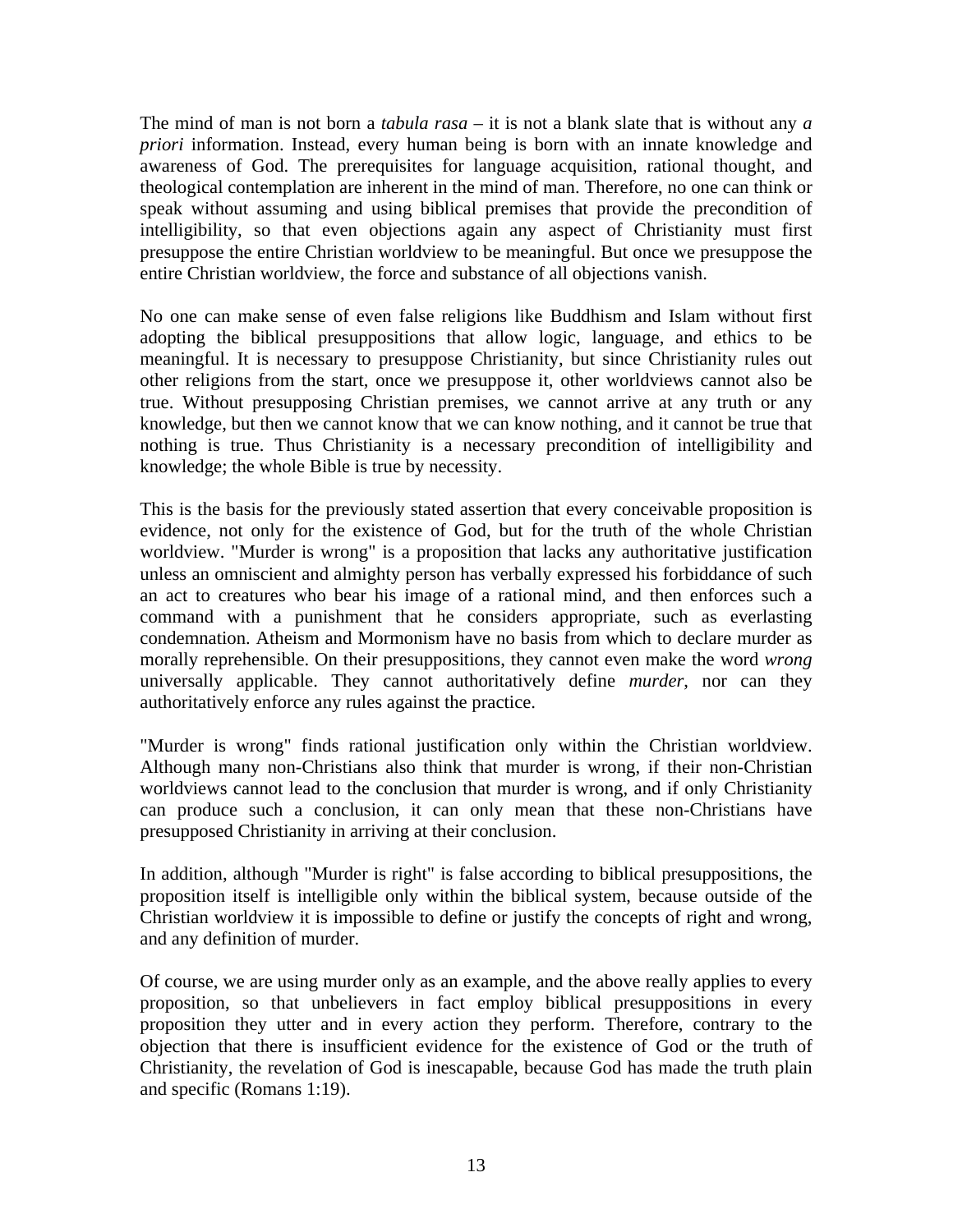However, unbelievers refuse to acknowledge or thank God, who has provided every human being with the precondition of intelligibility and knowledge. Paul condemns unbelievers for this when he writes:

The wrath of God is being revealed from heaven against all the godlessness and wickedness of men who suppress the truth by their wickedness…For although they knew God, they neither glorified him as God nor gave thanks to him, but their thinking became futile and their foolish hearts were darkened…they did not think it worthwhile to retain the knowledge of God. (Romans 1:18, 21, 28)

The problem has never been a lack of evidence, but the problem is that the unbelievers "suppress the truth" by their wickedness. They already know about God; the knowledge is so much a part of them that they cannot escape from it. However, because of their foolishness and wickedness, they refuse to admit that they have this knowledge. But although unbelievers vehemently deny God, they remain creatures made in his image, and therefore they must employ biblical premises in whatever they think or say. For the Christian, this fact provides the basis of an invincible strategy of argumentation, which we will further explore later.

The evidence is present, but suppressed. Acts 14:17 says, "Yet he has not left himself without testimony: He has shown kindness by giving you rain from heaven and crops in their seasons; he provides you with plenty of food and fills your hearts with joy." What appear to be natural and ordinary events such as rain and harvest ought to remind man of what he knows about God, indelibly imprinted on his mind.

Although this knowledge about God is implicit in whatever he says and does, sometimes it more clearly breaks forth. Paul says to the Athenians that even the Greek poets wrote, "For in him we live and move and have our being," and "We are his offspring" (Acts 17:28). But if we are his creation, then how can we justify the worship of idols – that is, serving objects inferior than we? Accordingly, Paul says, "Therefore since we are God's offspring, we should not think that the divine being is like gold or silver or stone – an image made by man's design and skill" (v. 29).

Non-Christian worship is incompatible with the innate knowledge of God. What man knows in his mind is substantial and specific enough that it excludes all non-Christian forms of worship. Thus this innate knowledge does not only exclude atheism, but also Buddhism, Islam, and all other non-Christian religions and philosophies. The writings of these false religions and philosophies betray an innate knowledge of Christian presuppositions, but then they refuse to live up to what they know to be true. As Paul says:

For although they knew God, they neither glorified him as God nor gave thanks to him, but their thinking became futile and their foolish hearts were darkened. Although they claimed to be wise,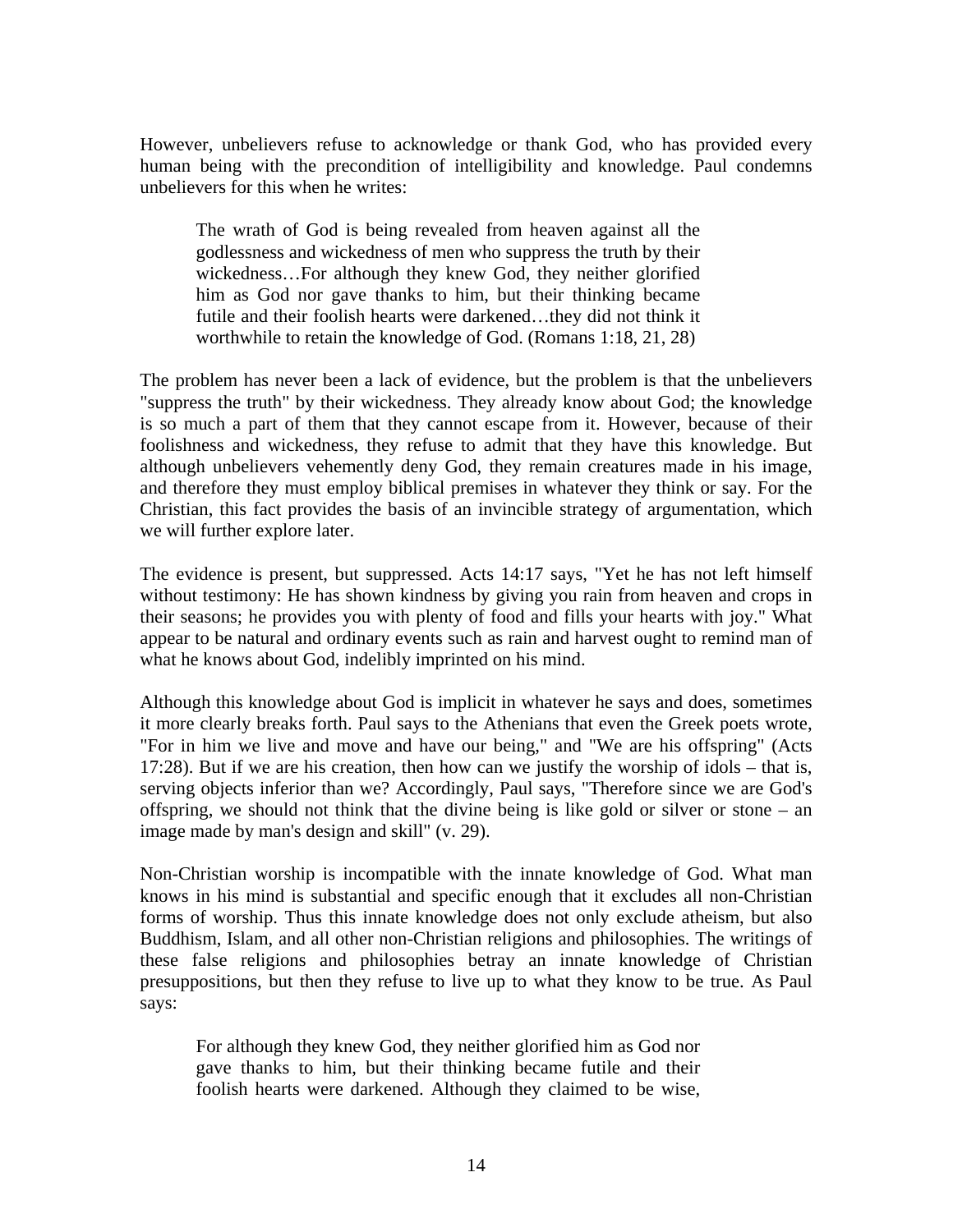they became fools and exchanged the glory of the immortal God for images made to look like mortal man and birds and animals and reptiles. (Romans 1:21-23)

What then is the verdict? Since God's revelation to man is inescapable, man's suppression of this revelation is thus inexcusable: "Ever since the creation of the world, the invisible existence of God and his everlasting power have been clearly seen by the mind's understanding of created things. And so these people have no excuse" (v. 20, NJB). The Greek says that these people have no *apologia* – no apologetic; their non-Christian positions are indefensible. One aspect of defending our faith involves demonstrating that the unbelievers have absolutely no defense for their own beliefs. Rather, we have caught them red-handed – they deny the Christian faith while continuing to use Christian presuppositions.

This inexcusable suppression of truth and evidence leads to their inevitable damnation: "The wrath of God is being revealed from heaven against all the godlessness and wickedness of men who suppress the truth by their wickedness" (v. 18). God's wrath is being poured out against the reprobates even in this life, as God gives them over to a depraved mind: "Furthermore, since they did not think it worthwhile to retain the knowledge of God, he gave them over to a depraved mind, to do what ought not to be done" (v. 28). Their wickedness becomes worse and worse, and their sins become increasingly grotesque and unnatural. As examples, Paul mentions homosexuality and idolatry:

Therefore God gave them over in the sinful desires of their hearts to sexual impurity for the degrading of their bodies with one another. They exchanged the truth of God for a lie, and worshiped and served created things rather than the Creator – who is forever praised. Amen. Because of this, God gave them over to shameful lusts. Even their women exchanged natural relations for unnatural ones. In the same way the men also abandoned natural relations with women and were inflamed with lust for one another. Men committed indecent acts with other men, and received in themselves the due penalty for their perversion. (v. 24-27)

Paul also mentions other sins for which God will punish them with everlasting torment in hell:

They have become filled with every kind of wickedness, evil, greed and depravity. They are full of envy, murder, strife, deceit and malice. They are gossips, slanderers, God-haters, insolent, arrogant and boastful; they invent ways of doing evil; they disobey their parents; they are senseless, faithless, heartless, ruthless. (v. 29-31)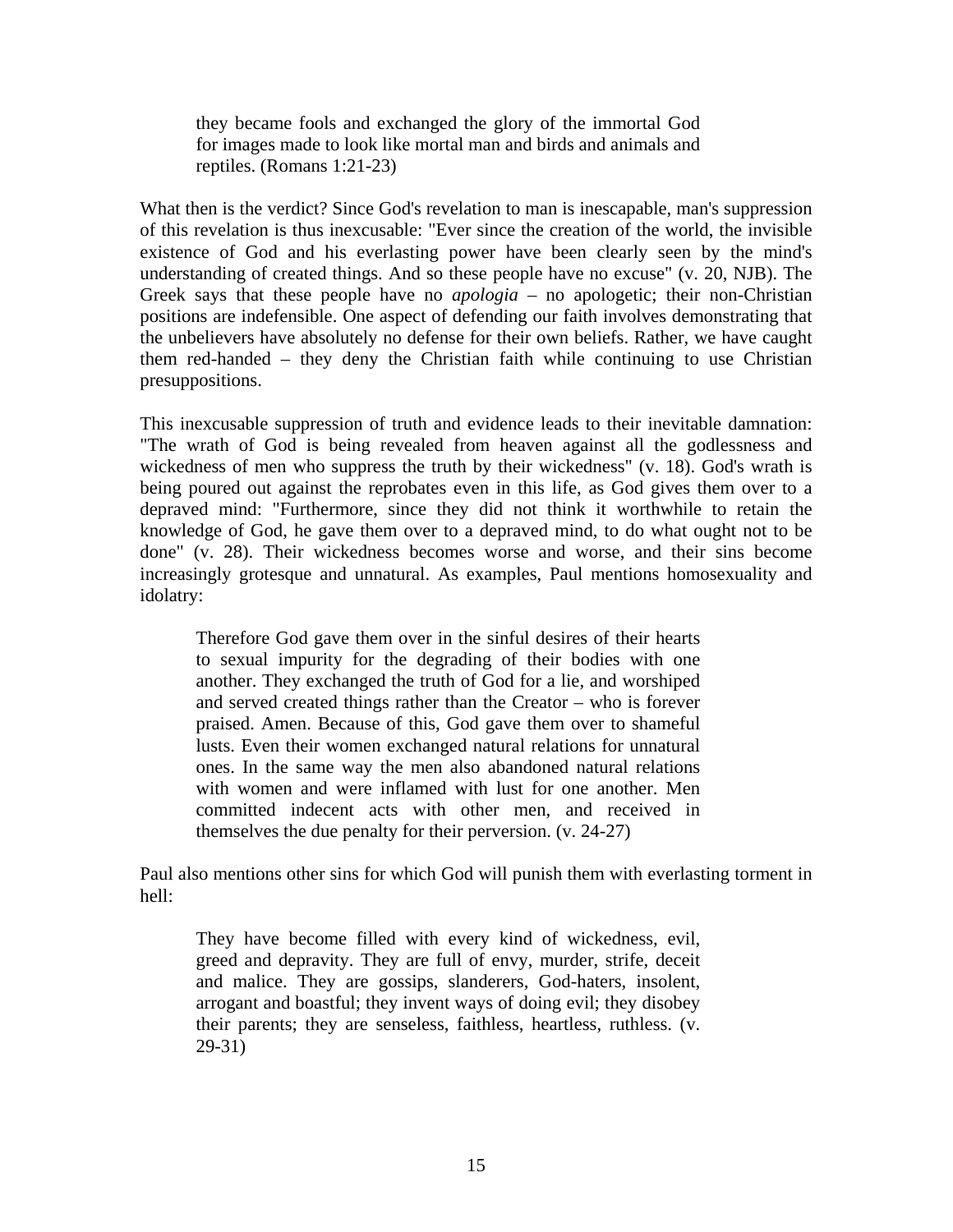Unbelievers do not do these things in absolute ignorance, but Paul again emphasizes their innate knowledge of God in verse 32: "Although they know God's righteous decree that those who do such things deserve death, they not only continue to do these very things but also approve of those who practice them." They know what God requires, but refuse to acquiesce; moreover, they approve of those who rebel against him. This describes the unbelievers of our generation just as much as any other generation – not only do they defy God's commands themselves, but they approve of others who do the same, so that they even support and encourage atheists, idolaters, homosexuals, abortionists, and all kinds of detestable and wicked people. In their hearts, they know about God and his commands. Just as God's revelation to them is inescapable, their damnation is inevitable.

#### <span id="page-15-0"></span>**INVINCIBLE ARGUMENTATION**

Before outlining a strategy of argumentation against all non-Christian systems of thought, we will first summarize what we have established so far. Although we have already repeated the basis themes several times, much of the above is new to many readers, and it would be helpful to provide additional repetitions and paraphrases before moving forward. So we will again summarize the Christian position.

God created man in his own image. This image consists not in his body or a nonintellectual "spirit," as the term is often mistakenly used; rather, the image of God refers to our rational mind, which is very limited compared to the mind of God, but it is nevertheless similarly structured. This not only separates man from the animals, but it also makes possible meaningful and even extensive verbal communication between God and man. A dog cannot understand the Ten Commandments or the doctrine of predestination.

Man's mind is not born blank, to be filled with information gained from experience. Without *a prior* forms and categories already present in the mind, no empirical data can furnish knowledge to man.<sup>24</sup> In any case, the Scripture teaches that man is born with an innate knowledge of God, so that apart from any experience, man knows something about God and something about the moral code that God has imposed upon all of humanity. This knowledge is specific and detailed enough to contradict and exclude all non-Christian systems of thought, and to demand the adoption of the complete Christian revelation.

Now, empirical investigations cannot teach man what he does not already know,<sup>25</sup> but only the divine *logos* can convey information to man's mind, in addition to the innate knowledge he possesses. However, although it is impossible to gain any knowledge by empirical means, man's observation of nature can remind him about what he already knows about God. Therefore, observation of the universe does not add information to man's mind; rather, it provides the occasion for one or both of two things to occur. First, observation stimulates the mind to recall what God has already placed into it. Second,

<sup>&</sup>lt;sup>24</sup> Even with these mental forms and categories, knowledge still cannot come from sensation. See my writings about the problems with empiricism.

<sup>25</sup> See Augustine, *De Magistro*.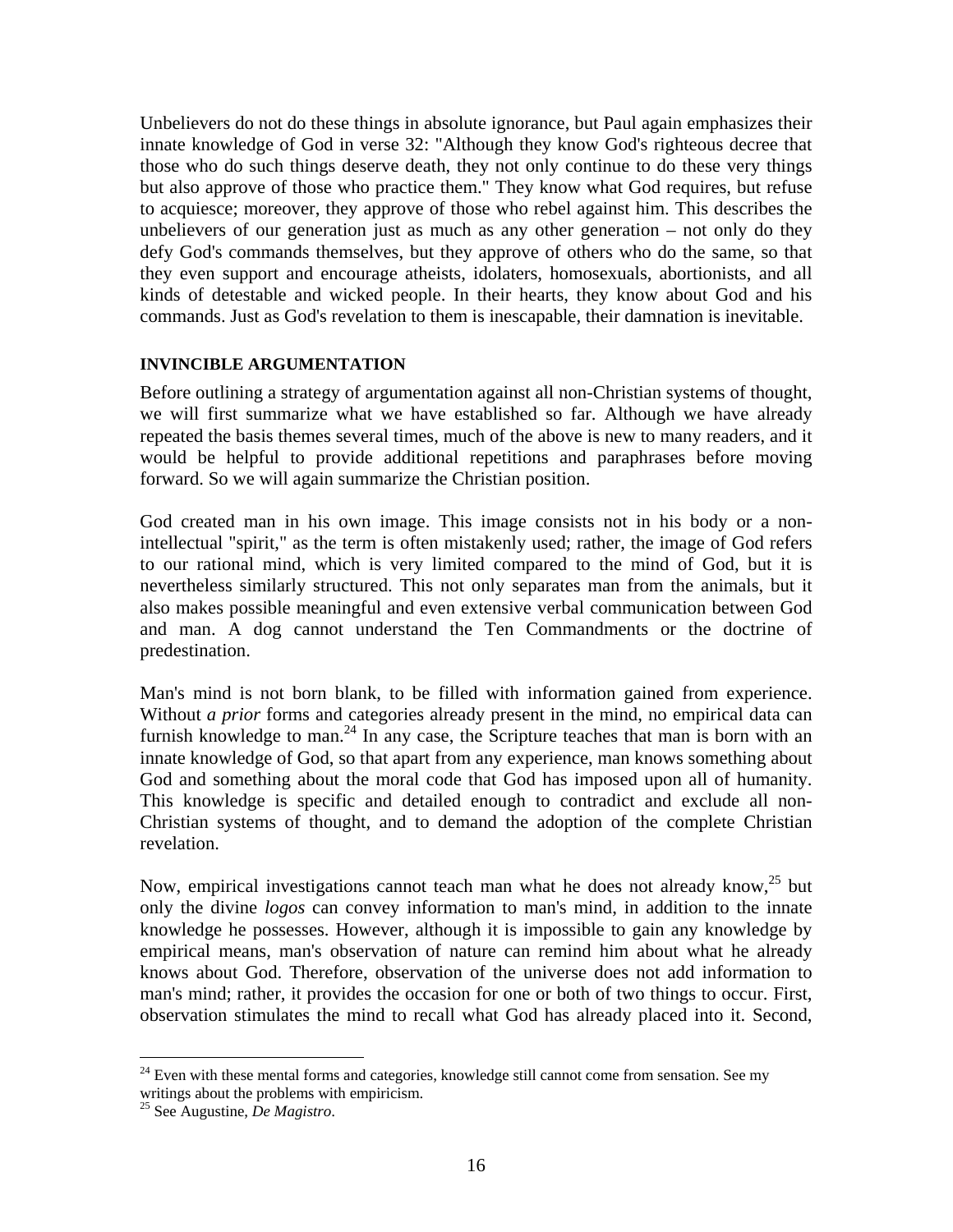observation stimulates the mind to intuit what the *logos* immediately conveys to it on the occasion of the observation, often about what the person is observing. In both cases, no information comes from the act of observation itself.

Although the innate knowledge in man is specific and detailed enough to exclude all non-Christian systems of thought, and to demand complete adherence to Christianity, it does not contain the entire biblical revelation. That is, it does not contain all the propositions in the Bible. It is enough to render sinful man culpable, but any information that God has placed in man's mind and in creation is not a saving knowledge.<sup>26</sup> This means that this knowledge is sufficient to condemn everyone, but not sufficient to save anyone. It is fully compatible and only compatible with the Christian faith, but it does not contain all the biblical propositions. As the Westminster Larger Catechism says, "The very light of nature in man, and the works of God, declare plainly that there is a God; but His Word and Spirit only do sufficiently and effectually reveal Him unto men for their salvation."<sup>27</sup> The "light of nature in man" here refers to the intellectual illumination or knowledge about God that he has placed in man's mind.

Since the innate knowledge in man is insufficient for salvation, the doctrine of the necessity of Scripture naturally emerges. But a verbal revelation is necessary also because of the noetic effects of sin, that is, sin's destructive effects on the mind. As Paul says, "For although they knew God, they neither glorified him as God nor gave thanks to him, but their thinking became futile and their foolish hearts were darkened" (v. 21). Man remains the image of God after Adam's fall; otherwise, he would no longer be human. Thus man still knows about God, but because his mind has been "darkened," he refuses to acknowledge and worship God.

Although it is inescapable that unbelievers implicitly acknowledge God and depend on scriptural premises in their speech and conduct, because of their foolish and wicked thinking, they refuse to explicitly glorify God and affirm Scripture; instead, they give credit to someone or something else. This provokes God to wrath, who then gives them up to increasing filthiness and darkness of mind, resulting in even greater sinfulness in them. Of course, in all of this, God exercises precise control over the mind of every individual, so that their rejection of Christianity has really been decreed by God: "Therefore God has mercy on whom he wants to have mercy, and he hardens whom he wants to harden" (Romans 9:18). On this theological basis, we will now construct a strategy for Christian argumentation.

Everyone has a worldview. A worldview consists of a network of interrelated propositions the sum of which forms "a comprehensive conception or apprehension of the

 $\overline{a}$  $26$  Those who have never heard the gospel are nevertheless condemned for rejecting what they already know by their innate knowledge of God. Besides the information required for salvation, a number of other biblical doctrines are absent from this innate knowledge, such as biblical teachings about church government and the second coming. Even what is part of this innate knowledge, clear enough to render a person culpable, is often obscured and distorted by the noetic effects of sin. Therefore, although man indeed possesses specific and detailed innate knowledge about God, the Scripture is necessary. <sup>27</sup> *The Book of Confessions*; Louisville, Kentucky: Presbyterian Church, USA, 1999; p. 195.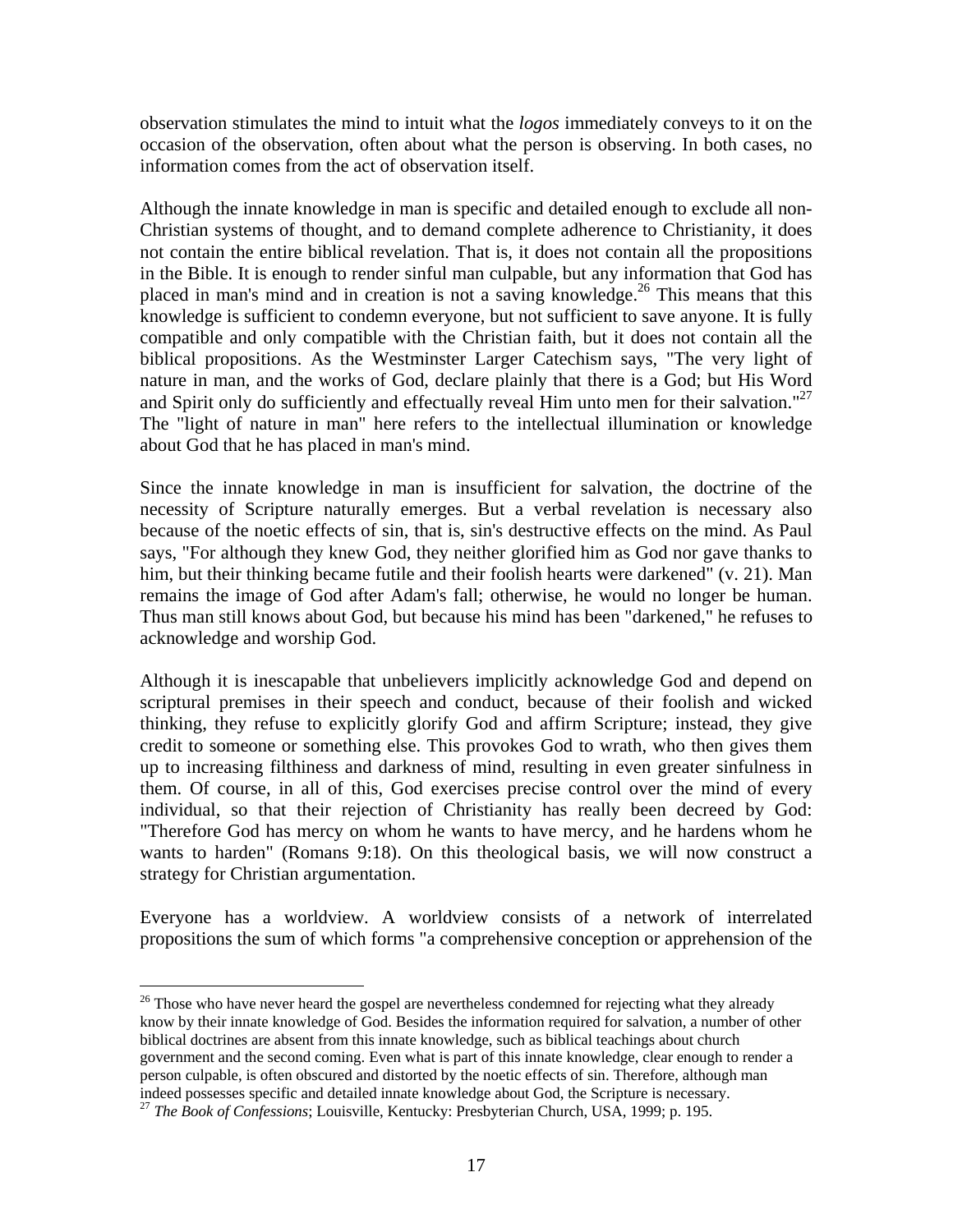world."<sup>28</sup> A given worldview may be called a "religion" or a "philosophy" because of its specific content, but it is nevertheless a worldview. Thus by worldview, we are referring to any religion, philosophy, or system of thought.

Every worldview has a starting point or first principle from which the rest of the system is derived. Some people claim that a worldview can be a web of mutually dependent propositions without a first principle. However, this is impossible, because such a conception of a worldview in itself requires an epistemological justification in the first place, which would probably be its starting point. If this starting point lacks justification, then every proposition in the web lacks justification. The claim that they depend on one another would not help at all, but it only means that all of them would fall together.

In a web of propositions, some propositions would be more central to the web, the destruction of which would destroy the propositions farther from the center. But even the most central claims require justification, and a worldview in which the propositions depend on one another in a way that lacks a first principle is in the final analysis exposed as having no justification at all. The claim that a worldview can be a web of mutually dependent propositions without the need of a first principle is really an attempt at hiding the fact that all of the propositions in such a web lack justification.

Therefore, it remains that every worldview requires a first principle or ultimate authority. Being first or ultimate, such a principle cannot be justified by any prior or greater authority; otherwise, it would not be the first or ultimate. This means that the first principle must possess the content to justify itself. For example, the proposition, "All knowledge comes from sense experience," fails to be a first principle on which a worldview can be constructed. This is because if all knowledge comes from sense experience, then this proposed first principle must also be known only by sense experience, but before justifying the principle, the reliability of sense experience has not yet been established. Thus the principle generates a vicious circle and self-destructs. It does not matter what can be validly deduced from such a principle – if the system cannot even begin, what follows from the principle is without justification.

It is also impossible to begin a worldview with a self-contradictory first principle. This is because contradictions are unintelligible and meaningless. The law of contradiction states that "A is not non-A," or that something cannot be true and not true at the same time and in the same sense. One must assume this law even in the attempt to reject it; otherwise, he cannot even legitimately distinguish between accepting and rejecting this law. But once he assumes it, he can no longer reject it, since he has already assumed it. If we say that truth can be contradictory, then we can also say that truth cannot be contradictory, since we have just abandoned the distinction between can and cannot. If we do not affirm the law of contradiction, then dogs are cats, elephants are rats, "See Jane run" can mean "I am married," and "I *reject* the law of contradiction" can mean "I *affirm* the law of

<sup>28</sup> *Merriam-Webster's Collegiate Dictionary, Tenth Edition*; Springfield, Massachusetts: Merriam-Webster, Incorporated, 2001; "weltanschauung." *The Cambridge Dictionary of Philosophy, Second Edition*: "A worldview constitutes an overall perspective on life that sums up what we know about the world"; New York: Cambridge University Press, 2001; "Wilhelm Dilthey," p. 236.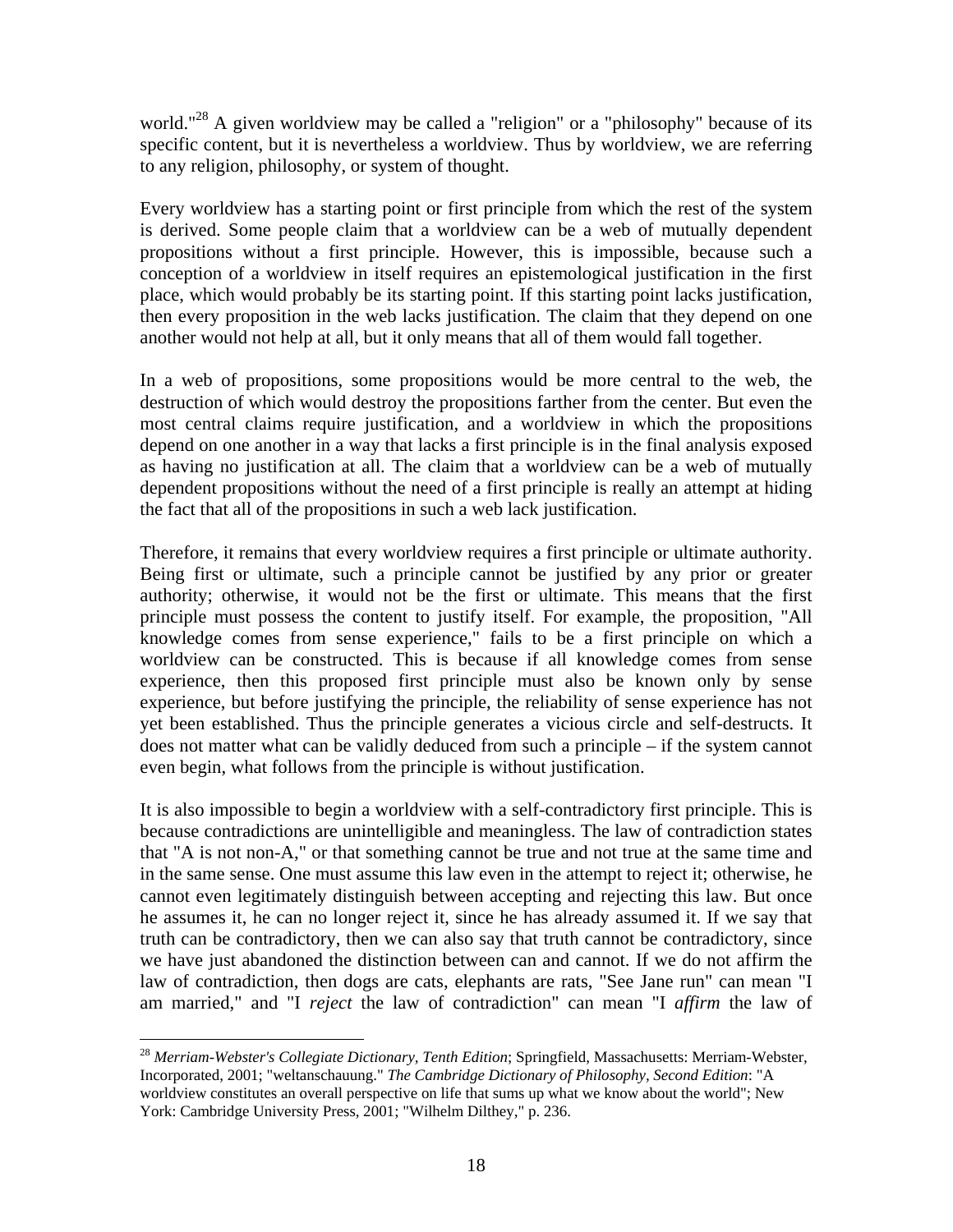contradiction," or even "I am a moron." If it is not true that "A is not non-A," anything can mean anything and nothing at the same time, and nothing is intelligible.

Since no legitimate first principle can contradict itself, we must reject epistemological skepticism, because it is self-contradictory. When used in the philosophical sense, a "skeptic" refers to one who maintains that "no knowledge is possible…or that there is not sufficient or adequate evidence to tell if any knowledge is possible."<sup>29</sup> Both of these expressions of skepticism are self-contradictory – one claims to *know* that one can know nothing, and the other claims to *know* that there is inadequate evidence to know anything. If a person claims that one cannot know whether one can know anything, then he is still claiming to *know* that one cannot know whether one can know anything, and thus contradicts himself.

Self-contradictory first principles are untenable, and total skepticism is self-contradictory, and thus untenable. This means that an adequate first principle must guarantee the possibility of knowledge. But in addition to making knowledge merely possible, it must also yield an adequate amount of knowledge. For example, "My name is Vincent," may be a true statement, but it does not tell me anything about the origin of the universe, or whether stealing is immoral. It does not even give me the concept of "origin" or "morality." In addition, although it may be a true statement, how do I know that it is true in the first place? The proposition, "My name is Vincent," does not prove that my name is really Vincent; it does not justify itself. Therefore, a first principle is inadequate if it fails to provide information concerning epistemology, metaphysics, and ethics, and if it fails to justify itself.

For at least the above reasons, a first principle cannot be based on induction, in which the premises do not inevitably lead to the conclusion, such as reasoning from particulars to universals. For example, no amount of empirical investigation can justify the proposition, "Every human being has a brain." To establish a general proposition like this by empirical means, a person must examine every human being who has ever lived, who is now living, and since this is a proposition about human beings, he must also examine every human being who will live in the future. Also, while he is examining the human beings in one part of the world, he must somehow ensure that the nature of man has not changed in those parts of the world whose human beings he has already studied.

In addition, how does he prove that he knows a given human being has a brain just because he thinks he is looking at it? He must provide justification for the claim that he knows that something is there just because he thinks he is looking at it. But it would be viciously circular to say that he knows that something is there just because he thinks he is looking at it, because what he thinks he is looking at is really there, and he knows that it is really there because he thinks he is looking at it. Adding to the now already impossible situation, to prove this general proposition about human beings by empiricism and induction, he must also examine his own brain.

<u>.</u>

<sup>29</sup> *The Cambridge Dictionary of Philosophy*, "Skeptics," p. 850.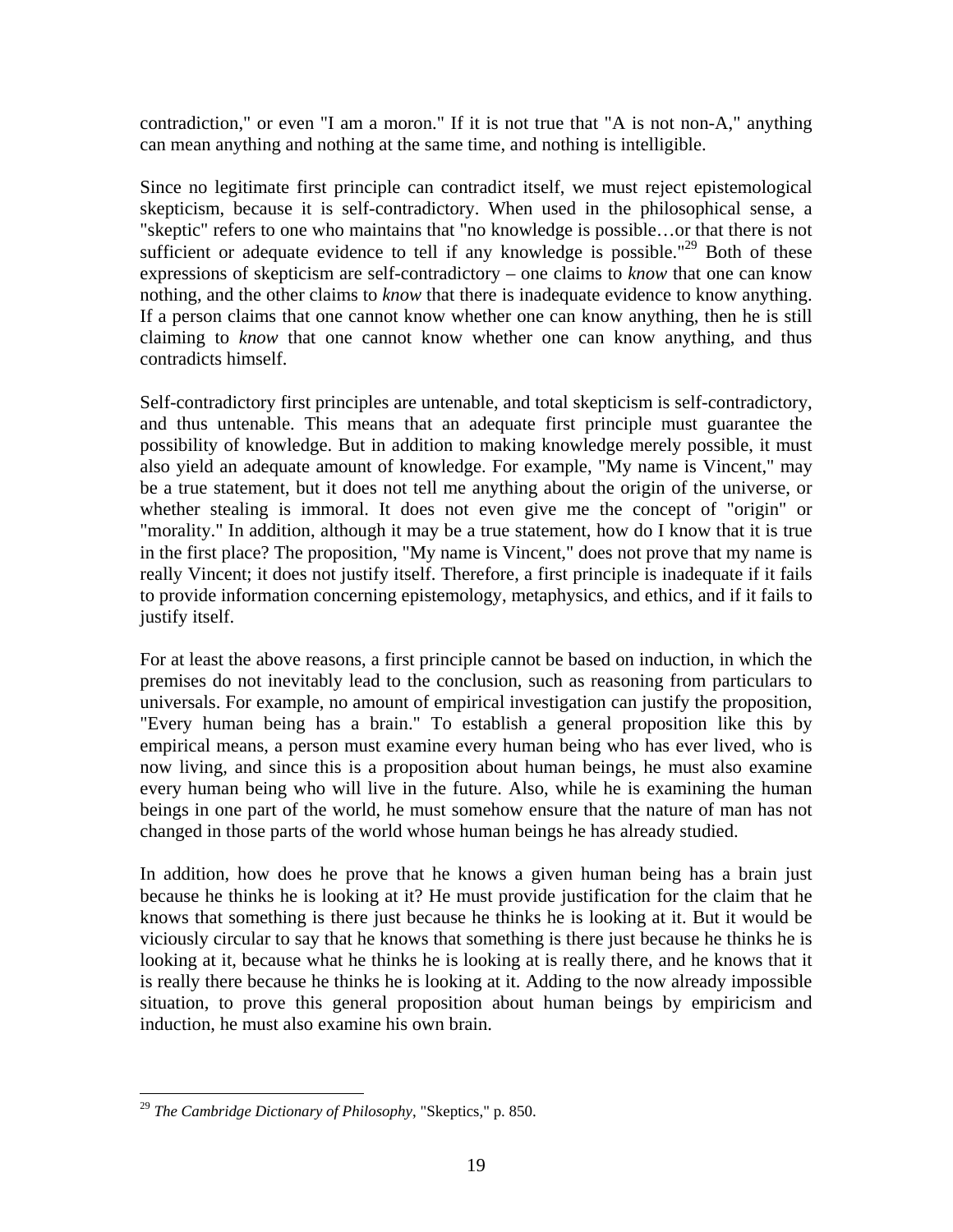On the basis of induction, it would be impossible to define a human being in the first place, since the concept of a human being is also a universal. In fact, on the basis of induction, one can never establish any proposition, let alone a universal proposition like, "All men are mortal."

Some people try to rescue induction by saying that, although it cannot conclusively establish any proposition, at least it can establish a proposition as probable. But this is both misleading and false. Probability refers to "the ratio of the number of outcomes in an exhaustive set of equally likely outcomes that produce a given event to the total number of possible outcomes." $30$  Even if we grant that empirical and inductive methods can discover the numerator of the fraction (although I deny that they can do even this), to determine the denominator requires knowledge of a universal, and omniscience is often necessary to establish this.

Since probability consists of a numerator and a denominator, since the denominator is a universal, and since empirical and inductive methods cannot know universals, then to say that induction can arrive at "probable" knowledge is nonsense. Even apart from other insoluble problems inherent in empiricism itself, an epistemology that is based on an empirical principle cannot succeed, since empiricism necessarily depends on induction, and induction is always a formal fallacy.

On the other hand, deduction produces conclusions that are guaranteed to be true if the premises are true and if the process of reasoning is valid. Although rationalism is less popular, it is a tremendous improvement over empiricism because it reasons using deduction instead of using empirical and inductive methods. But still, non-Christian rationalism cannot succeed in establishing a true and coherent worldview, and we will briefly examine some of its problems.

Rationalism selects a first principle (or as in geometry, begins with one or more axioms) and deduces the rest of the system from it. If the first principle is true and the process of deductive reasoning is valid, then the subsidiary propositions or theorems would all be necessarily true.

One main problem with non-revelational rationalism has to do with how it selects a first principle.<sup>31</sup> If the proposed first principle is self-contradictory, then of course it must be rejected. But even if the proposed principle is not self-contradictory, it must also be selfjustifying to avoid the charge of being arbitrary. Although I would say that only the biblical first principle is self-justifying, even if a proposed non-biblical first principle is self-consistent and self-justifying, it must be broad enough to make knowledge possible. It must contain enough content so that one may deduce an adequate worldview from it.

<sup>&</sup>lt;sup>30</sup> Merriam-Webster, "probability."

<sup>&</sup>lt;sup>31</sup> Some people consider rationalism an approach that rejects all supernatural revelation from the start, and this is indeed true of some rationalistic systems. But as an approach to knowledge, rationalism does not include an inherent rejection of revelation; rather, whether it accepts or rejects revelation depends on the first principle selected for a particular rationalistic system.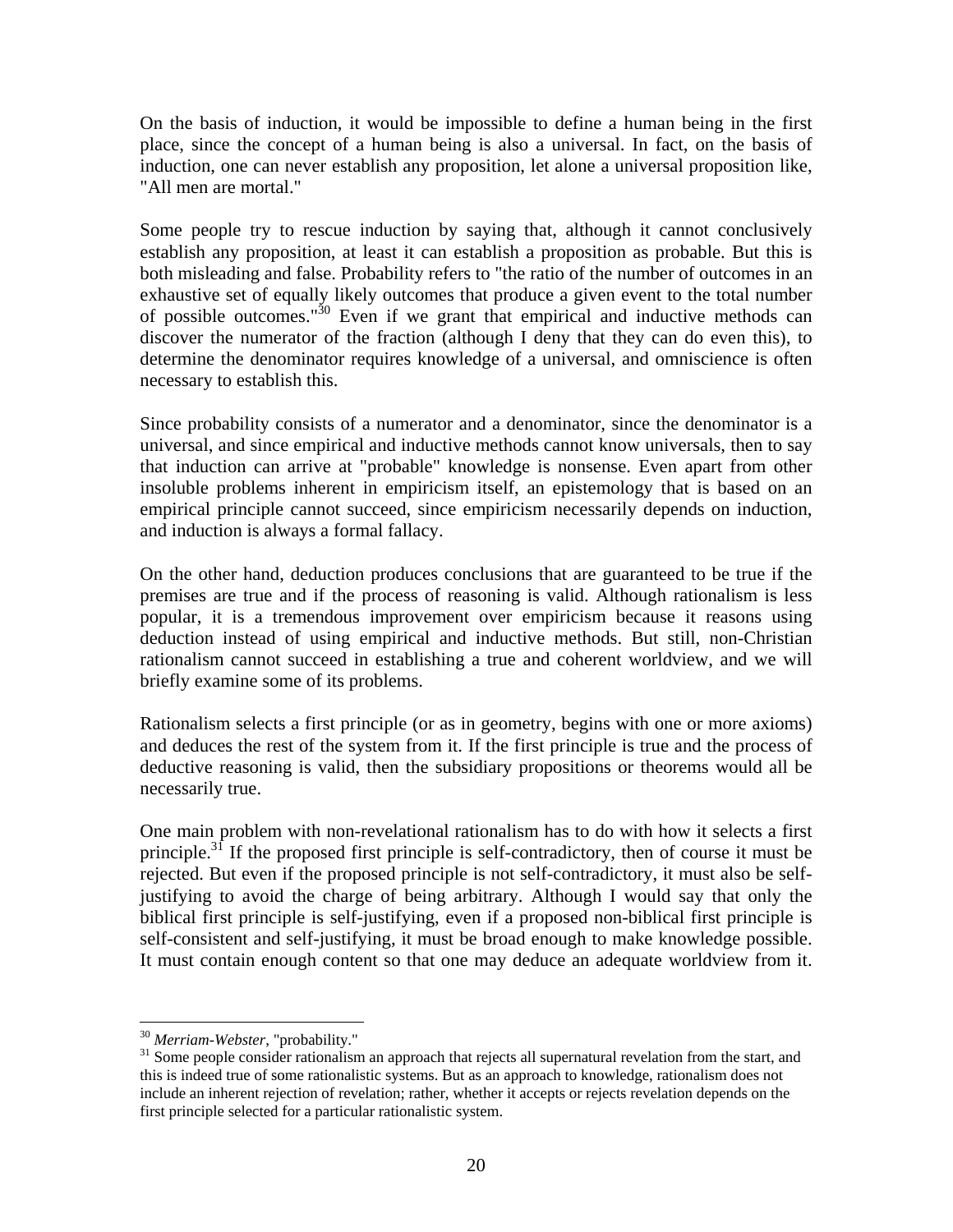Thus to posit the proposition, "My name is Vincent," as the first principle in a rationalistic worldview would result in the failures mentioned earlier.

Still another problem with non-revelational rationalism is that there are various schools of rationalistic systems, and their starting points are all different and incompatible. Which one is correct? A rationalistic worldview with an arbitrary first principle cannot succeed. Although the deductive rationalistic approach is far superior to the inductive empirical approach, it also results in failure. Since any time a person uses either approach, he inevitably introduces the problems of that approach into his worldview, a mixture of rationalism and empiricism would achieve nothing more than combining the fatal flaws of both methods.

In addition, the propositions within a worldview must not contradict one another. For example, the first principle of a worldview must not produce a proposition in ethics that contradicts another proposition in science.

By this point, having examined the conditions for an adequate first principle, the problems of empiricism and induction, and the problems of non-biblical rationalism, we have already effectively destroyed all existing and possible non-Christian systems. They simply cannot satisfy all the requirements that we have listed. This includes Islam, Mormonism, and other non-Christian religions that claim to be founded on revelation, since upon examination, one will see that their alleged revelations cannot meet the relevant conditions.

Our strategy for biblical apologetics begins with the recognition that Christianity is the only deductive system with a self-consistent and self-justifying first principle that has been infallibly revealed by an all-powerful and all-knowing God, and that is broad enough to yield a sufficient number of propositions to construct a comprehensive and self-consistent worldview. Christianity is the only true worldview, and it alone makes knowledge possible. All other systems of thought collapse into philosophical skepticism, but since skepticism is self-contradictory, one cannot remain in such a position, and Christianity is the only way out of the epistemological abyss.

Since knowledge is impossible on the basis of non-Christian principles, but that it is possible only when we presuppose biblical infallibility as the first principle, this means that unbelievers are implicitly presupposing biblical premises whenever they affirm true propositions. Moreover, since biblical infallibility is not only the precondition of knowledge, but also the precondition of intelligibility, in reality the unbelievers are implicitly presupposing biblical premises even when they affirm false propositions. Otherwise, these propositions would be unintelligible, whether true or false, and it would be impossible to affirm any of them.

Even those unbelievers who have never learned the contents of Scripture can and do employ Christian presuppositions because God has implanted a minimal number of them in every person. All unbelievers implicitly presuppose biblical premises whenever they think or speak; however, they refuse to admit this even to themselves. Thus although they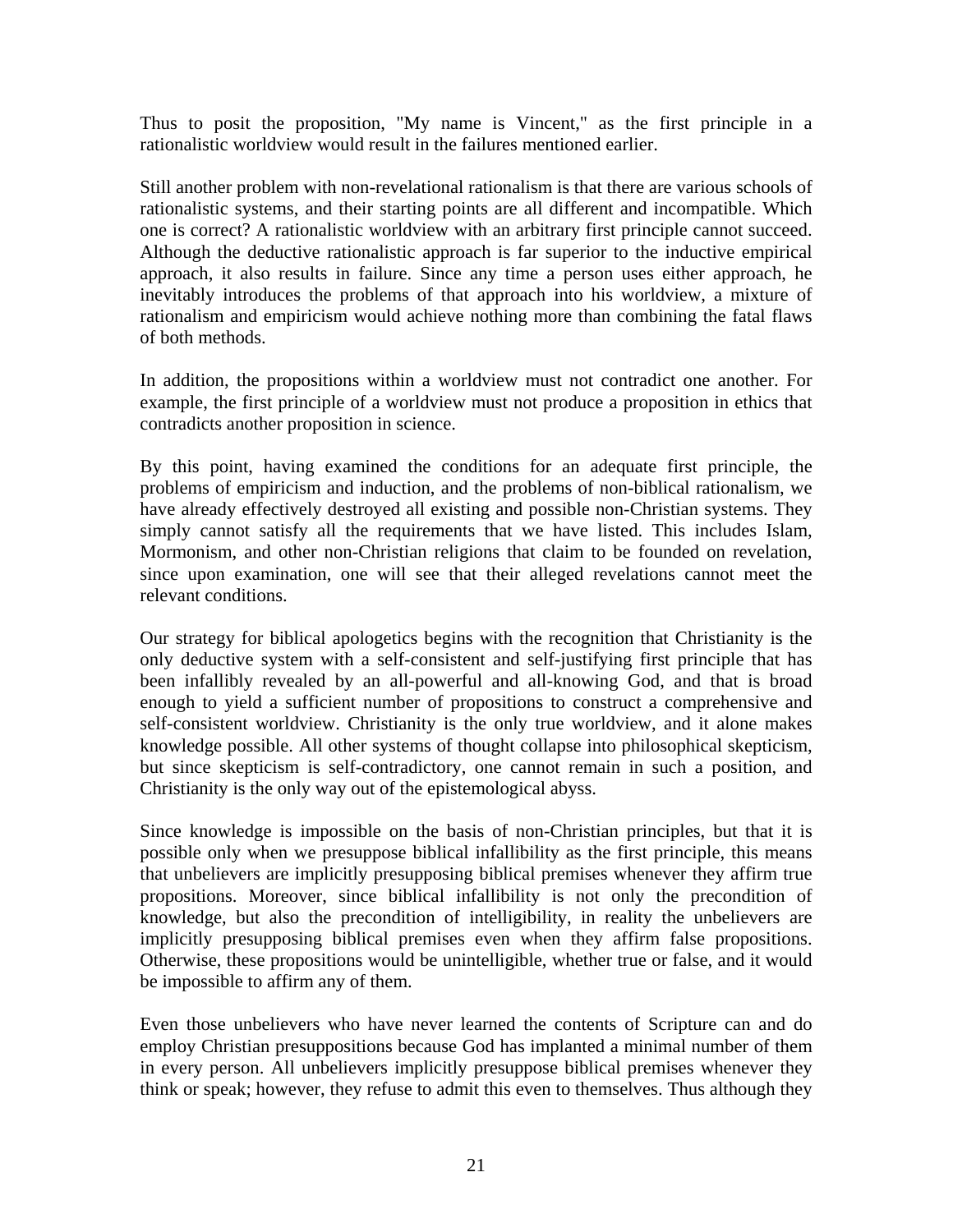cannot escape their implicit knowledge about God, they deny this knowledge in their explicit philosophy.

Among other things, a biblical strategy of apologetics challenges the non-Christians to be consistent with their own worldviews and explicit presuppositions, demanding that they cease using biblical presuppositions in constructing their systems. Since they cannot do this, their intellectual edifices thus collapse into self-contradictory skepticism. The only way out is to repent of their foolishness and sinfulness, and be converted. This strategy of argumentation will succeed not only against secular philosophies, but also against all non-Christian religious worldviews.

The question of how it is possible for a person to know anything is sufficient to demolish any non-Christian worldview. Unless a person affirms a comprehensive set of biblical doctrines covering every aspect of life and thought – that is, unless he affirms a complete biblical worldview – his beliefs can be easily exposed as unjustified, arbitrary, and inconsistent. The non-Christian may not even know what is the first principle or ultimate authority of his worldview, but the Christian apologist can search for it by asking the right questions. This will probably involve asking questions that are directly related to the topic under discussion, whatever that may be, and questions related to what the non-Christian thinks about the ultimate issues (such as metaphysics and epistemology), which will include questions about how the non-Christian attempts to justify his beliefs.

The Christian who presses the non-Christian to satisfy all the necessary conditions of thought that we have listed earlier will discover that the non-Christian cannot even begin to answer any of the questions posed. On the other hand, the Christian who understands and affirms the complete biblical worldview will find that he can easily answer similar challenges in any field of inquiry.

For example, science assumes that nature is uniform and stable, that experiments are repeatable, that physics and chemistry will be the same next year as they are today. But on what basis does science believe that? Empirical observation can never justify such a bold assumption. This is because even if one can gain knowledge by observation, which I deny, it remains that whenever one considers whether nature will remain the same in the future (whether the next day or the next year), it is always true that he has not yet observed the future.

Again, I deny that one can gain any knowledge by observation or experience, but even if we ignore this for now, it is futile to respond that we can affirm that nature is uniform and stable because the future has always been like the past in our previous experience. This is because the "future" in this reply is already in the past, and it is "future" only relative to something further in the past. Nothing in this reply addresses *our* future; however, the question about the uniformity of nature pertains to the future of our experience relative to our present, not yet observed by any human being.

Thus on what basis can empirical science guarantee that the future will be like the past? If it cannot make this guarantee, then the theories that scientists so diligently formulate and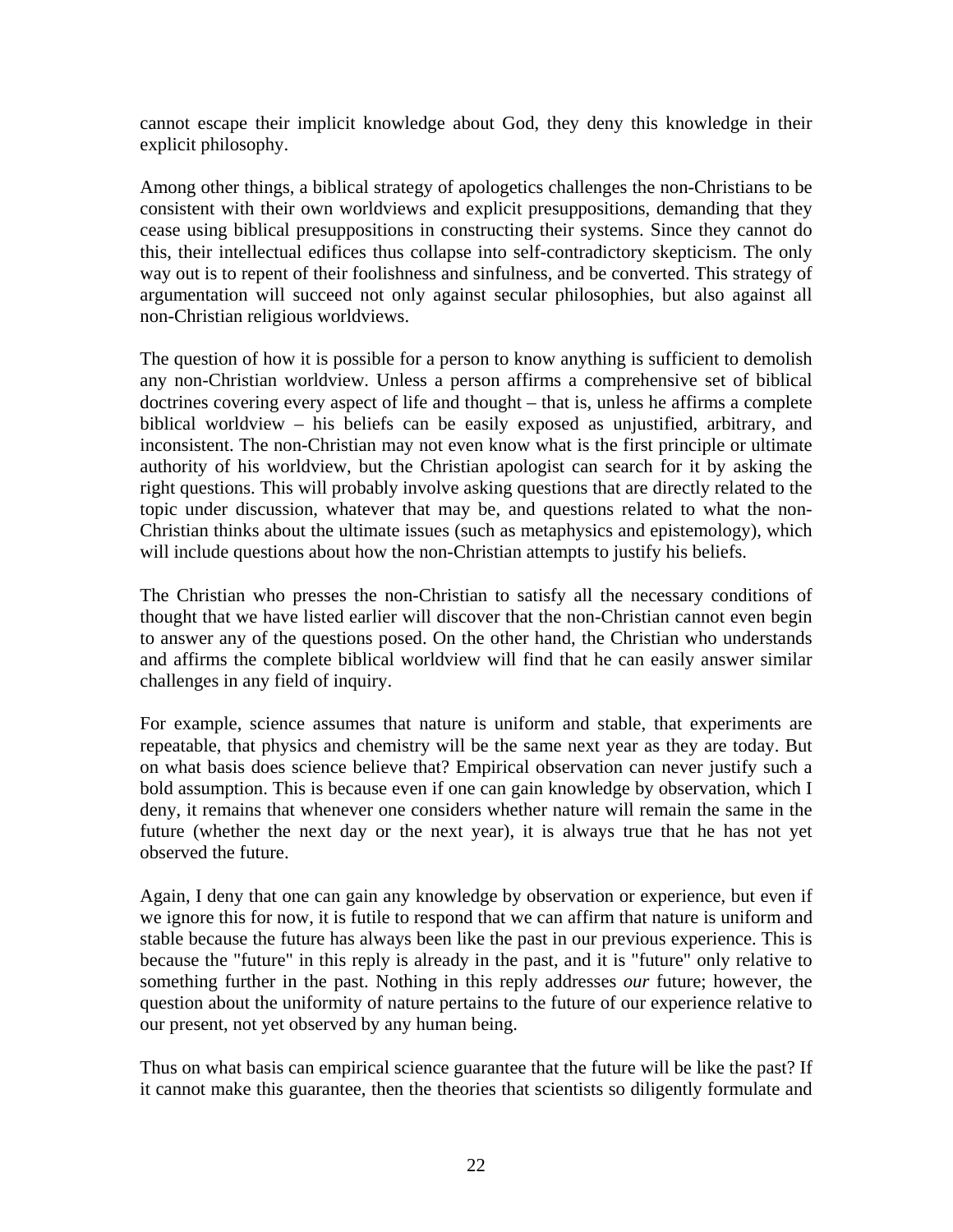confidently employ in their calculations really have no direct and necessary contact with reality. Rather than having anything to do with reality, scientific theories are only principles that appear to be true relative to the scientist's unjustified assumptions.

It may seem silly to question something like the uniformity of nature, but this is only because we have assumed it without justification all along. If it is so obviously true that nature is uniform and stable, and that it will stay the same way the next day or the next year, then why is it so difficult for scientists and philosophers to demonstrate this? The truth is that it is not obvious to them, and that by the principles of their worldviews, it is in fact impossible to prove. Yet they continue to illegitimately assume the uniformity of nature, among many other things, and then turn around to accuse Christians of being irrational. The problem is not that Christians are irrational, but that non-Christians are stupid and hypocritical.

In any case, there is no conclusive argument for any of the many assumptions of science. At this point, some people may abandon certainty and respond that although by nonbiblical premises it is impossible to know that nature is uniform and stable, it is at least very probable that this is so. However, we have already discussed the problems with such a claim, that knowledge of probability requires conclusive knowledge of a universal, something that science, empiricism, or any non-biblical premise can never obtain.

On the other hand, the Christian worldview alone provides the basis for affirming that nature is uniform and stable. As Genesis 8:22 says, "As long as the earth endures, seedtime and harvest, cold and heat, summer and winter, day and night will never cease." Of course, our opponent will then demand justification for this claim, and this eventually, if not immediately, pushes the discussion back to our first principle or ultimate authority. This is not a problem for us at all, since we have already been talking about how to argue for biblical infallibility as the only adequate first principle. Proceeding from the basis that the whole content of Scripture is our infallible first principle, God tells us through Scripture that the operations of nature will remain uniform and stable. Since scientists and adherents of various non-biblical worldviews cannot justify their belief in the uniformity of nature, this means that when they affirm the uniformity of nature anyway, they are in fact presupposing a Christian premise, while refusing to admit it or give thanks to God for it.

If man is a product of evolution instead of creation, then on what basis does the non-Christian oppose genocide or infanticide? But Exodus 20:13 says, "You shall not murder." If morality is founded on mere human convention or the majority's consent, instead of on divine authority and revelation, then on what basis does the non-Christian approve of a moral reformer? But Acts 5:29 says, "We must obey God rather than men!" Unless evolution can prove (and not just assume) that all of humanity has evolved from one common source, then on what basis does the non-Christian affirm the unity of mankind and the immorality of racism? But Acts 17:26 says, "From one man he made every nation of men."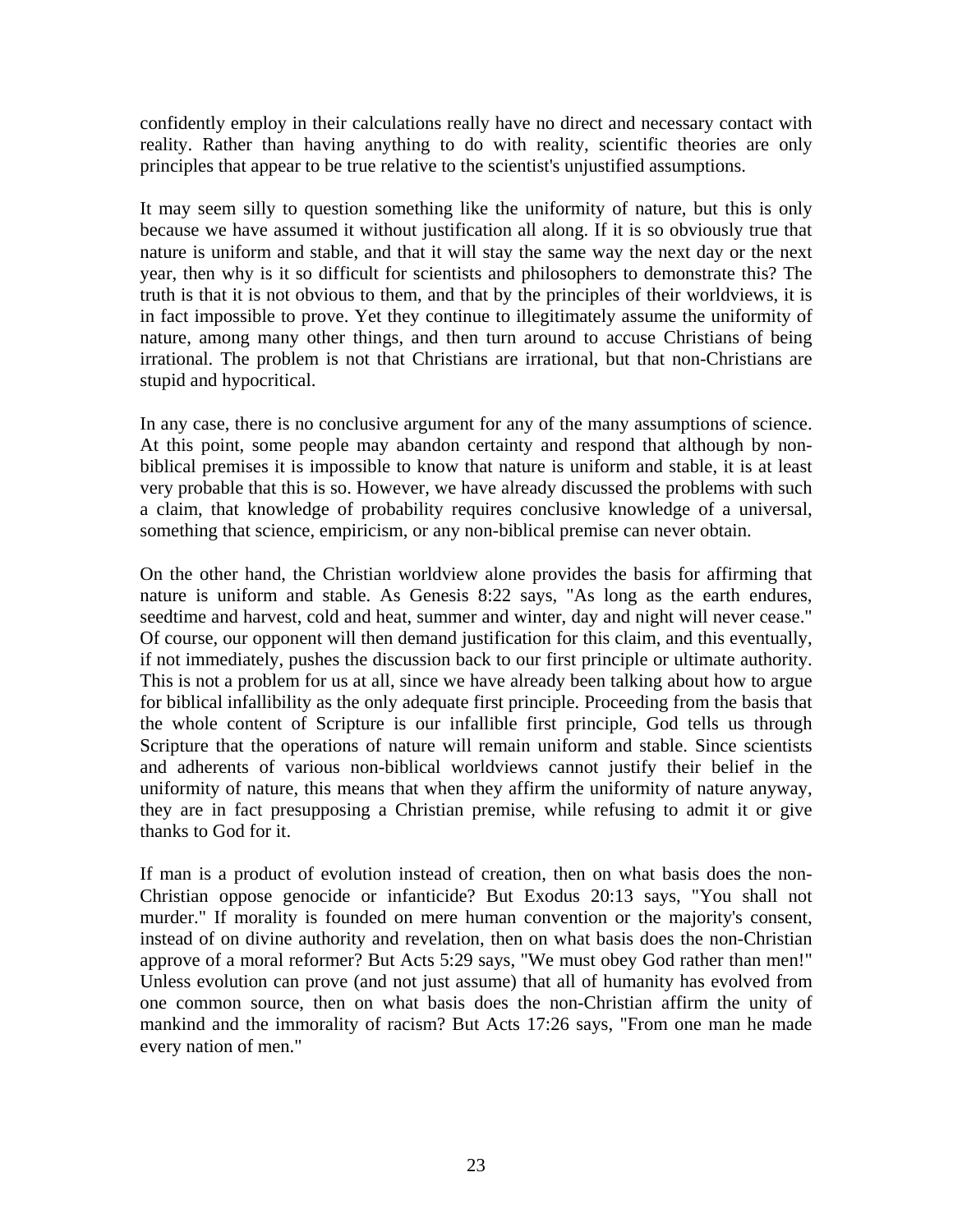If the unbeliever rejects our biblical premises, then on what basis does he assert ethical principles similar to ours? And by what authority does he assert principles that differ? If non-Christian presuppositions cannot justify even their most basic beliefs on pivotal subjects such as science and ethics, then their non-Christian worldviews are completely worthless. We have not even asked them about other important things like politics, education, music, and history.

Scripture itself claims that the authority behind every biblical proposition is the authority of God, who demands that everyone believes and obeys all that he says; therefore, once a person uses any biblical premise, he logically commits himself to adopt the entire Christian system. That is, unless a person accepts the infallibility and inerrancy of the whole Bible, he has no right to use any biblical proposition. By what authority does he judge some biblical propositions as true and others false?

If he uses or claims to use a prior non-biblical authority or principle by which he evaluates each biblical proposition, then he is in fact submitting to this authority or principle in his epistemology instead of the Bible, and it is from this authority or principle that he should derive the rest of his system. If he cannot derive a needed or necessary proposition from this authority or principle, and this needed or necessary proposition is only found or justified in Scripture, then this person's non-biblical worldview fails.

If he has adopted a non-biblical authority or principle by which he should derive the rest of his system, and this authority or principle does not yield the needed or necessary proposition, but that this proposition is only found or justified in Scripture, then he has no rational right to adopt this needed or necessary proposition from Scripture, because that would involve an irrational and illegitimate leap from what is deducible from his authority or principle to a biblical proposition.

Therefore, one who assumes an empirical first principle is consistent with himself when he evaluates Scripture with empirical methods, but he must also produce an account of ethics on this same empirical basis, without borrowing any biblical premises. But of course, he cannot justify his empirical principle in the first place, so that his empirical evaluation of Scripture and anything that he derives from this principle are completely worthless.

Every biblical proposition presupposes the infallibility of Scripture. If one uses any biblical premise, he must accept the self-attesting authority behind that premise, or be left without justification for using it. Since he has no justification for using the biblical premise, the Christian has the rational right to take it away from him in the course of discussion and debate. But if this biblical premise is necessary to maintain our opponent's worldview, and if he does not have justification to retain it, then his worldview collapses.

Some Christians can confidently argue against atheism, but find it difficult to challenge other religions, especially those that claim to have revelational epistemologies. However, claiming to have a divine revelation is futile unless the revelation is real, and it is the Christian's contention that all revelations alleged by non-Christian systems are false.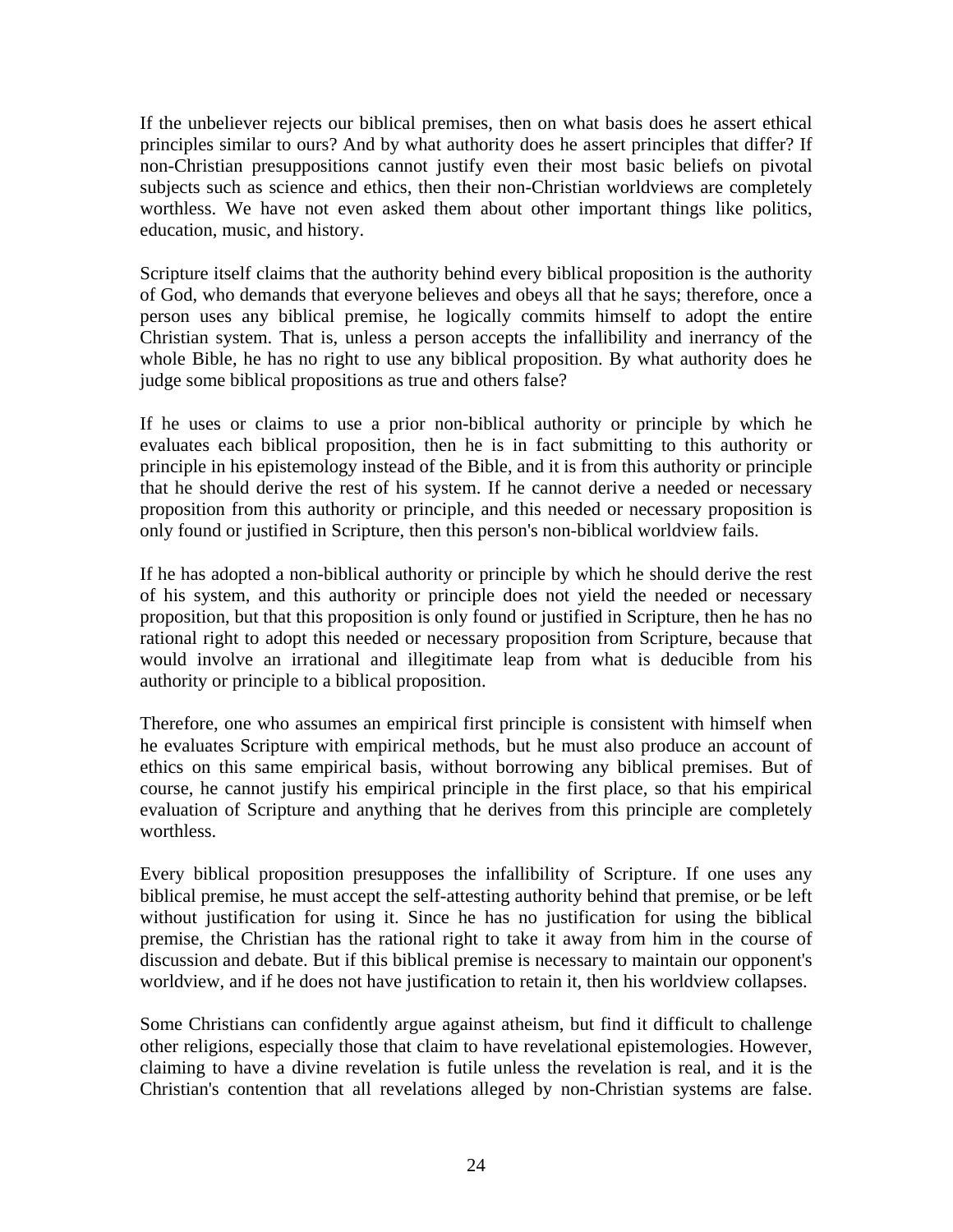Since religious systems of thought are worldviews just as much as secular philosophies, we can argue against non-Christian religions just like we argue against any non-Christian worldview.

Even if a worldview claims to have a revelational epistemology, unless it is a complete and biblical Christian system, it cannot answer the questions and satisfy the requirements that we have discussed. The questions and challenges that we launch against these non-Christian religions are the same in kind as when we argue against other non-Christian worldviews, although the words may differ depending on the content of the opposing system and the context of the debate. Based on the ultimate authority of this non-Christian religion, is any knowledge possible? Are there self-contradictions inherent in the first principle or subsidiary propositions of this religion? Does it borrow biblical premises? If the religion claims to acknowledge or follow the Old and New Testaments, does its content nevertheless contradict them?

Some religions claim to borrow from or add to Christianity, but since their beliefs contradict Christianity, and since Christianity claims to be the only truth, this means that they are in fact non-Christian religions, so that we can argue against them as such. Christianity itself claims to be the final revelation, so that it does not allow for supplements, revisions, or updates. Therefore, if a religion claims to supplement, revise, or update Christianity, it contradicts Christianity and becomes a non-Christian religion.

Sometimes the "prophets" of these religions claim to be the new or final messengers of God after Christ, even revising and updating the teachings of Christ. However, since Christ is God, no prophet can replace or contradict him – there cannot be a superior or more authoritative prophet than Christ. Although God can certainly complete his own revelation, he does not contradict what he has said before with new revelations. The Old Testament predicted the new covenant, and Christ came to institute and confirm it. Then, he directly commissioned his apostles to complete God's divine revelation to us, and after that the New Testament disallows any additional revelation (Jude 3). Since the Scripture is complete, all non-Christian religions have no right to claim biblical support.

Many people who are ignorant about religions think that most or all religions are very similar. Of course, some of them should know better, but because they are stupid and evil (Romans 1), they refuse to see the clear differences between Christianity and other religions. For example, they may think that Christianity and Islam are very similar, but in fact these two systems of thought contradict each other at the most fundamental level. Christianity affirms the Trinity, but Islam rejects it. What Christianity affirms about God allows for knowledge about God, but what Islam affirms about God makes him an unknowable deity.

After pointing out the major and essential differences, one may proceed to perform an internal critique of this religion. Islam has a hamartiology, or doctrine of sin, so it is relevant to discuss its soteriology, or doctrine of salvation. Does Islam have an adequate and coherent soteriology? Or, does it fail like Catholicism, Mormonism, Buddhism, and Arminianism? Does its soteriology satisfy and answer its hamartiology? Is its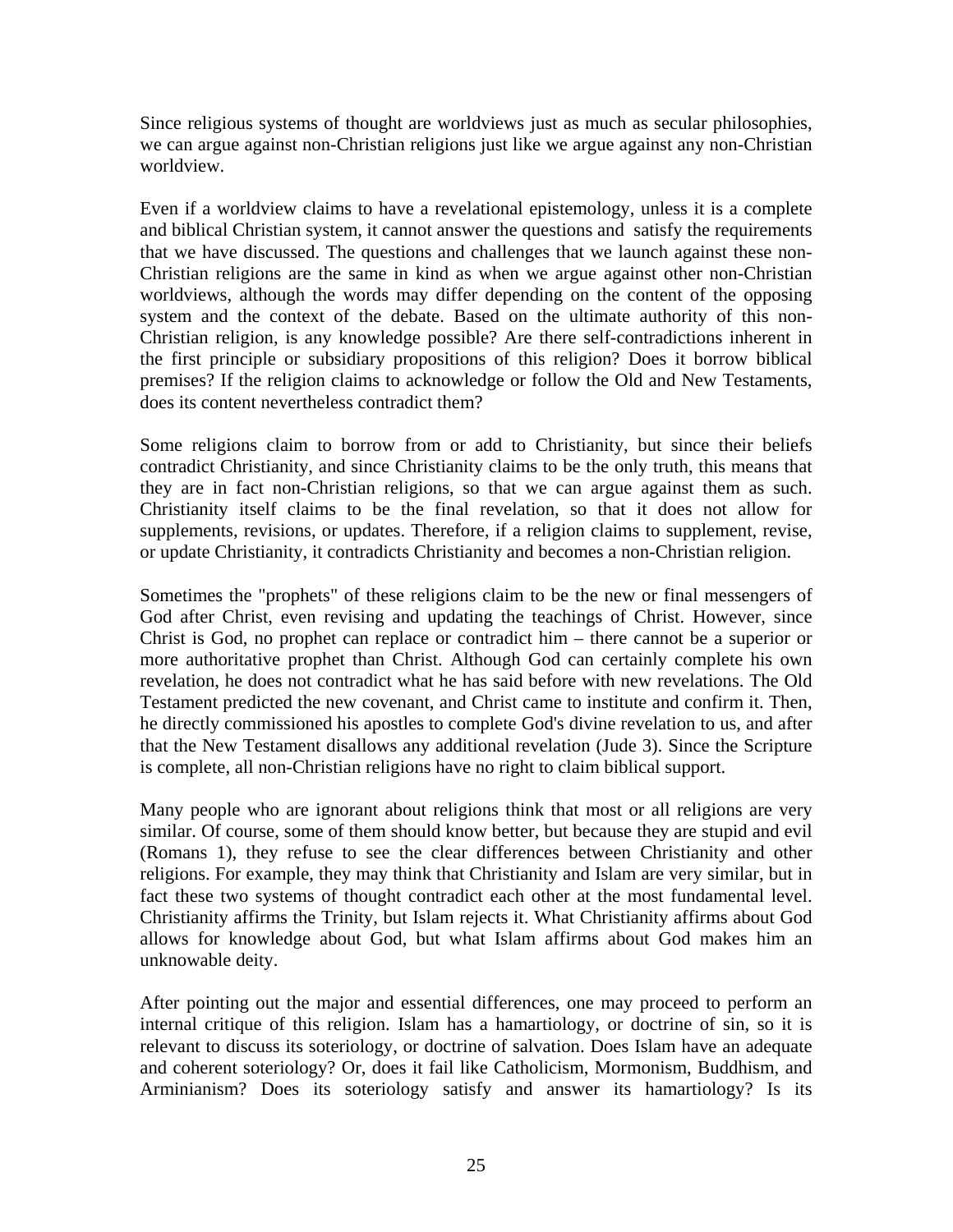hamartiology coherent with its anthropology, or its doctrine of man? Does its anthropology follow from its theology proper, or its view about God? The Christian will soon discover that Islam fails at every point in its system, including the all-important starting point of epistemology. Under examination, it easily collapses just like all non-Christian worldviews, whether secular or religious.

In this chapter, I have outlined a strategy of biblical apologetics in which one can use every conceivable proposition and event as evidence for the truth of Christianity and to demolish any non-Christian worldview. Many people will need additional guidance and reflection before they learn to quickly and effectively defeat all non-Christians in debate.32 Nevertheless, this method of argumentation, having been derived from the content and authority of Scripture, allows even a child who has been taught Christian theology to utterly humiliate the greatest non-Christian scientists and philosophers.

Scripture calls all non-Christians stupid and evil, and indeed we were also like this before we were converted by God's sovereign grace. But even now that we have been enlightened by God, we do not defeat our opponents in argumentation by human wisdom or eloquence, but it is the genuinely superior content of the Christian faith that triumphs over all non-Christian worldviews. As Paul says, "Where is the wise man? Where is the scholar? Where is the philosopher of this age? Has not God made foolish the wisdom of the world?…For the foolishness of God is wiser than man's wisdom, and the weakness of God is stronger than man's strength" (1 Corinthians 1:20, 25).

When we follow the biblical strategy for apologetics, we will be confronting the non-Christians with God's wisdom rather than mere human wisdom, and our victory is certain. Thus the failure of secular philosophies is total; the defeat of non-Christian religions is complete.

1

<sup>32</sup> For more on biblical apologetics, see Vincent Cheung, *Presuppositional Confrontations*.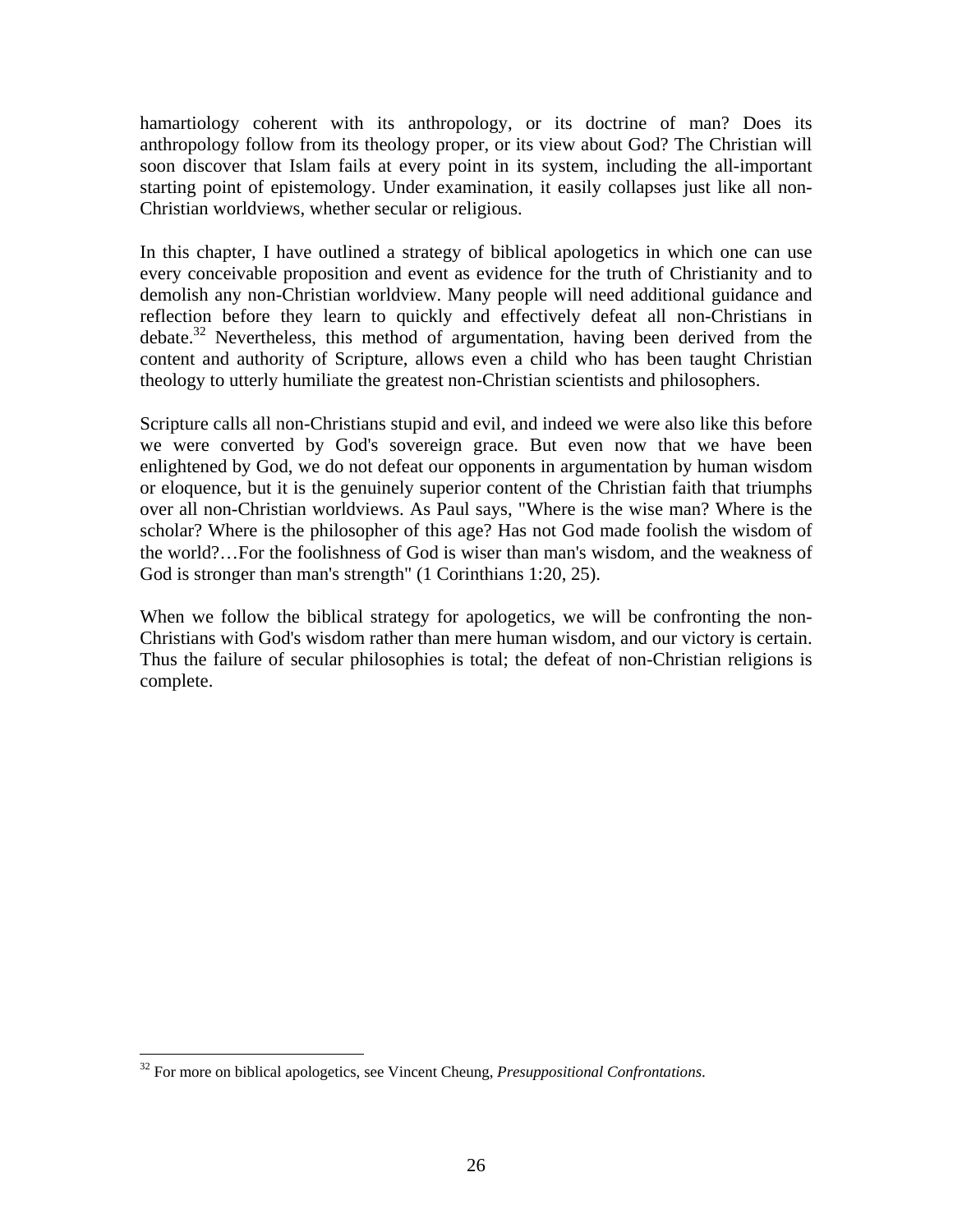### <span id="page-26-0"></span>**2. ULTIMATE QUESTIONS**

#### <span id="page-26-1"></span>**PHILOSOPHY**

 $\overline{a}$ 

While preparing for the publication of his book, Fred Heeren had arranged to meet with several marketing executives who were experts in the area of religious publishing. He relates his experience as follows:

"People don't care about life's ultimate questions," said one seasoned old marketer. "People care about money. They care about their personal appearance. They care about getting more leisure time, more physical comforts…"

…Another executive told me he personally wasn't interested in the content. "I don't think about life's ultimate questions," he said…"Your book's got no appeal to me. No one's going to buy your books unless you appeal to some universal self-interest, some basic want. And what do people want?"

"Truth?" I ventured, just to be perverse.

"No, no – people want to dominate others. They want to emulate the admired, to *be* admired. They want more power, more popularity, more self-confidence," and he continued with another list, concluding: "You need to tell people how this will make them richer, happier, more fulfilled, how it will give them a spiritual high."

These were not words to be taken lightly. The men before me had successfully packaged many books for some of the largest religious publishers. One executive boasted that his company routinely packaged books even before they were written, relegating the content to a mere afterthought.<sup>1</sup>

After recovering from the nausea, not so much caused by the business practice described, but by the truth of what the executives said about the reading audience, we realize that here we have the formula for popular contemporary preaching. That is, people want to hear a message that "appeal to some universal self-interest." Truth is unimportant as long as we "give them a spiritual high." Such a false gospel has generated an entire niche of spiritual readership consisting of those who consider themselves Christians but are not, and it is to these false converts that the businesses market their attractively packaged products.

<sup>&</sup>lt;sup>1</sup> Fred Heeren, *Show Me God*; Wheeling, Illinois: Day Star Productions, Inc., 2000; p. xx-xxi.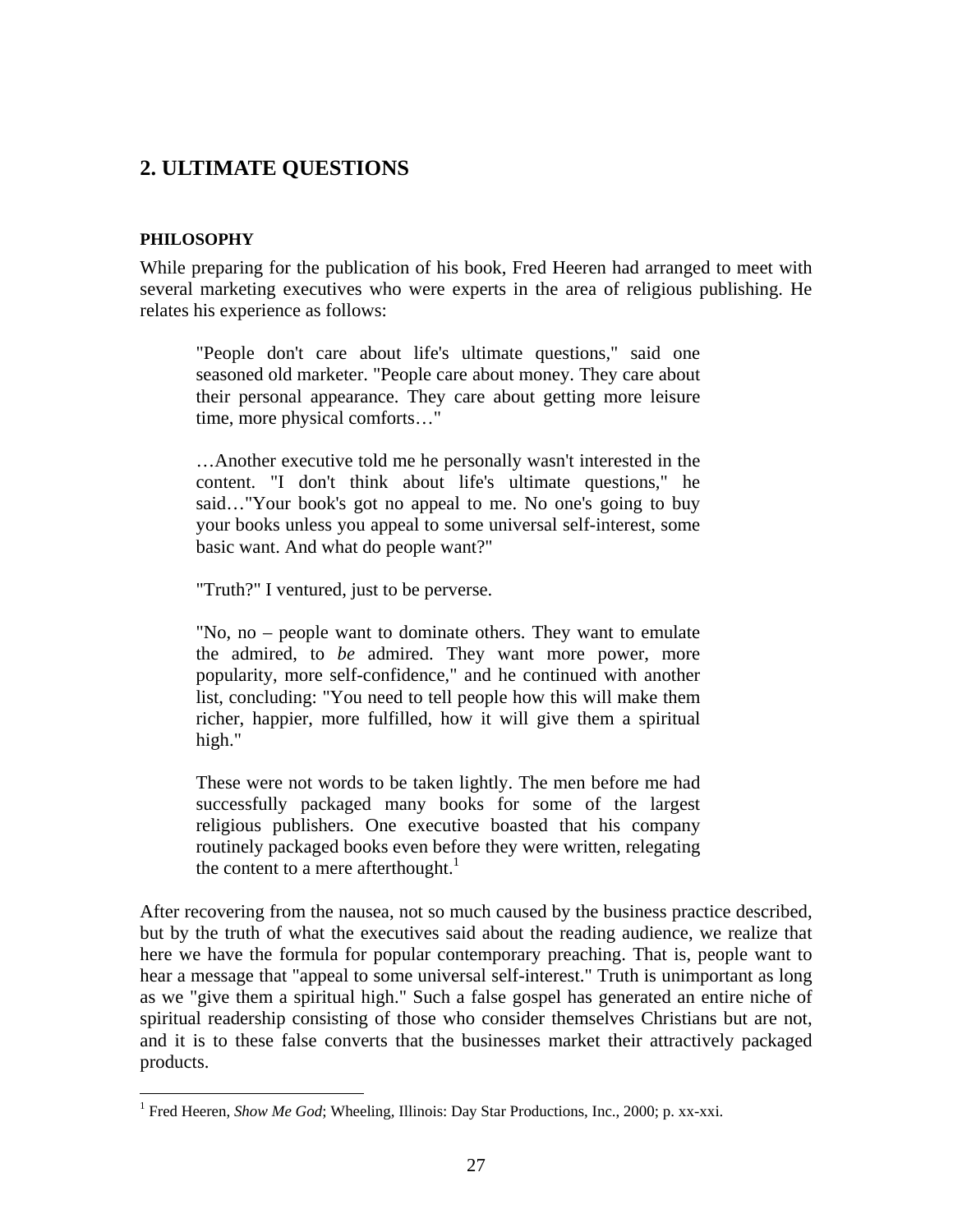However, our subject is not the astounding number of false believers in our midst; rather, we must consider the observation, "People don't care about life's ultimate questions." By ultimate questions, we refer to issues regarding the controlling premises and assumptions in every area of thought and life. Going beyond the superficial, we are focusing on the fundamental ideas from which we derive our worldview. For example, in the area of science, instead of performing scientific experiments to test a particular hypothesis, we are interested in theories that prescribe the place and limitations of science.

Some people say that they will contemplate the ultimate questions when they become older, when they get rich, or when they retire. This intent may make them slightly better than those who decide never to consider any issue deeper than the basest animalistic needs, but the effect is not any better. To delay obtaining answers to the ultimate questions, one must make the dangerous assumption that he does not require these answers in the meantime. Determining to achieve financial success first already assumes a given purpose to life, and a set of priorities. To wait until retirement assumes that answers to ultimate questions are irrelevant for daily living. However, if the answers to the ultimate questions govern all subsidiary propositions within a person's worldview, then on what principles do these people operate until they are ready to think about them? One may plan to think about God, sin, and salvation later, probably after retirement, but if there is a God who holds men accountable, and punishes adultery and theft, this person should stop cheating on his wife and embezzling funds now and not later.

No one can live a day without presupposing answers to the ultimate questions. For people to delay a serious contemplation of these issues is equivalent to deciding that even if their presuppositions are false, they will still abide by them for most of their lives, and then they will consider if these presuppositions need to be changed. But until then, on what basis do they suppose that life is even worth living? Christians have an answer to this, but a naturalistic worldview has no defense against an invitation to commit suicide. Why is life worth living on the basis of evolutionary principles? To propagate the species? But why must the human species continue to exist? On account of humanistic theories, humanity would eventually become extinct. Even if this will not happen for many years, on their principles each individual lives for only so long, and afterward ceases to exist. Why should he concern himself with what happens to humanity? But Genesis 1:28 says, "Be fruitful and increase in number; fill the earth and subdue it. Rule over the fish of the sea and the birds of the air and over every living creature that moves on the ground." Christianity teaches us about an afterlife and a final judgment.

Then, some people say that one should suspend judgment over the ultimate questions, since one cannot determine the answers to them in this life. However, if they believe that there is no afterlife, which is already an assumption concerning an ultimate issue, they will have only this life to answer those questions. On the other hand, if they believe the opposite and affirm that there is an afterlife, then the next question is whether or not they need to prepare for it, and if so, how they should prepare for it. Those who claim to be agnostic about ultimate issues nevertheless assume very definite answers about them, thus contradicting their agnosticism.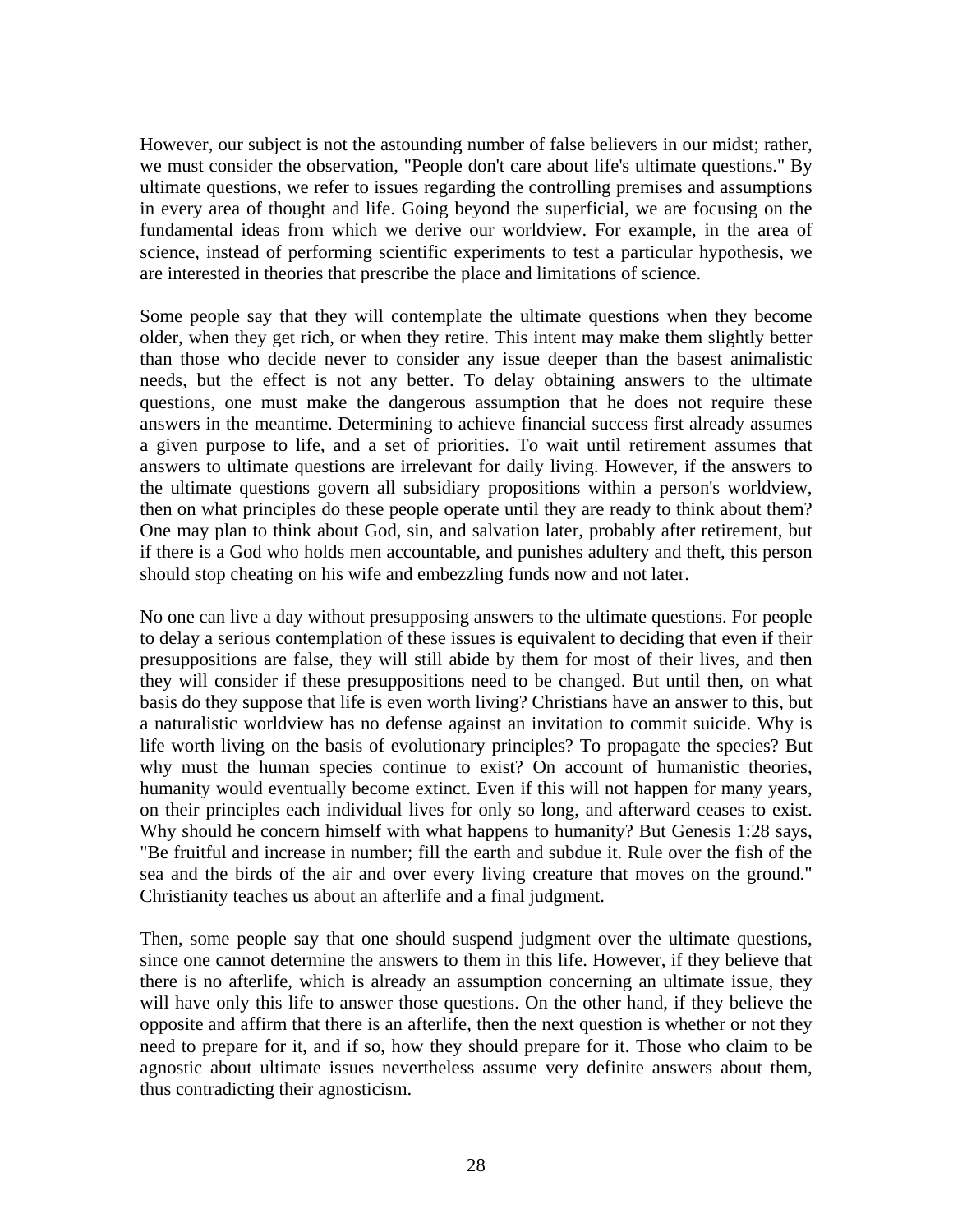Another example comes from ethics. When we face a situation in which we must decide whether to tell a lie, how do we decide? If we decide that the expected positive effect justifies the lie, then we have assumed a teleological ethical principle that says the end justifies the means. But by what principle do we determine that the projected effect is positive in the first place? If teleological ethics is untenable, then we need some other authority or principle to justify lying. But perhaps lying is never justified. How do we know?

In any case, we must know, because our ultimate presuppositions about ethics determine our decisions everyday. But once we wonder how we can know something, then we are already talking about our ultimate presuppositions about knowledge, or epistemology. And since knowledge has to do with what there is to know, what can be known, and how we know, then we are already talking about our ultimate presuppositions about reality, or metaphysics. In fact, if we think deeply enough, we will realize that every single proposition we speak or action we perform presupposes a set of interrelated ultimate principles by which we perceive and respond to reality. This is our worldview.

Ultimate questions are unavoidable, and those people who have never deliberately and seriously considered them nevertheless necessarily make numerous assumptions about them, and then derive their positions about various subsidiary issues based on their assumptions about the ultimate questions. To operate by false or unjustified ultimate assumptions for most or all of one's life is to risk living it in vain. Therefore, not only must everyone settle these questions in his mind, but he should make it his top priority and immediately begin thinking about them. He must not postpone this until he has lived out his life and carried out many futile plans founded upon unjustified presuppositions.

Among other things, the ultimate issues include metaphysics, epistemology, theology, anthropology, and ethics.<sup>2</sup> In what follows, we will discuss all of these topics from a Christian perspective, mainly through a partial exposition of the prologue of John's Gospel. The study of these ultimate questions will amount to an introduction on philosophy. They are appropriately called ultimate questions since they are basic to any system of thought, and our answers to them affect our view of every issue in life. Whereas a looser conception of "ultimate" may include discussions about the broader principles of politics and education, we cannot divorce politics from ethics, or divorce education from anthropology. When it comes to science, any position that we take assumes something about metaphysics and epistemology.

#### <span id="page-28-0"></span>**LOGOS**

 $\overline{a}$ 

We will begin with John 1:1: "In the beginning was the Word, and the Word was with God, and the Word was God." This verse is a source of controversies, but the controversies are there not so much because the verse is especially difficult, but mostly because some people just do not want to affirm what it means. Verses 1-18 tell us the

<sup>2</sup> Ronald H. Nash, *Life's Ultimate Questions*; Grand Rapids, Michigan: Zondervan Publishing House, 1999.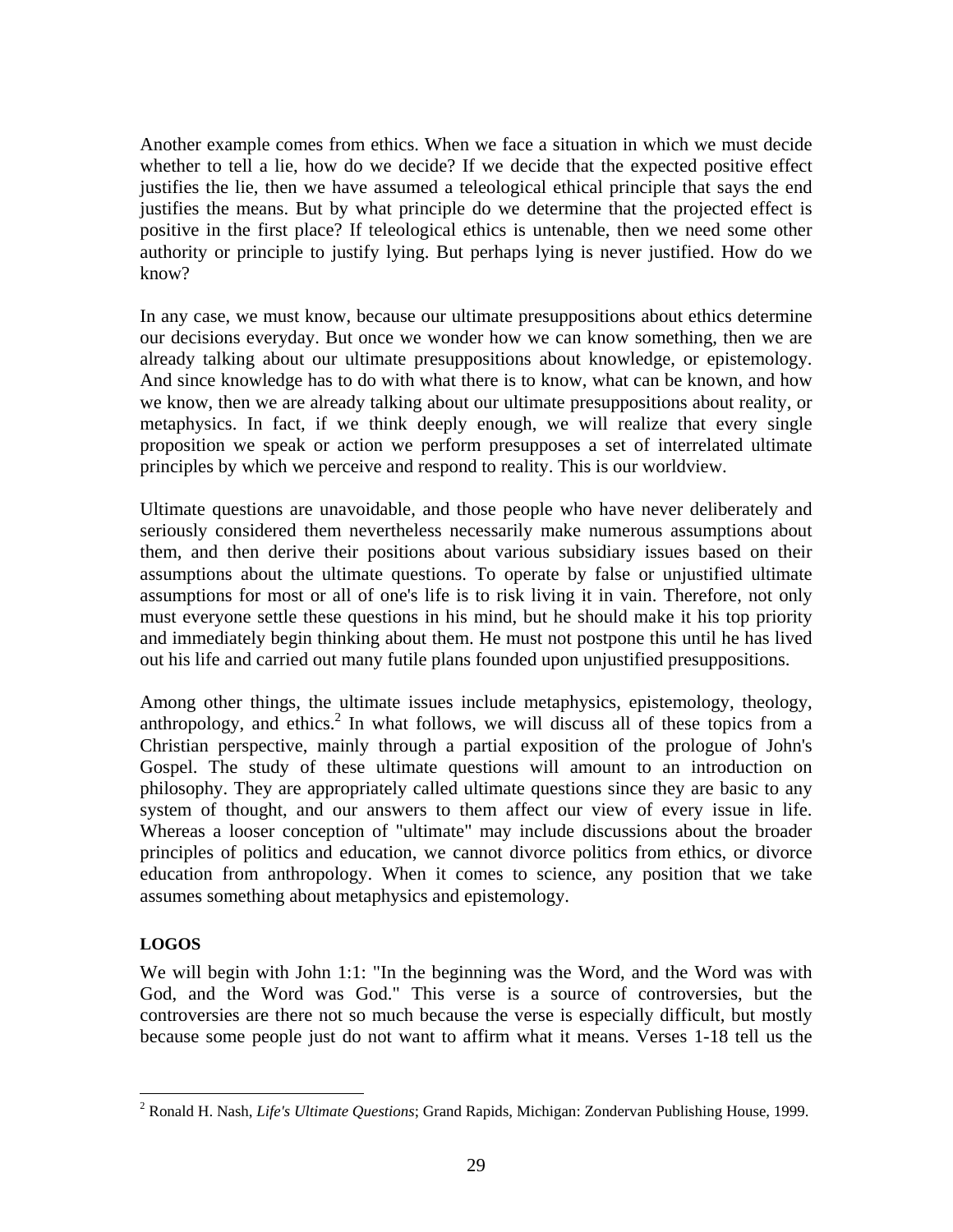identity of "the Word." For example, verse 17 identifies it with "Jesus Christ." Thus the prologue of John gives us much information for a biblical christology.

The "Word" in Greek is *logos*, and we must not pass by verse 1 without some mention of the *logos* doctrine. In one of my other books,<sup>3</sup> I complain that modern preaching tends to hide the minister's theological education from his congregation. His homiletic theory demands that he separates into two distinct categories the class lecture he attended and the sermons he preaches.

In opposition to one who does not hide his theological training when he preaches, *The Elements of Preaching* says:

Fresh out of school, he is so enamored of his notes that he tries to transform them into sermon outlines, and his congregation is subjected to terms such as *logos*, *hypostatic union*, *parousia*, and so on. We know of one church, located near a seminary, which always knew what the new student pastor would preach about in his first sermon – the *logos* doctrine in John 1. Why? Because that was one of the first lectures given in the Greek class each year.<sup>4</sup>

Anyone interested enough to read this book is probably also interested in knowing about the doctrines of the "hypostatic union" and the "parousia." Of course, even those Christians not in the ministry should talk about the return of Christ, but many people suggest that we should avoid using technical terms when addressing the general audience. Indeed it may not be absolutely necessary to use the word *parousia* to talk about the return of Christ, but if the theologians find it helpful to use a technical term, then it will probably be helpful for other believers also – at least they should know the term well enough to understand the relevant theological literature.

Technical terms are useful in summarizing concepts that may otherwise take several sentences or even paragraphs to express, and therefore I favor the use of technical terms. However, I would add that these terms should be carefully defined, whether we are addressing professional theologians or the general audience. In any case, it is most irresponsible to "protect" the general audience from being exposed to technical terms. Even the word "Trinity" is a technical term, but it has been so much discussed and used that most believers know something about it. But Christians need to know about the hypostatic union as well as the Trinity. Therefore, instead of hiding our theological education from other believers, we should share it with them by teaching them what we have learned.

The same chapter in *The Elements of Preaching* ends with the admonition, "Digest your material first, then prepare messages that meet human needs and glorify Jesus Christ." In other words, seminary lectures do not meet human needs and do not glorify Jesus Christ.

<sup>&</sup>lt;sup>3</sup> Vincent Cheung, *Preach the Word*, Chapters 2 and 3.<br><sup>4</sup> Werren Wiershe and David Wiershe, *The Elements* co

<sup>&</sup>lt;sup>4</sup> Warren Wiersbe and David Wiersbe, *The Elements of Preaching*; Wheaton, Illinois: Tyndale House Publishers, Inc., 1986; p. 85.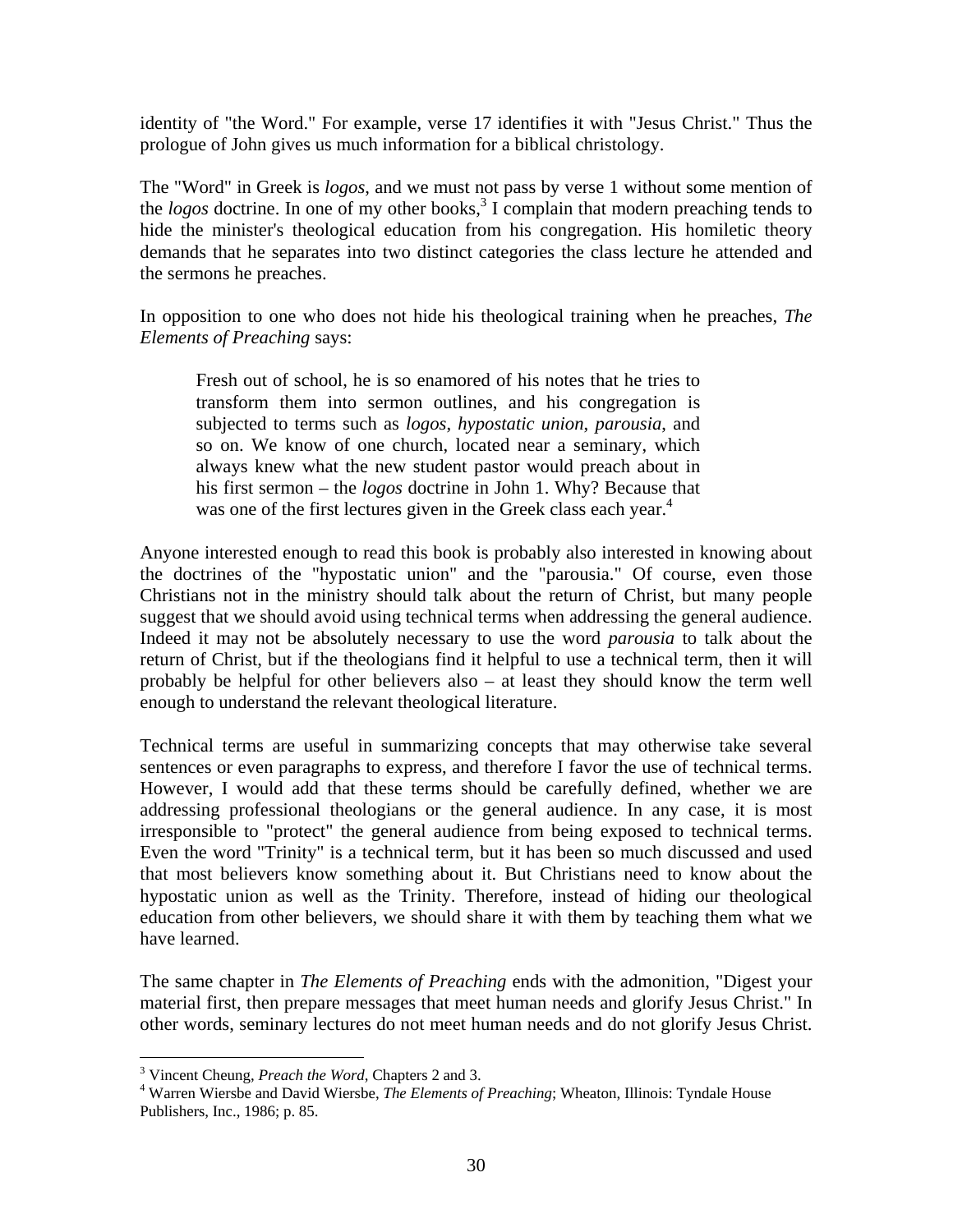Are these Christian seminaries? With this attitude toward seminary lectures, it is no wonder why Christians have a poor grasp of even the fundamentals of the biblical system of thought – it is because ministers hide theological information from them.

Contrary to such anti-intellectual recommendations, the church should teach academic theology to all believers, including the technical terms that make it convenient to express theological concepts. Paul did not hesitate "to preach anything that would be helpful" (Acts 20:20) to his hearers. Of course, the minister should begin by teaching his hearers biblical doctrines on a basic level before proceeding to the advanced materials, but to deliberately hide theological knowledge from Christians – allegedly for their own good – robs and insults them, and should disqualify a person from the ministry altogether.

Now, Heraclitus of Ephesus (530-470 BC) argued that nature is constantly changing. His famous illustration contends that a man cannot step into the same river twice, since the water and the bed of the river are constantly moving and changing. In addition, the man himself is also constantly changing, so that when he steps into the river the second time, he is already different from the man that he was when he stepped into the river the first time.

But if everything constantly changes, then nothing really "exists." Imagine if a sculptor works a piece of clay into the appearance of a dog, but before you can say its name or even decide what it is in your mind, the object changes into a car, then a building, and then a pot. In fact, the appearance of the object constantly changes so that it is never one definite and recognizable thing at any point in time. If this is true, then you can at least still call it clay; however, what if the substance of the object also constantly changes? The clay changes into bronze, then to iron, then to ice, and then to gold. It constantly changes so that it is not one definite substance at any point in time.

That is, the object is not any one "thing" at any point in time. But if something is not anything, then it is nothing, and if it is nothing, then it cannot be known. Therefore, knowledge depends on immutability. Thus Heraclitus said that there is a *logos*, a law or principle, that does not change. It is "a rational and good agent whose activity appears as the order of Nature."5 Without it all would be chaos, and nature would be unintelligible.

Later, the *logos* is taken over by Stoicism, a school of thought founded by Zeno of Citium (about 300 BC). The Stoics were more ideologically diverse than their contemporary Epicureans, and Paul confronted both groups when he was in Athens (Acts 17:18). In any case, Stoicism regarded *logos* as a principle of divine reason, and the *logoi spermatikos*, like seeds and sparks of divine fire, govern the development of every object in nature.

Philo (20 BC – AD 40) was a contemporary of Christ. This Jewish Hellenistic philosopher from Alexandria had a rather developed *logos* doctrine that appeared to make the Word "nothing else than the faculty of reason in God."6 However, several points of inconsistency makes it difficult to specify the exact nature of Philo's *logos*. Although it is

1

<sup>&</sup>lt;sup>5</sup> Gordon H. Clark, *Ancient Philosophy*; The Trinity Foundation, 1997 (original: 1941); p. 37.<br><sup>6</sup> Gordon H. Clark, *Thalas to Daway* The Trinity Equadation, 2000 (original 1957); p. 165.

Gordon H. Clark, *Thales to Dewey*; The Trinity Foundation, 2000 (original 1957); p. 165.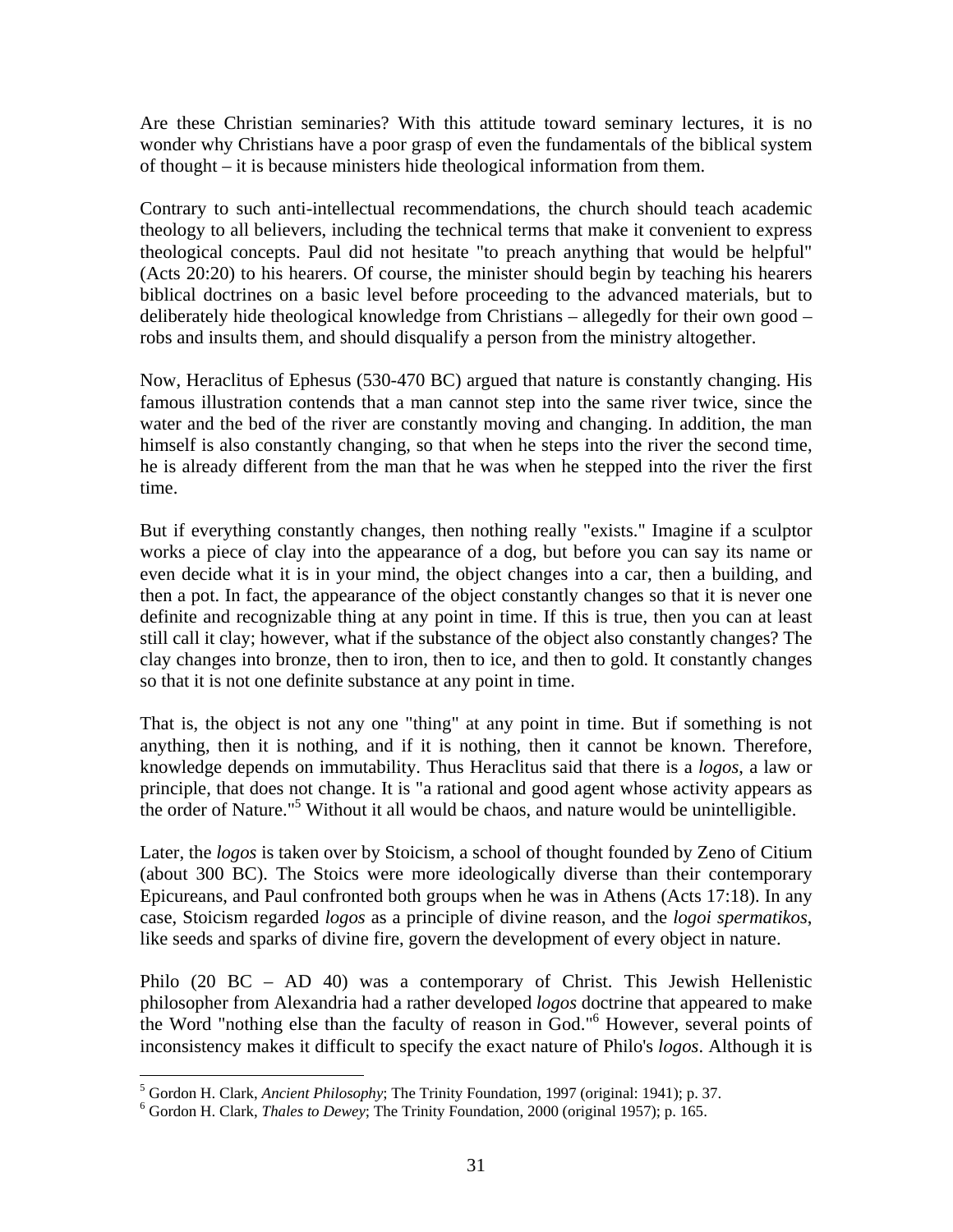variously represented in his writings, interpreters understand that its primary purpose is to "bridge the gulf between the transcendent deity and the lower world and to serve as the unifying law of the universe, the ground of its order and rationality."<sup>7</sup>

By the time the apostle John wrote his Gospel, the word *logos* had been invested with much philosophical background and meaning. Although there are some similarities between John and the Greek philosophers in how they used the term, to suggest that John's *logos* has "any connection amounting to doctrinal dependence"<sup>8</sup> on the philosophers would betray a misunderstanding of both the apostle and the philosophers. For example, Heraclitus was like the Milesian philosophers in many ways, and the Stoics held to a materialistic physics; their views of the *logos* fit into their own systems, which are incompatible with the biblical worldview.

Philo's *logos* is also incompatible with John's christology. When John refers to the Word, or *logos*, he is thinking of a *personal* divine being who defines and exhibits rationality, and not a *non-personal* metaphysical principle that defines and exhibits rationality. On the other hand, when Philo refers to his *logos* in personal terms, he does so in a metaphorical sense.

The Greek philosophers never conceived of this principle of rationality as having taken upon himself human attributes, as the biblical doctrine of incarnation affirms: "The Word became flesh and made his dwelling among us. We have seen his glory, the glory of the One and Only, who came from the Father, full of grace and truth" (John 1:14). An epistemological and soteriological mediator who is both fully God and fully man (1 Timothy 2:5) was far from their thinking. Therefore, *Kittel* concludes that, "From the very first the New Testament *logos* is alien to Greek thought."9

Nevertheless, John chooses a word that his readers could recognize, and his intended meaning does have *some* resemblance to non-biblical usage. Indeed, the biblical *logos* has much to do with logic, metaphysics, epistemology, and ethics. The biblical *logos* doctrine addresses these and other ultimate questions, but in contrast with non-biblical views of the *logos*, the biblical doctrine is based on divine revelation and not human speculation. John's teaching on the divine *logos* supplies the structure and content of a complete biblical worldview.

Again, John 1:1 says, "In the beginning was the Word, and the Word was with God, and the Word was God." Although *word* is one acceptable translation for *logos*, *proposition*, *sentence*, *speech*, *argument*, *discourse*, *logic*, and several other words are also satisfactory. However, if we take into account the theological and philosophical

 $\overline{a}$ <sup>7</sup> *The Cambridge Dictionary of Philosophy, Second Edition*; New York: Cambridge University Press, 1999; "Philo Judaeus."

<sup>8</sup> *Cyclopedia of Biblical, Theologica, and Ecclesiastical Literature, Vol. V*; Grand Rapids, Michigan: Baker Book House, 1981 (original: 1867-1887); p. 492.

<sup>9</sup> *Theological Dictionary of the New Testament, Vol. IV*; Grand Rapids, Michigan: William B. Eerdmans Publishing Company, 1999 (original: 1967); p. 91.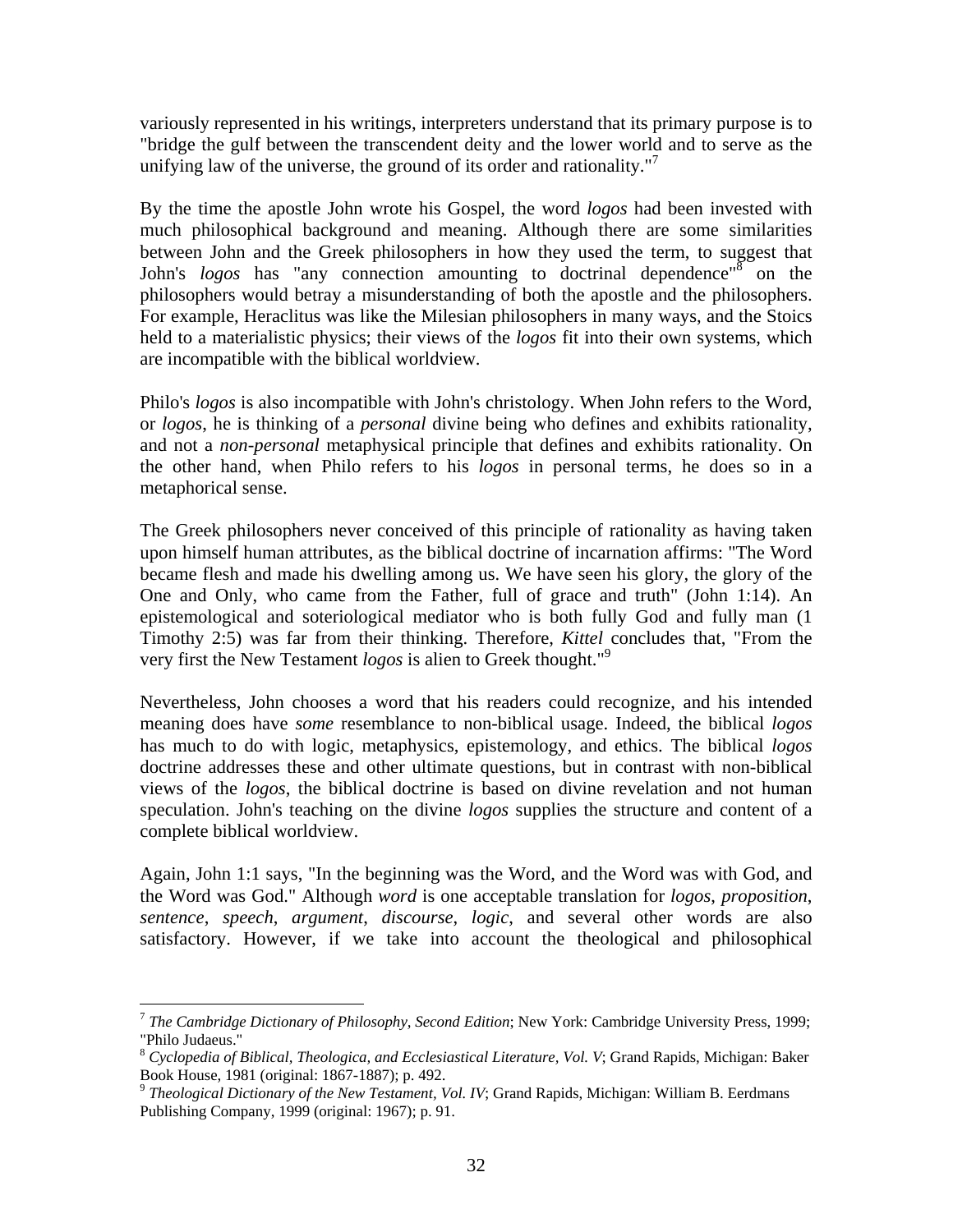background of *logos*, the best translations may be a capitalized *Word*, *Wisdom*, or *Reason*.

Attributing such a high place to "Word" or "Reason" is repugnant to anti-intellectualistic thinking. The German romanticist Goethe writes in *Faust*:

'Tis writ, "In the beginning was the Word." I pause, to wonder what is here inferred. The Word I cannot set supremely high: A new translation I will try. I read, if by the spirit I am taught, This sense: "In the beginning was the Thought." This opening I need to weigh again, Or sense may suffer from a hasty pen. Does Thought create, and work, and rule the hour? 'Twere best: "In the beginning was the Power." Yet, while the pen is urged with willing fingers, A sense of doubt and hesitancy lingers. The spirit comes to guide me in my need, I write, "In the beginning was the Deed."<sup>10</sup>

Without tracing the philosophical influences implicit in the passage, we may note that it is not really a translation of the biblical verse, but an expression of prejudice against the Christian view of the universe. Goethe has little concern as to what the verse actually says, but he seeks to oppose John's intellectualism. If in the beginning there was the *Word* or the *Thought*, as the most straightforward translations would indicate, then it is this divine and personal principle of reason that created and even now governs the universe, and theology must be thoroughly intellectual and rational

As mentioned, "Reason," "Wisdom," and "Word" are all acceptable translations for *logos*. However, whereas the first two are self-explanatory, the third demands an explanation. The main point is that "Word" implies the self-expression of a person, especially intellectual self-expression. This fits well with the christology of the New Testament, which says that Christ "is the image of the invisible God" (Colossians 1:15), and that, "The Son is the radiance of God's glory and the exact representation of his being" (Hebrews 1:3). If we keep in mind that this "Word" is a person, then this translation preserves the personification of the *logos*, as well as the meaning of reason and wisdom inherent in it.

The expression, "In the beginning," is reminiscent of Genesis 1:1, indicating that the Word had a role in creation. We will see what this role is in verse 3. Then, the expression, "The Word was with God," conveys an important piece of information that, together with the next phrase in verse 1, begins to reveal a picture of the Trinity.

<sup>&</sup>lt;sup>10</sup> *Great Books of the Western World, Vol. 45*; Encyclopedia Britannica, Inc., 1996; p. 12.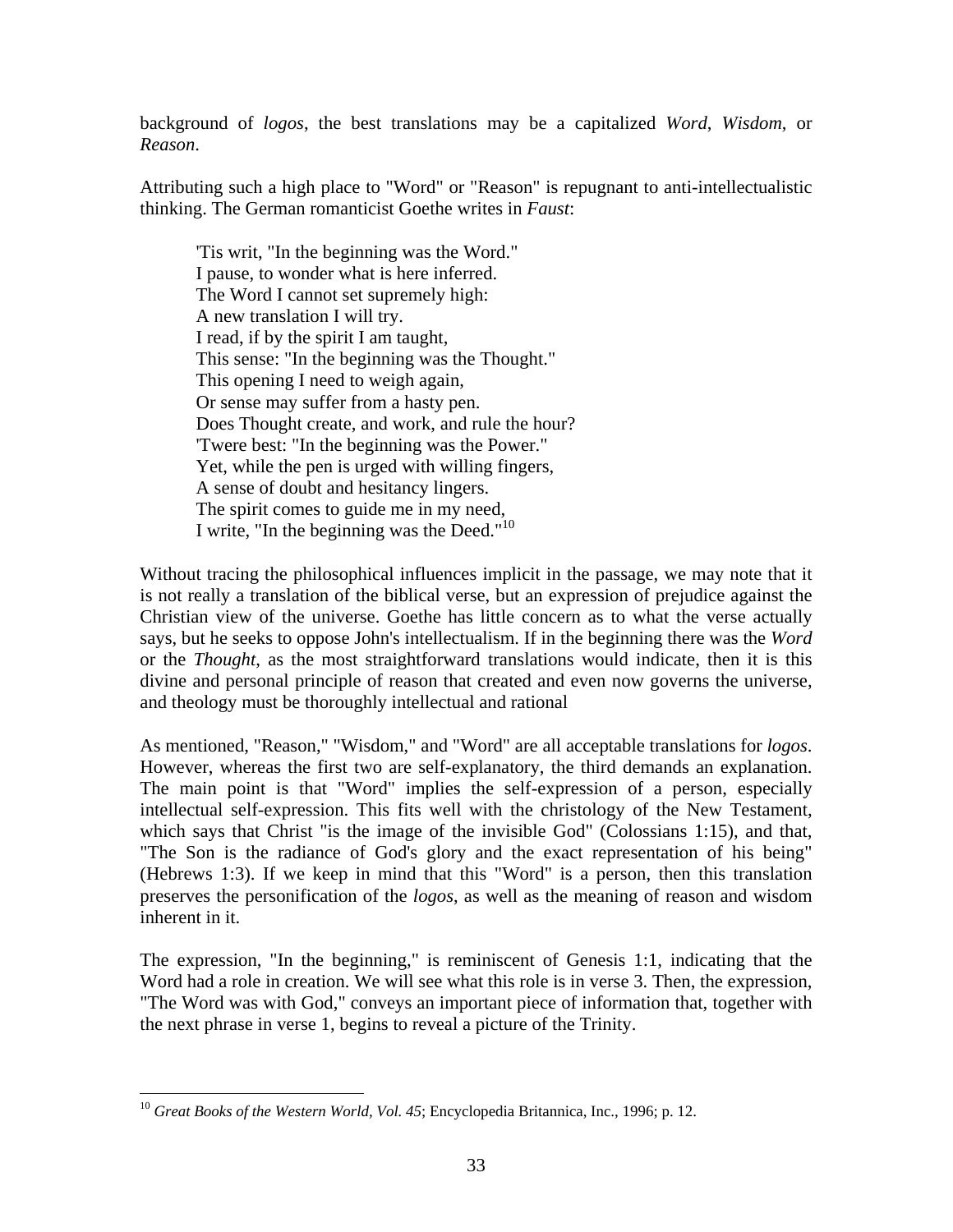The word translated "with" is *pros*. That the Word, or Christ, is *with* God indicates that he is distinguishable from God. Some examples of *pros* include the following: "Aren't his sisters here *with* us?" (Mark 6:3); "Every day I was *with* you" (Mark 14:49); "I would have liked to keep him *with* me" (Philemon 13); "We proclaim to you the eternal life, which was *with* the Father and has appeared to us" (1 John 1:2).

The final example refers to Christ and again implies that he is not identical with the Father, but at the same time has a definite relationship with the Father. With some exceptions, the word "God" (or *theos* in Greek) refers to the Father in the New Testament, and therefore Christ is not identical to "God" the Father. However, that Christ is not identical to the Father does not mean that Christ is not deity. John writes, "He was with God in the beginning" (v. 2), which already implies his deity. But more explicit is the third clause in verse 1, which says, "the Word was God."

This clause in John 1:1 has been the source of much dispute and controversy. It is a phrase that "ignorant and unstable people distort, as they do the other Scriptures, to their own destruction" (2 Peter 3:16). Wishing to deny the deity of Christ or the Trinity, some people have observed that the *theos* in *theos en ho logos* lacks the definite article (as in "the" God), and thus merely indicates that Christ has the quality of being divine, and not that he is deity. That is, they say that Christ is *like* God, but he is not God himself. But this is a misinterpretation.

Since the article (Greek: *ho*) precedes *logos*, it makes the "Word" the subject. That "*theos*" immediately follows after the conjunction "and" (*kai*) shows that it receives the emphasis. Had an article preceded both *theos* and *logos*, the phrase would have completely identified the "Word" with "God" (*theos*), which is inconsistent with the doctrine of the Trinity that John and other New Testament writers affirmed. That is, if John is here affirming the doctrine of the Trinity, then to have an article before *theos* would make John say something that he does not wish to say. The grammatical structure of the clause demands the translation, "The Word was God." The REB accurately translates its meaning, saying, "What God was, the Word was." Therefore, the clause as it is written affirms the deity of Christ, and at the same time preserves the doctrine of the Trinity.

The expression, "In the beginning was the Word," teaches the pre-existence of Christ. Then, the expression, "The Word was with God," implies an intimate relationship between Christ and God, without identifying the two. After that, the expression, "The Word was God," shows us that although Christ is not identical to "God" (the Father), he is equal to the Father, and this is consistent with the doctrine of the Trinity. Therefore, anti-Trinitarian cults and heretics may not use this verse to argue against the biblical doctrines of the Trinity and Christ's deity, since the verse is precisely as it should be if John affirms both of these doctrines.

#### <span id="page-33-0"></span>**METAPHYSICS**

We are interested in understanding how the prologue of John's Gospel answers the ultimate questions. Verse 1 tells us that there is at the beginning a principle of reason and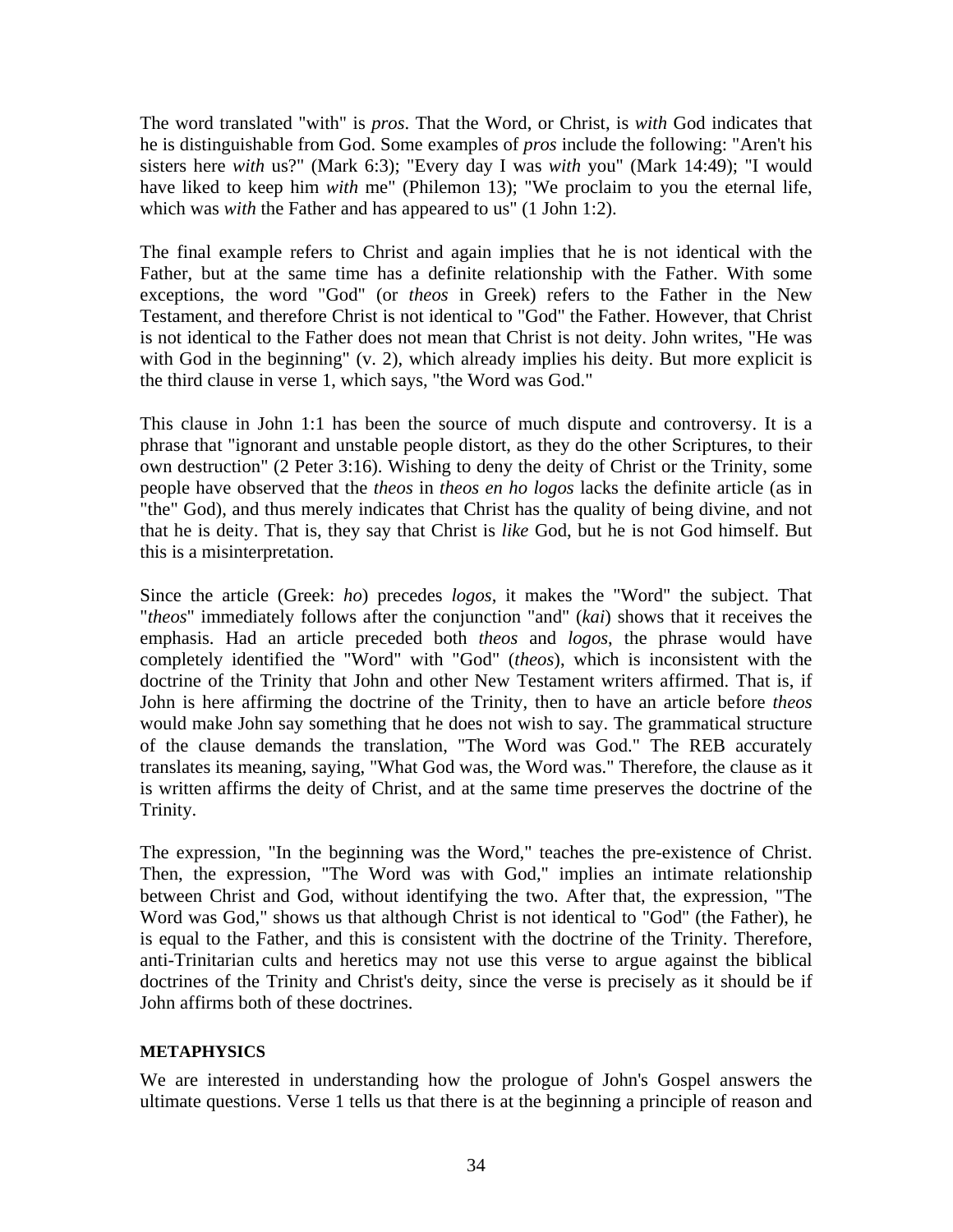order, but unlike that of the philosophers, this *logos* is a divine person. In one set of translations, verse 3 continues, "Through him all things were made; without him nothing was made that has been made." The NASB is preferable: "All things came into being by Him, and apart from Him nothing came into being that has come into being."

In a second set of translations, verse 3 and 4 are punctuated in a different way, so that verse 3 reads as follows: "All things came into being through him, and without him not one thing came into being" (NRSV); "Through him all things came into being, not one thing came into being except through him" (NJB); "Everything came about through him, and without him not one thing came about"  $(Lattimore).$ <sup>11</sup> Some commentators find it difficult to make sense of verse 4 when the passage is punctuated in this second way, for then verse 4 would say, "What has come into being in him was life…" (NRSV). Nevertheless, the symmetry of verse 3 has become more evident. D. A. Carson suggests an alternate translation of verse 3 that says, "All things were made by him, and what was made was in no way made without him."<sup>12</sup>

My primary concern is to prevent the words, "without him nothing was made *that has been made*," from being misunderstood to imply that some things were not created. The biblical view is that only God is eternal, so that it opposes any concept of creation in which God merely rearranges pre-existing chaotic matter into definite form. That is, Christianity teaches creation *ex nihilo* – out of nothing. There was no pre-existing matter or material for God to work with or rearrange at creation. God created both the matter and the form or arrangement of the universe.

The second version of verse 3 eliminates the potential misunderstanding: "All things came into being through him, and without him not one thing came into being." But if this rendering is impossible because of various considerations, then Carson's translation is perhaps helpful in avoiding the problem. In any case, the first half of the verse in itself makes the biblical view of creation clear in any translation: "*All things* came into being through him." Acknowledging this part of the verse prevents the possibility of misunderstanding the second half of the verse. Both portions of the verse say the same thing – the first half affirms that all things were made by the Word, and the second half denies that anything exists apart from his creative power. There was no matter at all before creation – by agency of the Word, God made everything.

Here is the foundation of Christian metaphysics. Verse 1 tells us about the Creator, and verse 3 tells us about the creation. Contrary to some of the other systems of thought, John denies that creation was merely an act of rearrangement of pre-existing matter; rather, there was no matter at all before God created it. Creation was by divine *fiat*. Since "Reason" (Word, Wisdom, Logic) is eternal and preceded creation, the laws of logic were not created. They are true not only for human beings, and they operate not only by cultural convention. Instead, they are necessary laws of thought that had eternally existed in the mind of God – logic is the way God thinks.

<sup>&</sup>lt;sup>11</sup> Richmond Lattimore, *The New Testament*; North Point Press, 1996; p. 195.<br><sup>12</sup> D. A. Carson, *The Pillar New Testament Commentary: The Gospel According to John*; Grand Rapids, Michigan: William B. Eerdmans Publishing Company, 1991; p. 118.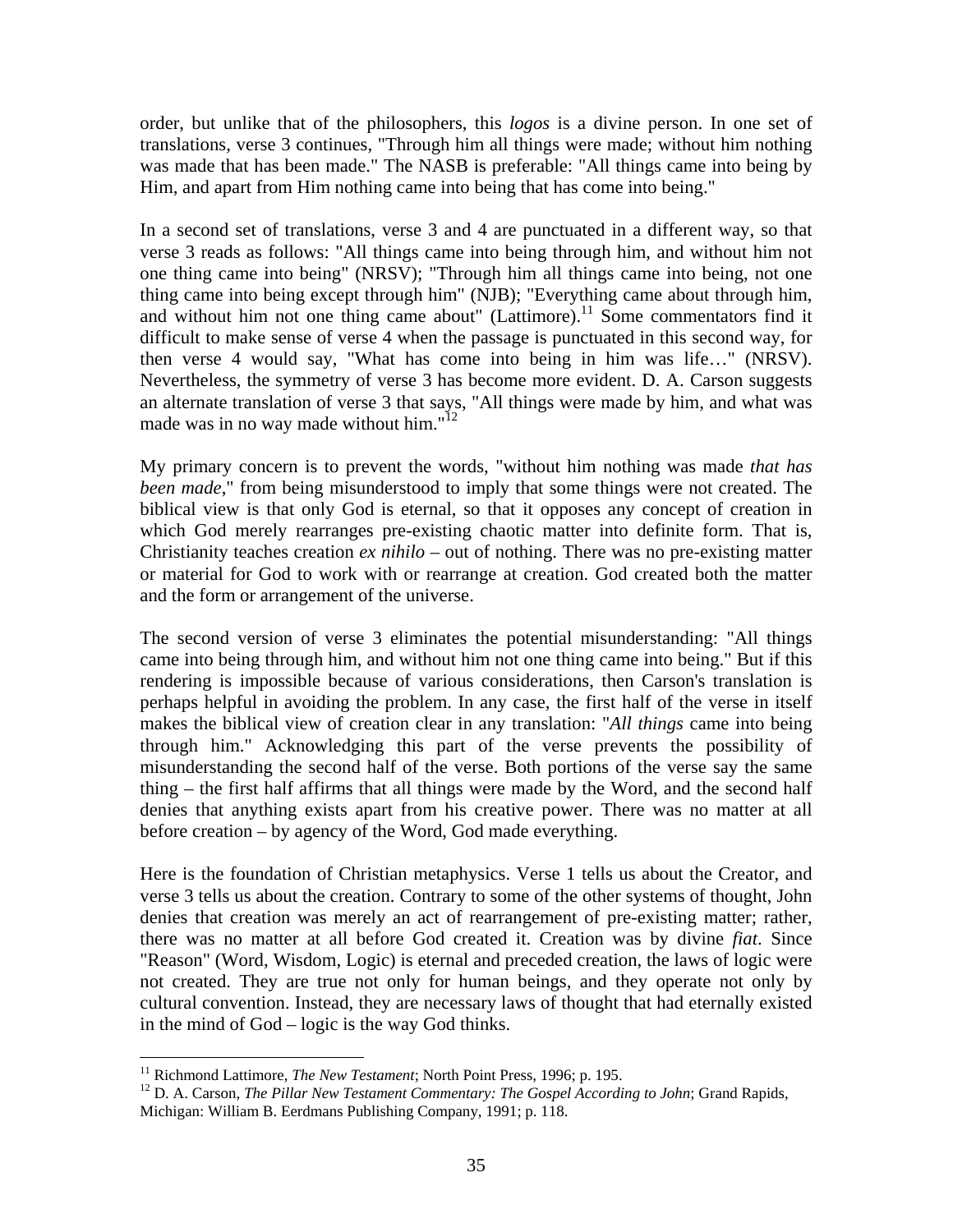Therefore, contrary to contemporary Christian irrationalism, what is a *genuine* contradiction to man is also a contradiction to God, and what is non-contradictory to God is never a *genuine* contradiction to man. However, because of sin's effects on the mind (the noetic effects of sin), man often makes mistakes in his reasoning, so that what appears to him as a contradiction may not be a genuine contradiction. Nevertheless, the point remains that the laws of logic are the same with God as they are with man.

This implies that when a man thinks with perfect rationality, his mind finitely mirrors God's mind, and his thinking is valid. However, because of sin's effects on the mind, man is often irrational – he does not always think with logical validity. Now, the laws of logic are rules of valid reasoning, so that given the correct information and premises, a valid reasoning process enables a person to draw true inferences and conclusions. However, if man cannot discover any knowledge or information by himself, and if he cannot overcome sin's effects on the mind by himself, then he requires God's verbal revelation in Scripture to overcome the human mind's failure to grasp truth and gain knowledge. That is, man needs Scripture to give him the necessary premises to truly know and to correctly reason about God and reality. The foundation of Christian sanctification consists of knowing the propositions in the Bible, and reasoning correctly with them.

Many Christians have been hindered in their spiritual progress by an erroneous understanding and outrageous application of Isaiah 55:8-9. These verses say, "'For my thoughts are not your thoughts, neither are your ways my ways,' declares the LORD. 'As the heavens are higher than the earth, so are my ways higher than your ways and my thoughts than your thoughts.'" Some people teach that this means man can never think or understand God's thoughts. But if this is true, then no one can understand Isaiah 55:8-9 itself! It is precisely because our thoughts do not correspond to God's thoughts that we need to renew our thinking to match his thinking. Since our thoughts are not his thoughts, we must read the Scripture to know about God's thoughts, so that we may change our minds to conform to them.

Colossians 1:16 says, "For by him all things were created: things in heaven and on earth, visible and invisible, whether thrones or powers or rulers or authorities; all things were created by him and for him." The thrust here is that "by him *all things* were created"; the rest of the verse emphasizes that nothing at all has been made apart from him. So far this repeats what we have read from John. The next verse continues to say that, not only did he create all that exists, but even now he sustains the creation by his power: "He is before all things, and in him all things hold together" (v. 17). Hebrews 1 echoes this teaching, and says that by agency of the Son, God "made the universe" (1:2), and that he is "sustaining all things by his powerful word" (v. 3).

Therefore, the biblical view of metaphysics is as follows. The metaphysical starting point is God the Trinity. By agency of the Son – that is, the *logos*, Reason, Wisdom, or Word – the Godhead created the universe, which includes both the "visible and invisible" (Colossians 1:16), the spiritual and the material realms. God made everything that exists; nothing exists that he has not created. God is the only uncreated being.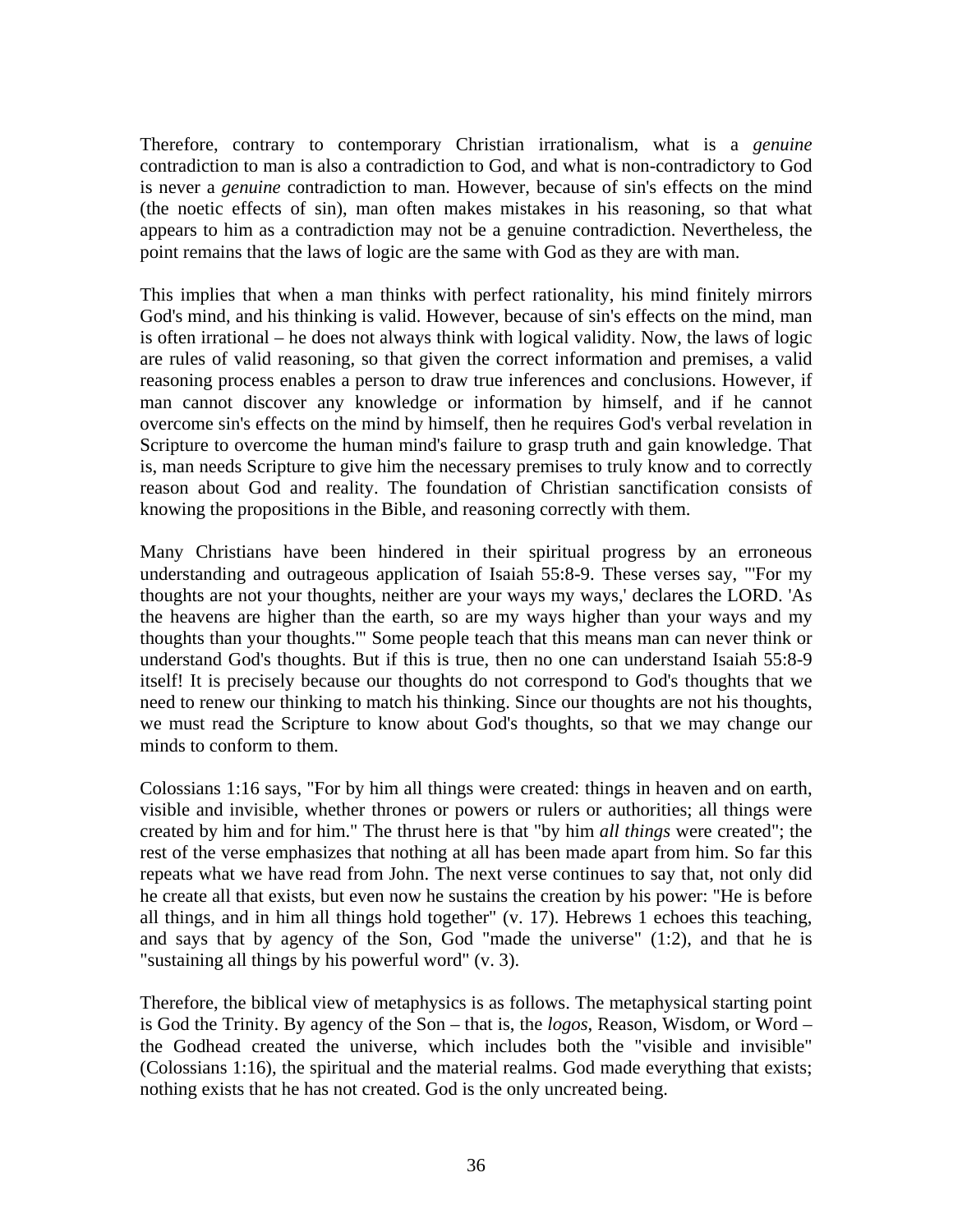God continues to exercise his power after creation, since even now he sustains and facilitates all the operations of the universe. In addition to sustaining the continual existence of creation, he is also the cause of all that occurs. He may often use secondary causes or means to cause something to occur, but he is also the cause of these secondary causes or means. Therefore, it is correct to say that he alone is the cause of all things; his hand is seen in every event. Just as nothing could have come into being apart from him, nothing can happen in creation apart from his will and power: "Are not two sparrows sold for a penny? Yet not one of them will fall to the ground apart from the will of your Father" (Matthew 10:29).

This biblical view of metaphysics is pivotal to Christian epistemology, ethics, and soteriology. In theological terms, having a biblical conception of the sovereign God is necessary for a sound Christian theology. A compromise in theology proper (the doctrine of God) creates a rippling effect that destroys the integrity of all other biblical doctrines. Once we accept a false view of God, the rest of the system cannot be Christian.

For example, a sovereign God precludes the humanistic doctrine of free will when it comes to salvation. Divine sovereignty eliminates human autonomy – Scripture denies that man has free will. Likewise, one who insists on Arminianism – that man accepts Christ by his own free will rather than by God's sovereign choice – cannot at the same time affirm a sovereign God.

Some theologians perceive this dilemma, and so they choose to believe that God is limited in power and knowledge. Rather than admitting their own limitations, they prefer to imagine that God is the limited one. But then they can no longer claim to worship the God of the Bible, so that the logical consequence of Arminianism is paganism. The Christian system requires an affirmation of God's absolute sovereignty.

This view of metaphysics solves the mind-body problem, which philosophers consider very difficult. This is the question of how an immaterial mind can manipulate a physical body. How can the incorporeal contact the physical? Our answer is that since God facilitates all mental and physical operations, his omnipotence makes this possible. In other words, without the absolutely sovereign God to facilitate the relationship between the mind and the body, it would be impossible for a person to even roll his eyeballs at this doctrine. God causes our thoughts by his sovereign will, and at the moment the thought occurs, he also causes the corresponding physical motion. Man has no power of existence or causation within himself.

### **EPISTEMOLOGY**

This view of metaphysics produces a necessary implication for epistemology. If God alone controls and facilitates all operations in the universe, it necessarily follows that he alone controls and facilitates all operations relating to thought and knowledge. If the continual existence and operation of the universe depend on God, and man is not autonomous or independent in this respect, then all knowledge acquisitions and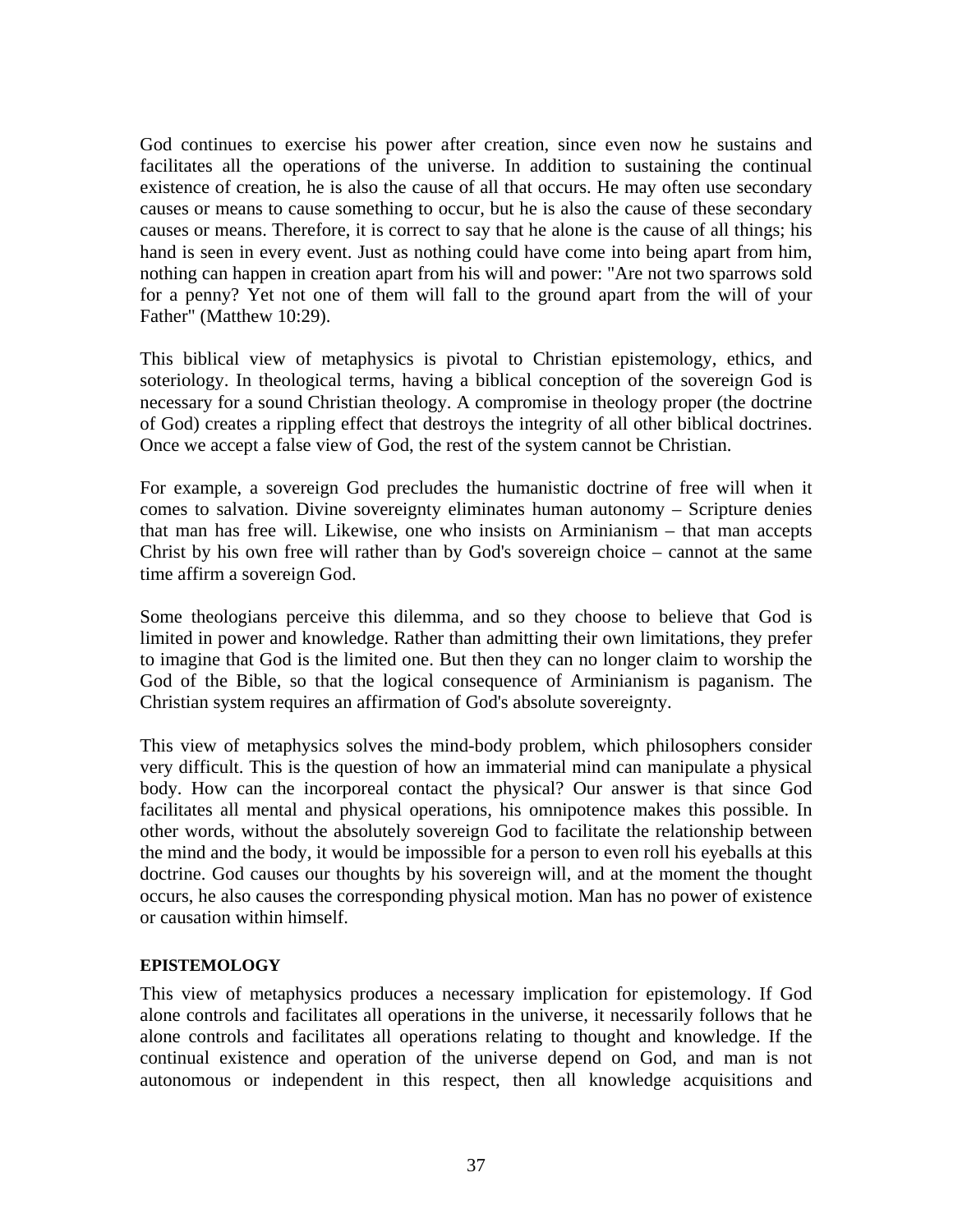intellectual activities also depend on God (since these are only specific items within the broader category), and man is also not autonomous or independent in this area.

Just as man cannot exist or function without God, man can know nothing without him. God not only sustains and facilitates all things, but he *sovereignly* sustains and facilitates all things. That is, he can bring to life or put to death, cause to move or cause to stop, and create or destroy, all at his will and pleasure. The mind of man is then just one aspect of God's total control over the universe; therefore, God also *sovereignly* controls all aspects of human knowledge. Christian epistemology is consistent with and necessarily follows from Christian metaphysics.

When we reject empiricism because of its own fatal flaws and also as a necessary consequence of biblical teaching, and when we affirm a revelational epistemology founded on the infallibility of Scripture, empiricists often challenge, "But don't you have to read your Bible?" Of course, the empiricists defend the reliability of sensation, and those who are more extreme claim that knowledge comes only from the senses. In contrast, I insist that no knowledge *at all* comes from sensation.

In any case, their challenge is futile. If they cannot answer the arguments against empiricism, then their challenge by itself does not rescue empiricism, whether or not we are able to answer the challenge. That is, even if they are able to refute our non-empirical epistemology, this does not automatically prove their empirical epistemology. All the anti-empirical arguments remain in force until they refute them.

Nevertheless, we are indeed able to answer their challenge using what we have already stated about biblical metaphysics and epistemology. Consistent with Christian metaphysics, Christian epistemology affirms that all knowledge must be immediately – that is, without mediation – granted and conveyed to the human mind by God. Thus on the occasion that you look at the words of the Bible, God directly communicates what is written to your mind, *without* going through the senses themselves. That is, your sensations provide the occasions upon which God directly conveys information to your mind *apart from* the sensations themselves. Therefore, although we do read the Bible, knowledge never comes from sensation.

This again solves the mind-body problem, but this time illustrated in the reverse direction. Whereas in metaphysics, God facilitates physical motions in correspondence to the thoughts of the mind, in epistemology, God grants knowledge to the mind on the occasions of the sensations, but apart from the sensations themselves. Therefore, sensations do nothing more than to stimulate intellectual intuition, providing the occasions upon which the mind obtains knowledge from the divine *logos*.

Otherwise, the empiricist must explain how physical sensations convey knowledge to the incorporeal mind. Of course, some non-Christian empiricists do not believe in an incorporeal mind, but they believe that knowledge reside only in a physical brain. Although we can easily defeat them on this point, even if we do not, they still need to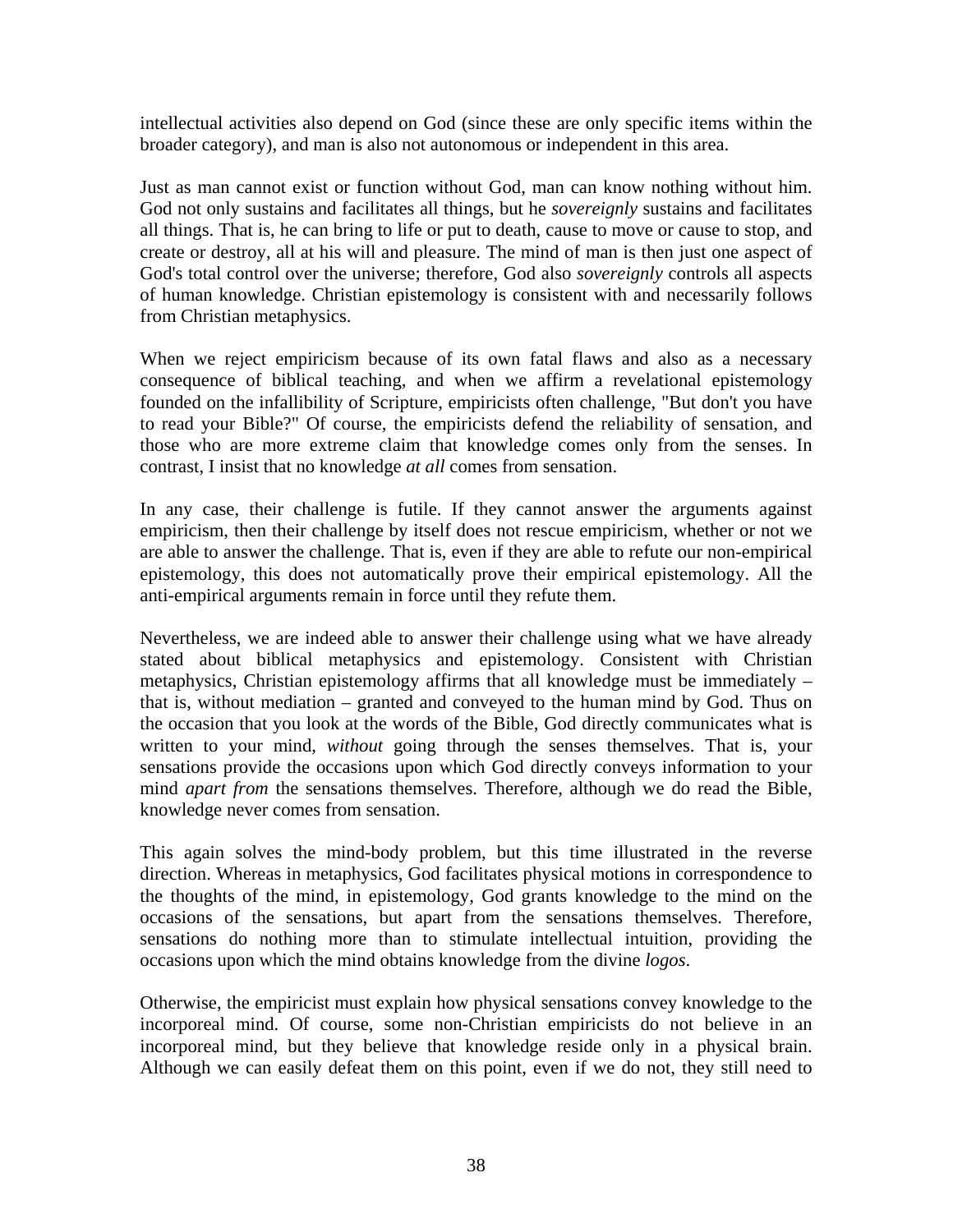prove by valid and sound arguments how physical sensations can convey any information to the physical brain. No one can do this.

Even if we ignore the mind-body problem for now, empiricists mistakenly think that they can make inferences from the many sensations presented to the mind at any given moment to produce knowledge. However, I challenge any empiricist to write out the process in syllogistic form to show the logical validity of such inferences. Even if he can do this, he will see that all inferences from sensations are unavoidably fallacious; no inference from sensation can achieve formal syllogistic validity.

For example, if you are looking at a red car, by what valid process of syllogistic reasoning can you infer from this sensation the conclusion or the thought that you are looking at a red car? It is utterly impossible. However, if every inference from sensation is fallacious, then this means that every inference is an unnecessary or even arbitrary conclusion from premises that are doubtful in the first place. But an empirical worldview is precisely one that constructs some, most, or even all of the propositions within that worldview on these fallacious inferences. Needless to say, such a worldview is completely worthless, but this is the kind of worldview embraced by many people, from students to scientists.

On the basis of empiricism, if you were to see an apple on a table, it would be impossible for you to tell that there are two objects – an apple and a table. Based on sensation alone, you would be unable to tell where one object ends and the other one begins. At any given moment, you are bombarded by many sensations, and if you were to know the objects you are seeing by an empirical epistemology, then this means that your mind must organize and combine these sensations to group together the ones that belong to their corresponding objects. $^{13}$ 

However, this requires your mind to know the attributes and appearances of these objects *before* you observe them,<sup>14</sup> but empiricism teaches that you learn their attributes and appearances precisely by observing them. If you must know them before you observe them, and if you can know them only by observing them, then this means that you can never know anything that you do not already know. And if you follow some empiricists in affirming that man is born with a blank mind, then on the basis of empiricism, your mind will remain blank forever. Knowledge acquisition is impossible on the basis of empiricism.

When it comes to language acquisition, which really falls within the broader category of knowledge acquisition, it is impossible for a person to learn the meaning of a word by sensation. A father may try to teach his child what the word "car" means by pointing at a

 $13$  As Gordon Clark writes, one may "on one occasion combine the ruddy color and the juicy taste to make an apple, if he wishes; but may he not on another occasion combine that color with the smell of hydrogen sulfide and the sound of B-flat to make a boogum?" *Thales to Dewy*; The Trinity Foundation, 2000 (original: 1957); p. 307-308.

 $14$  Otherwise, you would not know how to organize and combine the sensations. In addition, on the basis of empiricism, it is impossible for you to tell the distance between two objects. Space *itself* is not observable to the senses; no one has ever seen or touched "space."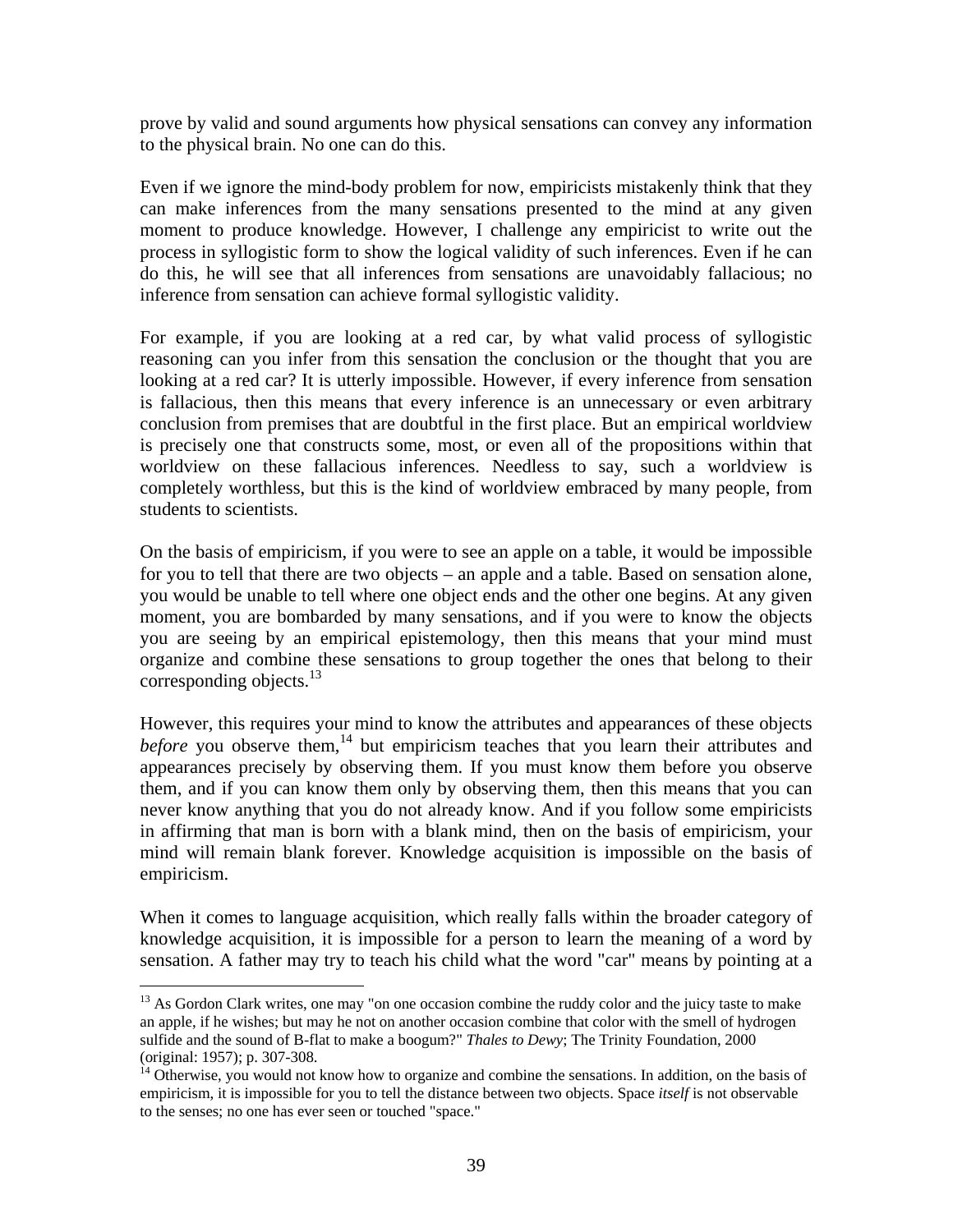car. In the first place, on the basis of empiricism, the child cannot even see or know the father, the car, and the act of pointing, but we will ignore this for now. The child must still make an inference from the father's act of pointing. If the father tries to teach his child the meaning of the word "car" by pointing at a car, then to the child, the word "car" may mean the act of pointing, the finger used to do the pointing, the color of the car, any part of the car, the car together with the road and the background, any large object, the meaning of "go away" or "leave," and an infinite number of other possible meanings. The point is that the act of pointing at a car does not produce the necessary inference that "car" means what we mean by the word. If one attempts to overcome the problem by pointing to many cars, then the meaning of the word may at best becomes "transportation," which may be an elephant or camel in some parts of the world. But even the concept of transportation is not a necessary inference from the act of pointing at many cars.

Besides, to teach someone the meaning of a word by repeatedly pointing to its corresponding object together with the mention of the word is a method that depends on a limited instances of pointing with the intention to produce a definition of a universal (such as "car") in the mind of another person. But induction is always a formal fallacy. Even if we greatly limit the possible false inferences from observing the repeated acts of pointing, how does the observer know what type of cars is meant by the person who does the pointing – only those cars made within the past two or three decades? If the person wants to include older cars, then he must find them, and point to them as well. It is an invalid inference to think that the word "car" can refer to any car in history just because someone has pointed to several cars.

In addition, the one who does the pointing must shake his hand or his head at *every object* that the word cannot designate, including items that have not yet been made; otherwise, nothing prevents the observer from inferring that "car" can refer to objects that are really excluded by the word. Therefore, to validly define a word by mere pointing, the person must point at every past, present, and future object meant by the word, and shake his hand or head at every past, present, and future object excluded by it. But in the first place, how does the observer know what the pointing and the shaking mean? If he does not already know, then how can we teach him? If we try to teach him the meaning of these gestures by an empirical epistemology, then we face all of the above problems all over again, and many others that I have not mentioned.

If one person asks another person what "walking" means, the second person may stand up and begin walking in the attempt to show the first person what walking means. But then, the first person must make inferences from what he observes, and as we have mentioned, all such inferences are unavoidably fallacious. From this example, one may infer that "walking" means standing, leaving, standing and leaving, standing and walking, and a large number of other things. In the first place, how does the observer know that this person is trying to answer his question by showing him what "walking" means? If the second person tells the first person that he is about the show him what "walking" means by actually walking, then we can ask how they learned the words to communicate this in the first place. As we have shown, they could not have learn the words by empirical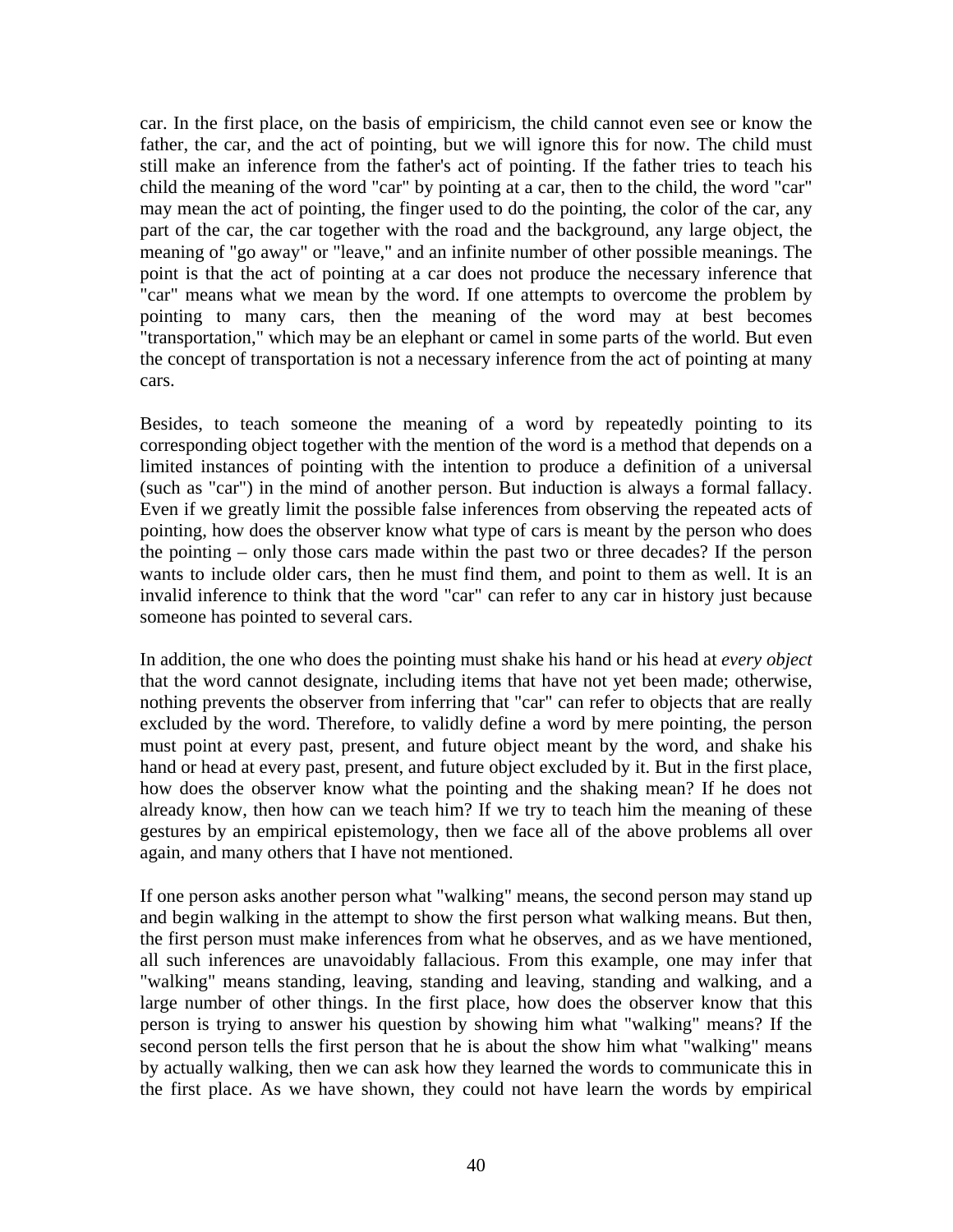means. If the two people are already walking together, the one being asked the question may walk faster to emphasize the act of walking, but then how can the observer distinguish between walking, hurrying, jogging, or running? Even more perplexing is how a person can learn the words "God," "faith," "is," and "justice" on the basis of empiricism.

If a person tries to answer the question of what "walking" means by giving a verbal definition, then he must use words. But how did this person learn the words that he is about to use? Also, to understand the definition, the hearer must also know the words that make up the definition, but how is this possible on the basis of empiricism? Moreover, even if both of them think that they understand the words in the definition, how can they know that their understanding of the words are the same? If they try to make sure that they have the same definitions for the words used in the definition of the word in question by discussing what they think the words mean, then they need to use words again, so that all the previous problems occur again.

Even if we assume that the senses can perceive the sounds of the words, the above shows that the mind must already know the meanings of the words before it can understand the sounds conveyed to the mind by the person's hearing or sensation. But we have also shown that the mind can never learn the meanings of the words by sensation. Therefore, knowledge cannot come from the outside, but if it is possible at all, it must come within. In Christian epistemology, some of this knowledge is innate, so that "Christ enlightens every man ever born by having created him with an intellectual and moral endowment…This knowledge is a part of the image of God in which God created Adam $15$ 

Although we will not here summarize the detailed arguments of Augustine's *De Magistro*, we will reproduce his conclusion:

By means of words, therefore, we learn only words or rather the sound and vibration of words. For if those things which are not signs cannot be words, even though I have heard a word, I do not know that it is a word until I know what it signifies. So when things are known the cognition of the words is also accomplished, but by means of hearing words they are not learned. For we do not learn the words which we know, nor can we say that we learn those which we do not know unless their signification has been perceived; and this happens not by means of hearing words which are pronounced, but by means of a cognition of the things which are signified. For it is the truest reasoning and most correctly said that when words are uttered we either know already what they signify or we do not know. If we know, then we remember rather than learn, but if we do not know, then we do not even remember…

<sup>&</sup>lt;u>.</u> 15 Gordon H. Clark, *The Johannine Logos*; The Trinity Foundation, 1989 (original: 1972); p. 27.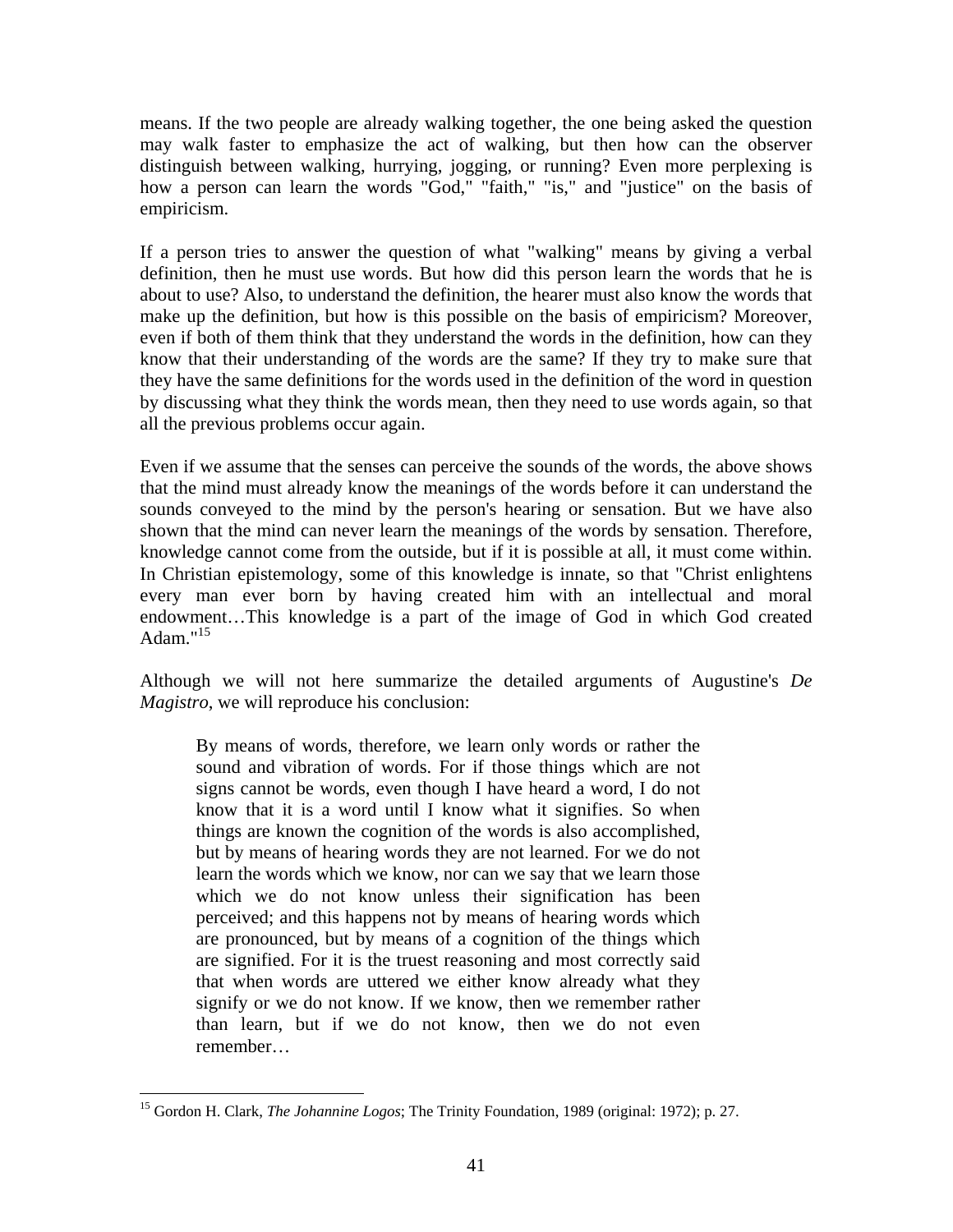But, referring now to all things which we understand, we consult, not the speaker who utters words, but the guardian truth within the mind itself, because we have perhaps been reminded by words to do so. Moreover, he who is consulted teaches; for he who is said to reside in the interior man is Christ, that is, the unchangeable excellence of God and his everlasting wisdom, which every rational soul does indeed consult. But there is revealed to each one as much as he can apprehend through his will according as it is more perfect or less perfect. And if sometimes one is deceived, this is not due to a defect of external light, for the eyes of the body are often deceived...<sup>16</sup>

Truth is necessarily propositional, since only a proposition can be described as true or false. But by means of sensations, it is impossible to communicate any proposition from one human mind to another; rather, only the *logos* can facilitate such communication. Therefore, Christian epistemology, even when it relates to sensations, does not depend on sensations, so that it is not plagued by the insuperable difficulties of empiricism. The only role of sensations in Christian epistemology is to provide the occasions for intellectual intuition; that is, sensations provide the occasions upon which the *logos* communicates information to the human mind, apart from the sensations themselves. Zero knowledge is acquired from the sensations themselves.

Of course we "read" the Bible, but even this activity does not depend on sensation, but on God's sovereign will and power. Man depends on God for his continual existence and intellectual operations; he is not autonomous or independent in any sphere of life. By God's sovereign power and absolute control, unbelievers refuse to acknowledge him and to give thanks for his goodness, and thus he turns them over to a depraved mind, to the end that they would store up divine wrath for their future condemnation. In contrast, Christians are those who have repented of their sinful thinking because of God's sovereign grace, and they worship and thank God for his sustenance.

Some people agree that the prologue of John's Gospel at least hints at the above epistemology. As Ronald Nash writes:

After John describes Jesus as the cosmological Logos, he presents Him as the epistemological Logos. John declares that Christ was "the true light that enlightens every man" (John 1:9). In other words, the epistemological Logos is not only the mediator of divine special revelation (John 1:14), He is also the ground of *all* human knowledge.<sup>17</sup>

<sup>&</sup>lt;sup>16</sup> Augustine, *De Magistro*; Prentice-Hall Publishing Company, 1938. Here we have come upon the subject of linguistics and its relationship to epistemology and metaphysics, but we will not spend time developing it here.

<sup>&</sup>lt;sup>17</sup> Ronald H. Nash, *The Word of God and the Mind of Man*; Phillipsburg, New Jersey: Presbyterian and Reformed Publishing, 1982; p. 67.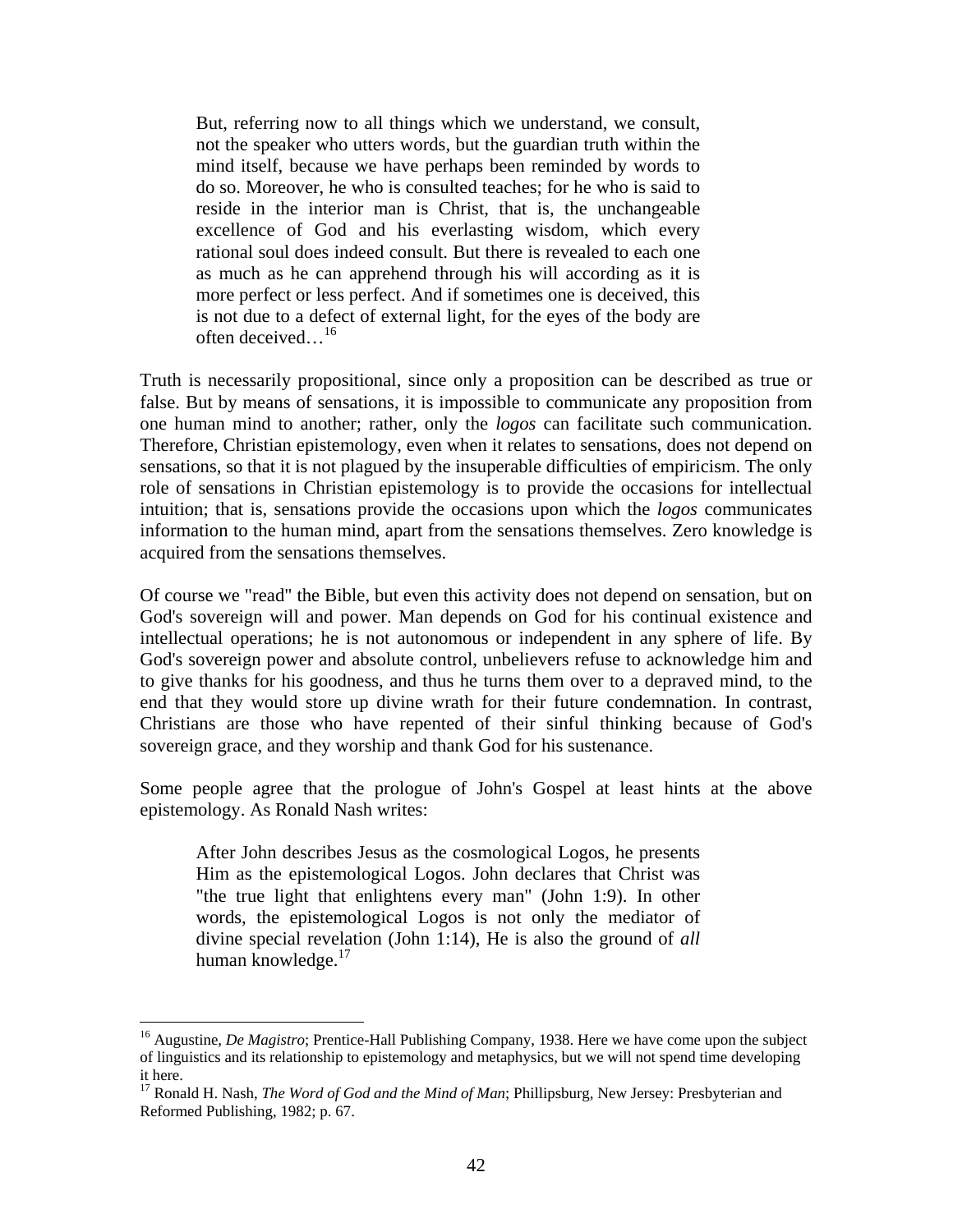Several of the early church fathers also taught this view: "On the basis of John 1:9, Justin Martyr argued that every apprehension of truth (whether by believer or unbeliever) is made possible because men are related to the Logos."18 Everyone depends on Christ to know anything. Believers admit it; unbelievers do not.

Although I affirm this understanding of the prologue, even if you disagree on this particular point, it does not undermine the epistemology that I presented. First, nothing in the prologue contradicts the epistemology that I presented. Second, the epistemology that I presented is a necessary consequence of the biblical metaphysics that I introduced earlier. The Bible certainly asserts that God created and controls all things, and all things must necessarily include all human intellectual activities. Third, more than several biblical verses teach that God is the one who sovereignly grants understanding and knowledge.

To summarize, God acts directly on the mind and conveys information directly to it on the occasions when one is experiencing physical sensations, but God acts on the mind and conveys this information always apart from the sensations themselves. Even the act of reading the Scripture depends on Christ the divine *logos*, and not our senses.

This tells us what happens when we experience sensations, but because of the inherent fatal flaws of empiricism, it is still impossible to construct a true and coherent worldview on the basis of sensations or to gain any knowledge from sensations. Rather, Scripture is the first principle of the Christian worldview, so that true knowledge consists of only what is directly stated in Scripture and what is validly deducible from Scripture; all other propositions amount to unjustified opinion at best. This biblical epistemology necessarily follows from biblical metaphysics. Any other epistemology is indefensible, and unavoidably collapses into self-contradictory skepticism.

## **ETHICS**

Just as biblical epistemology necessarily follows from biblical metaphysics, biblical soteriology necessarily follows from biblical metaphysics and epistemology. But since biblical soteriology presupposes biblical hamartiology, and biblical hamartiology presupposes biblical ethics, we should first discuss biblical ethics.

Since God controls all of reality, and all of reality depends on God, and since man is part of God's creation and part of this reality, this means that biblical anthropology must address the relationship between God and man. Since God is sovereign over all of his creation, including man, then God is also the one who defines the proper relationship between God and man. This is the foundation of biblical ethics.

Verses 10-11 of John's prologue say, "He was in the world, and though the world was made through him, the world did not recognize him. He came to that which was his own, but his own did not receive him." F. F. Bruce translates verse 11, "He came to his own

 $\overline{a}$  $18$  Ibid., p. 67.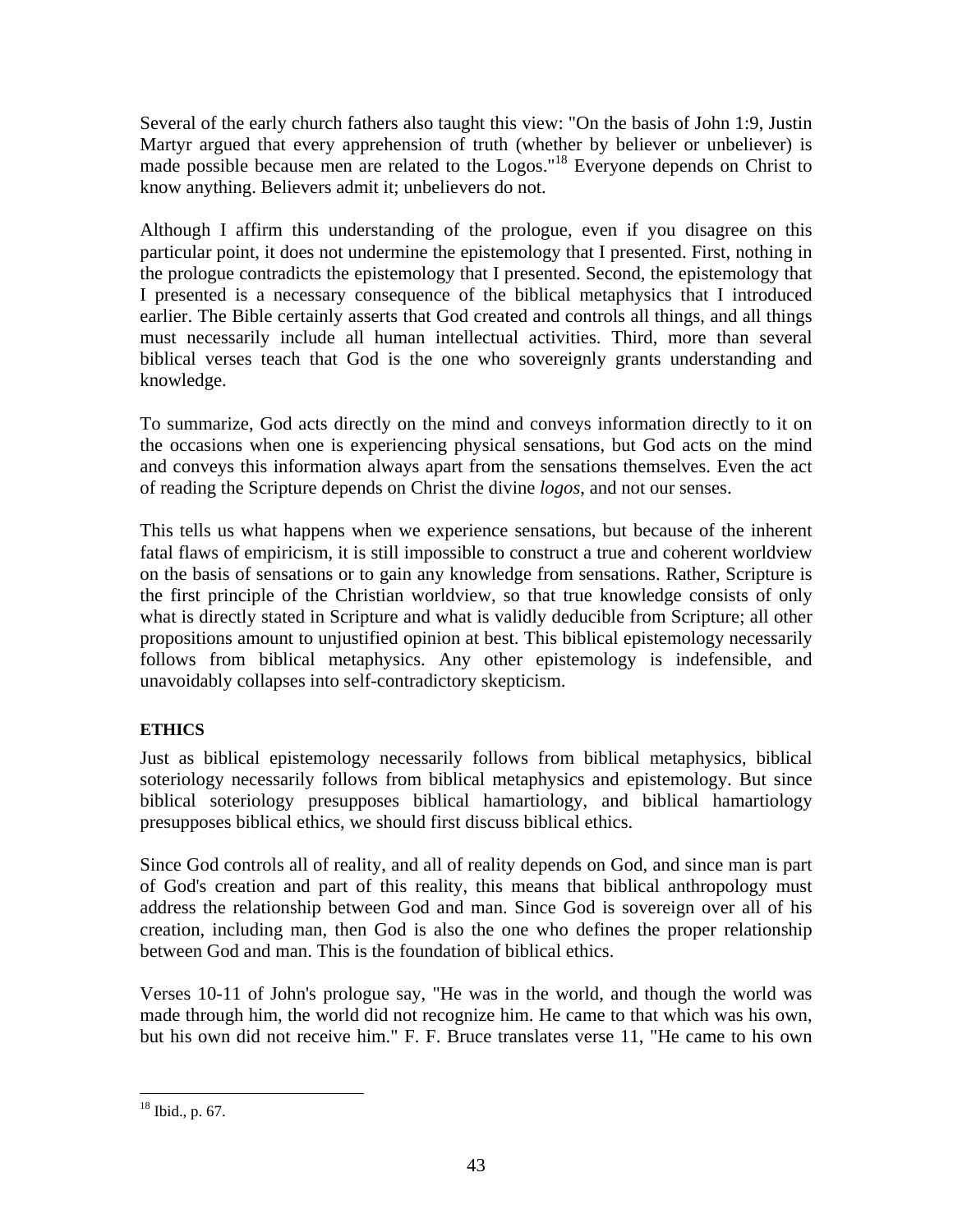place, and his own people did not receive him."19 Verse 10 refers to a more general rejection of Christ, and verse 11 deals with the historical situation in Israel; for our purpose, in what follows we will ignore verse 11.

Saying that "the world was made through him" (v. 10) reinforces the doctrine of creation, which is one aspect of biblical metaphysics, as introduced by verses 1-3. The Word became a historical person "in the world," but the world "did not recognize him." Instead of receiving the worship he deserved as the creator, he was ignored and rejected, and finally crucified by those whom he had made. Such is the nature of sin, and that of sinful men, that although they owed obedience to their maker, they instead scorned his commandments and persecuted those who would follow him. If the creator dared invade their territory in the form of a man, then they were determined to kill him.

The Christian view of metaphysics demands obedience to the creator's commands in the area of ethics. Verse 10 implies that the world ought to have known Christ because "the world was made through him." He was their creator, and he was in the world, but he did not receive the welcome he deserved. If they were aware that "the world was made through him," they surely did not act like it – the sinful mind is blind, ungrateful, and irrational. In any case, the verse shows that man's relation to God has been damaged through sin.

Through the influence of secular philosophy and psychology, many people have a distorted concept of sin, and some people have told me that they had never sinned at all. However, this must be false because 1 John 1:8 says, "If we claim to be without sin, we deceive ourselves and the truth is not in us." Even before we give the biblical definition of sin, on the basis of this verse alone we must affirm that everyone has sinned. Nevertheless, we will proceed to give the biblical definition. Scripture defines sin as a transgression of God's law, and it is God's law that defines right and wrong. Romans 3:20 says, "Through the law we become conscious of sin," and John writes, "In fact, sin is lawlessness" (1 John 3:4). To break God's command is to do wrong, that is, to sin.

Some people think that the gospel has abolished the moral law, but this is a gross misunderstanding of the message of the gospel and the work of Jesus Christ. Paul writes, "Where there is no law there is no transgression" (Romans 4:15). If the moral law has been abolished in the sense that there is no longer a moral law, then there can be no sin. However, even after Christ has accomplished his redemptive work, the New Testament continues to teach that everyone has sinned, and that even the Christian sins at times. But since there must be law for there to be sin, this means that the moral law is still in force.

Another doctrinal perversion asserts that the command to love has replaced the moral law, such as the Ten Commandments. However, Romans 13:9 says, "The commandments, 'Do not commit adultery,' 'Do not murder,' 'Do not steal,' 'Do not covet,' and whatever other commandment there may be, are *summed up* in this one rule: 'Love your neighbor as yourself.'" The command to love is a summary of God's moral

<sup>&</sup>lt;sup>19</sup> F. F. Bruce, *The Gospel of John*; Grand Rapids, Michigan: William B. Eerdmans Publishing Company, 1983; p. 37.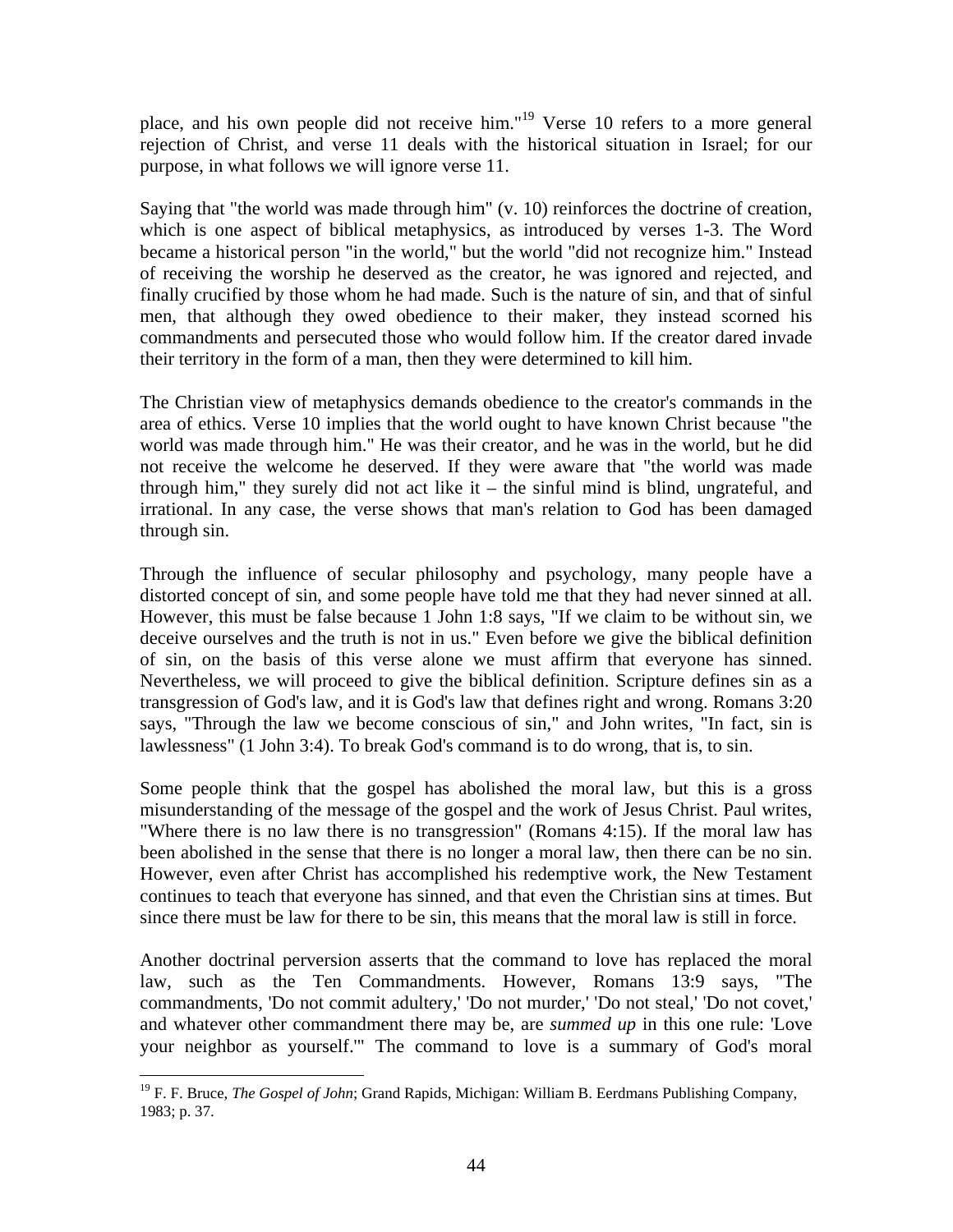commands; it is not a replacement. In fact, love remains undefined until God's specific moral commands give it meaning. Murder and theft are still sins, and to love my neighbor means not to murder him or steal from him, because this is how God's moral commands define love.

Rather than relaxing the definition of sin, Jesus reinforces the strictness of God's moral commands, and dispels the human traditions that excuse the people from obeying them (Mark 7:13). Again the unscriptural religious traditions of his day, he brings to light the full meaning of God's commands, and insists that a person violates the moral law even by thinking evil thoughts, and not only by overt actions. He says:

You have heard that it was said to the people long ago, "Do not murder, and anyone who murders will be subject to judgment." But I tell you that anyone who is angry with his brother will be subject to judgment. Again, anyone who says to his brother, "Raca," is answerable to the Sanhedrin. But anyone who says, "You fool!" will be in danger of the fire of hell….You have heard that it was said, "Do not commit adultery." But I tell you that anyone who looks at a woman lustfully has already committed adultery with her in his heart. (Matthew 5:21-22, 27-28)

Some people mistakenly think that Jesus is here revising the commandments, but he is in fact expounding on their original and intended meaning in opposition to the interpretations and distortions of human traditions. God has always counted evil thoughts as sinful:

The LORD saw how great man's wickedness on the earth had become, and that every inclination of the thoughts of his heart was only evil all the time. (Genesis 6:5)

Let the wicked forsake his way and the evil man his thoughts. Let him turn to the LORD, and he will have mercy on him, and to our God, for he will freely pardon. (Isaiah 55:7)

Their feet rush into sin; they are swift to shed innocent blood. Their thoughts are evil thoughts; ruin and destruction mark their ways. (Isaiah 59:7)

O Jerusalem, wash the evil from your heart and be saved. How long will you harbor wicked thoughts? (Jeremiah 4:14)

One must obey God in his motives, thoughts, and actions. It is sinful even to worry about food and clothing, since Jesus says that this is to commit the sins of unbelief and idolatry (Matthew 6:24-25, 30). Thus except Jesus Christ, nobody is sinless (Hebrews 4:15). In addition, James writes, "For whoever keeps the whole law and yet stumbles at just one point is guilty of breaking all of it. For he who said, 'Do not commit adultery,' also said,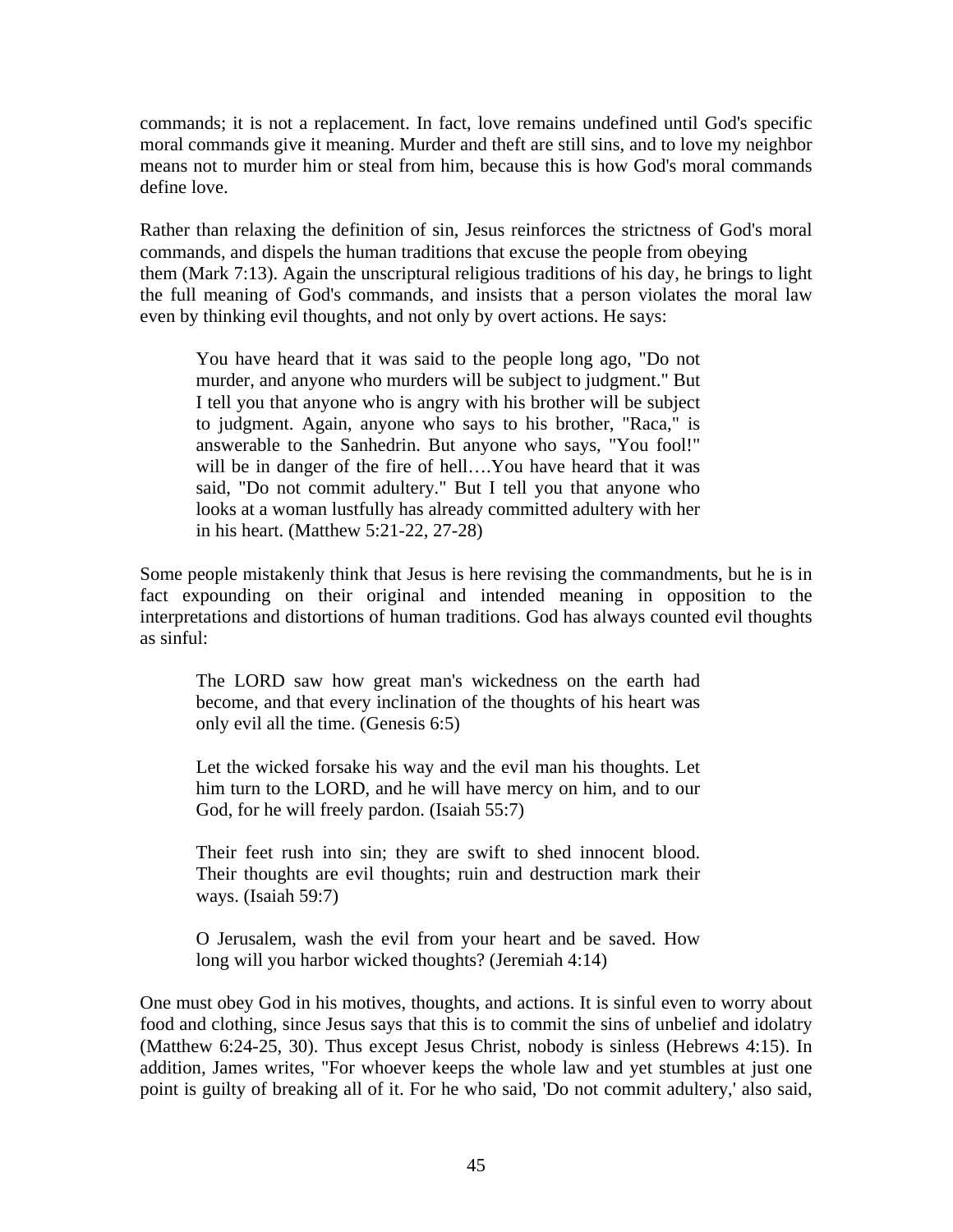'Do not murder.' If you do not commit adultery but do commit murder, you have become a lawbreaker" (James 2:10-11). If you obey God on one point but disobey him on another point, you are still a lawbreaker. The point is not only that you have committed murder, adultery, or whatever the sin may be, but that by committing the sin, you have defied the one who issued the commandments.

The Westminster Larger Catechism offers an excellent definition of sin. Question 24 – "What is sin?" – invokes the reply, "Sin is any want of conformity unto, or transgression of, any law of God, given as a rule to the reasonable creature." Any transgression or deviation from the moral law by a rational creature is sin. Now, God's law does not only prohibit evil, but it often demands positive good from us: "If anyone has material possessions and sees his brother in need but has no pity on him, how can the love of God be in him?" (1 John 3:17); "Anyone, then, who knows the good he ought to do and doesn't do it, sins" (James 4:17). Add Matthew 5:48 to all of this, and the high moral standard required by God becomes evident: "Be perfect, therefore, as your heavenly Father is perfect."

### **SOTERIOLOGY**

There seems to be a big problem. The moral standard described is more than very high – it appears to be impossible and unattainable. It is no light matter to defy and offend a holy and omnipotent God – one evil thought or action is sufficient to damn a person forever. Therefore, because it is impossible to satisfy its demands, the law of God drives us to despair: "All who rely on observing the law are under a curse, for it is written: 'Cursed is everyone who does not continue to do everything written in the Book of the Law'" (Galatians 3:10).

Since it is impossible to be justified before God by the law, this means that for anyone to be justified before God, he must be justified apart from the law (Romans 3:28). Galatians 3:24 says, "So the law was put in charge to lead us to Christ that we might be justified by faith." The law sets an impossible standard that renders all men guilty, thus driving those to Christ who have despaired of their own efforts. With this background, we should be able to understand Romans 3:21-24:

But now a righteousness from God, apart from law, has been made known, to which the Law and the Prophets testify. This righteousness from God comes through faith in Jesus Christ to all who believe. There is no difference, for all have sinned and fall short of the glory of God, and are justified freely by his grace through the redemption that came by Christ Jesus.

No one is guiltless, "for all have sinned and fall short of the glory of God." As Psalm 130:3 says, "If you, O LORD, kept a record of sins, O Lord, who could stand?" However, the psalm continues, "But with you there is forgiveness" (v. 4). We are "justified by his grace," and so we have "the hope of eternal life" (Titus 3:7). We are not saved by our own goodness, because we have none, but we are saved by God's sovereign mercy.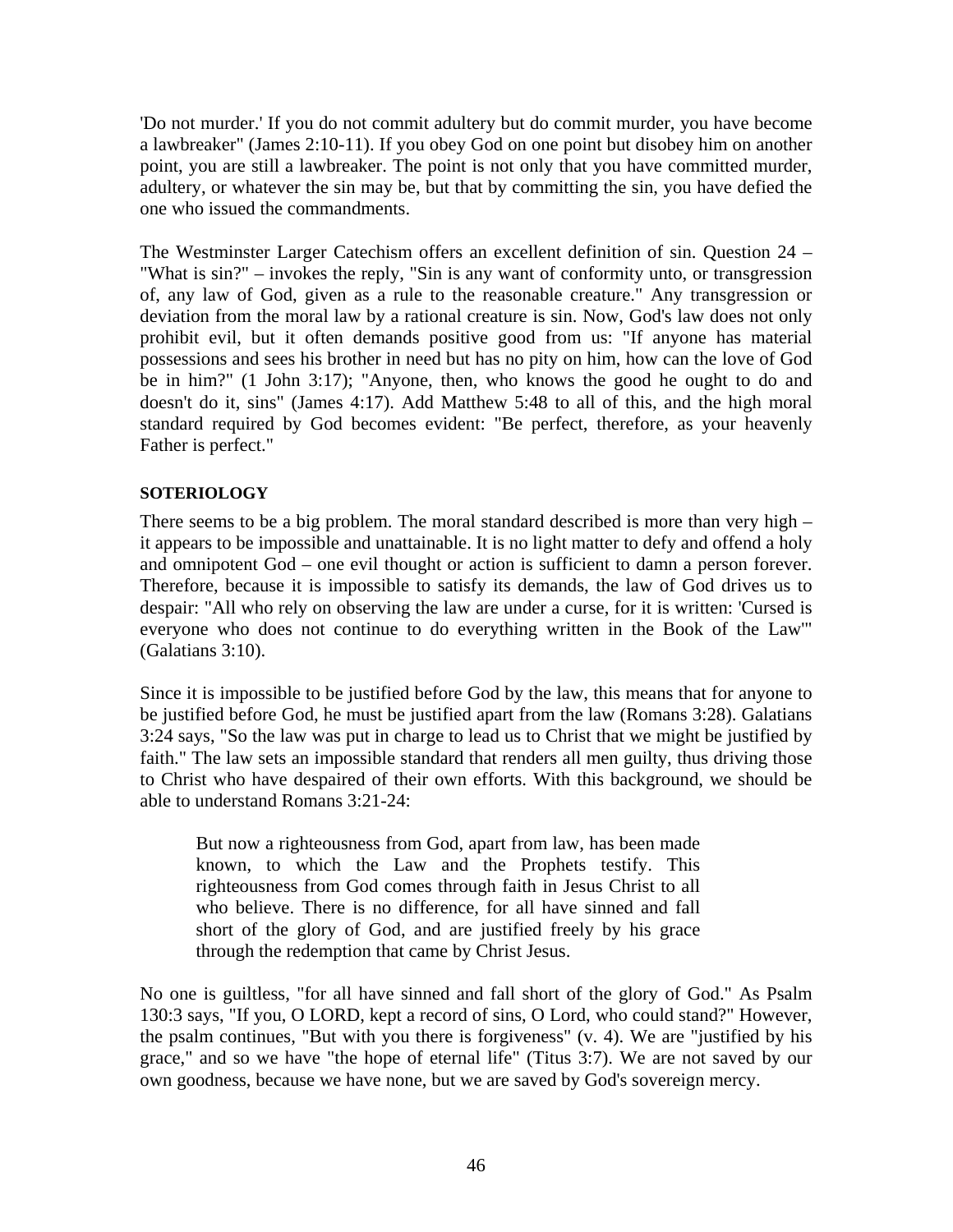To understand the nature of God's work in salvation, we must first understand the extent of the damage of sin in man. That is, understanding the problem will help us understand the solution that corresponds to the problem. So what is the effect of sin in man? Can man contribute or cooperate in his salvation? Without determinative divine influence, can man decide to accept God's gift?<sup>20</sup> Using metaphorical language, is man spiritually sick or blind, or is he something worse?

Jesus says, "It is not the healthy who need a doctor, but the sick. I have not come to call the righteous, but sinners to repentance" (Luke 5:31-32). The sinner is as one who is sick when it comes to spiritual things. This metaphor suggests that he is at least crippled in his ability to deal with spiritual things. The sinner is also blind: "He has blinded their eyes and deadened their hearts, so they can neither see with their eyes, nor understand with their hearts, nor turn – and I would heal them" (John 12:40). This metaphor gives us another specific piece of information about the sinner. The verse implies that the blindness of his eyes is like the deadness of his heart, and both mean that the sinner cannot grasp spiritual things. Spiritual blindness is not different from intellectual blindness; rather, spiritual blindness is a subset of intellectual blindness, only that we are referring to an intellectual inaptitude about spiritual topics. Paul says that the unbelievers are "darkened in their understanding" (Ephesians 4:18).

The sinner is spiritually sick and blind, but more than that, he is also spiritually dead. Writing to the Christians at Ephesus, Paul says, "As for you, you were dead in your transgressions and sins, in which you used to live when you followed the ways of this world and of the ruler of the kingdom of the air, the spirit who is now at work in those who are disobedient" (Ephesians 2:1-2). Paul uses this metaphor not as a casual rhetorical device, but he intends it to be theologically decisive, so that he assumes its truth as he continues, "But because of his great love for us, God, who is rich in mercy, made us alive with Christ even when we were dead in transgressions – it is by grace you have been saved" (v. 4-5). To the Christians, Paul says that God has "raised us up with Christ" (v. 6). This brings us from the problem to the solution, from hamartiology to soteriology, and back to the prologue of John's Gospel.

Having established the sinful condition of man implied by John 1:10-11, we now proceed to verses 12-13: "Yet to all who received him, to those who believed in his name, he gave the right to become children of God – children born not of natural descent, nor of human decision or a husband's will, but born of God." Although all human beings are creatures of God, not all are his children; non-Christians are children of the devil (John 8:44). In the writings of John the believer becomes a "child" (*teknon*) of God, and only Jesus is the "son" (*huios*) of God, and with Paul both Christ and the believers are said to be sons, but the latter only by adoption. Thus both apostles make a distinction between the sonship of Christ and the sonship of a Christian, so that one never becomes the son of God in the same sense that Christ is the son of God.

 $20$  Another question is whether God extends his grace for salvation to every person in the first place. Scripture denies that God extends his grace to every person, but teaches that God chooses whom he will save: "For he says to Moses, 'I will have mercy on whom I have mercy, and I will have compassion on whom I have compassion" (Romans 9:15).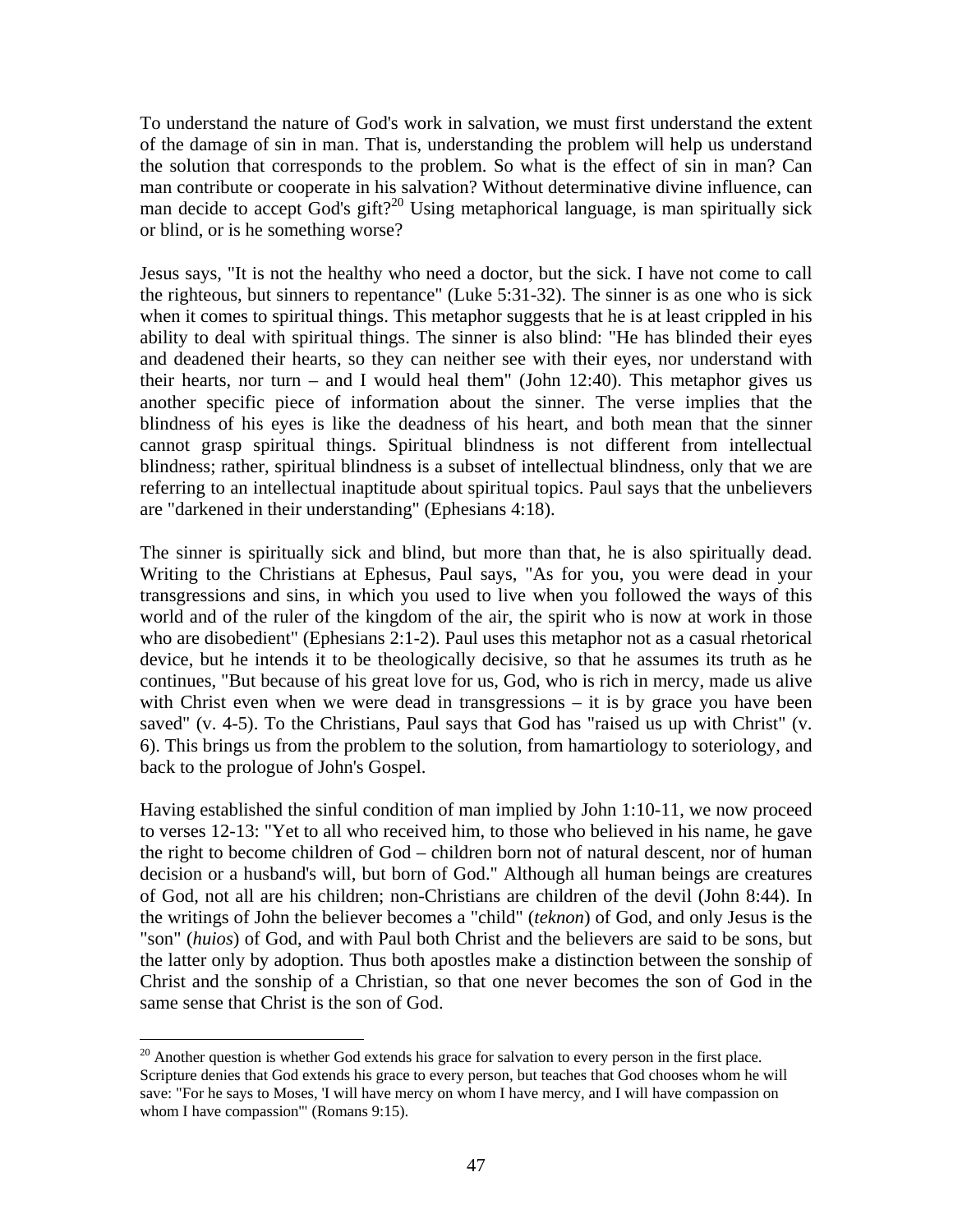We have seen two metaphors for conversion – resurrection and the new birth. To repeat Ephesians, Paul writes to the elect that God has "made us alive with Christ," and that he has "raised us up with Christ." Here in the prologue, those who believe in Christ goes through the new birth to become the children of God. As Jesus says in John 3:3, "I tell you the truth, no one can see the kingdom of God unless he is born again." Ezekiel 36:25- 27 gives an excellent summary of what happens at conversion:

I will sprinkle clean water on you, and you will be clean; I will cleanse you from all your impurities and from all your idols. I will give you a new heart and put a new spirit in you; I will remove from you your heart of stone and give you a heart of flesh. And I will put my Spirit in you and move you to follow my decrees and be careful to keep my laws.

Whereas it is impossible to obey God's moral laws before conversion, when God converts a person, he enables this person to obey them by the Holy Spirit.

There is now enough information to produce a statement on soteriology, and to relate it to biblical metaphysics and epistemology. The sinner is spiritually dead in sin. He is in a condition such that conversion requires a radical<sup>21</sup> reconstruction in intellect and personality amounting to a spiritual resurrection. Now, one who is merely sick and blind may perhaps do something to help himself, or at least receive a gift that is offered to him. However, one who is dead can do or decide nothing for himself; therefore, before this radical reconstruction or spiritual resurrection, a man cannot contribute to or cooperate in his own salvation, nor is he willing to do so. Romans 8:7 says, "The sinful mind is hostile to God. It does not submit to God's law, nor can it do so."

Therefore, it depends solely on God to decide and carry out a person's spiritual regeneration. Verse 12 of the prologue says, "Yet to all who received him, to those who believed in his name, he gave the right to become children of God," and so faith in Christ is indeed the means by which God effects a person's justification and adoption. However, whether a person has faith in Christ does not depend on the person, since if it does, then the person will never have faith, being dead in sin. Rather, whether a person has faith in Christ depends only on God's decision, since faith is a gift from God (Ephesians 2:8). A spiritually dead person cannot produce or exercise faith, and God must first regenerate him, but God regenerates only those whom he has chosen. Therefore, the biblical order of what happens when God saves a person is regeneration, faith, justification, and adoption.

Paul writes, "What then? What Israel sought so earnestly it did not obtain, but the elect did. The others were hardened, as it is written: 'God gave them a spirit of stupor, eyes so that they could not see and ears so that they could not hear, to this very day'" (Romans 11:7-8). The false gospel of Arminianism says that it is man who chooses whether he will accept Christ, but Jesus says, "You did not choose me, but I chose you and appointed you to go and bear fruit – fruit that will last" (John 15:16). Deceived by the false gospel of

 $21$  By that I mean "fundamental" or "at the root."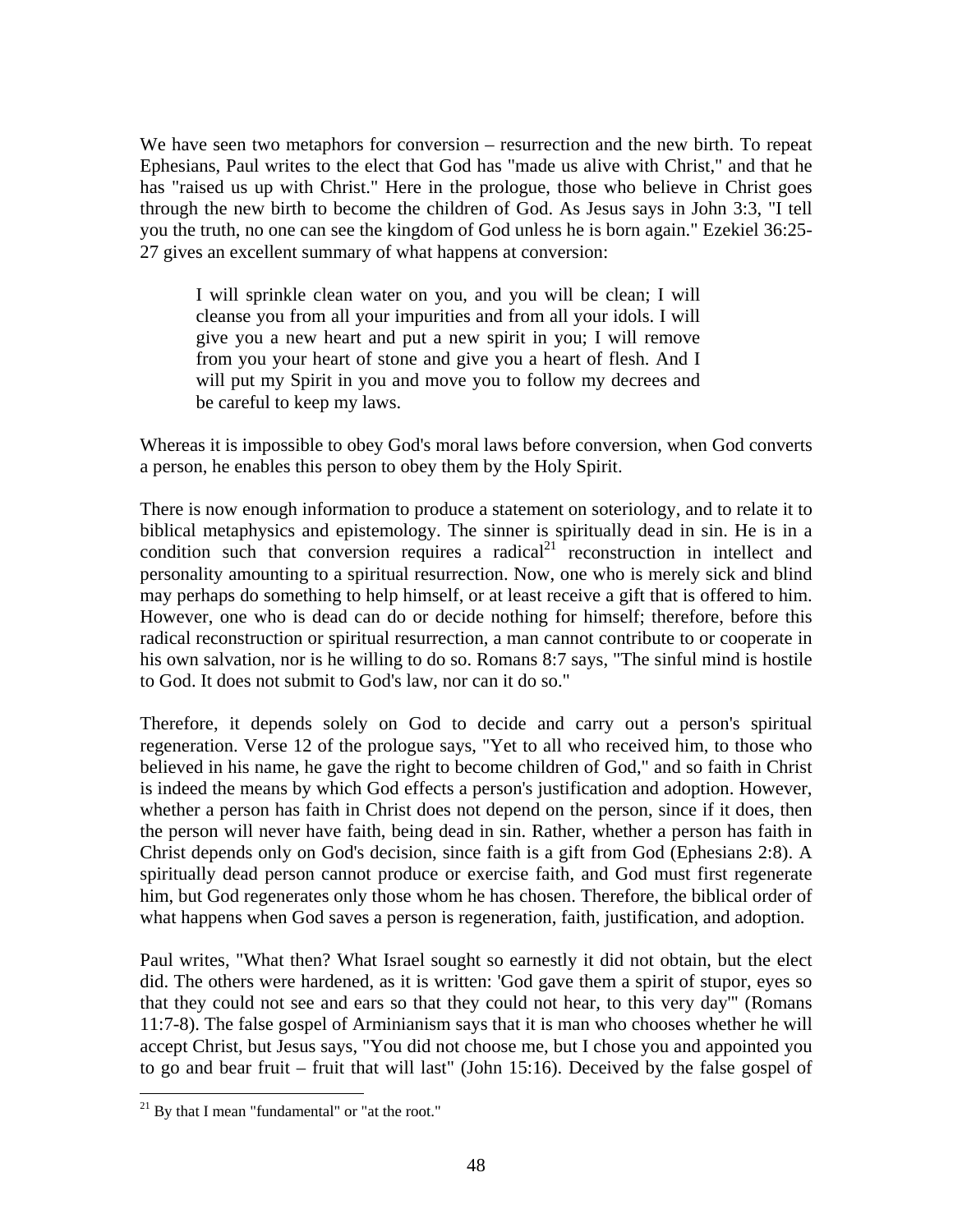"free will," many people have been persuaded to go through the motions of receiving Christ; however, unless they have been chosen by God to be saved, their choice is false and futile. They have not been saved, and they will not bear true and lasting spiritual fruit.

Faith in Christ is the mind's true assent to the gospel of Christ, and this means that soteriology presupposes epistemology. That is, salvation presupposes knowledge. Thus the question becomes how one comes to know, understand, and accept the gospel? When Peter says to Jesus, "You are the Christ, the Son of the living God," Jesus replies, "Blessed are you, Simon son of Jonah, for this was not revealed to you by man, but by my Father in heaven" (Matthew 16:16-17). Peter did not observe the particular words and works of Christ, and then by a process of induction infer that he must be the Christ. Instead, God sovereignly illuminated his mind to know the truth about Christ. Again, this shows that a person cannot just decide to be saved, since he cannot even know or understand the gospel unless God sovereignly decides to reveal it to him.

Nicodemus said to Jesus, "Rabbi, we know you are a teacher who has come from God. For no one could perform the miraculous signs you are doing if God were not with him" (John 3:2). However, his observation failed to produce the knowledge necessary for salvation. By observing the same works of Christ, the Pharisees inferred, "It is by the prince of demons that he drives out demons" (Matthew 9:34). Knowledge can never come by the empirical method, since any inference from sensation is bound to be an unnecessary inference, and thus invalid.

This is also true when it comes to the knowledge necessary for salvation; that is, biblical soteriology cannot rest on a non-biblical epistemology, but it rests on a biblical epistemology that emphasizes the sovereign God and the infallible Scripture. The knowledge necessary for salvation comes by the immediate operation of the *logos* on the mind by means of the Scripture or the preaching of the gospel. Therefore, "faith comes from hearing the message" (Romans 10:17), but at the same time it is a sovereign gift from God (Ephesians 2:8), so that not all who hear the gospel receive faith, but only those to whom God sovereignly grants assent to the gospel.

Another important passage is 2 Corinthians 4:4-6:

The god of this age has blinded the minds of unbelievers, so that they cannot see the light of the gospel of the glory of Christ, who is the image of God. For we do not preach ourselves, but Jesus Christ as Lord, and ourselves as your servants for Jesus' sake. For God, who said, "Let light shine out of darkness," made his light shine in our hearts to give us the light of the knowledge of the glory of God in the face of Christ.

The preaching of the gospel in itself does not save, because for the light of the gospel to penetrate, it is necessary for God to directly act on the human mind to produce faith. It is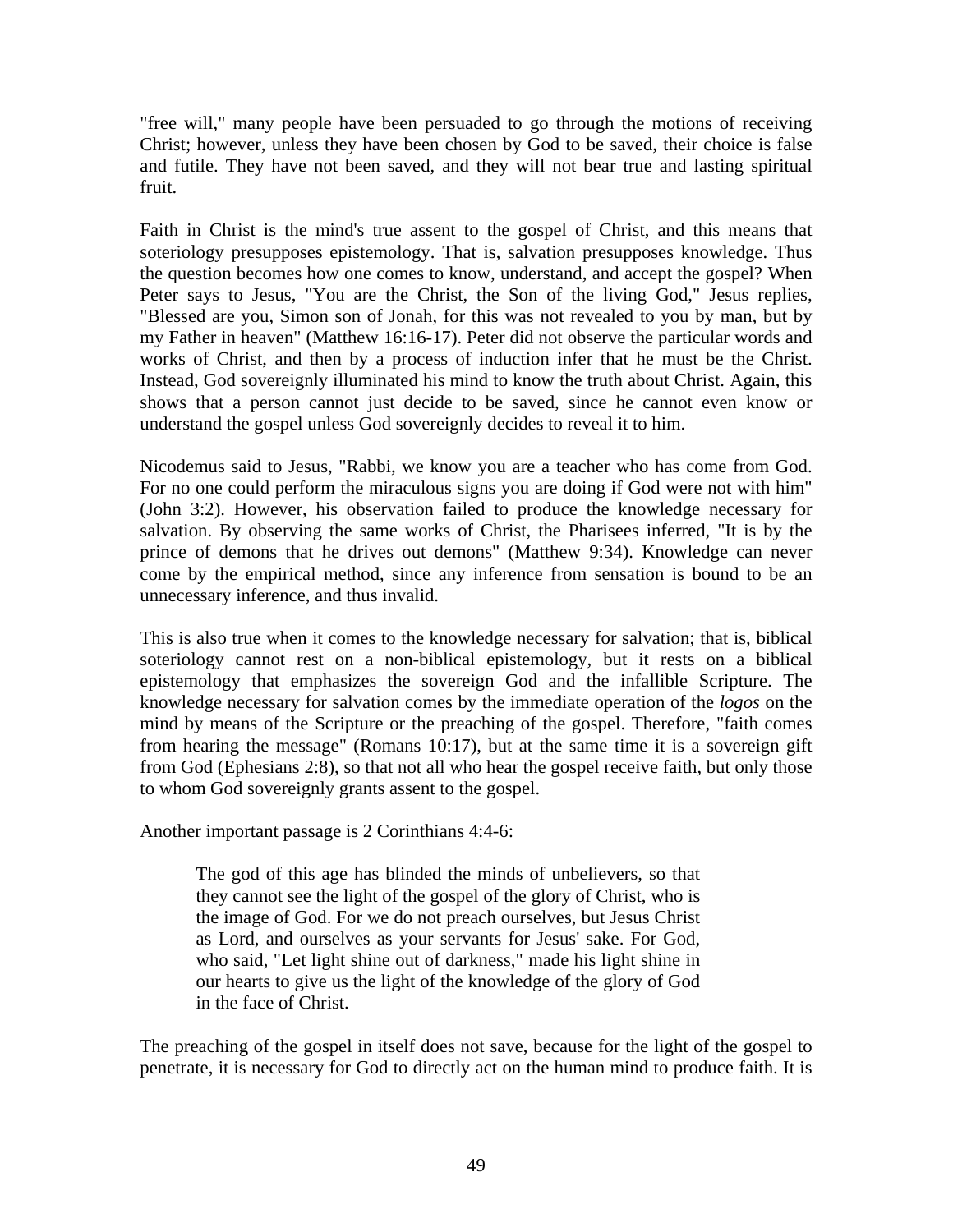God who "made his light shine in our hearts," so that "neither he who plants nor he who waters is anything, but only God, who makes things grow" (1 Corinthians 3:7).

This is consistent with the biblical epistemology explained earlier, that sensation – in this case, the hearing of the gospel – at most provides an occasion for the mind to intuit the truth from the mind of God. But if God does not grant it, then the man cannot understand (in a manner or extent necessary for salvation) or believe the gospel. We may add that knowledge often comes even apart from the stimulation of sensation, since God can convey to the mind any thought that he wishes, so that sensation is never *necessary* in obtaining any kind of knowledge.

Just as biblical epistemology depends on biblical metaphysics – that is, knowledge is made possible only by the power of God – since biblical metaphysics covers the whole of reality, biblical soteriology also depends on biblical metaphysics. That is, since God controls every detail of the whole of reality, this means that he also controls every detail of each person's salvation. "Therefore God has mercy on whom he wants to have mercy, and he hardens whom he wants to harden" (Romans 9:18), so that God alone dispenses his salvation to whomever he wishes. To those whom he has chosen, he issues an irresistible summon to accept Christ; to those whom he has rejected, he hardens their hearts against the gospel. As Psalm 65:4 says, "Blessed is the man whom thou choosest, and causest to approach unto thee, that he may dwell in thy courts: we shall be satisfied with the goodness of thy house, even of thy holy temple" (KJV).

Thus we have arrived at the core of the Christian worldview – we depend on God for existence, for knowledge, and for salvation. As Paul writes, "You were called to one hope when you were called – one Lord, one faith, one baptism; one God and Father of all, who is over all and through all and in all" (Ephesians 4:4-6). Whereas non-Christian religions and philosophies fail at every point in answering the ultimate questions, the biblical system provides true and coherent answers to all of them. From logic to metaphysics, from metaphysics to epistemology, from epistemology to ethics, from ethics to soteriology, the one and only sovereign God reasons, creates, sustains, reveals, commands, judges, and saves.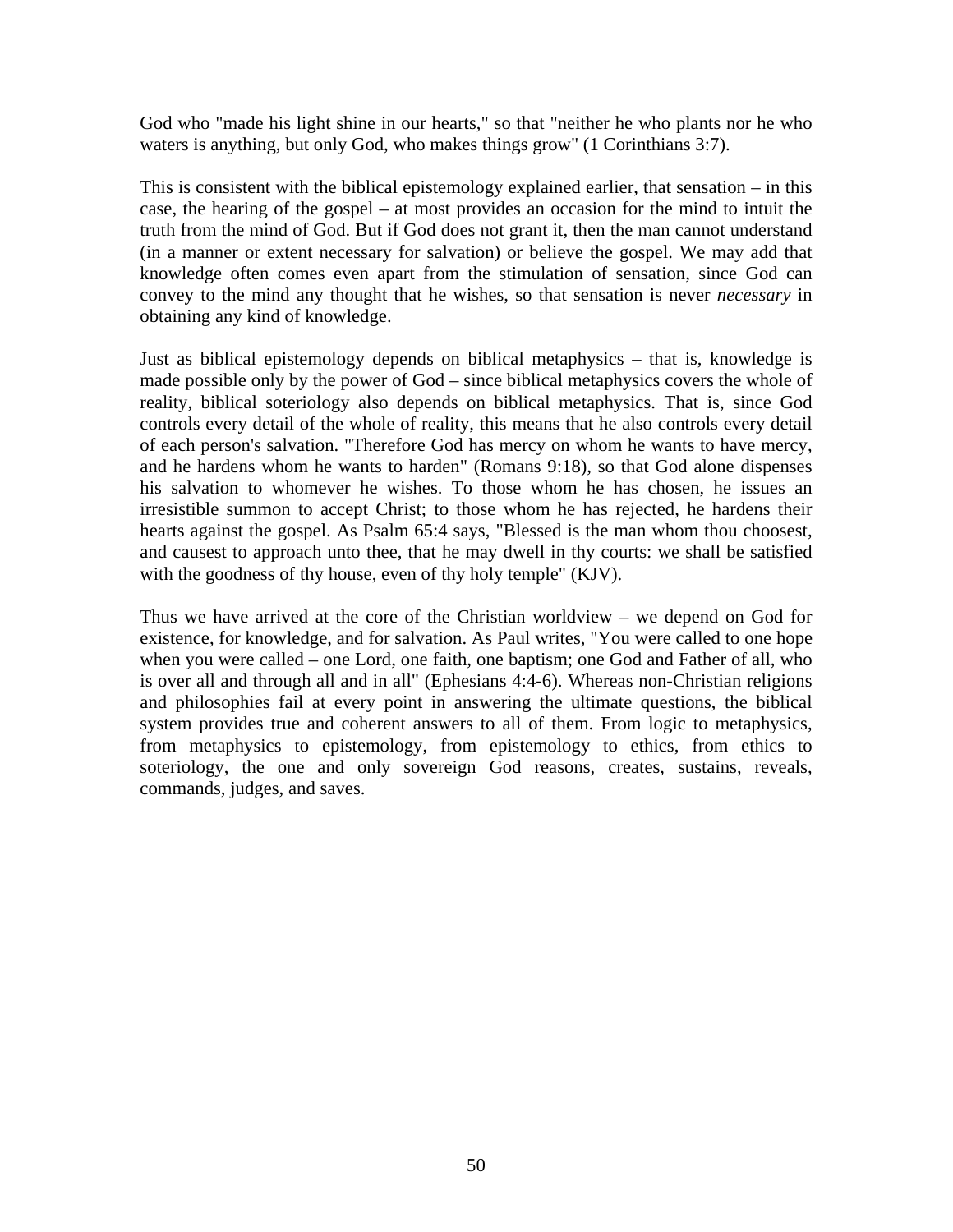# **3. CHOSEN FOR SALVATION**

#### **ELECTED**

1

Writing to the Thessalonian converts, Paul says, "For we know, brothers loved by God, that he has chosen you" (1 Thessalonians 1:4). Just as the sovereignty of God is foundational to Christian theology in general, the doctrine of election is foundational to Christian soteriology in particular. The doctrine maintains that in eternity, before the universe was made, God had selected an unchangeable number of specific individuals for salvation in Christ, and he did so without basing his decision on the faith and works, or any other condition, in the individuals so selected. Rather than choosing an individual because of any foreseen faith, the elect individual receives faith precisely because God has already chosen him.

Against the Calvinists, $<sup>1</sup>$  the Arminians oppose this biblical doctrine; instead, they turn</sup> divine election into God's reaction to what we choose, so that our choosing Christ is logically prior to God's choosing us, with the result that mere human beings determine the will of God in salvation. Against this humanistic heresy, Paul declares, "For we know, brothers loved by God, that he has chosen you." It is God who sovereignly chooses the elect, so that Paul says, "He has chosen you," and not "He has approved of your choice." If God does little more than accept our choice, then he does not choose us in any real sense of the term. But Jesus says, "You did not choose me, but I chose you" (John 15:16). Therefore, Arminianism is false.

In a disappointing paragraph on 1 Thessalonians, David J. Williams writes:

Election becomes ours only when we are "in Christ"…Thus the element of human choice enters into the process. If we choose to be in Christ, we have been chosen by God. There is nothing arbitrary, therefore, about election. Our choice makes us his elect. At the same time it makes us "somebodies" who in the eyes of the world may be "nobodies." Election gives us a value that otherwise we would not have, for God chose us, not because of what we were, but despite our being sinners and simply because he is the kind of God he is…Our election is entirely an expression of God's  $love<sup>2</sup>$ 

It is confusing, if not contradictory, to say that election "becomes ours" only when we are in Christ. Is God's choice of a person an object that can be given or taken away? It is

 $1$  Of course, we do not affirm "Calvinism" just because John Calvin taught it, but because it is biblical, and we oppose "Arminianism" because it is unbiblical. We are using these terms only for the sake of convenience.

<sup>2</sup> David J. Williams, *New International Biblical Commentary: 1 and 2 Thessalonians*; Peabody, Massachusetts: Hendrickson Publishers, Inc., 1992; p. 28.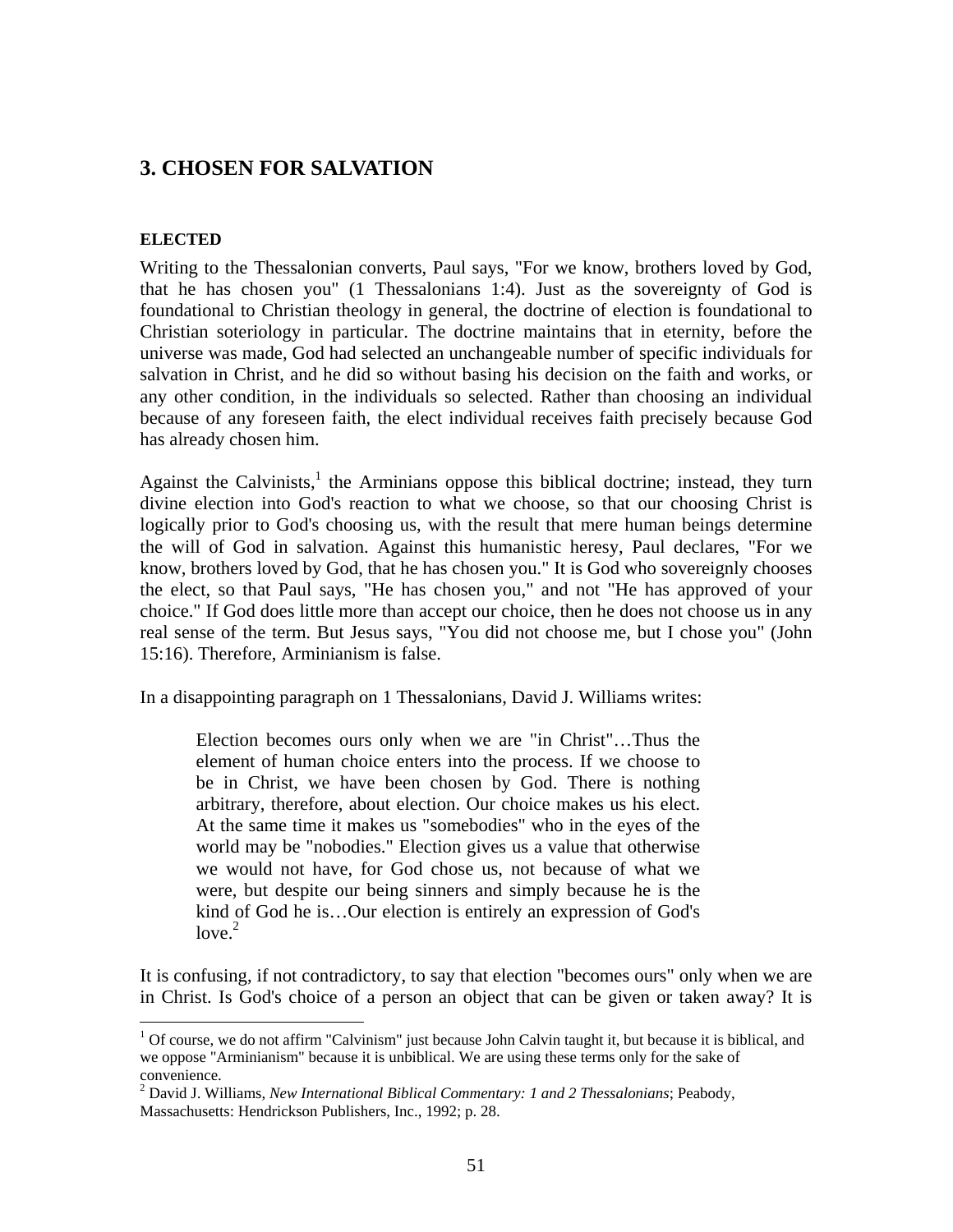based on this nonsensical statement that "the element of human choice enters into the process."

Williams continues, "If we choose to be in Christ, we have been chosen by God." Depending on how one understands it, *on the surface* this statement can accommodate either Calvinism or Arminianism. If Williams intends to affirm Calvinism with this statement, then he is saying that one who chooses to be in Christ discovers that he chooses Christ precisely because God has already chosen him, so that God's choice is prior to and the cause of the man's choice. That is, God first chose the person, and in due time causes him to choose Christ. $3$ 

However, the next statement implies that Williams does not intend to affirm Calvinism: "There is nothing arbitrary, therefore, about election." He is saying that election is not arbitrary only because "the element of human choice enters into the process." If election is completely up to God without reference to any condition found in the person, then God's decision would be arbitrary. Therefore, to prevent a decision from being arbitrary, God must base his decision on man's decision. To Williams, an absolutely sovereign God is also an arbitrary God.

Both Calvinists and Arminians are often very careless with the word "arbitrary." If by arbitrary we mean "existing or coming about seemingly at random or by chance or as a capricious and unreasonable act of will,"<sup>4</sup> then of course the Calvinist would deny that election is arbitrary. Both Calvinists and Arminians often use the word in this sense, but this is the last definition in *Merriam-Webster*. The previous definitions include: "depending on individual discretion (as of a judge) and not fixed by law…not restrained or limited in the exercise of power: ruling by absolute authority."<sup>5</sup> If we use these definitions, then the Calvinist can readily affirm that election is "arbitrary," since God indeed rules "by absolute authority," and election is indeed based on his "individual discretion." Paul writes, "God has mercy on whom he wants to have mercy, and he hardens whom he wants to harden" (Romans 9:18), and therefore election is "arbitrary," but not in the pejorative sense.

Williams is clearly using the word "arbitrary" in the pejorative sense – that is, "existing or coming about seemingly at random or by chance or as a capricious and unreasonable act of will." Then, to paraphrase his position, he is saying that election does not exist or come about "seemingly at random or by chance or as a capricious and unreasonable act of will" *only because* "the element of human choice enters into the process." If election is completely up to God without reference to any condition found in the person, then God's decision would be "existing or coming about seemingly at random or by chance or as a capricious and unreasonable act of will."

 $\frac{1}{3}$ 

<sup>&</sup>lt;sup>4</sup> Merriam-Webster's Collegiate Dictionary, Tenth Edition; Springfield, Massachusetts: Merriam-Webster, Incorporated, 2001.

<sup>5</sup> Ibid.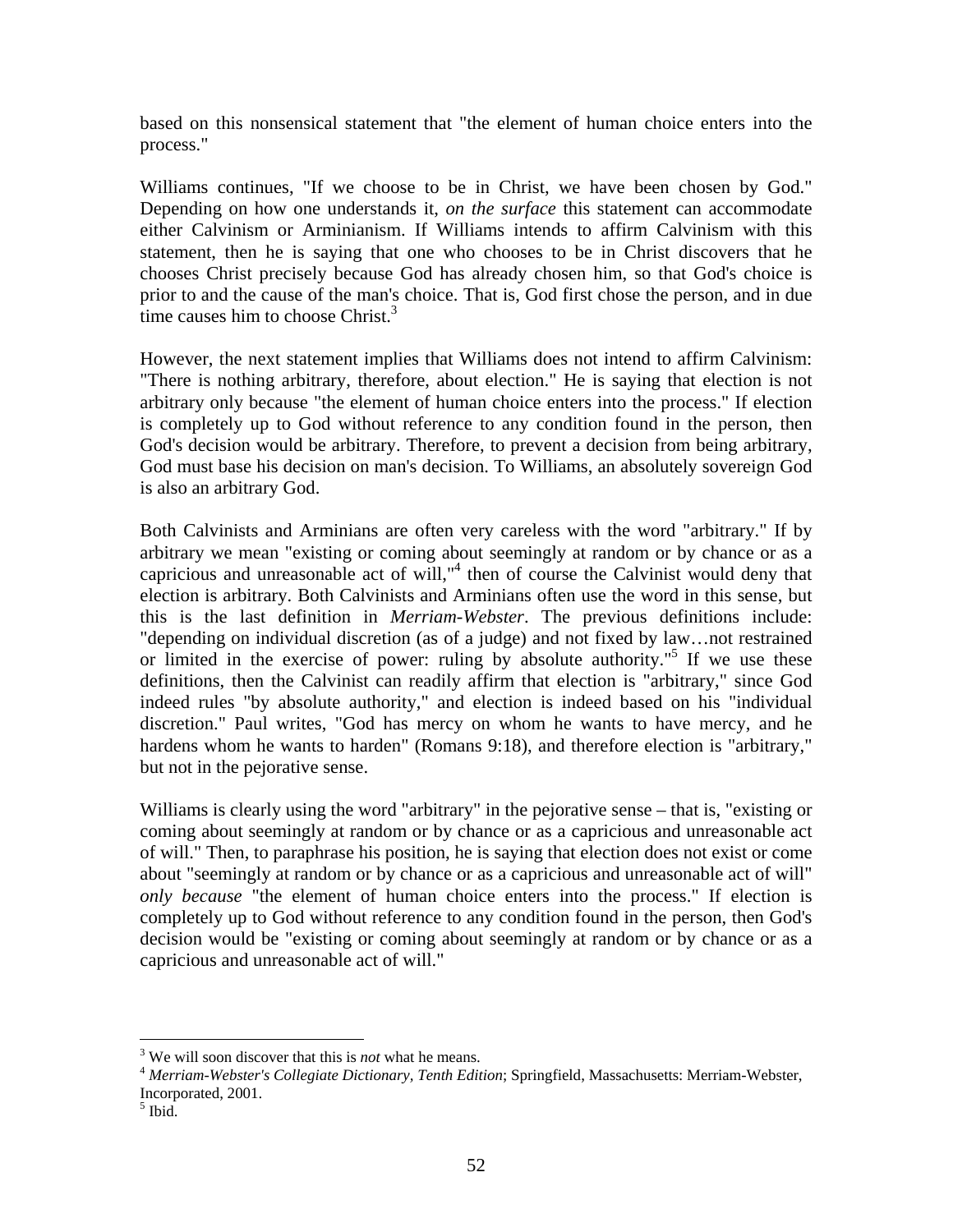Therefore, to prevent a decision from being "seemingly at random or by chance or as a capricious and unreasonable act of will," God must base his decision on man's decision. To Williams, an absolutely sovereign God is also a random, capricious, and unreasonable God. To Williams, if God does something with you without first "asking" you, then he is random, capricious, and unreasonable. One term to describe this position is *blasphemy*. Perhaps Williams forgot that he was writing a *Christian* commentary. In contrast, Scripture teaches that God is indeed "arbitrary" in the best sense of the term – that is, he "rules by absolute authority" and he does all things by his "individual discretion." He does not have to ask for your permission to do anything with you that he wishes.

Williams' next statement makes his position even clearer: "Our choice makes us his elect."6 Assuming he understands that the elect refers to "the chosen," this means that he is saying, "Our choice makes us his chosen," or "Our choosing God makes us chosen by God." Notice the word *makes* – our choice is the cause or reason for God's choice. But if this is the case, how does election make us "somebodies"? God has not in fact chosen us, but we have chosen him. All he does is respond to our choice. God does not make us special; we make ourselves special.

After this, Williams has the gall to write, "God chose us, not because of what we were…simply because he is the kind of God he is." This cannot be true given his position. He has just said that, "Our choice makes us his elect." His position necessarily implies that God chose us precisely "because of what we were" – we are those who have chosen him first. Then, he dares to write that our election is "*entirely* an expression of God's love"! But if God chooses us only because we choose him first, then his choosing us cannot be *entirely* an expression of his love. Thus within several sentences, Williams manages to contradict Scripture, contradict himself, and blaspheme God.

The corollary of election is reprobation. The doctrine of reprobation teaches that, just as God has chosen those individuals who would be saved, he has also individually and deliberately decreed the damnation of all others. Many of those who affirm the doctrine of election nevertheless reject the doctrine of reprobation. However, just as election is a necessary conclusion from the sovereignty of God, reprobation is also true if by nothing else other than logical necessity. But many people are proud to reject this biblical doctrine "however logical it may appear to be."<sup>7</sup> They reject the doctrine on the basis of irrational prejudice instead of biblical argument or logical inference.

Commenting on 1 Thessalonians 1:4, William MacDonald writes, "The doctrine of election teaches that God chose certain people in Christ before the foundation of the world,"<sup>8</sup> and he cites Ephesians 1:4 as support. It seems that he accepts some form of divine election when he writes, "In His sovereignty, God has elected or chosen certain

 $<sup>6</sup>$  By this, he shows what he means by his earlier statement, "If we choose to be in Christ, we have been</sup> chosen by God." That is, he intends to assert Arminianism.

<sup>7</sup> Peter E. Cousins, "1 Thessalonians"; F. F. Bruce, ed., *New International Bible Commentary*; Grand Rapids, Michigan: Zondervan Publishing House, 1979; p. 1461.

<sup>8</sup> William MacDonald, *Believer's Bible Commentary*; Nashville, Tennessee: Thomas Nelson Publishers, Inc., 1995 (original: 1989); p. 2024.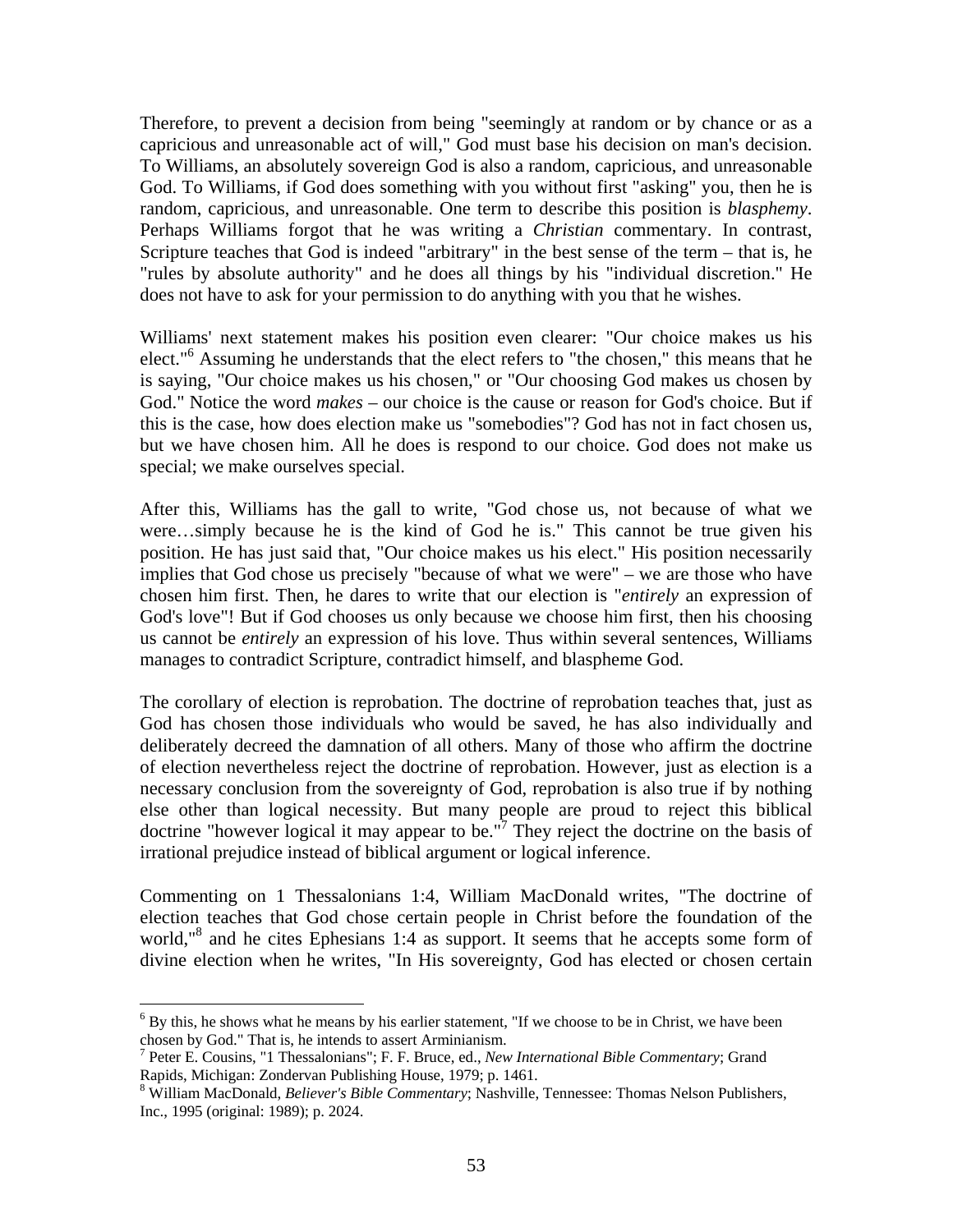individuals to belong to Himself."<sup>9</sup> This broadly agrees with the biblical doctrine of election.

But then he continues, "These two doctrines, election and freedom of choice, create an irreconcilable conflict in the human mind." $10^{\circ}$  I agree that divine sovereignty contradicts human freedom, but where does the Scripture teach human freedom? I deny that humans are free in the sense of being free from God; that is, I affirm with Scripture that God possesses and exercises absolute and constant control over the human will. If MacDonald affirms human freedom, then he must prove it by Scripture.

In another place, MacDonald writes:

But the same Bible that teaches God's sovereign election also teaches human responsibility…How can we reconcile these two truths? The fact is that we cannot. To the human mind they are in conflict. But the Bible teaches both doctrines, and so we should believe them, content to know that the difficulty lies in our minds and not in God's. $^{11}$ 

First, we must distinguish between human freedom and human responsibility – they are two different things. Many people assume that human responsibility depends on human freedom – that is, they think that humans are responsible because they are free, and that if they are not free, then they cannot be responsible. But by what biblical, theological, or philosophical argument do they establish this? It is almost always assumed without argument, but I reject this unjustified premise. Instead, I affirm that although divine sovereignty contradicts human *freedom*, and that Scripture never teaches human freedom, divine sovereignty does *not* contradict human *responsibility*, and that Scripture indeed teaches human responsibility.

Second, MacDonald fails to understand the nature of a contradiction. He says that if the Bible affirms two contradictory doctrines, then we must affirm both of them. According to MacDonald, the Bible affirms divine sovereignty, and then it also affirms what seems to him the contradictory doctrine of human responsibility. Since the Bible affirms both, we must also affirm both. What he does not realize is that if these doctrines are really contradictory, then to affirm one is to deny the other, so that it is impossible to affirm both at the same time.

If these two doctrines contradict each other, then when you read about divine sovereignty in the Bible, you are not reading only an affirmation of divine sovereignty, but also a denial of human responsibility. Likewise, a biblical affirmation of human responsibility is tantamount to a denial of divine sovereignty. Therefore, if the two doctrines contradict, it will be just as easy to say that the Bible *denies* both divine sovereignty and human responsibility. To say that these two doctrines only *appear* to be contradictory to the

 $\overline{a}$ <sup>9</sup> Ibid., p. 1714.

<sup>10</sup> Ibid., p. 2024.

 $11$  Ibid., p. 1714-1715.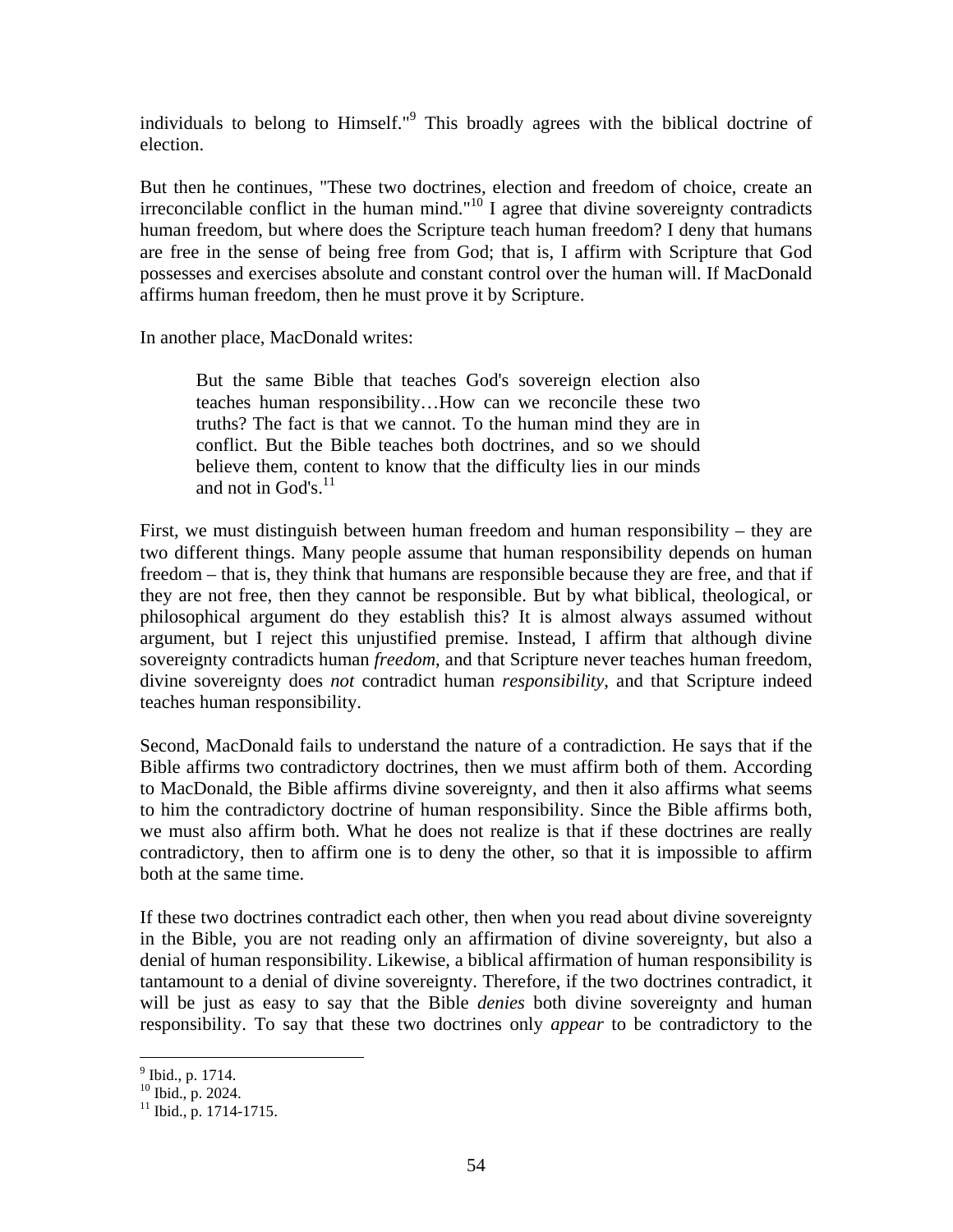human mind is irrelevant, because even if it is true that they only *appear* to contradict each other, it remains that no human mind can affirm both doctrines, even if God can affirm both of them.

Unless MacDonald charges the Bible with error, he must either deny one of the two doctrines as unbiblical, or he must admit that they do not contradict. The real problem is that many commentators refuse to admit that they do not have the subtlety of thought or the intelligence to harmonize the two doctrines – that is, if they need to be harmonized in the first place. Instead, it is as if they think that if they cannot harmonize the two doctrines, then surely no human mind can! On other hand, I affirm that the Bible teaches both divine sovereignty and human responsibility, and I affirm that the two doctrines do not contradict – there is not even an apparent contradiction.

MacDonald and many others like him think that there is a contradiction between divine sovereignty and human responsibility because they assume that human responsibility requires man to have freedom of choice, or free will; however, if God has absolute control, then man is not free, and therefore divine sovereignty and human responsibility contradict each other.

But this process of reasoning is fatally flawed. A large part of the problem results from an imprecise definition of "responsibility." What does it mean for a person to be "responsible" for his actions? The first definition for "responsible" in *Webster's New World College Dictionary* is, "expected or obliged to account (*for* something, *to* someone); answerable; accountable.  $12$  Regardless of whether or not man is free, is man "expected or obliged to account" for his actions to God? Yes, because Scripture says, "For God will bring every deed into judgment, including every hidden thing, whether it is good or evil" (Ecclesiastes 12:14). God will reward the righteous and punish the wicked; therefore, man is responsible. What seems to so many as an "irreconcilable conflict" is hereby resolved.

Man is responsible precisely because God is sovereign, since to be responsible means nothing more than being held accountable to one's actions, that one will be rewarded or punished according to a given standard of right and wrong. It has everything to do with whether God has decreed a final judgment, and whether he has the power and authority to enforce such a decree, but it does not depend on any "free will" in man. In fact, since human responsibility depends on divine sovereignty, and since divine sovereignty indeed contradicts human freedom (not human responsibility), this means that man is responsible precisely because man is not free.

The Bible teaches that God controls all human decisions and actions. Autonomy is an illusion. Man is responsible because God will reward obedience and punish rebellion, but this does not mean that man is free to obey or rebel. Romans 8:7 explains, "The sinful mind is hostile to God. It does not submit to God's law, nor can it do so." The Bible never teaches that man is responsible for his sins because he is free. That is, man is responsible

<sup>1</sup> <sup>12</sup> Webster's New World College Dictionary, Fourth Edition; Foster City, California: IDG Books Worldwide, Inc., 2000.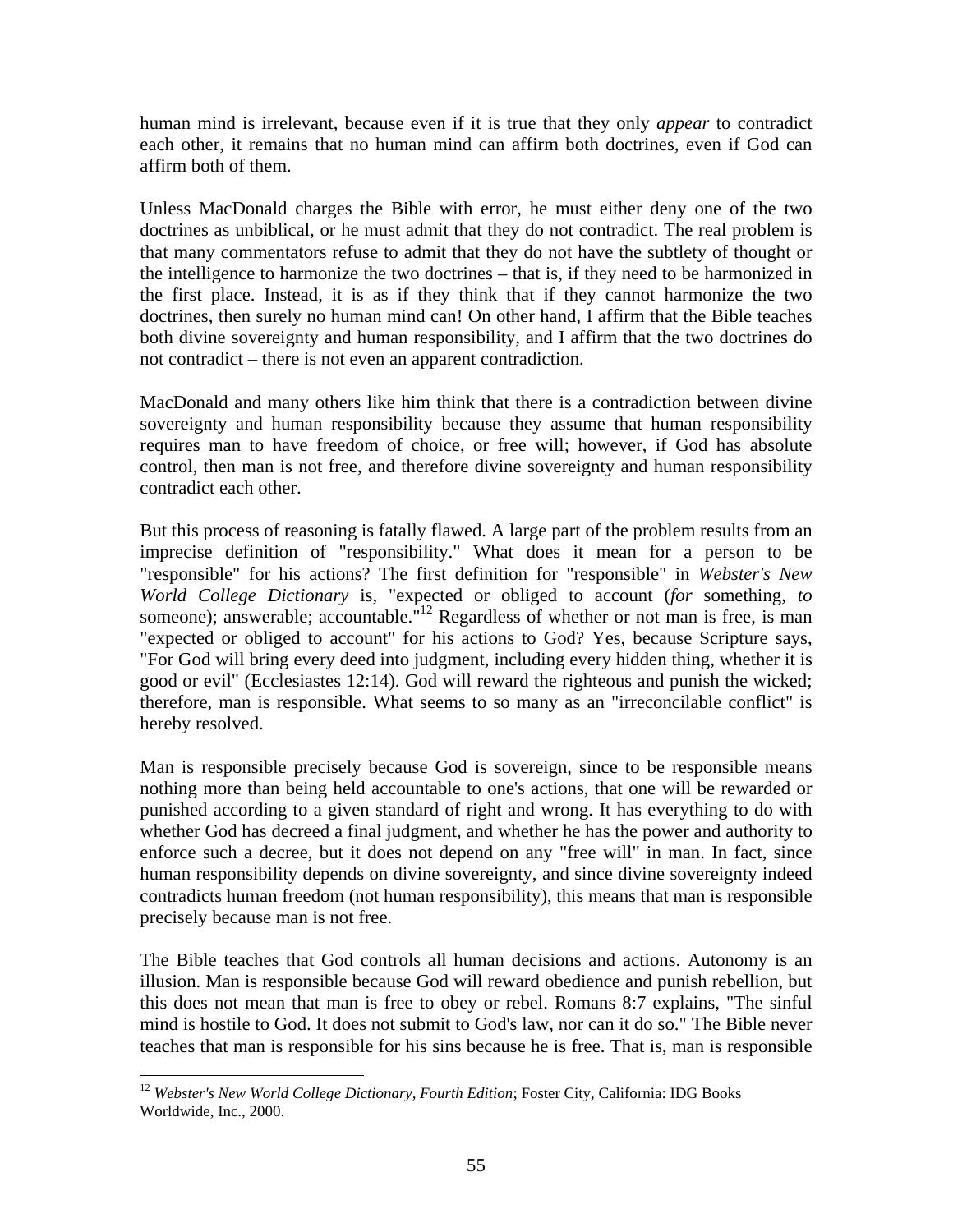for his sins not because he is free to do otherwise; this verse says that he is not free. Whether man is responsible has to do with whether God decides to hold him accountable; it has nothing to do with whether man is free. Man is responsible because God has decided to judge him for his sins. Therefore, the doctrine of human responsibility does not depend on the unbiblical teaching of free will, but on the absolute sovereignty of God.

Right away the question becomes one of justice, or whether it is just for God to punish those whom he has predestined to damnation. Paul anticipates this question in Romans 9:19, and writes, "One of you will say to me: 'Then why does God still blame us? For who resists his will?'" He replies, "But who are you, O man, to talk back to God? Shall what is formed say to him who formed it, 'Why did you make me like this?'" (v. 20). This amounts to saying that God is "arbitrary" – he rules by absolute authority; no one can halt his plans, and no one has the right to question him. This is true because God is the creator of all things, and he has the right to do whatever he wishes with his creation: "Does not the potter have the right to make out of the same lump of clay some pottery for noble purposes and some for common use?" (v. 21).

The next two verses say, "What if God, choosing to show his wrath and make his power known, bore with great patience the objects of his wrath – prepared for destruction? What if he did this to make the riches of his glory known to the objects of his mercy, whom he prepared in advance for glory…" (v. 22-23). Paul is still answering the question in verse 19: "Then why does God still blame us? For who resists his will?" He is saying that since God is sovereign, he can do whatever he wishes, and this includes creating some vessels destined for glory, and some destined for destruction. Peter says regarding those who reject Christ: "They stumble because they disobey the message – which is also what they were destined for" (1 Peter 2:8). Whereas the elect rejoice in this doctrine, the non-elect detest it, but either way, this is the way it is and there is nothing that anyone can do about it.

It is because of poor reasoning that the issue of justice is even brought up against the doctrine of reprobation. In its various forms, the objection amounts to the following:

- 1. The Bible teaches that God is just.
- 2. The doctrine of reprobation is unjust.
- 3. Therefore, the Bible does not teach the doctrine of reprobation.

However, premise (2) has been assumed without warrant. By what standard of justice does a person judge whether the doctrine of reprobation is just or unjust? In contrast to the above, the Christian reasons as follows:

- 1. The Bible teaches that God is just.
- 2. The Bible teaches the doctrine of reprobation.
- 3. Therefore, the doctrine of reprobation is just.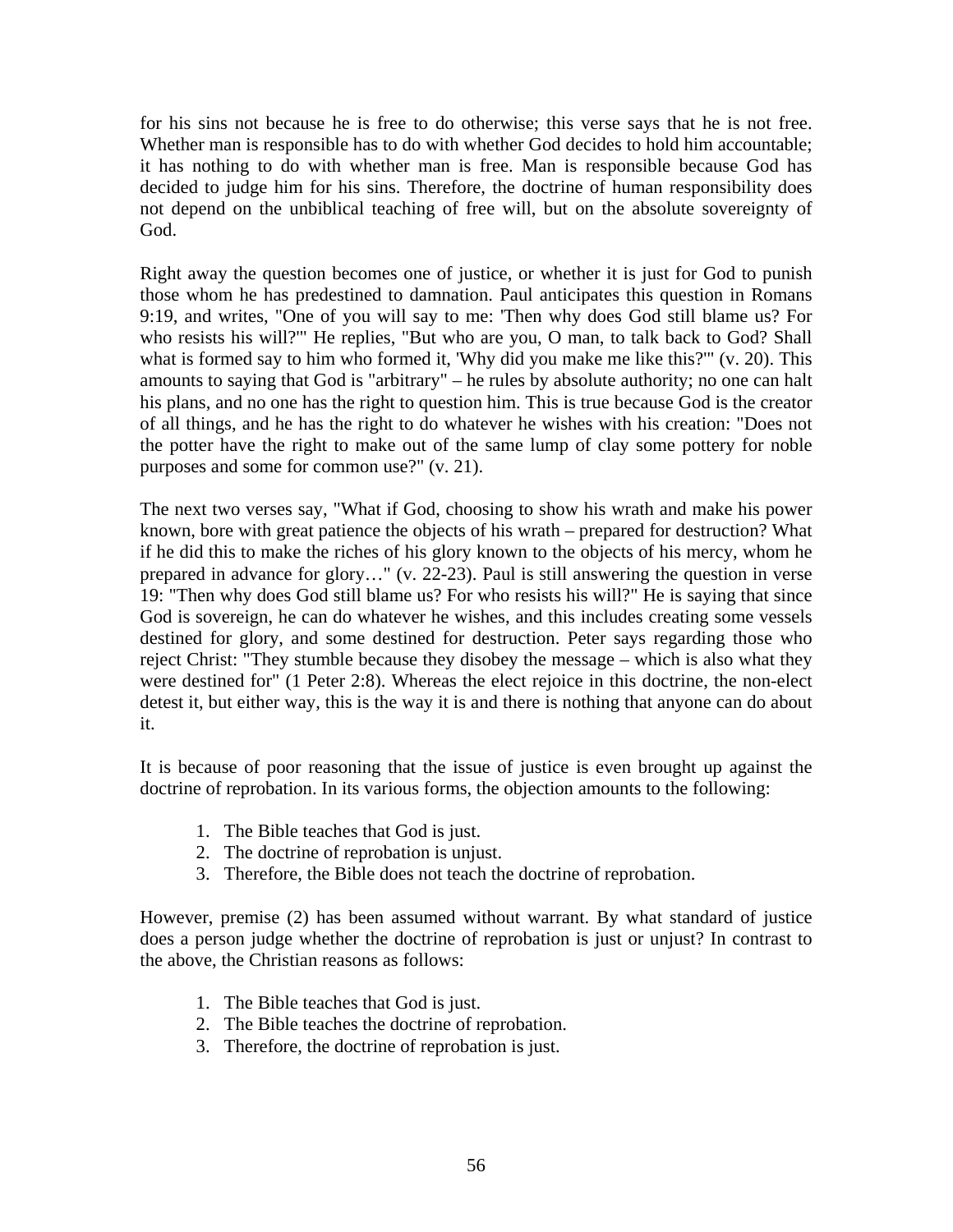The pivotal point is whether the Bible affirms the doctrine; one must not assume whether it is just or unjust beforehand. Since God is the sole standard of justice, and since the Bible affirms the doctrine of reprobation, this means that the doctrine of reprobation is just by definition. Calvin notes:

For God's will is so much the highest rule of righteousness that whatever he wills, by the very fact that he wills it, must be considered righteous. When, therefore, one asks why God has so done, we must reply: because he has willed it. But if you proceed further to ask why he so willed, you are seeking something greater and higher than God's will, which cannot be found. Let men's rashness, then, restrain itself, and not seek what does not exist, lest perhaps it fail to find what does exist.<sup>13</sup>

Scripture does not teach that God has made salvation actually possible for every human being – it denies it – rather, it teaches that salvation has been made available to "every nation, tribe, language and people" (Revelation 14:6). Joel's prophecy is that God would pour out his Spirit upon "all flesh" (Acts 2:17, KJV) in the sense of making salvation available to every ethnic group. One idiot of a preacher said that this means "all Muslim flesh, Buddhist flesh," and so on, but this is not what this means. On the day of Pentecost was present "God-fearing Jews from *every nation* under heaven" (Acts 2:5), and the Book of Acts chronicles the progress of the gospel to the Gentiles. That is, "God has granted even the Gentiles repentance unto life" (Acts 11:18).

This is the good news and the surprising message, that the elect company is not restricted to Abraham's blood descendants, but God has chosen individuals from all ethnic groups, so that, "There is neither Jew nor Greek, slave nor free, male nor female, for you are all one in Christ Jesus. If you belong to Christ, then you are Abraham's seed, and heirs according to the promise" (Galatians 3:28-29). In another place, Paul writes:

Therefore, remember that formerly you who are Gentiles by birth and called "uncircumcised" by those who call themselves "the circumcision" (that done in the body by the hands of men) – remember that at that time you were separate from Christ, excluded from citizenship in Israel and foreigners to the covenants of the promise, without hope and without God in the world. But now in Christ Jesus you who once were far away have been brought near through the blood of Christ. (Ephesians 2:11-13)

In several passages related to our topic, the Westminster Confession of Faith says the following:

<sup>13</sup> John Calvin, *Institutes of the Christian Religion*; Edited by John T. McNeill; Translated by Ford Lewis Battles; Philadelphia: The Westminster Press, 1960; p. 949, (III, xxiii, 2).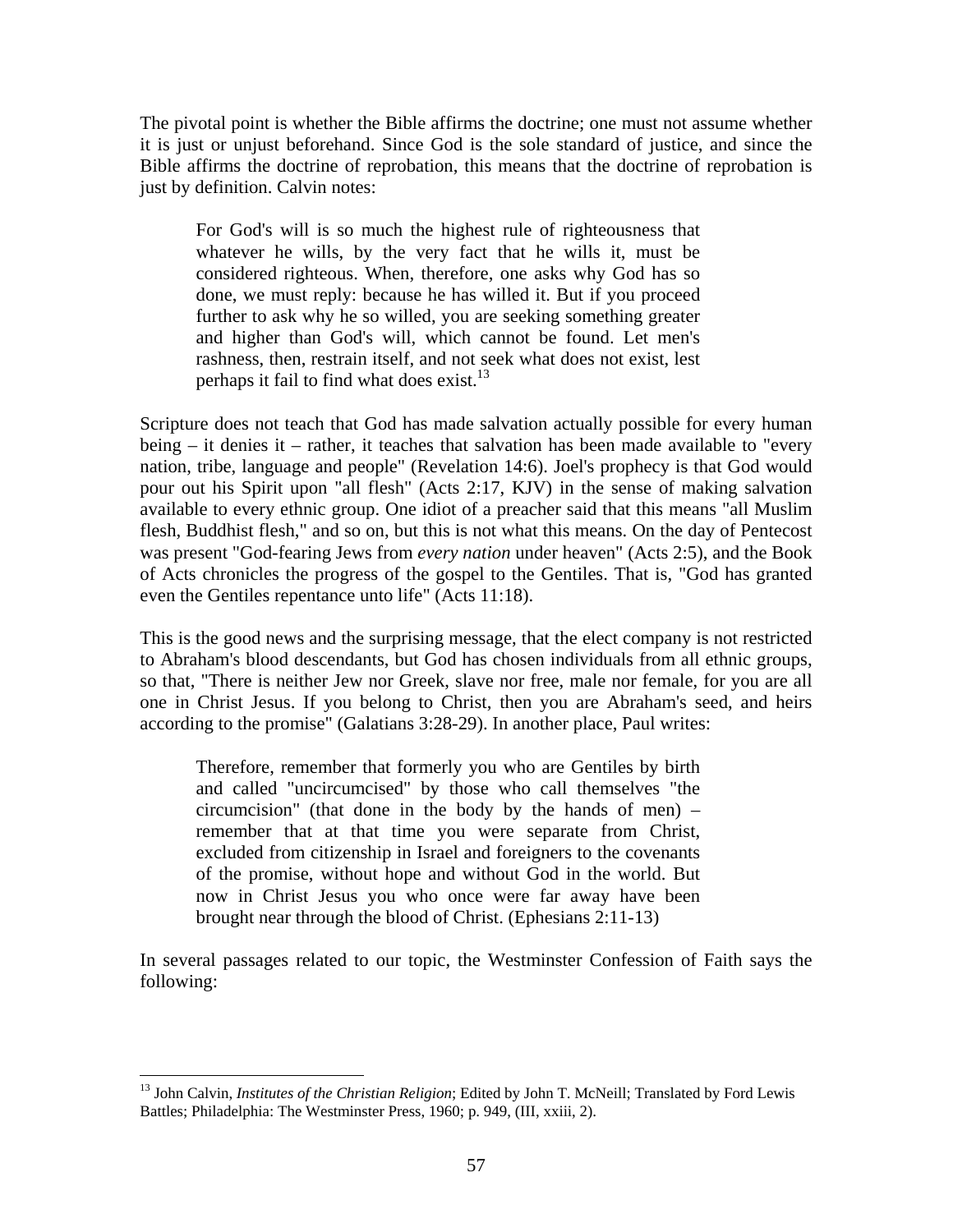By the decree of God, for the manifestation of his glory, some men and angels are predestinated unto everlasting life, and others foreordained to everlasting death.

These angels and men, thus predestinated and foreordained, are particularly and unchangeably designed; and their number is so certain and definite that it cannot be either increased or diminished.

Those of mankind that are predestinated unto life, God, before the foundation of the world was laid, according to his eternal and immutable purpose, and the secret counsel and good pleasure of his will, hath chosen in Christ, unto everlasting glory, out of his free grace and love alone, without any foresight of faith or good works, or perseverance in either of them, or any other thing in the creature, as conditions, or causes moving him thereunto; and all to the praise of his glorious grace.

As God hath appointed the elect unto glory, so hath he, by the eternal and most free purpose of his will, foreordained all the means thereunto. Where they who are elected being fallen in Adam are redeemed by Christ, are effectually called unto faith in Christ by his Spirit working in due season; are justified, adopted, sanctified, and kept by his power through faith unto salvation. Neither are any other redeemed by Christ, effectually called, justified, adopted, sanctified, and saved, but the elect only.

The rest of mankind, God was pleased, according to the unsearchable counsel of his will, whereby he extendeth or withholdeth mercy as he pleaseth, for the glory of his sovereign power over his creatures, to pass by, and to ordain them to dishonour and wrath for their sin, to the praise of his glorious justice. (III, 3-7)

In connection with God's providence, the Confession states that his control extends itself "to the first Fall, and all other sins of angels and men, and that not by a bare permission, but such as hath joined with it a most wise and powerful bounding, and otherwise ordering and governing of them" (V, 4). Just as the elect comes to Christ by an irresistible summon, and "it is God who works in [him] to will and to act according to his good purpose" (Philippians 2:13), the reprobate is by no means autonomous – not even in his sins. God directs a person's thoughts "like a watercourse wherever he pleases" (Proverbs 21:1), and there is no free will.

It is futile to repeat the silly objection that God permits some actions but does not will them, for as Calvin says, "Why shall we say 'permission' unless it is because God so wills?"<sup>14</sup> Since God controls and sustains all things, what does it mean for him to permit

<sup>14</sup> Calvin, *Institutes*; p. 956, (III, xxiii, 8).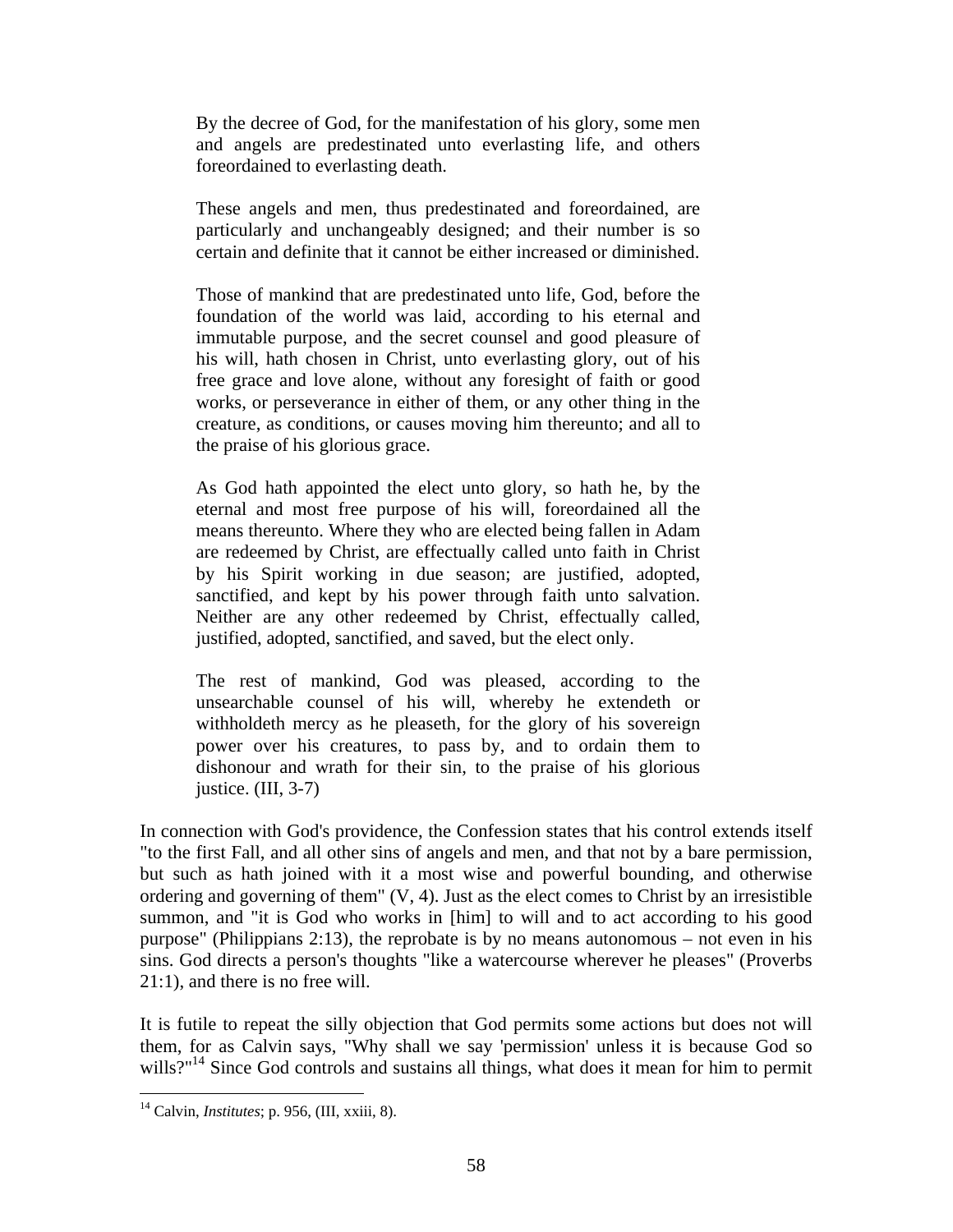something except to say that he wills and causes it? That is, to say that God "permits" something is nothing more than an ambiguous way of saying that God "permits" himself to cause something. There is no distinction between causation and permission with God; unless he wills an event, it can never happen (Matthew 10:29).

The Confession says that the election and reprobation of individuals belong to the "secret counsel" of God, so that the members of either group are not listed for public examination. If this is true, then on what basis does Paul say, "For we know, brothers loved by God, that he has chosen you" (1 Thessalonians 1:4)? Despite his very foolish comments elsewhere, MacDonald gives a correct explanation here: "The apostle was assured that these saints had been chosen by God before the foundation of the world. But how did he know? Did he have some supernatural insight? No, he knew they were among the elect by the way they received the gospel."15 Paul lists the indications that his readers were chosen by God for salvation in the next several verses.

Verse 5 begins, "Our gospel came to you not simply with words." Because of the pervasive influence of secular philosophy, even the professing Christians in our day are often very anti-intellectualistic. Thus it is unacceptable to present the gospel with "just a sermon"; rather, they place great emphasis on music, drama, fellowship, and mystical experience. With such a disposition, at least some of them will distort "not simply with words" into an endorsement to this type of thinking, so that they may even see the expression as a direct deprecation of plain preaching.

Even the less anti-intellectualistic commentators stumble over the phrase. Leon Morris writes, "Words alone are empty rhetoric, and more than that is required if people's souls are to be saved."<sup>16</sup> But just because "more than that is required if people's souls are to be saved," does not mean that "words alone are empty rhetoric." Morris is unclear in the first place. If by rhetoric he means, "the art of speaking or writing effectively," "skill in the effective use of speech," or "verbal communication," $17$  then what he says almost amounts to saying, "Words are words," which is an irrelevant tautology.

However, the meaning Morris has in mind probably resembles, "artificial eloquence; language that is showy and elaborate but largely empty of clear ideas."<sup>18</sup> A fuller quotation from verse 5 says, "Our gospel came to you not simply with words, but also with power, with the Holy Spirit and with deep conviction." Now, if Paul's preaching had been stripped of the other elements, such as the power of the Spirit, it still does not follow that his words would have been "artificial eloquence" or "language that is showy and elaborate but largely empty of clear ideas." Morris' statement is equivalent to saying that the gospel by itself is nothing more than showy language void of substance and clear ideas.

1

<sup>&</sup>lt;sup>15</sup> MacDonald, p. 2024.

<sup>16</sup> Leon Morris, *The New International Commentary on the New Testament: The First and Second Epistles to the Thessalonians, Revised Edition*; Grand Rapids, Michigan: William B. Eerdmans Publishing Company, 1991; p. 46.

<sup>17</sup> *Merriam-Webster's Collegiate Dictionary, Tenth Edition*. <sup>18</sup> *Webster's New World College Dictionary, Fourth Edition*.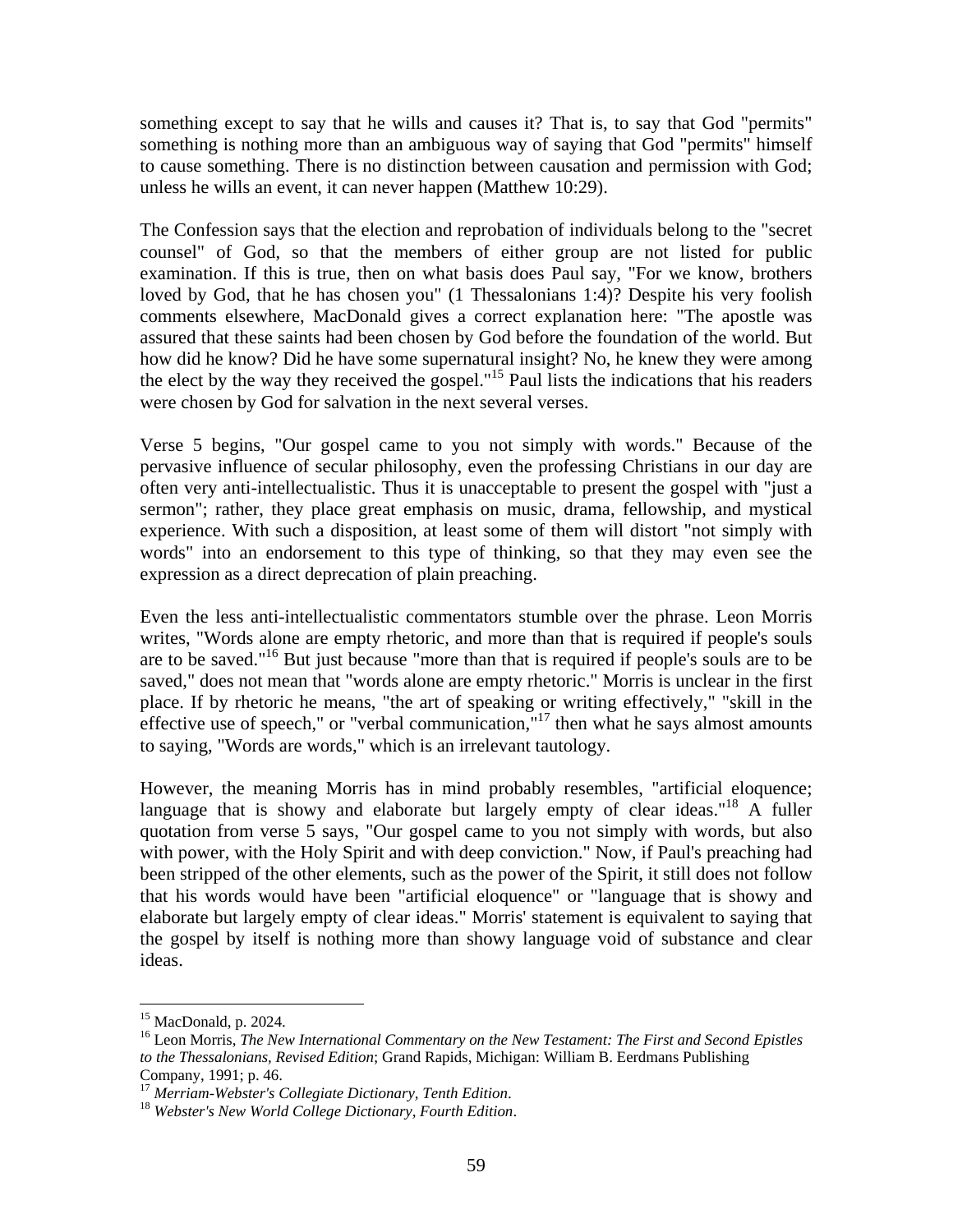Morris betrays his confusion when he writes in the next paragraph of his commentary, "The gospel is power...whenever the gospel is faithfully proclaimed, there is power."<sup>19</sup> But if "the gospel is power," then one can never preach the gospel as empty rhetoric. It is fashionable to repeat such anti-intellectual phrases as, "Words alone are empty rhetoric," but words are always rhetorical, and rhetoric always deals with words. Whether a presentation is *empty* rhetoric depends on the content of the speech. The proposition, "Jesus is Lord," consists of words alone, and no one will acknowledge its truth unless by the Spirit (1 Corinthians 12:3), but whether one believes it or not, it is not empty rhetoric.

Any interpretation of verse 5 that deprecates the role of words or of preaching cannot be true. The entire Bible consists of words without a single picture or musical note; it uses words to convey intellectual information. Paul says, "Now I commit you to God and to the word of his grace, which can build you up and give you an inheritance among all those who are sanctified" (Acts 20:32). We inherit the blessings of the gospel and grow in the spiritual life by means of the *words* of God.

Again, the verse says, "For our gospel did not come to you in word only" (NASB). There are two ways to understand the word "only," as the following examples illustrate:

- 1. The Godhead does not consist of *only* God the Father, but also Christ the Son and the Holy Spirit.
- 2. His wealth does not consist of *only* this broken bicycle, but also five cars and two houses.

In the first statement, the word "only" does not belittle God the Father, but merely indicates that he is not the sole member of the Godhead. However, in the second statement the same word suggests that one's wealth would indeed be meager if it consists of nothing more than a broken bicycle. That is, the word can simply mean that there are additional items in the list without implying anything negative.

Since the Scripture emphasizes the importance of words in many places, the word "only" (or "simply") in verse 5 cannot be understood in the second sense. That is, Paul has no intention of belittling words or preaching when he says that his gospel did not come "in word only," but he merely desires to indicate that other things besides his verbal presentation had happened, and these things suggested to him that his converts were in fact among God's elect.

Misconceptions in this area are common. Robert Thomas begins well his explanation of verse 5, saying, "Words are basic to intelligent communication. But the gospel's coming was not 'simply' in word; speaking was only a part of the whole picture."<sup>20</sup> But then he stumbles over the same point as Morris and writes, "Their preaching was not mere hollow rhetoric but contained three other ingredients essential to the outworking of God's

<sup>&</sup>lt;sup>19</sup> Morris, *Thessalonians*; p. 46.<br><sup>20</sup> *The Expositor's Bible Commentary, Vol. 11*; Grand Rapid, Michigan: Zondervan Publishing House, 1978; p. 244.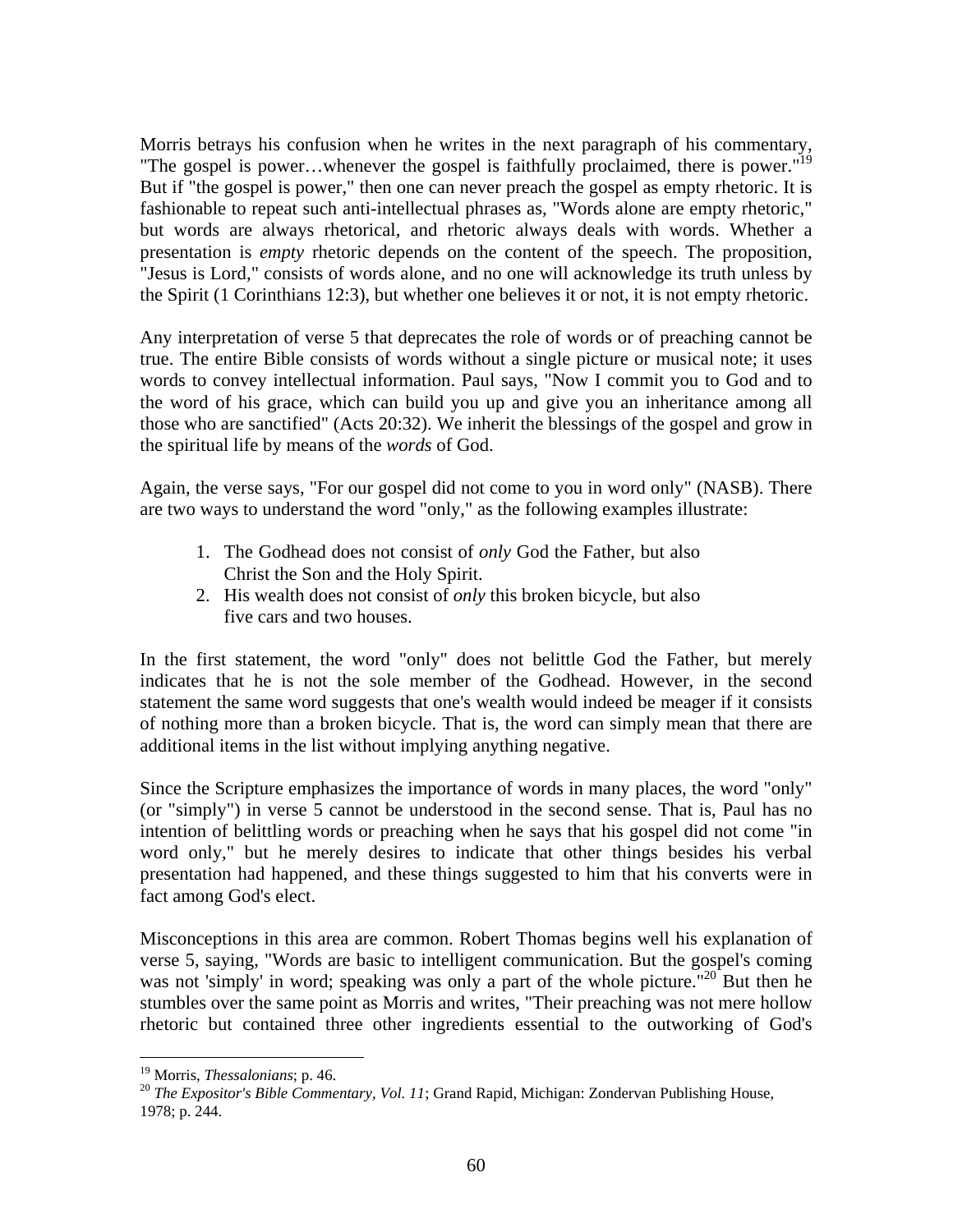elective purpose."<sup>21</sup> However, Galatians 1:11-12 eliminates the possibility that the content of Paul's preaching is *ever* "mere hollow rhetoric."<sup>22</sup>

What Thomas says amounts to saying that if the Spirit does not accompany your reading of the Bible, then the Bible is mere rhetoric. Many unthinking people would agree with Thomas, but I call this blasphemy. As God's verbal revelation, the Bible is *never* mere rhetoric – that the Spirit does not act powerfully when you read only means that you may not be affected by what you read, but the *content* of the Bible, being the mind of God, does not suddenly become hollow.

Morris and Thomas do not seem to know what the word *rhetoric* means. Paul says he knew that God had chosen the Thessalonian converts *because* his preaching came "with power, with the Holy Spirit and with deep conviction." But then, this means that his preaching did not always include these things, and that God did not always make his preaching effective; otherwise, all who hear Paul preach would have been saved. Now, at those times when these things were not present, did the content of Paul's preaching suddenly become empty rhetoric, or did the content of the gospel remain the same – that is, the power and wisdom of God (1 Corinthians 1:24)? If Paul preached the same thing, then whether the Spirit came with power to produce faith in the hearers, the gospel was still the power and wisdom of God.

Against the anti-intellectualistic interpretations of Scripture, we must maintain that words can be meaningful by themselves, and whether a presentation consists of empty rhetoric depends on the content of the speech. Since the gospel provides true and coherent content, it is never empty rhetoric. Paul never put down the importance and effectiveness of preaching, since he writes, "God…at his appointed season…brought his word to light through the *preaching* entrusted to me by the command of God our Savior" (Titus 1:2-3). It is true that besides the words that we preach, God must exercise his power to convert the sinner, but it is through our preaching that he exercises this power. Paul came to know that some of the Thessalonians were among God's elect because of the effects accompanying his preaching that he could not have produced as a human being. But in trying to affirm the necessity of God's power to convert the sinner, we must be careful not to belittle words or preaching, lest we blaspheme Scripture and the gospel.

### **SUMMONED**

Now we will consider what it means for the gospel to come "with power, with the Holy Spirit and with deep conviction" (v. 5). Paul mentions two things that happened as he preached the gospel among the Thessalonians (v. 4-10); he was aware that God had chosen the Thessalonians for salvation because of his consciousness of divine involvement when he preached, and because of the converts' genuine reception of the gospel. Verse 5 refers to the first of the two.

 $21$  Ibid., p. 244.

<sup>&</sup>lt;sup>22</sup> "I want you to know, brothers, that the gospel I preached is not something that man made up. I did not receive it from any man, nor was I taught it; rather, I received it by revelation from Jesus Christ."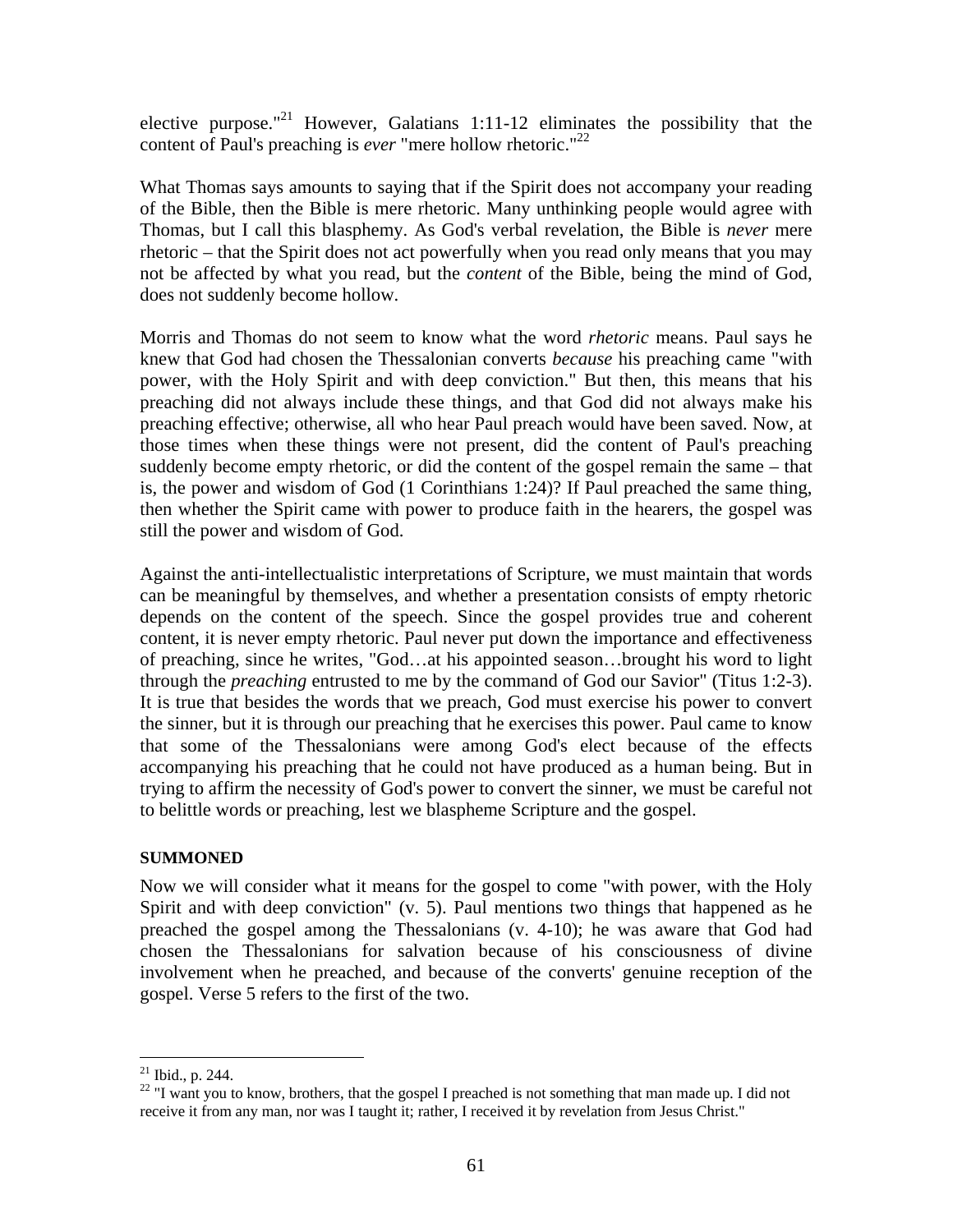Preaching is the means by which God summons the elect to salvation. God's power regenerates the elect who come under gospel preaching, and gives them faith in Christ, so that they become justified. Because not all who hear the gospel are among the elect, God's power might not operate in a saving manner every time the gospel is preached, and it might not operate in a saving manner toward everyone in any particular audience.

It is not that the gospel is ever void of power, since "it is the power of God for the salvation of everyone who believes" (Romans 1:16), but only those whom God has called to salvation will receive a change of mind, so that he may recognize Christ as the power and wisdom of God. Paul explains, "Jews demand miraculous signs and Greeks look for wisdom, but we preach Christ crucified: a stumbling block to Jews and foolishness to Gentiles, but to those whom God has called, both Jews and Greeks, Christ the power of God and the wisdom of God" (1 Corinthians 1:22-24).

Therefore, the "power" in our verse refers to the Holy Spirit's divine influence at work through the apostles' preaching to effect a subjective change in the minds of the hearers. Common consensus rejects the notion that the apostle has in mind the power to work miracles. Lenski writes, "*Power* has no connection with the miracles wrought in Thessalonica,"23 and Robertson notes, "Paul does not refer to miracles by *dunamis*." Then, Vincent: "Power of spiritual persuasion and conviction: not power as displayed in miracles."<sup>24</sup> One reason for asserting this is that the word is in the singular, and should not be confused with the plural, as in 1 Corinthians 12:10 – "miraculous *powers*"; nevertheless, the singular by itself does not exclude the miraculous. Vine adds, "No miracles are recorded in connection with the preaching of the gospel at Thessalonica, $^{25}$ 

Of course miracles can accompany preaching – there are no alternate interpretations to passages like Romans  $15:18-19^{26}$  and Hebrews  $2:3-4^{27}$  than to say that miracles can be an integral part of evangelism, although not necessarily in every instance of evangelism. However, this does not mean that the New Testament writers have miracles in mind whenever they mention "power," even when they are talking about preaching or evangelism. Rather, by "power," they often have in view the subjective influence of the Holy Spirit, as in his divine power to convert sinners. In fact, some scholars think that this is more often the case than not: "Paul rarely alludes to his power of working miracles."28

<sup>23</sup> R. C. H. Lenski, *Commentary on the New Testament: The Interpretation of St. Paul's Epistles to the Colossians, to the Thessalonians, to Timothy, to Titus, and to Philemon*; Peabody, Masschusetts: Hendrickson Publishers, Inc., 2001 (original: 1937); p. 226.

<sup>&</sup>lt;sup>24</sup> Marvin R. Vincent, *Word Studies in the New Testament, Vol. 4*; Peabody, Massachusetts: Hendrickson Publishers, Inc.; p. 17.<br><sup>25</sup> The Collected Writings of W. E. Vine, Vol. 3; Nashville, Tennessee: Thomas Nelson, Inc., 1996; p. 22.

<sup>&</sup>lt;sup>26</sup> "I will not venture to speak of anything except what Christ has accomplished through me in leading the Gentiles to obey God by what I have said and done – by the power of signs and miracles, through the power of the Spirit. So from Jerusalem all the way around to Illyricum, I have fully proclaimed the gospel of Christ."

<sup>&</sup>lt;sup>27</sup> "This salvation, which was first announced by the Lord, was confirmed to us by those who heard him. God also testified to it by signs, wonders and various miracles, and gifts of the Holy Spirit distributed according to his will."

<sup>28</sup> Vincent, *Word Studies, Vol. 4*; p. 17.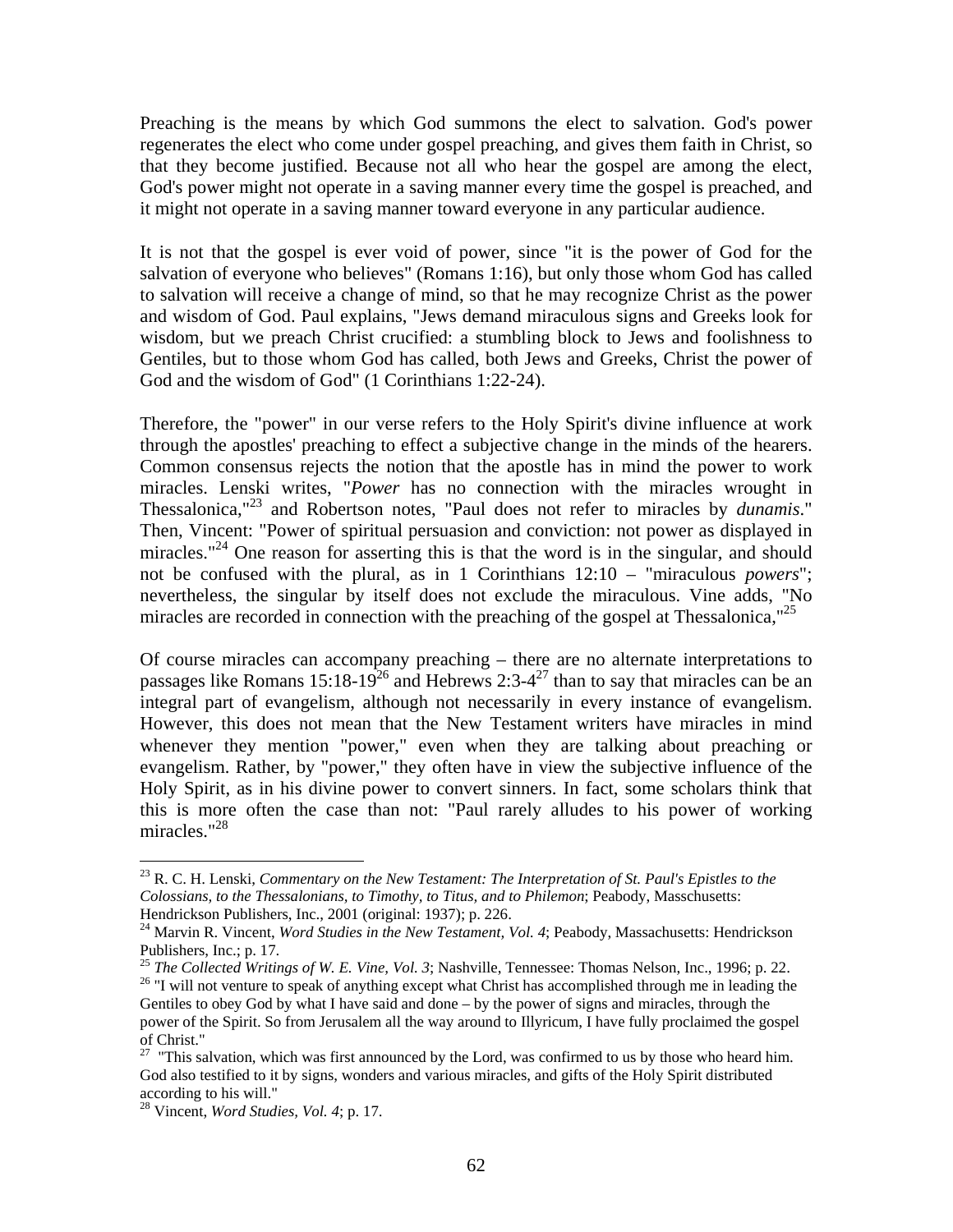If we may thus declare the cessationists innocent of theological bias in their understanding of verse 5, we will find some charismatics guilty of misreading it. Donald Stamps says that the *power* of verse 5 "resulted in conviction of sin, deliverance from satanic bondage, and the performing of miracles and healings."<sup>29</sup> Another writer asserts that the verse "probably suggests that miraculous manifestations are in view." At this point, I wish only to establish that one does not need to be a cessationist to reject this interpretation; that is, even a non-cessationist should not see every instance of "power" in the Bible as a reference to miracles.

Since 1 Corinthians 2:4 parallels 1 Thessalonians 1:5, we should study it better understand both verses. Now, the entire chapter of 1 Corinthians 2 has been distorted by many anti-intellectualistic and charismatic commentators. For example, Paul says in verse 2, "For I resolved to know nothing while I was with you except Jesus Christ and him crucified." It is ludicrous, as some popular charismatic preachers assert, that this means Paul had decided to suppress his tremendous theological knowledge as he was preaching.

The expression, "Jesus Christ and him crucified," designates a central theme of the gospel message, that "Christ died for our sins according to the Scriptures" (1 Corinthians 15:3). It does not restrict the content of Paul's preaching to the crucifixion. As 1 Corinthians 15:1-4 indicates, Paul had told the Corinthians about Christ's resurrection when he preached to them, so that he did not restrict himself to talking only about Christ's crucifixion. "Jesus Christ and him crucified," "the message of the cross," and other such phrases are general designations of the Christian message and worldview. Of course, several particular aspects of Christianity may receive emphasis at the beginning, but Paul did not preach only a simple message with little regard for the comprehensive set of doctrines forming the Christian faith. Rather, he says that he preached "the whole will of God" (Acts 20:27) to his hearers.

1 Corinthians 2:6-7 also contradicts many preachers' anti-intellectual agenda: "We do, however, speak a message of wisdom among the mature, but not the wisdom of this age or of the rulers of this age, who are coming to nothing. No, we speak of God's secret wisdom, a wisdom that has been hidden and that God destined for our glory before time began." Throughout 1 Corinthians 1 and 2, Paul does not say that the Christian message is somehow less intellectual, or that the gospel has no claim to intellectual respectability, but his emphasis is that the gospel's *content* differs from non-Christian philosophy. He is saying that the content of the gospel is different from and superior to the product of human speculation. $30$ 

<sup>29</sup> *Full Life Study Bible: New International Version*; Grand Rapids, Michigan: Zondervan Publishing House, 1992; p. 1860.

<sup>&</sup>lt;sup>30</sup> To *speculate* may mean "to think about various aspects of a given subject," or to "meditate" and "ponder." However, my use of this word carries the meaning of "conjecture" or "guesswork." See *Webster's New World College Dictionary, Fourth Edition*.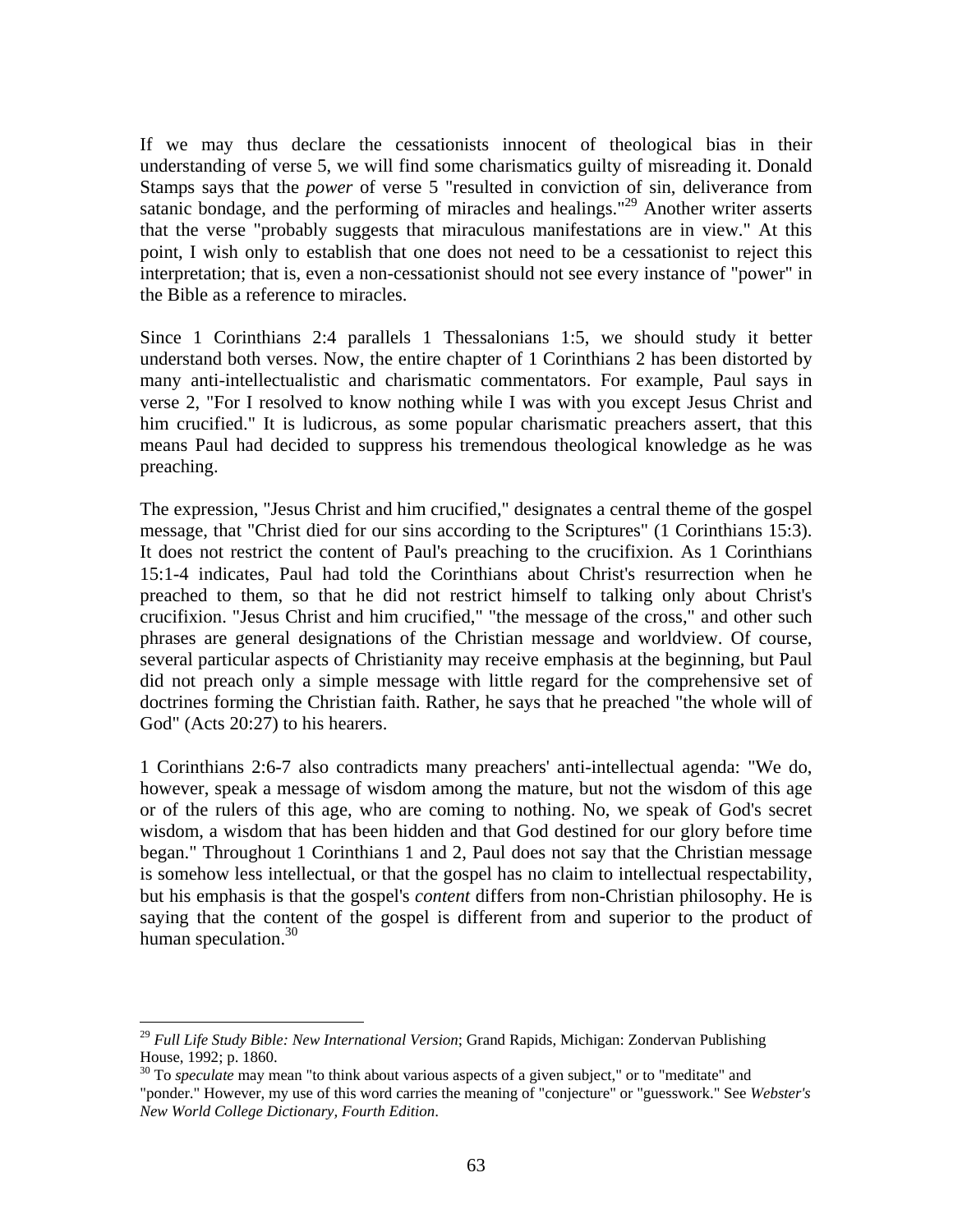Christianity is more intellectually rigorous than secular philosophy, not less. There is no trace of anti-intellectualism in 2 Corinthians 11:6: "I may not be a trained speaker, but I do have knowledge. We have made this perfectly clear to you in every way." Paul claims to possess "surpassingly great revelations" (2 Corinthians 12:7) and "insight into the mystery of Christ" (Ephesians 3:4). He says that love must abound "in knowledge and depth of insight" (Philippians 1:9). He prays for his readers for "God to fill [them] with the knowledge of his will through all spiritual wisdom and understanding" (Colossians 1:9). According to Peter, God has given Paul such great wisdom that "His letters contain some things that are hard to understand" (2 Peter 3:15-16). Therefore, it is impossible for 1 Corinthians 2 to contain any anti-intellectual meaning.

The Christian system is thoroughly intellectual. Those who disagree with this often confuse the Bible's denunciation of human speculation as a denunciation of the intellect or intellectualism. Scripture repudiates the false intellectual content of secular philosophy, and not the exercise of the intellect itself. However, many preachers distort Paul's statement, "For I resolved to know nothing while I was with you except Jesus Christ and him crucified" (v. 2), so as to excuse their disobedience to 2 Timothy 2:15: "Be diligent to present yourself approved to God as a workman who does not need to be ashamed, handling accurately the word of truth" (NASB). Most preachers are not really qualified to be preachers, being especially weak in theological knowledge; thus to belittle knowledge and intellectualism is a convenient way to hide their deficiencies.

Our purpose for coming to 1 Corinthians 2 in the first place compels us to focus on verses 4 and 5: "My message and my preaching were not with wise and persuasive words, but with a demonstration of the Spirit's power, so that your faith might not rest on men's wisdom, but on God's power." Much stronger than they do with 1 Thessalonians 1:5, the charismatics assert that 1 Corinthians 2:4 must be referring to the power to perform miracles; however, the verse has the same emphasis as 1 Thessalonians 1:5 – that is, the Holy Spirit's subjective influence to convert sinners through preaching.

The Greeks had tremendous admiration for oratory eloquence, so much so that at times it caused them to ignore the substance of what was said. The "wisdom" (1 Corinthians 1:22) they so respected "often degenerated into meaningless sophistries."<sup>31</sup> The sophists, scorned by Plato, were those who would argue for whatever position the situation demanded. Their blatant disregard for truth allowed them to be debaters for hire, that is, to argue for whatever position that one may have paid them to defend. Many people compare them with present-day lawyers.

That they were professional debaters does not mean that the sophists always offered sound arguments. As Plato pointed out, their arguments were often fallacious and deceptive. The Greeks did not help to stem the situation, for they "tended to judge the value of a discourse more by its external exhibition than by its inward power.<sup>"32</sup> Their philosophical arguments were based on dubious human speculation. Thus as he defends

1

<sup>31</sup> Leon Morris, *Tyndale New Testament Commentaries: 1 Corinthians*; Grand Rapids, Michigan: William B. Eerdmans Publishing Company, 1999 (original: 1958); p. 45.

<sup>&</sup>lt;sup>32</sup> The Collected Writings of W. E. Vine, Vol. 2; Nashville, Tennessee: Thomas Nelson, Inc., 1996; p. 10.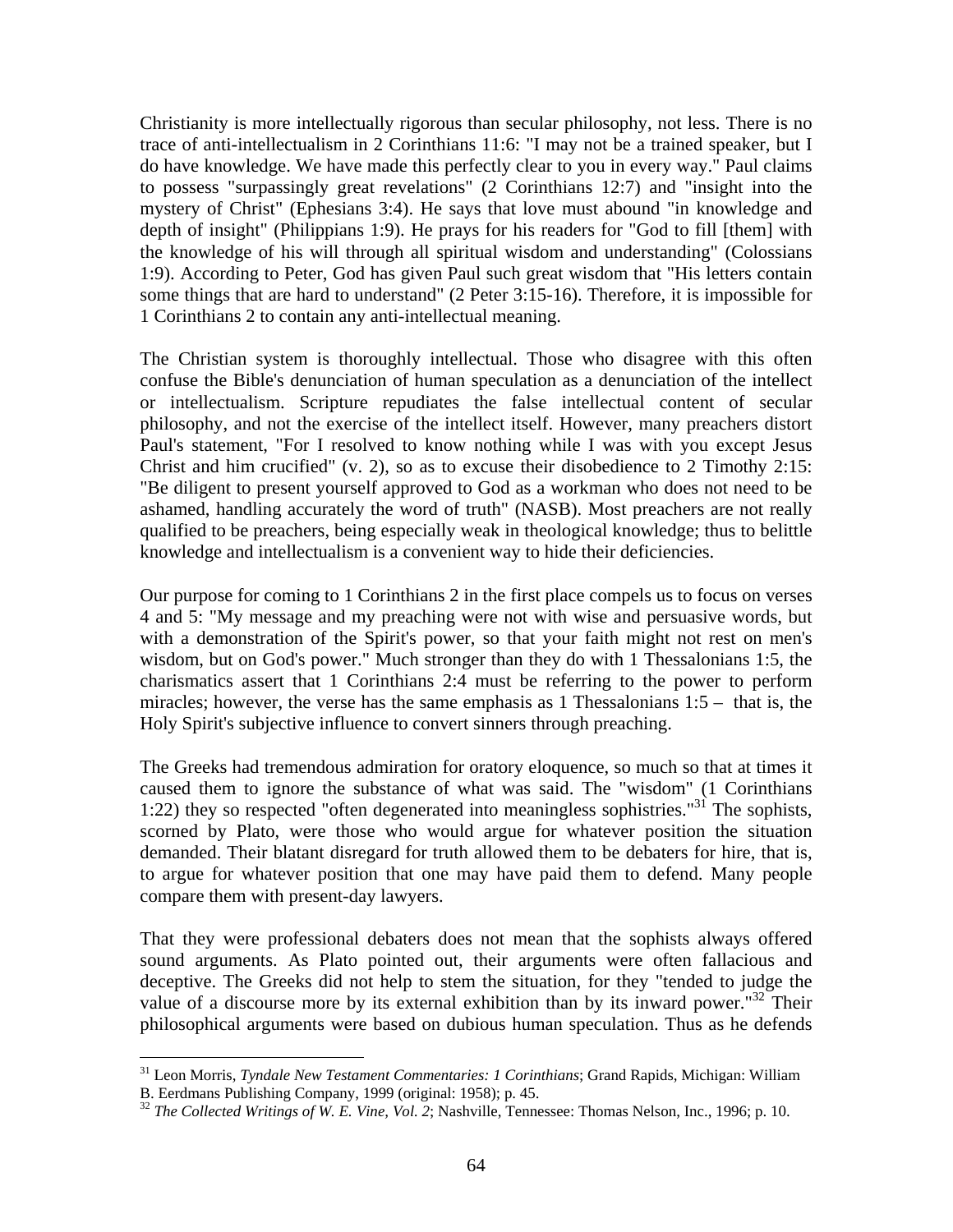his apostleship, Paul writes, "I may not be a trained speaker, but I do have knowledge. We have made this perfectly clear to you in every way" (2 Corinthians 11:6). The gospel is not based on speculative philosophy, but divine revelation.

Greek "wisdom" despised the message of the cross, which appeared to the people as a message of defeat and not triumph. But there is salvation in no other message, and so Paul writes, "We preach Christ crucified: a stumbling block to Jews and foolishness to Gentiles" (1 Corinthians 1:23). Therefore, the statement, "For I resolved to know nothing while I was with you except Jesus Christ and him crucified" (1 Corinthians 2:2), is written in contrast to secular thinking, and does not at all imply an anti-intellectualistic strategy of evangelism. Paul is noting that he preached to the people a message that was contrary to their cultural and spiritual disposition, and since the message was not founded on mere human speculation in the first place, he did not speak as the sophists did, but instead relied on God's power to convince and convict his hearers.

This is the meaning of verses 4 and 5: "My message and my preaching were not with wise and persuasive words, but with a demonstration of the Spirit's power, so that your faith might not rest on men's wisdom, but on God's power." Paul deliberately slips into philosophical terms in verse 4, asserting that his preaching was shown true, not by speculative and fallacious arguments, but by the "demonstration" of the Spirit. Some charismatic preachers assume that this word is similar to "manifestation" in 1 Corinthians 12:7, but this is a mistake. Rather than the idea of exhibition, the word indicates a logical proof, such as in philosophy and geometry. The English translation is therefore appropriate, since "demonstration" denotes a "logical proof in which a certain conclusion is shown to follow from certain premises."33 Morris adds, "The word translated *demonstration* (*apodeixis*) means the most rigorous proof. Some proofs indicate no more than that the conclusion follows from the premises, but with *apodeixis* the premises are known to be true, and therefore the conclusion is not only logical, but certainly true."<sup>34</sup>

Thus Vine writes that "demonstration" here "has the force of a proof, not an exhibition, but that which carries conviction, and that by the operation of the Holy Spirit (not here the human spirit) and the power thereby imparted to the speaker (not here referring to accompanying miracles or signs, which would require the plural)."<sup>35</sup> Many charismatics may think that the verse speaks of miracles as proofs of the gospel, but the more scholarly ones often do not insist on such an interpretation. Even with his Pentecostal background, Gordon Fee nevertheless writes:

It is possible, for example, and is often argued for or simply assumed, that in keeping with Rom 15:19 this refers to the "signs and wonders" of 2 Cor 12:12. But that would seem to play directly into the Corinthians' hands, to build up the very issue he is trying to demolish (cf. 2 Cor 12:1-10). More likely, therefore, especially

 $\overline{a}$ <sup>33</sup> *Webster's New World College Dictionary, Fourth Edition*. 34 Morris, *1 Corinthians*; p. 51. <sup>35</sup> *Collected Writings of W. E. Vine, Vol. 2*; p. 17.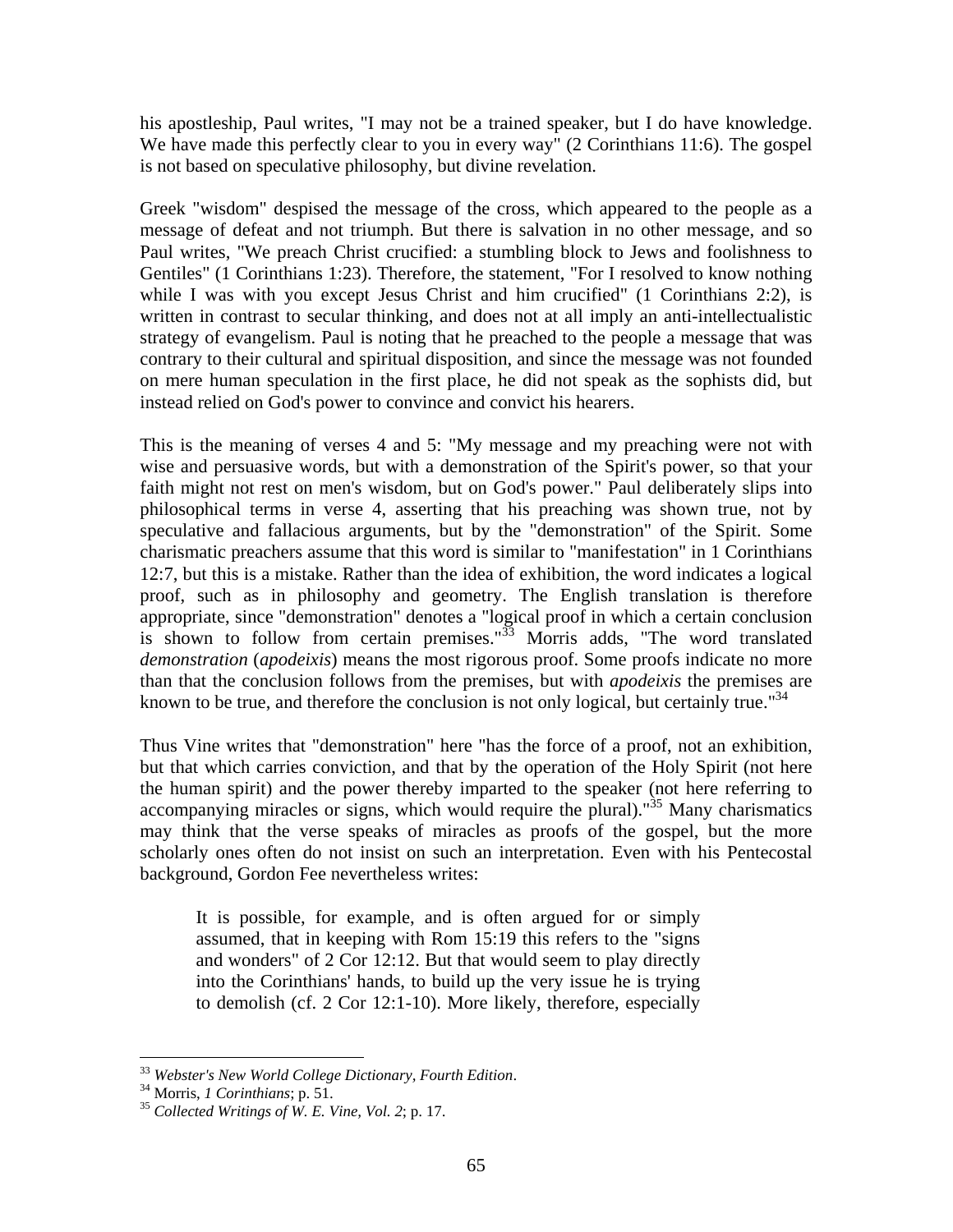in the context of personal "weakness" and in keeping with 1 Thes 1:5-6, it refers to their actual conversion…

Therefore, with the concluding purpose clause of v. 5 the argument that began in 1:18 comes full circle. The message of the cross, which is folly to the "wise," is the saving power of God to the believing. The goal of all the divine activity, both in the cross and in choosing them, and now in Paul's preaching which brought the cross and them together, has been to disarm the wise and powerful so that those who believe must trust God alone and completely. Thus v. 5 concludes the paragraph: "so that your faith might not rest on human wisdom, but on God's power." In another context this might suggest that faith rests on evidences; but that would scarcely apply here. The power of God throughout this passage has the cross as its paradigm. The true alternative to wisdom humanly conceived is not "signs," but the gospel, which the Spirit brings to bear on people's lives in powerful ways.<sup>36</sup>

Most commentators agree that the verse does not focus on the power to work miracles, and that Paul is not belittling the use of intellectual arguments. Rather, his point is that when he approached the Corinthians, he insisted on presenting a message that was based on divine revelation instead of one that was based on human speculation. Gordon Fee writes:

He deliberately avoided the very thing that now fascinates them, "the persuasion of wisdom." But his preaching did not thereby lack "persuasion." What it lacked was the kind of persuasion found among the sophists and rhetoricians, where the power lay in the person and his delivery…What he is rejecting is not preaching, not even persuasive preaching; rather, it is the real danger in all preaching – self-reliance.<sup>37</sup>

As Bullinger observes, "Here, it denotes the powerful gift of divine wisdom, in contrast with the weakness of human wisdom."<sup>38</sup> This is the issue at hand. Paul's preaching differs from the orators both in method and content, but his arguments are nevertheless logical and persuasive, instead of hollow and deceptive. Unlike the fallacious "proof" of the sophists, the apostle provides sound "proof" for his message that is powerful to effect conversion in his hearers. This parallels our earlier explanation of 1 Thessalonians 1:5.

36 Gordon D. Fee, *God's Empowerful Presence: The Holy Spirit in the Letters of Paul*; Peabody, Massachusetts: Hendrickson Publishers, Inc., 1994; p. 92-93.

<sup>&</sup>lt;sup>37</sup> Gordon D. Fee, *The New International Commentary on the New Testament: The First Epistle to the Corinthians; Grand Rapids, Michigan: William B. Eerdmans Publishing Company, 1987; p. 94-96.* 

<sup>&</sup>lt;sup>38</sup> E. W. Bullinger, *Word Studies on the Holy Spirit*; Grand Rapids, Michigan: Kregel Publications, 1979; p. 120.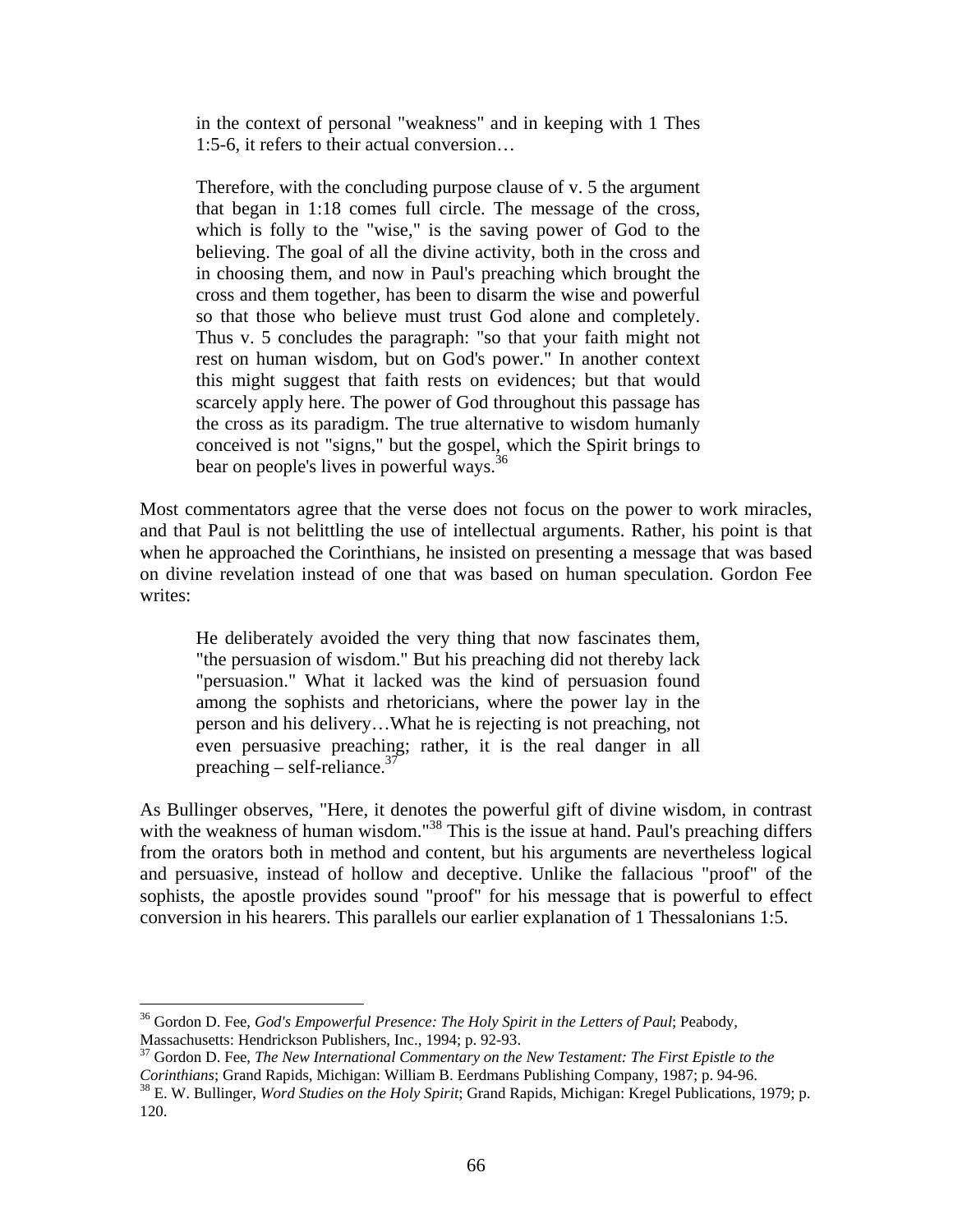We should have a precise understanding of Christianity's relationship with philosophy. In connection with this, one part of Vine's definition on the word "demonstration" is problematic. It says, "a 'showing' or demonstrating by argument, [*apodeixis*] is found in 1 Cor. 2:4, where the apostle speaks of a proof, a 'showing' forth or display, by the operation of the Spirit of God in him, as affecting the hearts and lives of his hearers, in contrast to the attempted methods of proof by rhetorical arts and philosophic arguments."39 It is correct that *apodeixis* means "demonstrating by argument," and it is true that the "showing forth" is not a visible "manifestation" as in 1 Corinthians 12:7, but it is the operation of the Spirit's power "as affect the hearts and lives of his hearers." It is also true that Paul contrasts his approach against "the attempted methods of proof by rhetorical arts." In this case, rhetoric indeed denotes, "artificial eloquence; language that is showy and elaborate but largely empty of clear ideas."40 Any speech is rhetoric in the sense that it is verbal communication or discourse, and as such Paul engages in it, but unlike the philosophers, his arguments are free from sophism. $41$  The definition is acceptable to this point. Paul's approach differs from those who employed "mere rhetoric," since he preaches a message with true and coherent content without using fallacious arguments to deceive his hearers into agreeing with him.

However, Vine then contrasts Paul's speech against "philosophic arguments." Now, this can be misleading. If "philosophy" is the "theory or logical analysis of the principles underlying conduct, thought, knowledge, and the nature of the universe,  $142$  then Christianity is certainly a philosophy. Scriptural teachings indeed produce a *Weltanschauung* – a worldview, or "a comprehensive…philosophy or conception of the world and of human life."<sup>43</sup> Unless Vine means "sophistic" when he says "philosophic," his contrast between Paul's demonstrations and "philosophic" arguments is false. That is, Scripture (and Paul) indeed addresses "philosophic" issues, using sound "philosophic" arguments, but unlike human philosophy, these arguments are not fallacious or "sophistic." We should contrast Christianity against sophistry, and not philosophy as such.

Contrasting Christianity against philosophy as such discourages Christians from thinking deeply about the ultimate questions. Some people cite Colossians 2:8, which says, "See to it that no one takes you captive through hollow and deceptive philosophy, which depends on human tradition and the basic principles of this world rather than on Christ." They assume this means that the believer should shun philosophy altogether. But if we turn away from an "analysis of the principles underlying conduct, thought, knowledge, and the nature of the universe," we must also stop studying the Bible, since the Bible constantly discusses "conduct, thought, knowledge, and the nature of the universe" – that is, ethics, epistemology, and metaphysics.

<sup>39</sup> *Vine's Complete Expository Dictionary of Old and New Testament Words*; Nashville, Tennessee: Thomas Nelson Publishers, Inc., 1985; New Testament section, "demonstration," p. 158.<br><sup>40</sup> Webster's New World College Dictionary, Fourth Edition.

<sup>&</sup>lt;sup>41</sup> "A clever and plausible but fallacious argument or form of reasoning, whether or not intended to deceive," Ibid.

 $^{42}$  Ibid.

 $^{43}$  Ibid.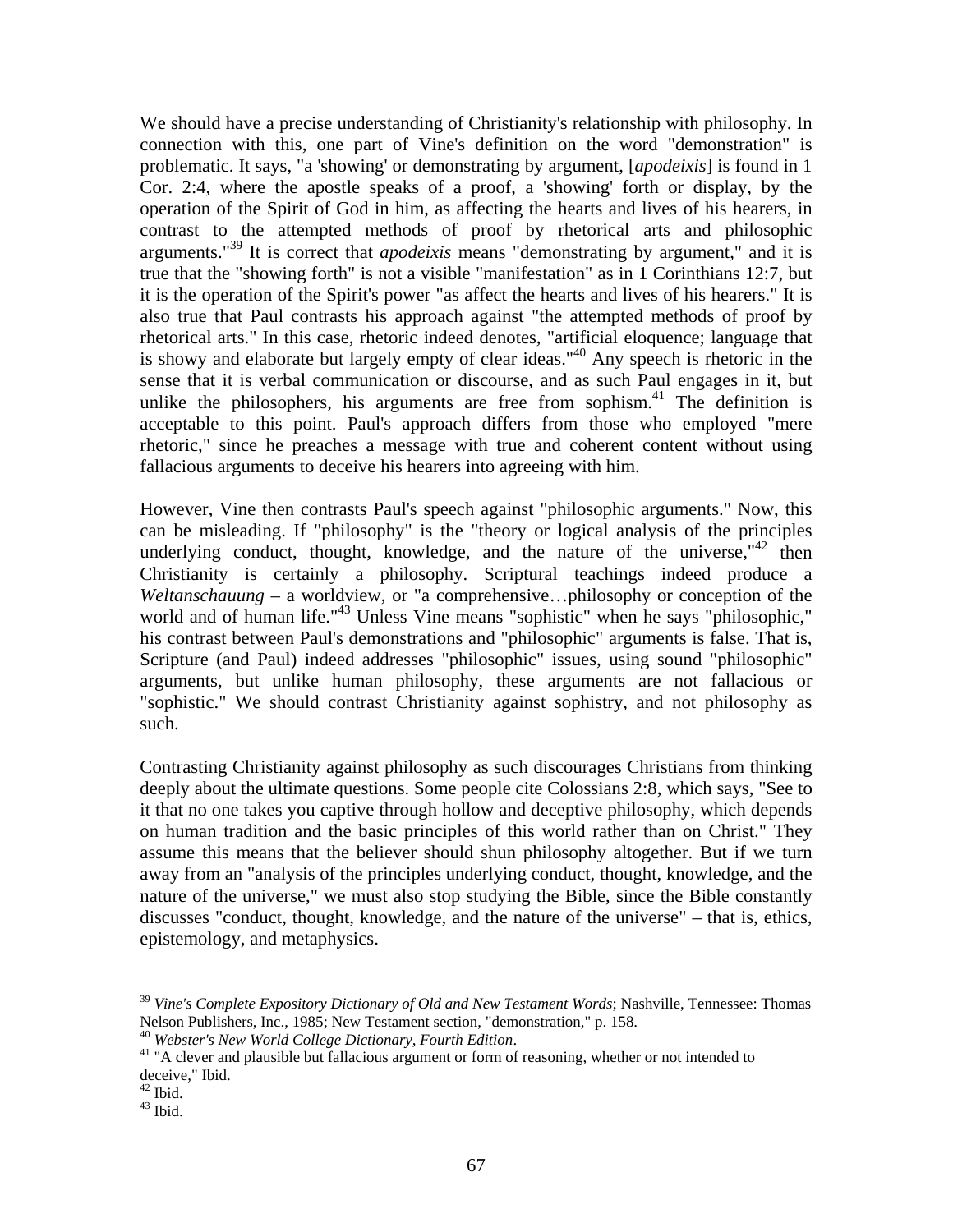Paul never says to shun philosophy as such, but he warns against being taken captive by "*hollow and deceptive* philosophy." The Bible repeatedly warns against false doctrines, but this does not mean that we should avoid all doctrines. In fact, an essential step in guarding against falsehood is to thoroughly know the truth. According to Paul, false philosophy "depends on human tradition and the basic principles of this world" – it begins from erroneous first principles. At the same time, he has just as good as called Christianity a philosophy when he implies that true philosophy would be based "on Christ" – it has Christ as its first principle. Paul never tells us to stop thinking or contemplating the ultimate questions, which is the task of philosophy, but he says to stop thinking like the unbelievers.

Although the word is very difficult to define, many people are willing to categorize Christianity as a "religion," and to affirm that Christianity is the only true religion among many false ones. This means that just because we must reject false religions does not mean that Christianity itself is not a religion. But religion is perhaps very properly seen as a subset of philosophy. A religion is only a particular way of answering the philosophical questions, and as in philosophy, these answers combine to form a worldview. Again, not all worldviews are true, and the Christian will affirm that only the biblical worldview is true; nevertheless, they are all worldviews.

So there is no legitimate reason for denying that Christianity is a philosophy. As one theologian wrote, Christian philosophy is only Christian theology expressed in different vocabularies, so that there is really no problem in calling Christianity a philosophy. Often people say something like, "Christianity is not a religion (or philosophy), it is a life." This may sound clever and pious to some people, but it is false. Rather, Christianity is indeed a religion and a philosophy, but it is one that demands and produces a particular kind of life; nevertheless, it is first a religion and a philosophy. Recognizing the fact that Christianity is a philosophy sets it up to directly confront all other worldviews; that is, we are making it clear that Christianity is a comprehensive system of thought, and it is one that contradicts all non-Christian systems of thought on every major and minor topic. If Christianity is true, then no non-Christian system can be true.

One problem may be that people often associate philosophy with futile speculation, but this is an unnecessary assumption, since the dictionary defines philosophy as the "theory or logical analysis of the principles underlying conduct, thought, knowledge, and the nature of the universe." That is, not all philosophy is necessary bad philosophy. Whereas non-Christian philosophy indeed consists of mere speculation in the sense of conjecture and guesswork, Christianity, or Christian philosophy, is founded on the indubitable premises revealed by God.

The ESV has Paul saying that his preaching was not "in plausible words of wisdom" (1 Corinthians 2:4). Now, *plausible* can mean "appearing worthy of belief,"<sup>44</sup> and as such Christianity is of course not *implausible*. However, the first and second definitions in *Merriam-Webster* are "superficially fair, reasonable, or valuable but often specious;<sup>45</sup>

<sup>&</sup>lt;sup>44</sup> Merriam-Webster's Collegiate Dictionary, Tenth Edition.

<sup>&</sup>lt;sup>45</sup> Specious means, "having a false look of truth or genuineness; sophistic," Ibid.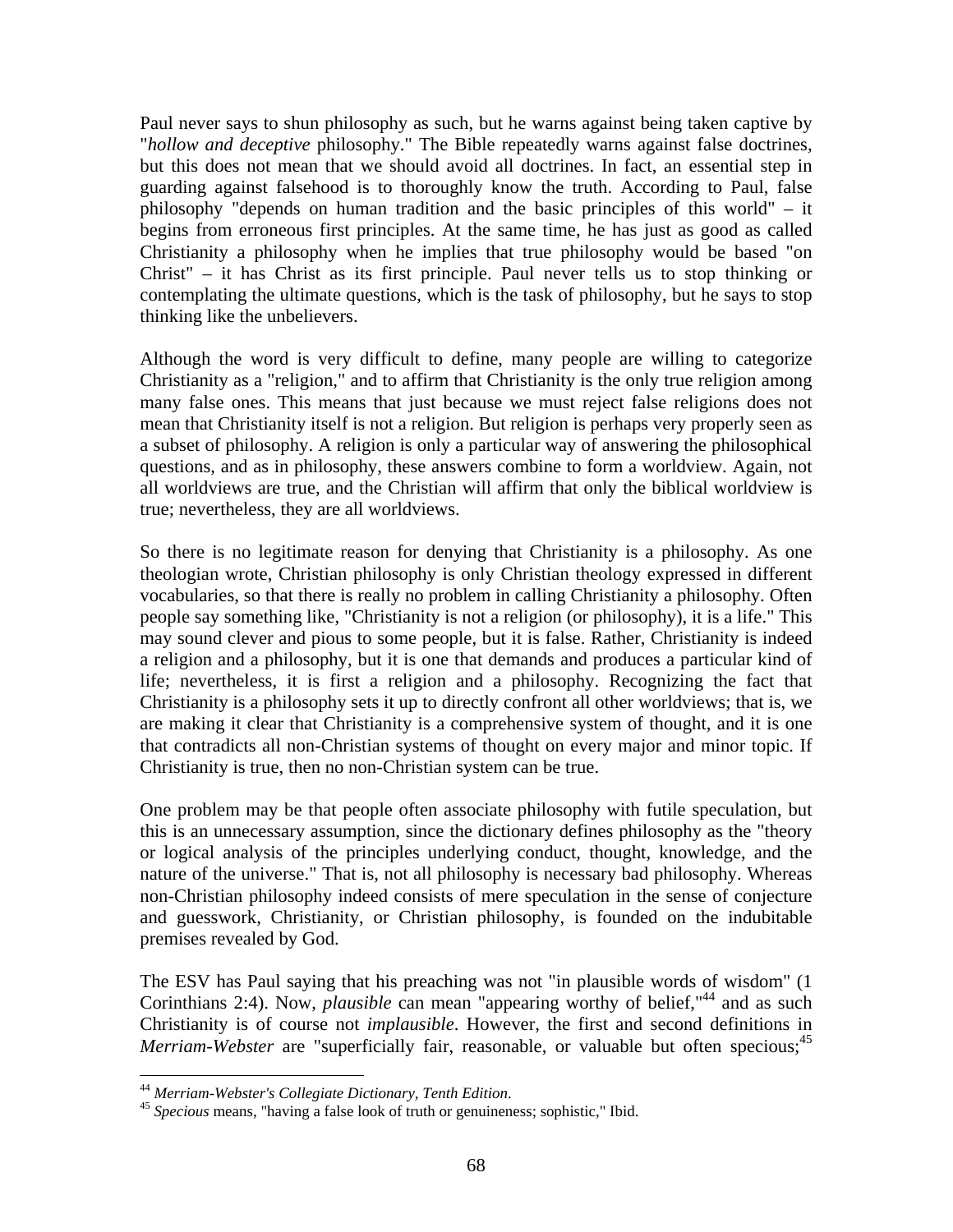superficially pleasing or persuasive." When these meanings are intended, as seems to be the case in the ESV, then we must affirm that Christianity is more than plausible, since it is not true merely on the surface, but also in its substance.

Non-Christian philosophy may sometimes appear reasonable or persuasive on the surface (although not to me), so as to deceive many people, but under analysis it turns out to be mere sophistry, or an intellectual "sleight of hand." In contrast, Christianity is supported by the "demonstration of the Spirit," and as pointed out earlier, "with *apodeixis* [or demonstration] the premises are known to be true, and therefore the conclusion is not only logical, but certainly true."<sup>46</sup>

Therefore, the ESV brings to light Paul's position, namely, non-Christian philosophy is never too intellectual or logical, but it is precisely the opposite, since it depends on unjustified and unjustifiable premises. Non-Christian thought is not intellectual or logical enough; it convinces people not by sound arguments, but by tricks and fallacies that nevertheless appear compelling to those unable to see through the deception. On the other hand, Christian philosophy draws necessary conclusions from true premises.

Paul tells the Corinthians that he preached the way he did "so that your faith might not rest on men's wisdom, but on God's power" (1 Corinthians 2:5). Fee remarks, "In another context this might seem to suggest that faith rests on evidences;  $47$  but that would scarcely make sense here."<sup>48</sup> As with 1 Thessalonians 1:5, "The main point is that the whole is God's work. The Corinthians were made Christians by divine power."49 Since the *power* in both places refer to "the powerful operation of the Spirit, bearing witness with and by the truth in our hearts,"<sup>50</sup> "men's wisdom" and "God's power" do not necessarily refer to the object of faith – that which the person believes – but rather the means by which faith has been generated. We may understand the verse to say, "with the result that your faith should not *exist by* the wisdom of men, but by the power of God."<sup>51</sup>

This fulfills our purpose for dealing with 1 Corinthians 2:4-5 and takes us back to 1 Thessalonians 1:5, which says, "Our gospel came to you not simply with words, but also with power, with the Holy Spirit and with deep conviction." Using theological terms, we may paraphrase, "We know that God has chosen you for salvation, because when we preached to you, you did not receive only the external call of the gospel from us, but God issued the inward summon of the Spirit in your minds and produced in you faith in Christ."<sup>52</sup>

 $\overline{a}$ 

<sup>&</sup>lt;sup>46</sup> Morris, *1 Corinthians*; p. 51.<br><sup>47</sup> That is, it might seem that for faith to rest on "God's power" is a reference to miracles, but we have already explained that Paul is referring to something else, namely, the divine influence of the Spirit. 48 Fee, *Corinthians*; p. 96.

<sup>&</sup>lt;sup>49</sup> Gordon H. Clark, *First Corinthians*; The Trinity Foundation, 1991 (original: 1975); p. 34.<br><sup>50</sup> Charles Hodge, *1 & 2 Corinthians*; Carlisle, Pennsylvania: The Banner of Truth Trust, 2000 (original: 1857); p. 32.

<sup>51</sup> Clark, p. 34.

<sup>52</sup> See my *Systematic Theology*, 2001; chapter 6: "Salvation," see *calling*.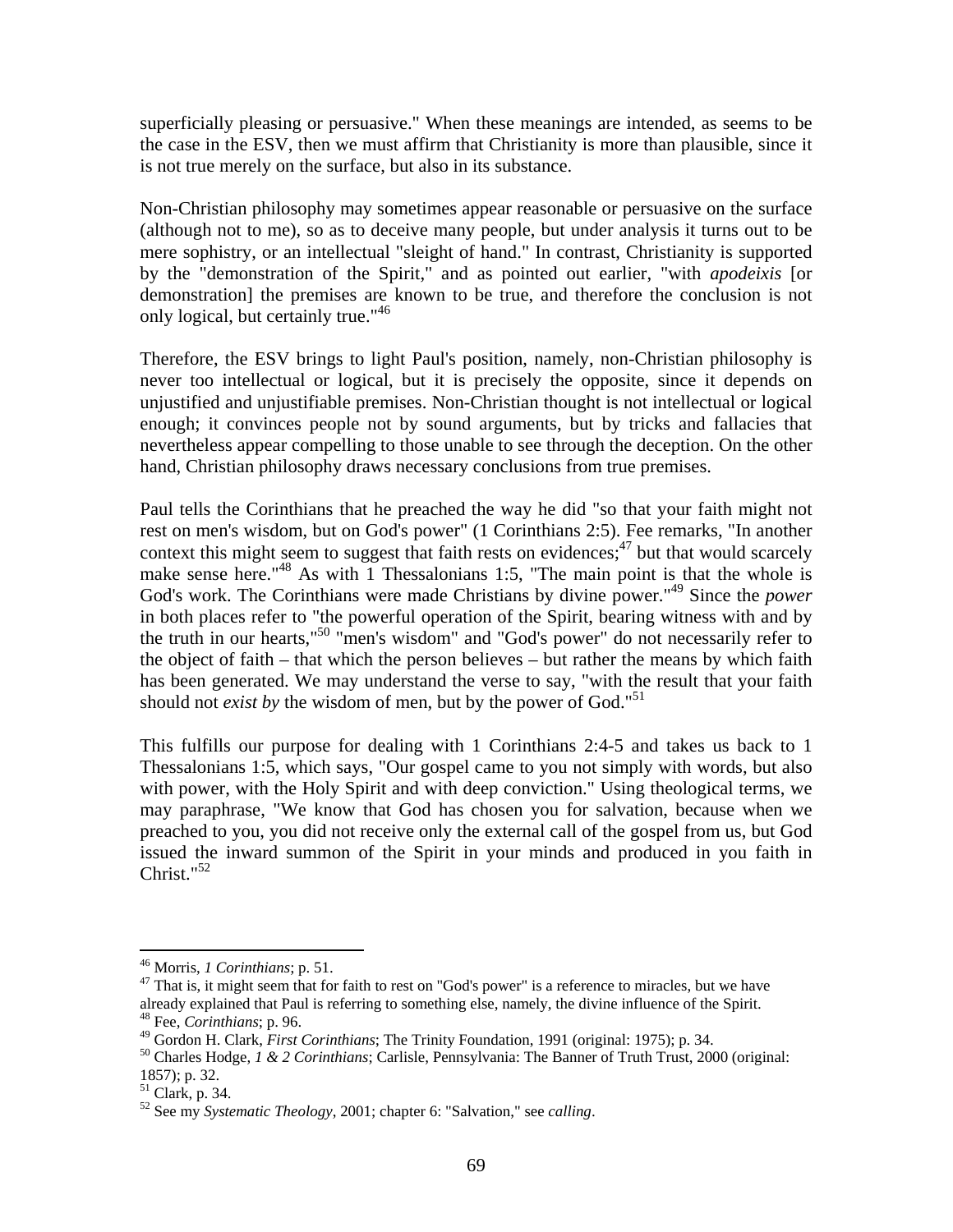We mentioned earlier that two things happened in connection to Paul's preaching at Thessalonica, leading Paul to believe that his converts were truly among the elect. The first indication to Paul that God had chosen some of his hearers for salvation was his awareness of active divine power in his preaching. He mentions this again in his second letter to the Thessalonians: "But we ought always to thank God for you, brothers loved by the Lord, because from the beginning God chose you to be saved through the sanctifying work of the Spirit and through belief in the truth. He called you to this through our gospel, that you might share in the glory of our Lord Jesus Christ" (2 Thessalonians 2:13- 14). Romans 8:30 says, "Those he predestined, he also called." It was God who had called or summoned the converts to himself by irresistible power, although he does this through and by means of the preaching of the gospel.

### **PRESERVED**

This leads us to the second thing that happened when Paul preached. Corresponding to the first, it was the positive reception of the gospel by the Thessalonians. Paul describes this in 1 Thessalonians 1:6-10:

You became imitators of us and of the Lord; in spite of severe suffering, you welcomed the message with the joy given by the Holy Spirit. And so you became a model to all the believers in Macedonia and Achaia. The Lord's message rang out from you not only in Macedonia and Achaia – your faith in God has become known everywhere. Therefore we do not need to say anything about it, for they themselves report what kind of reception you gave us. They tell how you turned to God from idols to serve the living and true God, and to wait for his Son from heaven, whom he raised from the dead – Jesus, who rescues us from the coming wrath.

Paul was confident that at least some of his hearers were ordained to salvation because he was conscious of God's power in his preaching. However, anybody can pretend to agree with the gospel, thus for one to acknowledge the converts as genuine believers, they must exhibit some indications of regeneration and faith. As Jesus says, "A good tree cannot bear bad fruit, and a bad tree cannot bear good fruit. Every tree that does not bear good fruit is cut down and thrown into the fire. Thus, by their fruit you will recognize them" (Matthew 7:18-20; see also v. 21-27).

Since regeneration is a radical reconstruction of the intellect and personality of the individual, the true convert should exhibit in his outward speech and conduct the changes that correspond to such a drastic inward transformation. From the transformation that had taken place in the Thessalonians, Paul inferred that they were truly born again, and that their faith in Christ was real.

For example, Paul says, "In spite of severe suffering, you welcomed the message with the joy given by the Holy Spirit." Jesus explains in the parable of the sower that not everyone who appears to receive the word of God with joy is truly saved: "The one who received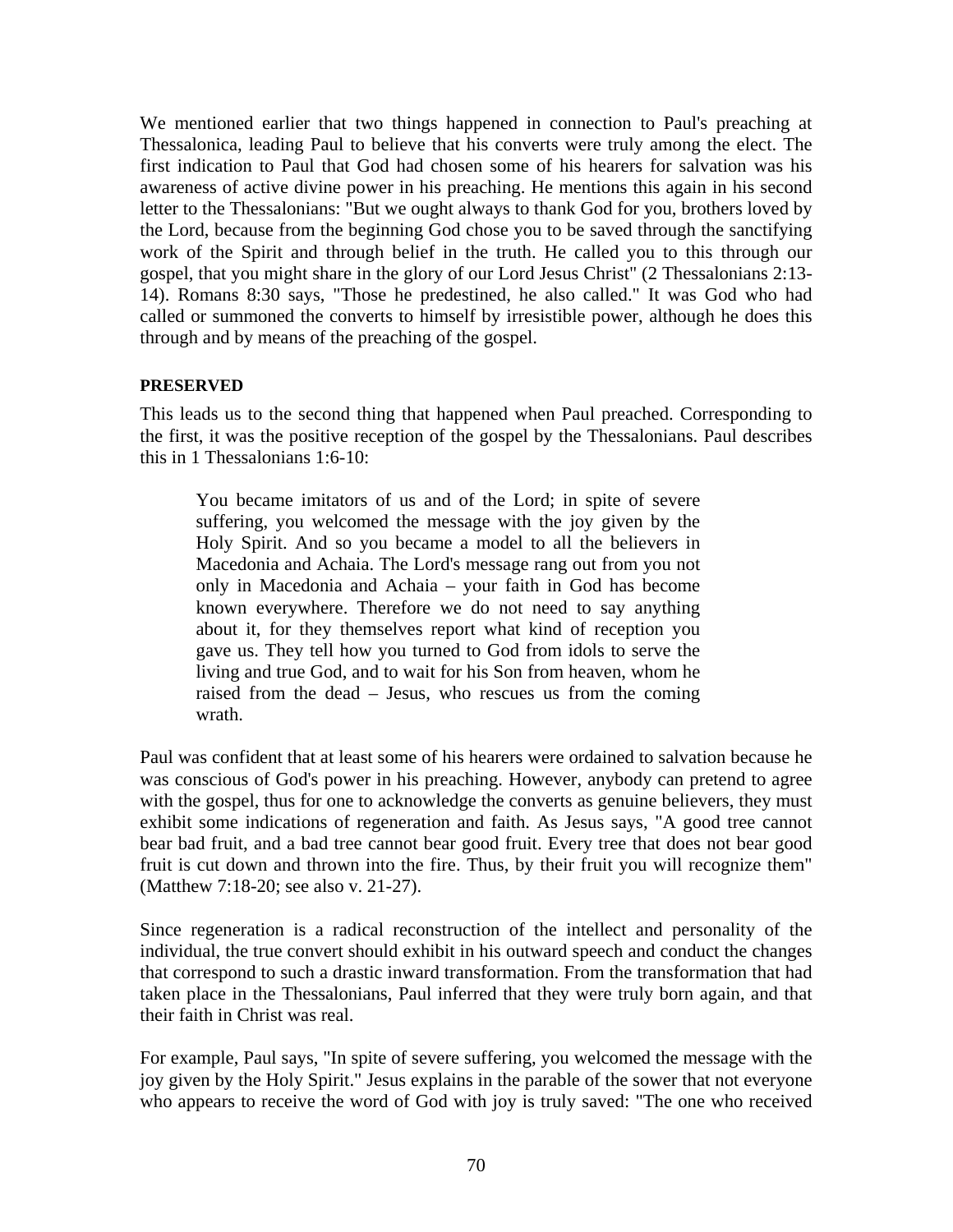the seed that fell on rocky places is the man who hears the word and at once receives it with joy. But since he has no root, he lasts only a short time. When trouble or persecution comes because of the word, he quickly falls away" (Matthew 13:20-21). However, Paul is not referring to the superficial and temporary kind of joy coming from a heart in which the word of God has not taken root. Rather, the joy of the Thessalonians in accepting the gospel message was "given by the Holy Spirit," who had changed the very roots of their intellect and personality, for such is the nature of regeneration.

The Spirit performs this work of regeneration only in the minds of the elect. Jesus says, "The wind blows wherever it pleases. You hear its sound, but you cannot tell where it comes from or where it is going. So it is with everyone born of the Spirit" (John 3:8). A doctrine of salvation that teaches free will cannot make sense of this verse, but the biblical doctrine of salvation affirms that, as "the wind blows wherever it pleases," so the Spirit of God regenerates those – and only those – who have been chosen to be saved by God. Scripture says, "All who were appointed for eternal life believed" (Acts 13:48). A person believes in Christ because he has been chosen. God did not choose us because he had foreseen our faith, but we have faith because God has chosen us without regard for any condition that would be found in us. God, being absolutely sovereign, would be the ultimate cause for any condition found in us in the first place. Since it was the Holy Spirit who gave Paul's converts such joy in receiving the gospel message, it means that God had performed a work in their minds on his own initiative, because of his own sovereign decision. And since God does not so affect the heart of those whom he has not chosen, Paul infers that the Thessalonians were among the elect.

Jesus says that the false convert falls away "when trouble or persecution comes because of the word." In contrast, the joy of the Thessalonians endured "in spite of severe suffering." Although many of our countries are unjust toward Christianity, most of them stop short of making persecuting Christians their official agenda. Under this relatively comfortable atmosphere, false converts that have been gathered by unbiblical preaching are not sifted out of the church. Contributing nothing but costing much, they continue to be a vexing but unacknowledged problem for the church. The solution is not to hope for severe persecution, but a return to the biblical gospel.

More than a few writers have expressed concern over the alarming rate with which professing Christians are converting to other religions – Islam, Mormonism, Buddhism, Catholicism, and other non-Christian groups and cults. However, the unceasing influx of false converts is even more alarming. By God's providence, non-Christian religions and philosophies actually help remove some of the false converts from the church, lest we become overwhelmed by them. That is, many reprobates – destined for destruction – join themselves to Christian churches because they have heard and affirmed a false gospel, such as Arminianism, and non-Christian religions and philosophies at times attract these reprobates away from the church.

On the other hand, true Christians belong to Christ forever, so that "no one can snatch them out of [his] hand" (John 10:28). It is better for a kingdom to have many easily marked enemies than to have many foreign spies within its own domain, wrecking havoc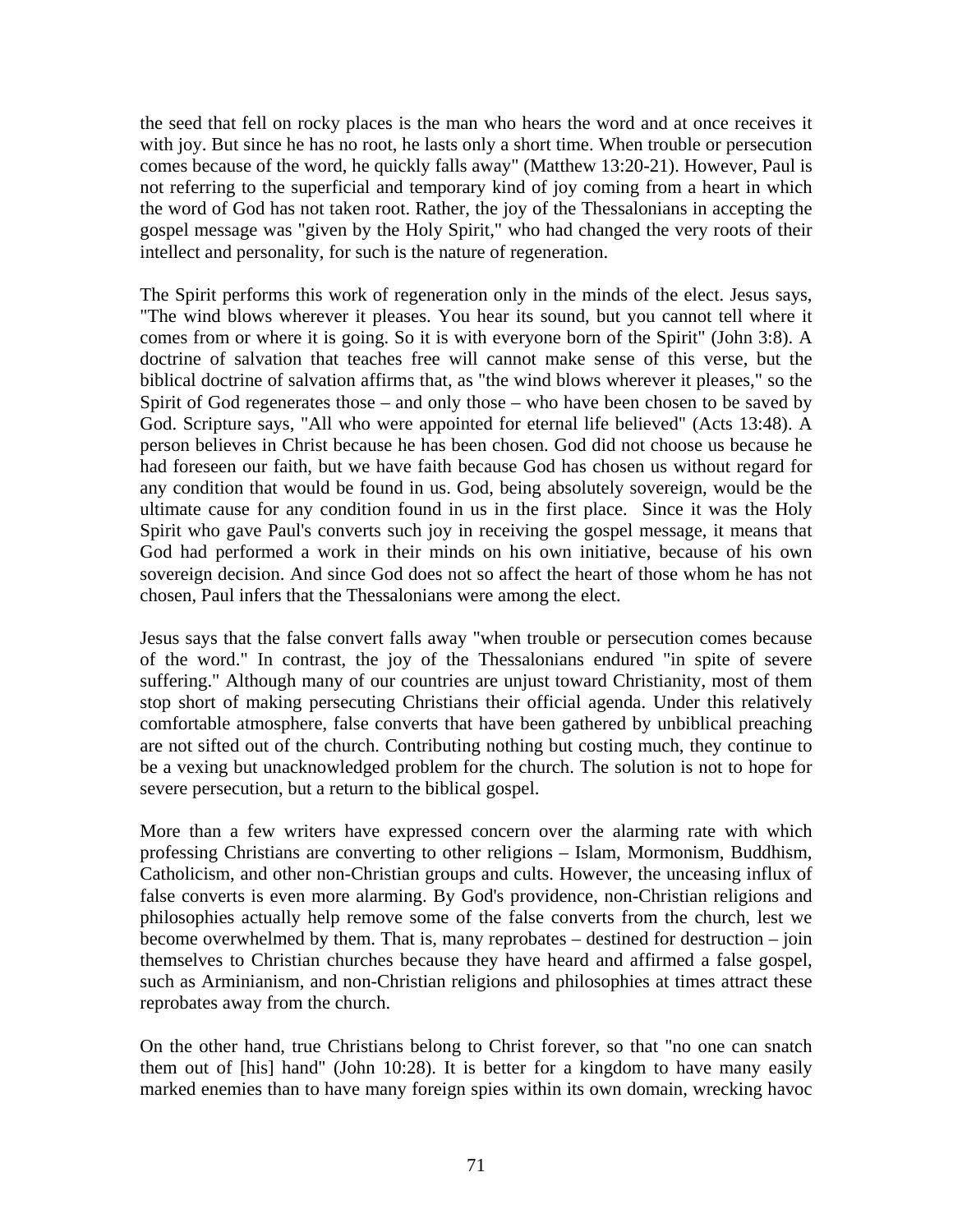and draining its resources from within. Add to this the fact that many false converts have even become ministers, and it is clear that it is better for them to leave the church than to remain in it.

Since there are many false converts in our churches, there is a great need to evangelize our own congregations; let the gospel either convert them or drive them away. In John 6, Jesus gives his followers a "hard teaching" (John 6:60) after which "many of his disciples turned back and no longer followed him" (v. 66). But even this did not remove Judas, who being "doomed to destruction," was not lost until later, "so that Scripture would be fulfilled" (John 17:12). He betrayed Christ as predicted (v. 70-71), and afterward committed suicide. On the other hand, Peter denied Christ three times, but recovered to become a great apostle. What was the difference? Jesus had prayed for Peter so that his "faith may not fail" (Luke 22:32). He also prayed for the rest of his elect, but not for the reprobates: "I am not praying for the world, but for those you have given me, for they are yours" (John 17:9; also Romans 8:34 and Hebrews 7:25). The truth is that "no one can come to [Christ] unless the Father has enabled him" (John 6:65). Peter was enabled; Judas was not.

Genuine faith embraces the true gospel message without regard to the practical consequences that may occur. If Paul knew that the Thessalonians were true converts because of their joy and endurance in the face of severe suffering, he would no doubt denounce those who compromise their faith because of financial disadvantages, political threats, or pressures from relatives and friends. On the other hand, "No one who has left home or wife or brothers or parents or children for the sake of the kingdom of God will fail to receive many times as much in this age and, in the age to come, eternal life" (Luke 18:29-30).

Thus perseverance in hostile circumstances indicates the presence of genuine faith, which in turn implies that God has chosen the person for salvation, and sovereignly changed his heart. Peter writes:

Praise be to the God and Father of our Lord Jesus Christ! In his great mercy he has given us new birth into a living hope through the resurrection of Jesus Christ from the dead, and into an inheritance that can never perish, spoil or fade – kept in heaven for you, who through faith are shielded by God's power until the coming of the salvation that is ready to be revealed in the last time. (1 Peter 1:3-5)

God has "given us new birth" because of his "great mercy," and we persevere in the Christian walk because he preserves us through the faith that he has given to us.

Contrary to Arminianism, God does not preserve us as a reaction to our enduring faith; rather, our faith endures because God causes it to endure. Hebrews 12:2 calls Jesus both "the author and perfecter of our faith." Faith does not come from our own wills; it is a gift from God. Neither does faith endure by our own power, but "he who began a good work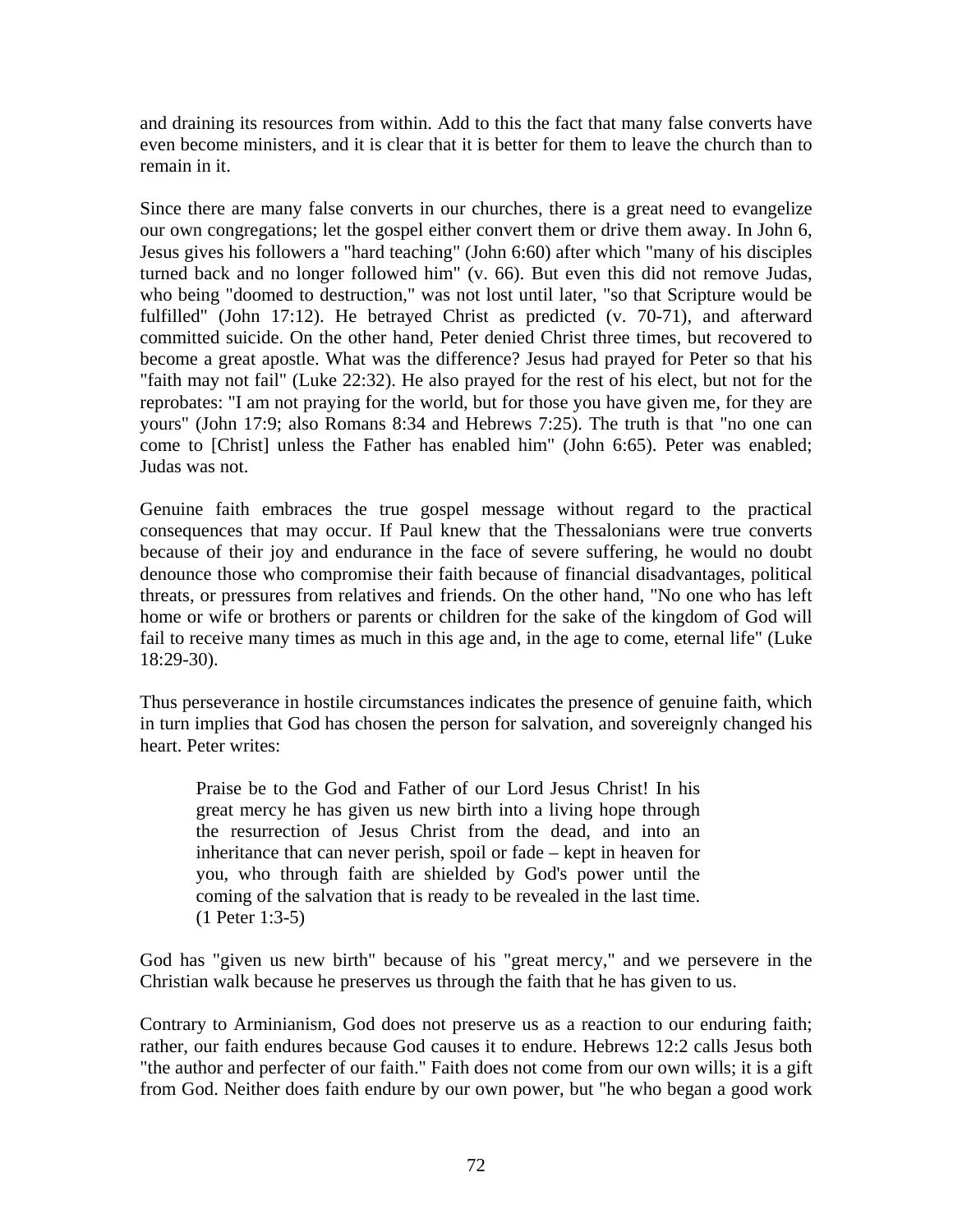in you will carry it on to completion until the day of Christ Jesus" (Philippians 1:6). Salvation depends on God's sovereign will and mercy from the beginning to the end. Therefore, it is by his immutable decree in election and not human free will (which we do not really have) that all "those he justified, he also glorified" (Romans 8:30). Those who fail to persevere until their glorification, have never received justification.

Genuine faith does not only endure, but it is active and growing. Paul continues saying to the Thessalonians:

And so you became a model to all the believers in Macedonia and Achaia. The Lord's message rang out from you not only in Macedonia and Achaia – your faith in God has become known everywhere. Therefore we do not need to say anything about it, for they themselves report what kind of reception you gave us. (v. 7-9)

Peter says, "Like newborn babies, crave pure spiritual milk, so that by it you may grow up in your salvation" (1 Peter 2:2). One who shows no interest in studying theology is perhaps temporarily ill in spirit, but it is more likely that he has never received the impartation of spiritual life from the Holy Spirit.

By feeding on spiritual milk, the believer grows up in his faith, but one who "lives on milk" is still a spiritual infant, and "is not acquainted with the teaching about righteousness" (Hebrews 5:13). Anti-intellectualism has prevented generations of Christians from growing up in the faith. Spiritual growth has to do with an intellectual understanding of God's word and not mystical experiences. Maturity has to do with how one speaks and reasons: "When I was a child, I talked like a child, I thought like a child, I reasoned like a child. When I became a man, I put childish ways behind me" (1 Corinthians 13:11).

The writer of Hebrews reprimands his readers, saying, "In fact, though by this time you ought to be teachers, you need someone to teach you the elementary truths of God's word all over again. You need milk, not solid food!" (Hebrews 5:12). Now, how many Christians understand the letter to the Hebrews? Many people consider the materials to be quite advanced, but the letter was directed to those who were "slow to learn" (v. 11), and those who still "need milk, not solid food" (v. 12). However, the anti-intellectuals are unabashed, because they reject the biblical standard of growth and make Christianity a matter of feeling and experience. But let us heed the apostle Paul instead, and begin to grow in knowledge and character, based on an intellectual understanding of Scripture, so that we can begin to speak and think as spiritual adults instead of spiritual infants.

Bearing spiritual fruit is another metaphorical way of indicating spiritual maturity. Jesus teaches, "I am the vine; you are the branches. If a man remains in me and I in him, he will bear much fruit; apart from me you can do nothing" (John 15:5). The Bible contradicts the notion that the mere profession of faith guarantees salvation.<sup>53</sup> Although it is true that

 $\overline{a}$ 

<sup>53</sup> That is, a *false* profession, since a profession energized by the Spirit indicates sincere faith, through which we are saved.